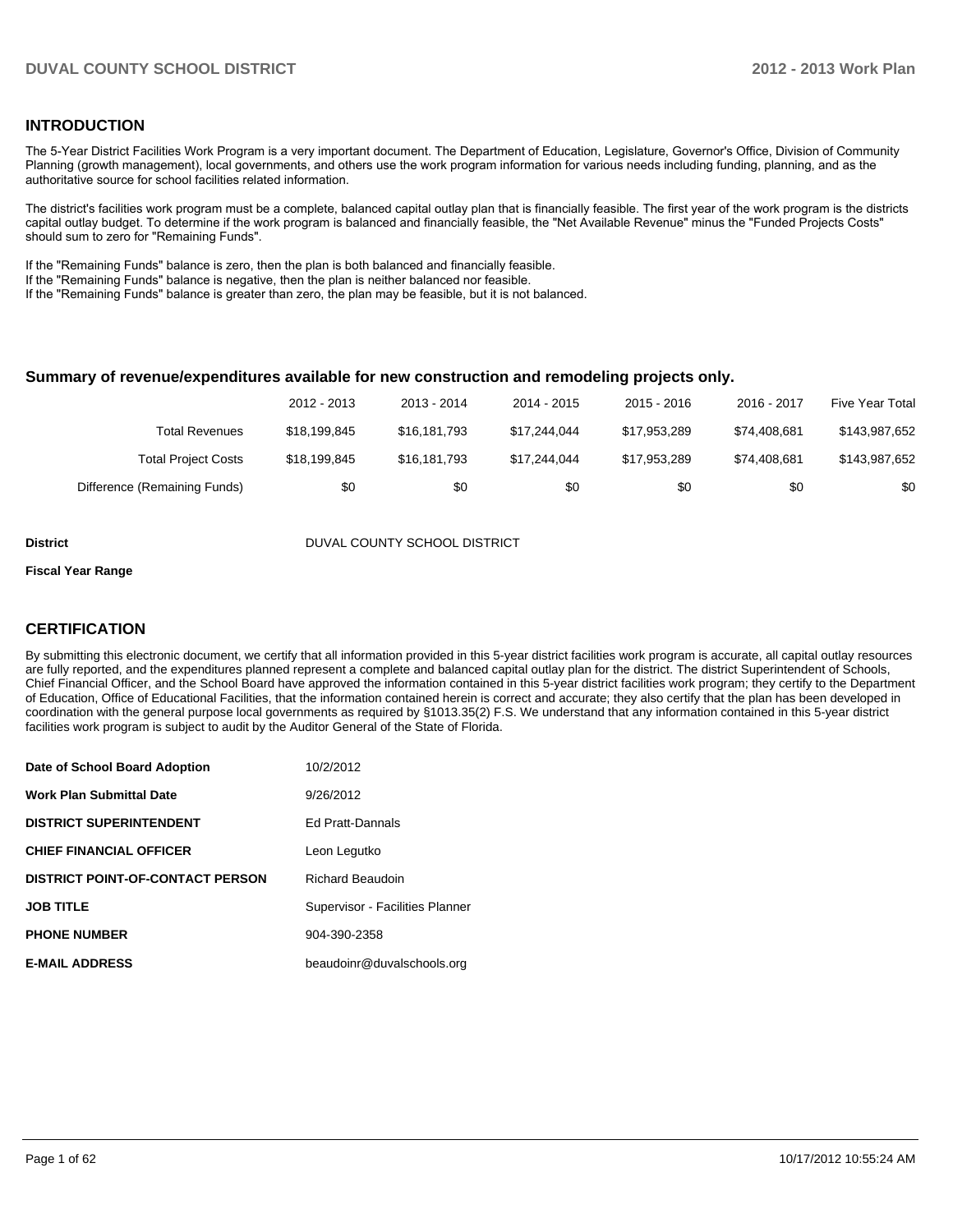# **Expenditures**

#### **Expenditure for Maintenance, Repair and Renovation from 1.50-Mills and PECO**

Annually, prior to the adoption of the district school budget, each school board must prepare a tentative district facilities work program that includes a schedule of major repair and renovation projects necessary to maintain the educational and ancillary facilities of the district.

| <b>Item</b>                                                                                                                                                                                                                                                                                                                                                                                                                                                                                                                                                                                                                                                                                                                                                                                                                                                                                                                                                                                                                                                                                                                                                                                                                                                                                                                                                                                                                                                                                                                                                                                                                                                                                                                                                                                                                                                                                                                                                                                                                                                                                                                                                                                                                                                                                                                                                                                                                                                                                                                                                                                                                                                                                                                                                                                                                                                                                                                                                                                                                                                                                                                                                                                                                                                                                                                                                                                                                                                                                                                                                                                                                                                                                                                                                                                                                                                                                                                                                                                                                                                                                                                                                                                                                                                                                                                                                                                                                                                                                                                                                                                                                                                                                                                                                                     | $2012 - 2013$<br><b>Actual Budget</b> | 2013 - 2014<br>Projected | 2014 - 2015<br>Projected | $2015 - 2016$<br>Projected | 2016 - 2017<br>Projected | Total       |
|---------------------------------------------------------------------------------------------------------------------------------------------------------------------------------------------------------------------------------------------------------------------------------------------------------------------------------------------------------------------------------------------------------------------------------------------------------------------------------------------------------------------------------------------------------------------------------------------------------------------------------------------------------------------------------------------------------------------------------------------------------------------------------------------------------------------------------------------------------------------------------------------------------------------------------------------------------------------------------------------------------------------------------------------------------------------------------------------------------------------------------------------------------------------------------------------------------------------------------------------------------------------------------------------------------------------------------------------------------------------------------------------------------------------------------------------------------------------------------------------------------------------------------------------------------------------------------------------------------------------------------------------------------------------------------------------------------------------------------------------------------------------------------------------------------------------------------------------------------------------------------------------------------------------------------------------------------------------------------------------------------------------------------------------------------------------------------------------------------------------------------------------------------------------------------------------------------------------------------------------------------------------------------------------------------------------------------------------------------------------------------------------------------------------------------------------------------------------------------------------------------------------------------------------------------------------------------------------------------------------------------------------------------------------------------------------------------------------------------------------------------------------------------------------------------------------------------------------------------------------------------------------------------------------------------------------------------------------------------------------------------------------------------------------------------------------------------------------------------------------------------------------------------------------------------------------------------------------------------------------------------------------------------------------------------------------------------------------------------------------------------------------------------------------------------------------------------------------------------------------------------------------------------------------------------------------------------------------------------------------------------------------------------------------------------------------------------------------------------------------------------------------------------------------------------------------------------------------------------------------------------------------------------------------------------------------------------------------------------------------------------------------------------------------------------------------------------------------------------------------------------------------------------------------------------------------------------------------------------------------------------------------------------------------------------------------------------------------------------------------------------------------------------------------------------------------------------------------------------------------------------------------------------------------------------------------------------------------------------------------------------------------------------------------------------------------------------------------------------------------------------------------------------|---------------------------------------|--------------------------|--------------------------|----------------------------|--------------------------|-------------|
| <b>HVAC</b>                                                                                                                                                                                                                                                                                                                                                                                                                                                                                                                                                                                                                                                                                                                                                                                                                                                                                                                                                                                                                                                                                                                                                                                                                                                                                                                                                                                                                                                                                                                                                                                                                                                                                                                                                                                                                                                                                                                                                                                                                                                                                                                                                                                                                                                                                                                                                                                                                                                                                                                                                                                                                                                                                                                                                                                                                                                                                                                                                                                                                                                                                                                                                                                                                                                                                                                                                                                                                                                                                                                                                                                                                                                                                                                                                                                                                                                                                                                                                                                                                                                                                                                                                                                                                                                                                                                                                                                                                                                                                                                                                                                                                                                                                                                                                                     | \$2,290,000                           | ا 30                     | \$0                      | \$0                        | \$0                      | \$2,290,000 |
| Locations: A PHILIP RANDOLPH ACADEMY OF TECHNOLOGIES, ABESS PARK ELEMENTARY, ADMINISTRATION BUILDING KING STREET,<br>ADMINISTRATIVE OFFICES ARLINGTON, ALDEN ROAD EXCEPTIONAL CENTER, ALFRED I DUPONT MIDDLE, ALIMACINI<br>ELEMENTARY, ANDREW A ROBINSON ELEMENTARY, ANDREW JACKSON SENIOR HIGH, ANNIE R MORGAN ELEMENTARY.<br>ARLINGTON ELEMENTARY, ARLINGTON HEIGHTS ELEMENTARY, ARLINGTON MIDDLE, ATLANTIC BEACH ELEMENTARY, ATLANTIC<br>COAST SENIOR HIGH, BALDWIN JUNIOR SENIOR HIGH, BARTRAM SPRINGS ELEMENTARY, BAYVIEW ELEMENTARY, BEAUCLERC<br>ELEMENTARY, BILTMORE ELEMENTARY, BISCAYNE ELEMENTARY, BRENTWOOD ELEMENTARY, BROOKVIEW ELEMENTARY,<br>CARTER G WOODSON ELEMENTARY, CEDAR HILLS ELEMENTARY, CENTRAL ADMINISTATIVE OFFICE, CENTRAL RIVERSIDE<br>ELEMENTARY, CHAFFEE TRAIL ELEMENTARY, CHET'S CREEK ELEMENTARY, CHIMNEY LAKES ELEMENTARY, CONSOLIDATED<br>SERVICE CENTER, CROWN POINT ELEMENTARY, CRYSTAL SPRINGS ELEMENTARY, DARNELL COOKMAN JUNIOR SENIOR HIGH,<br>DINSMORE ELEMENTARY. DON BREWER ELEMENTARY. DOUGLAS ANDERSON SCHOOL OF THE ARTS. DUNCAN U FLETCHER<br>MIDDLE, DUNCAN U FLETCHER SENIOR HIGH, EDWARD H WHITE SENIOR HIGH, ENGLEWOOD ELEMENTARY, ENGLEWOOD<br>SENIOR HIGH, ENTERPRISE LEARNING ACADEMY, EUGENE J BUTLER MIDDLE, FIRST COAST SENIOR HIGH, FISHWEIR<br>ELEMENTARY, FORT CAROLINE ELEMENTARY, FORT CAROLINE MIDDLE, FRANK H PETERSON ACADEMY OF TECHNOLOGIES,<br>GARDEN CITY ELEMENTARY, GEORGE WASHINGTON CARVER ELEMENTARY, GRAND PARK CAREER CENTER, GREENFIELD<br>IELEMENTARY, GREENLAND PINES ELEMENTARY, GREGORY DRIVE ELEMENTARY, HENDRICKS AVENUE ELEMENTARY, HENRY F<br>KITE ELEMENTARY, HIGHLANDS ELEMENTARY, HIGHLANDS MIDDLE, HOGAN-SPRING GLEN ELEMENTARY, HOLIDAY HILL<br>ELEMENTARY, HYDE GROVE ELEMENTARY, HYDE PARK ELEMENTARY, J E B STUART MIDDLE, JACKSONVILLE BEACH<br>ELEMENTARY, JACKSONVILLE HEIGHTS ELEMENTARY, JAMES WELDON JOHNSON COLLEGE PREPARATORY MIDDLE, JAMES<br>IWELDON JOHNSON OLD, JEAN RIBAULT MIDDLE, JEAN RIBAULT SENIOR HIGH, JEFFERSON DAVIS MIDDLE, JOHN ALLEN AXSON<br>ELEMENTARY, JOHN E FORD K-8, JOHN LOVE ELEMENTARY, JOHN STOCKTON ELEMENTARY, JOSEPH FINEGAN ELEMENTARY,<br>JOSEPH STILWELL MIDDLE, JUSTINA ROAD ELEMENTARY, KERNAN MIDDLE, KERNAN TRAILS ELEMENTARY, KINGS TRAIL<br>ELEMENTARY, KIRBY-SMITH MIDDLE, LACKAWANNA ALTERNATIVE EDUCATION CENTER, LAKE FOREST ELEMENTARY, LAKE<br>LUCINA ELEMENTARY, LAKE SHORE MIDDLE, LANDMARK MIDDLE, LANDON MIDDLE, LAVILLA SCHOOL OF THE ARTS, LONE STAR<br>ELEMENTARY, LONG BRANCH ELEMENTARY, LORETTO ELEMENTARY, LOUIS S SHEFFIELD ELEMENTARY, LOVE GROVE<br>ELEMENTARY, MAINTENANCE # 1 LIBERTY STREET, MAINTENANCE # 2 POWERS AVENUE, MAINTENANCE # 3 STRICKLAND,<br>MAINTENANCE SUBSTATION #13, MAMIE AGNES JONES ELEMENTARY, MANDARIN MIDDLE, MANDARIN OAKS ELEMENTARY,<br>MANDARIN SENIOR HIGH. MARINE SCIENCE EDUCATION CENTER. MARTIN LUTHER KING ELEMENTARY. MATTHEW W GILBERT<br>MIDDLE, MATTIE V RUTHERFORD ALTERNATIVE EDUCATION, MAYPORT ELEMENTARY, MAYPORT MIDDLE, MERRILL ROAD<br>ELEMENTARY, MOUNT HERMAN EXCEPTIONAL STUDENT CENTER, NATHAN B FORREST SENIOR HIGH, NEPTUNE BEACH<br>ELEMENTARY, NEW BERLIN ELEMENTARY, NORMANDY ELEMENTARY, NORMANDY VILLAGE ELEMENTARY, NORTH SHORE<br>ELEMENTARY, NORTHWESTERN MIDDLE, NUTRITION SERVICE CENTER, OAK HILL ELEMENTARY, OCEANWAY ELEMENTARY,<br>OCEANWAY MIDDLE, ORTEGA ELEMENTARY, PALM AVENUE EXCEPTIONAL STUDENT CENTER, PARKWOOD HEIGHTS<br>ELEMENTARY, PAXON SCHOOL FOR ADVANCED STUDIES, PICKETT ELEMENTARY, PINE ESTATES ELEMENTARY, PINE FOREST<br>ELEMENTARY, PINEDALE ELEMENTARY, R V DANIELS ELEMENTARY, RAMONA ELEMENTARY, REYNOLDS LANE ELEMENTARY,<br>RICHARD L BROWN ELEMENTARY, ROBERT E LEE SENIOR HIGH, RUFUS E PAYNE ELEMENTARY, RUTH N UPSON ELEMENTARY,<br>IRUTLEDGE H PEARSON ELEMENTARY, S A HULL ELEMENTARY, SABAL PALM ELEMENTARY, SADIE TILLIS ELEMENTARY, SAINT<br>CLAIR EVANS ACADEMY ELEMENTARY, SALLYE B MATHIS ELEMENTARY, SAMUEL W WOLFSON SENIOR HIGH, SAN JOSE<br>ELEMENTARY, SAN MATEO ELEMENTARY, SAN PABLO ELEMENTARY, SANDALWOOD SENIOR HIGH, SEABREEZE ELEMENTARY,<br>SMART POPE LIVINGSTON ELEMENTARY, SOUTHSIDE ADMINISTRATION, SOUTHSIDE ESTATES ELEMENTARY, SOUTHSIDE<br>MIDDLE, SPRING PARK ELEMENTARY, STANTON COLLEGE PREPARATORY SCHOOL, STONEWALL JACKSON ELEMENTARY, SUSIE<br>E TOLBERT ELEMENTARY, TEAM CENTER-SHULTZ CENTER, TERRY PARKER SENIOR HIGH, THOMAS JEFFERSON ELEMENTARY,<br>, TIMUCUAN ELEMENTARY, TWIN LAKES ELEMENTARY, TWIN LAKES MIDDLE, VENETIA ELEMENTARY, WATERLEAF ELEMENTARY (<br>WEST JACKSONVILLE ELEMENTARY, WEST RIVERSIDE ELEMENTARY, WESTVIEW K-8, WHITEHOUSE ELEMENTARY, WILLIAM M<br>RAINES SENIOR HIGH, WINDY HILL ELEMENTARY, WOODLAND ACRES ELEMENTARY<br>Flooring | \$750,000                             | \$0                      | \$0]                     | \$0                        | \$0                      | \$750,000   |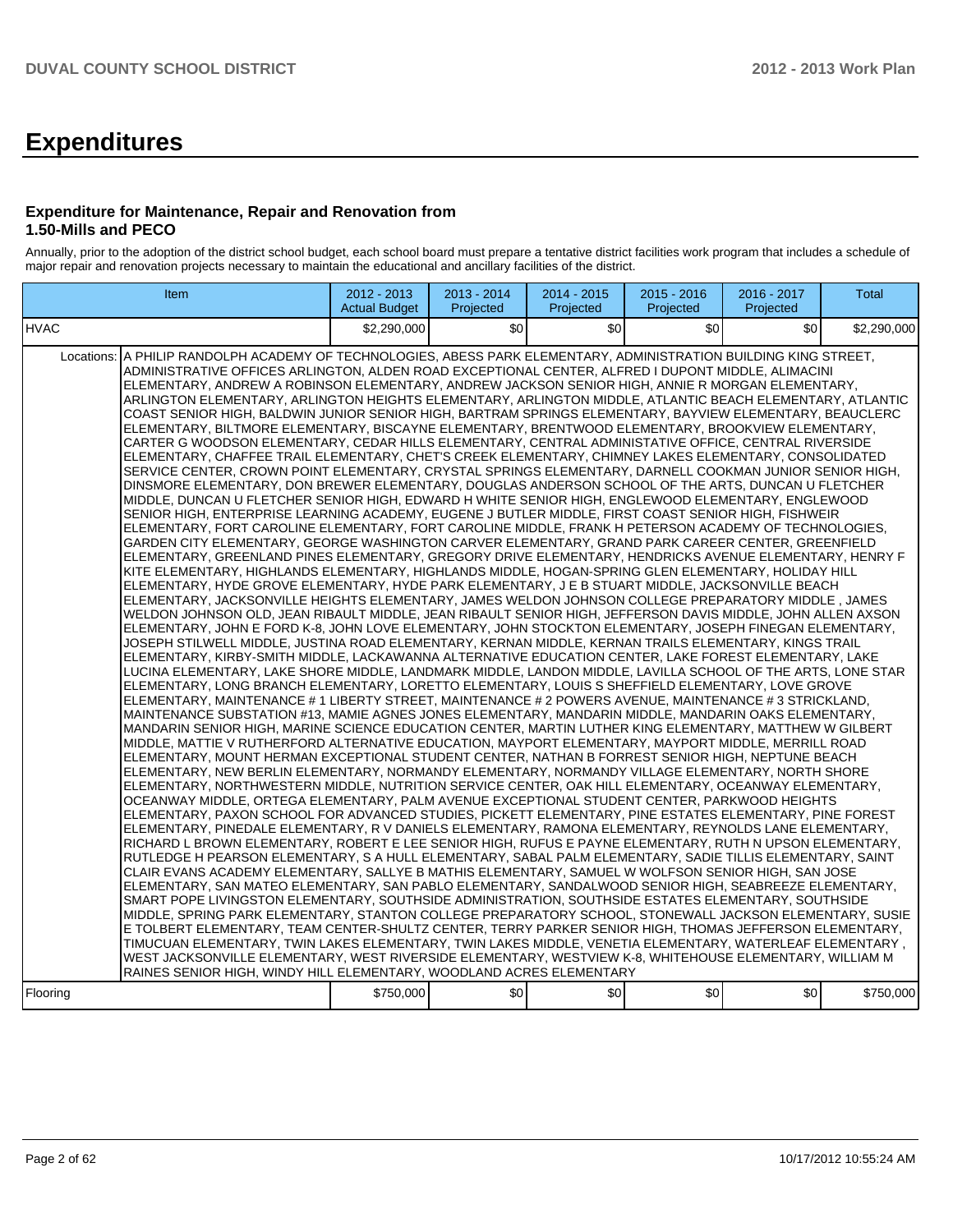|         | Locations:   A PHILIP RANDOLPH ACADEMY OF TECHNOLOGIES, ABESS PARK ELEMENTARY, ADMINISTRATION BUILDING KING STREET,<br>ADMINISTRATIVE OFFICES ARLINGTON, ALDEN ROAD EXCEPTIONAL CENTER, ALFRED I DUPONT MIDDLE, ALIMACINI<br>ELEMENTARY, ANDREW A ROBINSON ELEMENTARY, ANDREW JACKSON SENIOR HIGH, ANNIE R MORGAN ELEMENTARY,<br>ARLINGTON ELEMENTARY, ARLINGTON HEIGHTS ELEMENTARY, ARLINGTON MIDDLE, ATLANTIC BEACH ELEMENTARY, ATLANTIC<br>COAST SENIOR HIGH, BALDWIN JUNIOR SENIOR HIGH, BARTRAM SPRINGS ELEMENTARY, BAYVIEW ELEMENTARY, BEAUCLERC<br>ELEMENTARY, BILTMORE ELEMENTARY, BISCAYNE ELEMENTARY, BRENTWOOD ELEMENTARY, BROOKVIEW ELEMENTARY,<br>CARTER G WOODSON ELEMENTARY, CEDAR HILLS ELEMENTARY, CENTRAL ADMINISTATIVE OFFICE, CENTRAL RIVERSIDE<br>ELEMENTARY, CHAFFEE TRAIL ELEMENTARY, CHET'S CREEK ELEMENTARY, CHIMNEY LAKES ELEMENTARY, CONSOLIDATED<br>SERVICE CENTER, CROWN POINT ELEMENTARY, CRYSTAL SPRINGS ELEMENTARY, DARNELL COOKMAN JUNIOR SENIOR HIGH,<br>DINSMORE ELEMENTARY, DON BREWER ELEMENTARY, DOUGLAS ANDERSON SCHOOL OF THE ARTS, DUNCAN U FLETCHER<br>MIDDLE, DUNCAN U FLETCHER SENIOR HIGH, EDWARD H WHITE SENIOR HIGH, ENGLEWOOD ELEMENTARY, ENGLEWOOD<br>SENIOR HIGH, ENTERPRISE LEARNING ACADEMY, EUGENE J BUTLER MIDDLE, FIRST COAST SENIOR HIGH, FISHWEIR<br>ELEMENTARY, FORT CAROLINE ELEMENTARY, FORT CAROLINE MIDDLE, FRANK H PETERSON ACADEMY OF TECHNOLOGIES,<br>GARDEN CITY ELEMENTARY, GEORGE WASHINGTON CARVER ELEMENTARY, GRAND PARK CAREER CENTER, GREENFIELD<br>ELEMENTARY, GREENLAND PINES ELEMENTARY, GREGORY DRIVE ELEMENTARY, HENDRICKS AVENUE ELEMENTARY, HENRY F<br>KITE ELEMENTARY, HIGHLANDS ELEMENTARY, HIGHLANDS MIDDLE, HOGAN-SPRING GLEN ELEMENTARY, HOLIDAY HILL<br>ELEMENTARY, HYDE GROVE ELEMENTARY, HYDE PARK ELEMENTARY, J E B STUART MIDDLE, JACKSONVILLE BEACH<br>ELEMENTARY, JACKSONVILLE HEIGHTS ELEMENTARY, JAMES WELDON JOHNSON COLLEGE PREPARATORY MIDDLE, JAMES<br>WELDON JOHNSON OLD, JEAN RIBAULT MIDDLE, JEAN RIBAULT SENIOR HIGH, JEFFERSON DAVIS MIDDLE, JOHN ALLEN AXSON<br>ELEMENTARY, JOHN E FORD K-8, JOHN LOVE ELEMENTARY, JOHN STOCKTON ELEMENTARY, JOSEPH FINEGAN ELEMENTARY,<br>JOSEPH STILWELL MIDDLE. JUSTINA ROAD ELEMENTARY. KERNAN MIDDLE. KERNAN TRAILS ELEMENTARY. KINGS TRAIL<br>ELEMENTARY, KIRBY-SMITH MIDDLE, LACKAWANNA ALTERNATIVE EDUCATION CENTER, LAKE FOREST ELEMENTARY, LAKE<br>LUCINA ELEMENTARY, LAKE SHORE MIDDLE, LANDMARK MIDDLE, LANDON MIDDLE, LAVILLA SCHOOL OF THE ARTS, LONE STAR<br>ELEMENTARY, LONG BRANCH ELEMENTARY, LORETTO ELEMENTARY, LOUIS S SHEFFIELD ELEMENTARY, LOVE GROVE<br>ELEMENTARY, MAINTENANCE # 1 LIBERTY STREET, MAINTENANCE # 2 POWERS AVENUE, MAINTENANCE # 3 STRICKLAND,<br>MAINTENANCE SUBSTATION #13, MAMIE AGNES JONES ELEMENTARY, MANDARIN MIDDLE, MANDARIN OAKS ELEMENTARY,<br>MANDARIN SENIOR HIGH, MARINE SCIENCE EDUCATION CENTER, MARTIN LUTHER KING ELEMENTARY, MATTHEW W GILBERT<br>MIDDLE, MATTIE V RUTHERFORD ALTERNATIVE EDUCATION, MAYPORT ELEMENTARY, MAYPORT MIDDLE, MERRILL ROAD<br>ELEMENTARY, MOUNT HERMAN EXCEPTIONAL STUDENT CENTER, NATHAN B FORREST SENIOR HIGH, NEPTUNE BEACH<br>ELEMENTARY, NEW BERLIN ELEMENTARY, NORMANDY ELEMENTARY, NORMANDY VILLAGE ELEMENTARY, NORTH SHORE<br>ELEMENTARY, NORTHWESTERN MIDDLE, NUTRITION SERVICE CENTER, OAK HILL ELEMENTARY, OCEANWAY ELEMENTARY,<br>OCEANWAY MIDDLE. ORTEGA ELEMENTARY. PALM AVENUE EXCEPTIONAL STUDENT CENTER. PARKWOOD HEIGHTS<br>ELEMENTARY, PAXON SCHOOL FOR ADVANCED STUDIES, PICKETT ELEMENTARY, PINE ESTATES ELEMENTARY, PINE FOREST<br>ELEMENTARY, PINEDALE ELEMENTARY, R V DANIELS ELEMENTARY, RAMONA ELEMENTARY, REYNOLDS LANE ELEMENTARY,<br>RICHARD L BROWN ELEMENTARY, ROBERT E LEE SENIOR HIGH, RUFUS E PAYNE ELEMENTARY, RUTH N UPSON ELEMENTARY,<br>RUTLEDGE H PEARSON ELEMENTARY, S A HULL ELEMENTARY, SABAL PALM ELEMENTARY, SADIE TILLIS ELEMENTARY, SAINT<br>CLAIR EVANS ACADEMY ELEMENTARY, SALLYE B MATHIS ELEMENTARY, SAMUEL W WOLFSON SENIOR HIGH, SAN JOSE<br>ELEMENTARY, SAN MATEO ELEMENTARY, SAN PABLO ELEMENTARY, SANDALWOOD SENIOR HIGH, SEABREEZE ELEMENTARY,<br>SMART POPE LIVINGSTON ELEMENTARY, SOUTHSIDE ADMINISTRATION, SOUTHSIDE ESTATES ELEMENTARY, SOUTHSIDE<br>MIDDLE, SPRING PARK ELEMENTARY, STANTON COLLEGE PREPARATORY SCHOOL, STONEWALL JACKSON ELEMENTARY, SUSIE<br>E TOLBERT ELEMENTARY, TEAM CENTER-SHULTZ CENTER, TERRY PARKER SENIOR HIGH, THOMAS JEFFERSON ELEMENTARY,<br>TIMUCUAN ELEMENTARY, TWIN LAKES ELEMENTARY, TWIN LAKES MIDDLE, VENETIA ELEMENTARY, WATERLEAF ELEMENTARY,<br>WEST JACKSONVILLE ELEMENTARY, WEST RIVERSIDE ELEMENTARY, WESTVIEW K-8, WHITEHOUSE ELEMENTARY, WILLIAM M<br>RAINES SENIOR HIGH, WINDY HILL ELEMENTARY, WOODLAND ACRES ELEMENTARY |             |     |     |     |     |             |
|---------|-----------------------------------------------------------------------------------------------------------------------------------------------------------------------------------------------------------------------------------------------------------------------------------------------------------------------------------------------------------------------------------------------------------------------------------------------------------------------------------------------------------------------------------------------------------------------------------------------------------------------------------------------------------------------------------------------------------------------------------------------------------------------------------------------------------------------------------------------------------------------------------------------------------------------------------------------------------------------------------------------------------------------------------------------------------------------------------------------------------------------------------------------------------------------------------------------------------------------------------------------------------------------------------------------------------------------------------------------------------------------------------------------------------------------------------------------------------------------------------------------------------------------------------------------------------------------------------------------------------------------------------------------------------------------------------------------------------------------------------------------------------------------------------------------------------------------------------------------------------------------------------------------------------------------------------------------------------------------------------------------------------------------------------------------------------------------------------------------------------------------------------------------------------------------------------------------------------------------------------------------------------------------------------------------------------------------------------------------------------------------------------------------------------------------------------------------------------------------------------------------------------------------------------------------------------------------------------------------------------------------------------------------------------------------------------------------------------------------------------------------------------------------------------------------------------------------------------------------------------------------------------------------------------------------------------------------------------------------------------------------------------------------------------------------------------------------------------------------------------------------------------------------------------------------------------------------------------------------------------------------------------------------------------------------------------------------------------------------------------------------------------------------------------------------------------------------------------------------------------------------------------------------------------------------------------------------------------------------------------------------------------------------------------------------------------------------------------------------------------------------------------------------------------------------------------------------------------------------------------------------------------------------------------------------------------------------------------------------------------------------------------------------------------------------------------------------------------------------------------------------------------------------------------------------------------------------------------------------------------------------------------------------------------------------------------------------------------------------------------------------------------------------------------------------------------------------------------------------------------------------------------------------------------------------------------------------------------------------------------------------------------------------------------------------------------------------------------------------------------------------------------------|-------------|-----|-----|-----|-----|-------------|
| Roofing |                                                                                                                                                                                                                                                                                                                                                                                                                                                                                                                                                                                                                                                                                                                                                                                                                                                                                                                                                                                                                                                                                                                                                                                                                                                                                                                                                                                                                                                                                                                                                                                                                                                                                                                                                                                                                                                                                                                                                                                                                                                                                                                                                                                                                                                                                                                                                                                                                                                                                                                                                                                                                                                                                                                                                                                                                                                                                                                                                                                                                                                                                                                                                                                                                                                                                                                                                                                                                                                                                                                                                                                                                                                                                                                                                                                                                                                                                                                                                                                                                                                                                                                                                                                                                                                                                                                                                                                                                                                                                                                                                                                                                                                                                                                                                                 | \$4,250,000 | \$0 | \$0 | \$0 | \$0 | \$4,250,000 |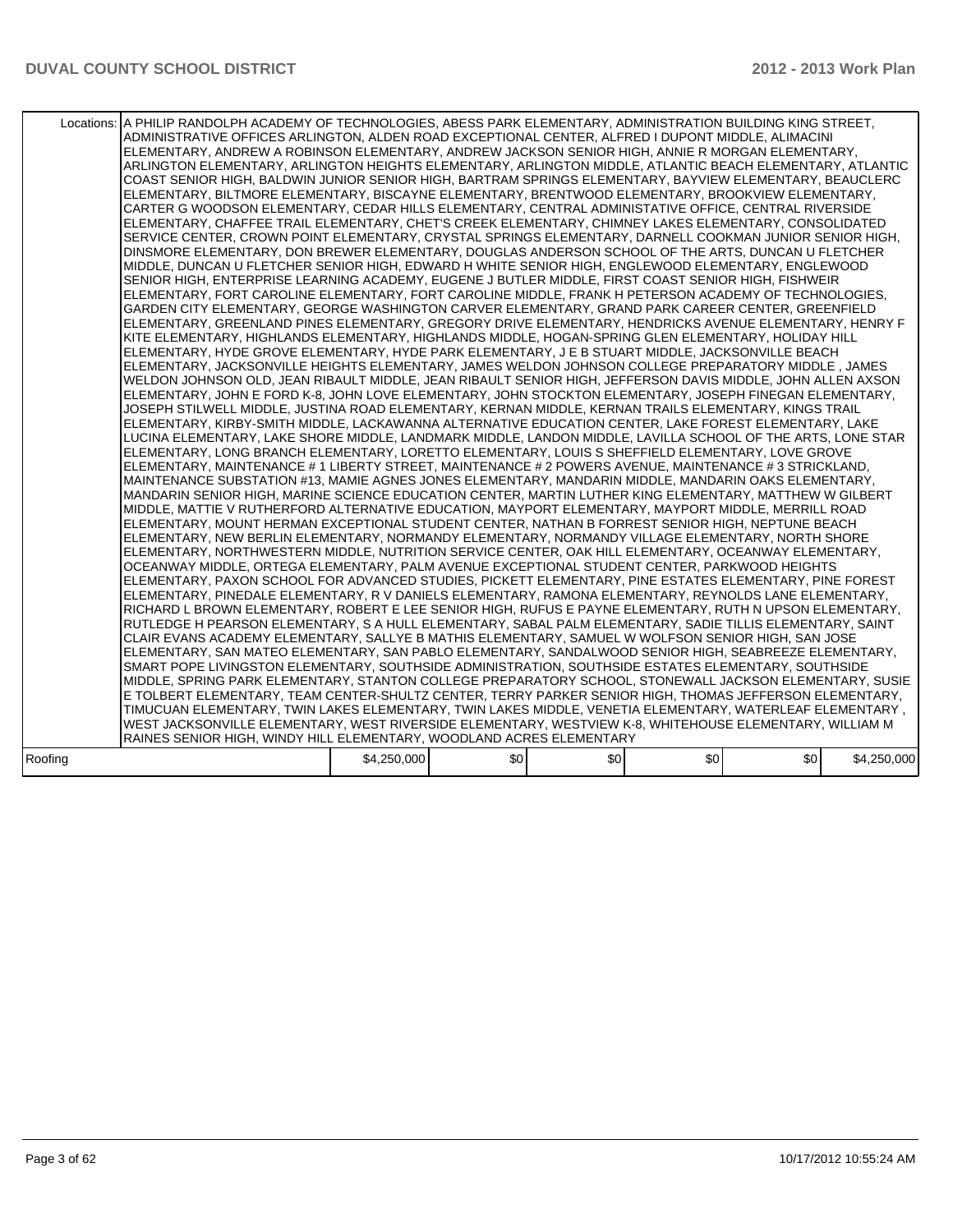|                | Locations: A PHILIP RANDOLPH ACADEMY OF TECHNOLOGIES, ABESS PARK ELEMENTARY, ADMINISTRATION BUILDING KING STREET,<br>ADMINISTRATIVE OFFICES ARLINGTON, ALDEN ROAD EXCEPTIONAL CENTER, ALFRED I DUPONT MIDDLE, ALIMACINI<br>ELEMENTARY. ANDREW A ROBINSON ELEMENTARY. ANDREW JACKSON SENIOR HIGH. ANNIE R MORGAN ELEMENTARY.<br>ARLINGTON ELEMENTARY, ARLINGTON HEIGHTS ELEMENTARY, ARLINGTON MIDDLE, ATLANTIC BEACH ELEMENTARY, ATLANTIC<br>COAST SENIOR HIGH, BALDWIN JUNIOR SENIOR HIGH, BARTRAM SPRINGS ELEMENTARY, BAYVIEW ELEMENTARY, BEAUCLERC<br>ELEMENTARY, BILTMORE ELEMENTARY, BISCAYNE ELEMENTARY, BRENTWOOD ELEMENTARY, BROOKVIEW ELEMENTARY,<br>CARTER G WOODSON ELEMENTARY, CEDAR HILLS ELEMENTARY, CENTRAL ADMINISTATIVE OFFICE, CENTRAL RIVERSIDE<br>ELEMENTARY, CHAFFEE TRAIL ELEMENTARY, CHET'S CREEK ELEMENTARY, CHIMNEY LAKES ELEMENTARY, CONSOLIDATED<br>SERVICE CENTER, CROWN POINT ELEMENTARY, CRYSTAL SPRINGS ELEMENTARY, DARNELL COOKMAN JUNIOR SENIOR HIGH,<br>DINSMORE ELEMENTARY. DON BREWER ELEMENTARY. DOUGLAS ANDERSON SCHOOL OF THE ARTS. DUNCAN U FLETCHER<br>MIDDLE, DUNCAN U FLETCHER SENIOR HIGH, EDWARD H WHITE SENIOR HIGH, ENGLEWOOD ELEMENTARY, ENGLEWOOD<br>SENIOR HIGH, ENTERPRISE LEARNING ACADEMY, EUGENE J BUTLER MIDDLE, FIRST COAST SENIOR HIGH, FISHWEIR<br>ELEMENTARY, FORT CAROLINE ELEMENTARY, FORT CAROLINE MIDDLE, FRANK H PETERSON ACADEMY OF TECHNOLOGIES,<br>GARDEN CITY ELEMENTARY, GEORGE WASHINGTON CARVER ELEMENTARY, GRAND PARK CAREER CENTER, GREENFIELD<br>ELEMENTARY, GREENLAND PINES ELEMENTARY, GREGORY DRIVE ELEMENTARY, HENDRICKS AVENUE ELEMENTARY, HENRY F<br>KITE ELEMENTARY, HIGHLANDS ELEMENTARY, HIGHLANDS MIDDLE, HOGAN-SPRING GLEN ELEMENTARY, HOLIDAY HILL<br>ELEMENTARY, HYDE GROVE ELEMENTARY, HYDE PARK ELEMENTARY, J E B STUART MIDDLE, JACKSONVILLE BEACH<br>ELEMENTARY, JACKSONVILLE HEIGHTS ELEMENTARY, JAMES WELDON JOHNSON COLLEGE PREPARATORY MIDDLE, JAMES<br>WELDON JOHNSON OLD, JEAN RIBAULT MIDDLE, JEAN RIBAULT SENIOR HIGH, JEFFERSON DAVIS MIDDLE, JOHN ALLEN AXSON<br>ELEMENTARY, JOHN E FORD K-8, JOHN LOVE ELEMENTARY, JOHN STOCKTON ELEMENTARY, JOSEPH FINEGAN ELEMENTARY,<br>JOSEPH STILWELL MIDDLE, JUSTINA ROAD ELEMENTARY, KERNAN MIDDLE, KERNAN TRAILS ELEMENTARY, KINGS TRAIL<br>ELEMENTARY, KIRBY-SMITH MIDDLE, LACKAWANNA ALTERNATIVE EDUCATION CENTER, LAKE FOREST ELEMENTARY, LAKE<br>LUCINA ELEMENTARY, LAKE SHORE MIDDLE, LANDMARK MIDDLE, LANDON MIDDLE, LAVILLA SCHOOL OF THE ARTS, LONE STAR<br>ELEMENTARY, LONG BRANCH ELEMENTARY, LORETTO ELEMENTARY, LOUIS S SHEFFIELD ELEMENTARY, LOVE GROVE<br>ELEMENTARY, MAINTENANCE # 1 LIBERTY STREET, MAINTENANCE # 2 POWERS AVENUE, MAINTENANCE # 3 STRICKLAND,<br>MAINTENANCE SUBSTATION #13, MAMIE AGNES JONES ELEMENTARY, MANDARIN MIDDLE, MANDARIN OAKS ELEMENTARY,<br>MANDARIN SENIOR HIGH, MARINE SCIENCE EDUCATION CENTER, MARTIN LUTHER KING ELEMENTARY, MATTHEW W GILBERT<br>MIDDLE, MATTIE V RUTHERFORD ALTERNATIVE EDUCATION, MAYPORT ELEMENTARY, MAYPORT MIDDLE, MERRILL ROAD<br>ELEMENTARY, MOUNT HERMAN EXCEPTIONAL STUDENT CENTER, NATHAN B FORREST SENIOR HIGH, NEPTUNE BEACH<br>ELEMENTARY, NEW BERLIN ELEMENTARY, NORMANDY ELEMENTARY, NORMANDY VILLAGE ELEMENTARY, NORTH SHORE<br>ELEMENTARY, NORTHWESTERN MIDDLE, NUTRITION SERVICE CENTER, OAK HILL ELEMENTARY, OCEANWAY ELEMENTARY,<br>OCEANWAY MIDDLE, ORTEGA ELEMENTARY, PALM AVENUE EXCEPTIONAL STUDENT CENTER, PARKWOOD HEIGHTS<br>ELEMENTARY, PAXON SCHOOL FOR ADVANCED STUDIES, PICKETT ELEMENTARY, PINE ESTATES ELEMENTARY, PINE FOREST<br>ELEMENTARY, PINEDALE ELEMENTARY, R V DANIELS ELEMENTARY, RAMONA ELEMENTARY, REYNOLDS LANE ELEMENTARY,<br>RICHARD L BROWN ELEMENTARY, ROBERT E LEE SENIOR HIGH, RUFUS E PAYNE ELEMENTARY, RUTH N UPSON ELEMENTARY,<br>RUTLEDGE H PEARSON ELEMENTARY, S A HULL ELEMENTARY, SABAL PALM ELEMENTARY, SADIE TILLIS ELEMENTARY, SAINT<br>CLAIR EVANS ACADEMY ELEMENTARY, SALLYE B MATHIS ELEMENTARY, SAMUEL W WOLFSON SENIOR HIGH, SAN JOSE<br>ELEMENTARY, SAN MATEO ELEMENTARY, SAN PABLO ELEMENTARY, SANDALWOOD SENIOR HIGH, SEABREEZE ELEMENTARY,<br>SMART POPE LIVINGSTON ELEMENTARY, SOUTHSIDE ADMINISTRATION, SOUTHSIDE ESTATES ELEMENTARY, SOUTHSIDE<br>MIDDLE, SPRING PARK ELEMENTARY, STANTON COLLEGE PREPARATORY SCHOOL, STONEWALL JACKSON ELEMENTARY, SUSIE<br>E TOLBERT ELEMENTARY, TEAM CENTER-SHULTZ CENTER, TERRY PARKER SENIOR HIGH, THOMAS JEFFERSON ELEMENTARY,<br>TIMUCUAN ELEMENTARY, TWIN LAKES ELEMENTARY, TWIN LAKES MIDDLE, VENETIA ELEMENTARY, WATERLEAF ELEMENTARY ,<br>WEST JACKSONVILLE ELEMENTARY, WEST RIVERSIDE ELEMENTARY, WESTVIEW K-8, WHITEHOUSE ELEMENTARY, WILLIAM M<br>RAINES SENIOR HIGH, WINDY HILL ELEMENTARY, WOODLAND ACRES ELEMENTARY |           | \$0 | \$0 | \$0 | \$0 | \$115,000 |
|----------------|----------------------------------------------------------------------------------------------------------------------------------------------------------------------------------------------------------------------------------------------------------------------------------------------------------------------------------------------------------------------------------------------------------------------------------------------------------------------------------------------------------------------------------------------------------------------------------------------------------------------------------------------------------------------------------------------------------------------------------------------------------------------------------------------------------------------------------------------------------------------------------------------------------------------------------------------------------------------------------------------------------------------------------------------------------------------------------------------------------------------------------------------------------------------------------------------------------------------------------------------------------------------------------------------------------------------------------------------------------------------------------------------------------------------------------------------------------------------------------------------------------------------------------------------------------------------------------------------------------------------------------------------------------------------------------------------------------------------------------------------------------------------------------------------------------------------------------------------------------------------------------------------------------------------------------------------------------------------------------------------------------------------------------------------------------------------------------------------------------------------------------------------------------------------------------------------------------------------------------------------------------------------------------------------------------------------------------------------------------------------------------------------------------------------------------------------------------------------------------------------------------------------------------------------------------------------------------------------------------------------------------------------------------------------------------------------------------------------------------------------------------------------------------------------------------------------------------------------------------------------------------------------------------------------------------------------------------------------------------------------------------------------------------------------------------------------------------------------------------------------------------------------------------------------------------------------------------------------------------------------------------------------------------------------------------------------------------------------------------------------------------------------------------------------------------------------------------------------------------------------------------------------------------------------------------------------------------------------------------------------------------------------------------------------------------------------------------------------------------------------------------------------------------------------------------------------------------------------------------------------------------------------------------------------------------------------------------------------------------------------------------------------------------------------------------------------------------------------------------------------------------------------------------------------------------------------------------------------------------------------------------------------------------------------------------------------------------------------------------------------------------------------------------------------------------------------------------------------------------------------------------------------------------------------------------------------------------------------------------------------------------------------------------------------------------------------------------------------------------------------------------------|-----------|-----|-----|-----|-----|-----------|
| Safety to Life |                                                                                                                                                                                                                                                                                                                                                                                                                                                                                                                                                                                                                                                                                                                                                                                                                                                                                                                                                                                                                                                                                                                                                                                                                                                                                                                                                                                                                                                                                                                                                                                                                                                                                                                                                                                                                                                                                                                                                                                                                                                                                                                                                                                                                                                                                                                                                                                                                                                                                                                                                                                                                                                                                                                                                                                                                                                                                                                                                                                                                                                                                                                                                                                                                                                                                                                                                                                                                                                                                                                                                                                                                                                                                                                                                                                                                                                                                                                                                                                                                                                                                                                                                                                                                                                                                                                                                                                                                                                                                                                                                                                                                                                                                                                                                                | \$115,000 |     |     |     |     |           |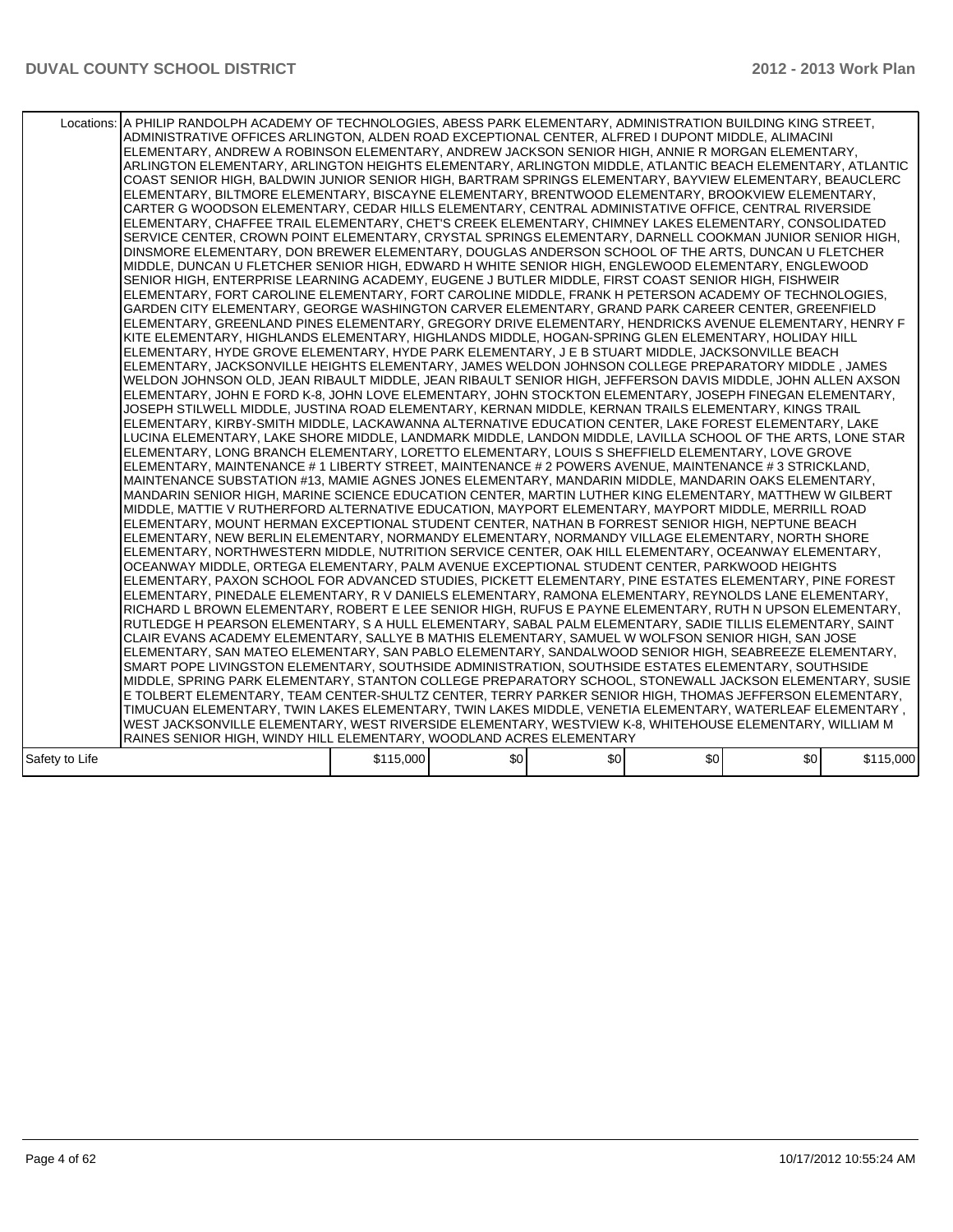|         | Locations:   A PHILIP RANDOLPH ACADEMY OF TECHNOLOGIES, ABESS PARK ELEMENTARY, ADMINISTRATION BUILDING KING STREET,<br>ADMINISTRATIVE OFFICES ARLINGTON, ALDEN ROAD EXCEPTIONAL CENTER, ALFRED I DUPONT MIDDLE, ALIMACINI<br>ELEMENTARY, ANDREW A ROBINSON ELEMENTARY, ANDREW JACKSON SENIOR HIGH, ANNIE R MORGAN ELEMENTARY,<br>ARLINGTON ELEMENTARY, ARLINGTON HEIGHTS ELEMENTARY, ARLINGTON MIDDLE, ATLANTIC BEACH ELEMENTARY, ATLANTIC<br>COAST SENIOR HIGH, BALDWIN JUNIOR SENIOR HIGH, BARTRAM SPRINGS ELEMENTARY, BAYVIEW ELEMENTARY, BEAUCLERC<br>ELEMENTARY, BILTMORE ELEMENTARY, BISCAYNE ELEMENTARY, BRENTWOOD ELEMENTARY, BROOKVIEW ELEMENTARY,<br>CARTER G WOODSON ELEMENTARY, CEDAR HILLS ELEMENTARY, CENTRAL ADMINISTATIVE OFFICE, CENTRAL RIVERSIDE<br>ELEMENTARY, CHAFFEE TRAIL ELEMENTARY, CHET'S CREEK ELEMENTARY, CHIMNEY LAKES ELEMENTARY, CONSOLIDATED<br>SERVICE CENTER, CROWN POINT ELEMENTARY, CRYSTAL SPRINGS ELEMENTARY, DARNELL COOKMAN JUNIOR SENIOR HIGH,<br>DINSMORE ELEMENTARY. DON BREWER ELEMENTARY. DOUGLAS ANDERSON SCHOOL OF THE ARTS. DUNCAN U FLETCHER<br>MIDDLE, DUNCAN U FLETCHER SENIOR HIGH, EDWARD H WHITE SENIOR HIGH, ENGLEWOOD ELEMENTARY, ENGLEWOOD<br>SENIOR HIGH, ENTERPRISE LEARNING ACADEMY, EUGENE J BUTLER MIDDLE, FIRST COAST SENIOR HIGH, FISHWEIR<br>ELEMENTARY, FORT CAROLINE ELEMENTARY, FORT CAROLINE MIDDLE, FRANK H PETERSON ACADEMY OF TECHNOLOGIES,<br>GARDEN CITY ELEMENTARY, GEORGE WASHINGTON CARVER ELEMENTARY, GRAND PARK CAREER CENTER, GREENFIELD<br>ELEMENTARY, GREENLAND PINES ELEMENTARY, GREGORY DRIVE ELEMENTARY, HENDRICKS AVENUE ELEMENTARY, HENRY F<br>KITE ELEMENTARY, HIGHLANDS ELEMENTARY, HIGHLANDS MIDDLE, HOGAN-SPRING GLEN ELEMENTARY, HOLIDAY HILL<br>ELEMENTARY, HYDE GROVE ELEMENTARY, HYDE PARK ELEMENTARY, J E B STUART MIDDLE, JACKSONVILLE BEACH<br>ELEMENTARY, JACKSONVILLE HEIGHTS ELEMENTARY, JAMES WELDON JOHNSON COLLEGE PREPARATORY MIDDLE, JAMES<br>WELDON JOHNSON OLD, JEAN RIBAULT MIDDLE, JEAN RIBAULT SENIOR HIGH, JEFFERSON DAVIS MIDDLE, JOHN ALLEN AXSON<br>ELEMENTARY, JOHN E FORD K-8, JOHN LOVE ELEMENTARY, JOHN STOCKTON ELEMENTARY, JOSEPH FINEGAN ELEMENTARY,<br>JOSEPH STILWELL MIDDLE, JUSTINA ROAD ELEMENTARY, KERNAN MIDDLE, KERNAN TRAILS ELEMENTARY, KINGS TRAIL<br>ELEMENTARY, KIRBY-SMITH MIDDLE, LACKAWANNA ALTERNATIVE EDUCATION CENTER, LAKE FOREST ELEMENTARY, LAKE<br>LUCINA ELEMENTARY. LAKE SHORE MIDDLE. LANDMARK MIDDLE. LANDON MIDDLE. LAVILLA SCHOOL OF THE ARTS. LONE STAR<br>ELEMENTARY, LONG BRANCH ELEMENTARY, LORETTO ELEMENTARY, LOUIS S SHEFFIELD ELEMENTARY, LOVE GROVE<br>ELEMENTARY, MAINTENANCE # 1 LIBERTY STREET, MAINTENANCE # 2 POWERS AVENUE, MAINTENANCE # 3 STRICKLAND,<br>MAINTENANCE SUBSTATION #13, MAMIE AGNES JONES ELEMENTARY, MANDARIN MIDDLE, MANDARIN OAKS ELEMENTARY,<br>MANDARIN SENIOR HIGH, MARINE SCIENCE EDUCATION CENTER, MARTIN LUTHER KING ELEMENTARY, MATTHEW W GILBERT<br>MIDDLE, MATTIE V RUTHERFORD ALTERNATIVE EDUCATION, MAYPORT ELEMENTARY, MAYPORT MIDDLE, MERRILL ROAD<br>ELEMENTARY, MOUNT HERMAN EXCEPTIONAL STUDENT CENTER, NATHAN B FORREST SENIOR HIGH, NEPTUNE BEACH<br>ELEMENTARY, NEW BERLIN ELEMENTARY, NORMANDY ELEMENTARY, NORMANDY VILLAGE ELEMENTARY, NORTH SHORE<br>ELEMENTARY, NORTHWESTERN MIDDLE, NUTRITION SERVICE CENTER, OAK HILL ELEMENTARY, OCEANWAY ELEMENTARY,<br>OCEANWAY MIDDLE, ORTEGA ELEMENTARY, PALM AVENUE EXCEPTIONAL STUDENT CENTER, PARKWOOD HEIGHTS<br>ELEMENTARY, PAXON SCHOOL FOR ADVANCED STUDIES, PICKETT ELEMENTARY, PINE ESTATES ELEMENTARY, PINE FOREST<br>ELEMENTARY. PINEDALE ELEMENTARY. R V DANIELS ELEMENTARY. RAMONA ELEMENTARY. REYNOLDS LANE ELEMENTARY.<br>RICHARD L BROWN ELEMENTARY, ROBERT E LEE SENIOR HIGH, RUFUS E PAYNE ELEMENTARY, RUTH N UPSON ELEMENTARY,<br>RUTLEDGE H PEARSON ELEMENTARY, S A HULL ELEMENTARY, SABAL PALM ELEMENTARY, SADIE TILLIS ELEMENTARY, SAINT<br>CLAIR EVANS ACADEMY ELEMENTARY, SALLYE B MATHIS ELEMENTARY, SAMUEL W WOLFSON SENIOR HIGH, SAN JOSE<br>ELEMENTARY, SAN MATEO ELEMENTARY, SAN PABLO ELEMENTARY, SANDALWOOD SENIOR HIGH, SEABREEZE ELEMENTARY,<br>SMART POPE LIVINGSTON ELEMENTARY, SOUTHSIDE ADMINISTRATION, SOUTHSIDE ESTATES ELEMENTARY, SOUTHSIDE<br>MIDDLE, SPRING PARK ELEMENTARY, STANTON COLLEGE PREPARATORY SCHOOL, STONEWALL JACKSON ELEMENTARY, SUSIE<br>E TOLBERT ELEMENTARY, TEAM CENTER-SHULTZ CENTER, TERRY PARKER SENIOR HIGH, THOMAS JEFFERSON ELEMENTARY,<br>TIMUCUAN ELEMENTARY, TWIN LAKES ELEMENTARY, TWIN LAKES MIDDLE, VENETIA ELEMENTARY, WATERLEAF ELEMENTARY,<br>WEST JACKSONVILLE ELEMENTARY, WEST RIVERSIDE ELEMENTARY, WESTVIEW K-8, WHITEHOUSE ELEMENTARY, WILLIAM M<br>RAINES SENIOR HIGH, WINDY HILL ELEMENTARY, WOODLAND ACRES ELEMENTARY |           | \$0 | \$0 | \$0 | \$0 |           |
|---------|-----------------------------------------------------------------------------------------------------------------------------------------------------------------------------------------------------------------------------------------------------------------------------------------------------------------------------------------------------------------------------------------------------------------------------------------------------------------------------------------------------------------------------------------------------------------------------------------------------------------------------------------------------------------------------------------------------------------------------------------------------------------------------------------------------------------------------------------------------------------------------------------------------------------------------------------------------------------------------------------------------------------------------------------------------------------------------------------------------------------------------------------------------------------------------------------------------------------------------------------------------------------------------------------------------------------------------------------------------------------------------------------------------------------------------------------------------------------------------------------------------------------------------------------------------------------------------------------------------------------------------------------------------------------------------------------------------------------------------------------------------------------------------------------------------------------------------------------------------------------------------------------------------------------------------------------------------------------------------------------------------------------------------------------------------------------------------------------------------------------------------------------------------------------------------------------------------------------------------------------------------------------------------------------------------------------------------------------------------------------------------------------------------------------------------------------------------------------------------------------------------------------------------------------------------------------------------------------------------------------------------------------------------------------------------------------------------------------------------------------------------------------------------------------------------------------------------------------------------------------------------------------------------------------------------------------------------------------------------------------------------------------------------------------------------------------------------------------------------------------------------------------------------------------------------------------------------------------------------------------------------------------------------------------------------------------------------------------------------------------------------------------------------------------------------------------------------------------------------------------------------------------------------------------------------------------------------------------------------------------------------------------------------------------------------------------------------------------------------------------------------------------------------------------------------------------------------------------------------------------------------------------------------------------------------------------------------------------------------------------------------------------------------------------------------------------------------------------------------------------------------------------------------------------------------------------------------------------------------------------------------------------------------------------------------------------------------------------------------------------------------------------------------------------------------------------------------------------------------------------------------------------------------------------------------------------------------------------------------------------------------------------------------------------------------------------------------------------------------------------------------------------|-----------|-----|-----|-----|-----|-----------|
| Fencing |                                                                                                                                                                                                                                                                                                                                                                                                                                                                                                                                                                                                                                                                                                                                                                                                                                                                                                                                                                                                                                                                                                                                                                                                                                                                                                                                                                                                                                                                                                                                                                                                                                                                                                                                                                                                                                                                                                                                                                                                                                                                                                                                                                                                                                                                                                                                                                                                                                                                                                                                                                                                                                                                                                                                                                                                                                                                                                                                                                                                                                                                                                                                                                                                                                                                                                                                                                                                                                                                                                                                                                                                                                                                                                                                                                                                                                                                                                                                                                                                                                                                                                                                                                                                                                                                                                                                                                                                                                                                                                                                                                                                                                                                                                                                                                 | \$100,000 |     |     |     |     | \$100,000 |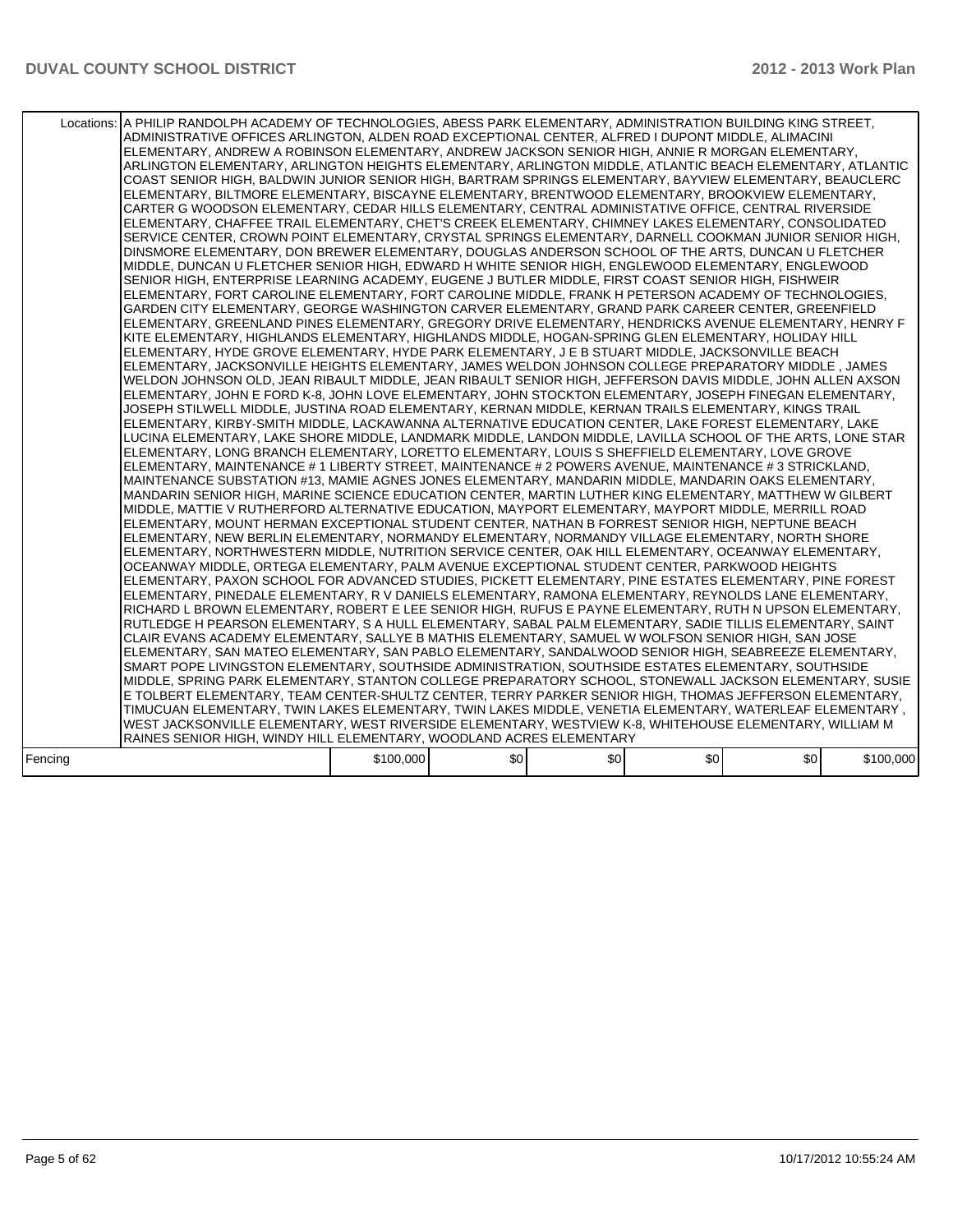|         | Locations: A PHILIP RANDOLPH ACADEMY OF TECHNOLOGIES, ABESS PARK ELEMENTARY, ADMINISTRATION BUILDING KING STREET,<br>ADMINISTRATIVE OFFICES ARLINGTON, ALDEN ROAD EXCEPTIONAL CENTER, ALFRED I DUPONT MIDDLE, ALIMACINI<br>ELEMENTARY. ANDREW A ROBINSON ELEMENTARY. ANDREW JACKSON SENIOR HIGH. ANNIE R MORGAN ELEMENTARY.<br>ARLINGTON ELEMENTARY, ARLINGTON HEIGHTS ELEMENTARY, ARLINGTON MIDDLE, ATLANTIC BEACH ELEMENTARY, ATLANTIC<br>COAST SENIOR HIGH, BALDWIN JUNIOR SENIOR HIGH, BARTRAM SPRINGS ELEMENTARY, BAYVIEW ELEMENTARY, BEAUCLERC<br>ELEMENTARY, BILTMORE ELEMENTARY, BISCAYNE ELEMENTARY, BRENTWOOD ELEMENTARY, BROOKVIEW ELEMENTARY,<br>CARTER G WOODSON ELEMENTARY, CEDAR HILLS ELEMENTARY, CENTRAL ADMINISTATIVE OFFICE, CENTRAL RIVERSIDE<br>ELEMENTARY, CHAFFEE TRAIL ELEMENTARY, CHET'S CREEK ELEMENTARY, CHIMNEY LAKES ELEMENTARY, CONSOLIDATED<br>SERVICE CENTER, CROWN POINT ELEMENTARY, CRYSTAL SPRINGS ELEMENTARY, DARNELL COOKMAN JUNIOR SENIOR HIGH,<br>DINSMORE ELEMENTARY. DON BREWER ELEMENTARY. DOUGLAS ANDERSON SCHOOL OF THE ARTS. DUNCAN U FLETCHER<br>MIDDLE, DUNCAN U FLETCHER SENIOR HIGH, EDWARD H WHITE SENIOR HIGH, ENGLEWOOD ELEMENTARY, ENGLEWOOD<br>SENIOR HIGH, ENTERPRISE LEARNING ACADEMY, EUGENE J BUTLER MIDDLE, FIRST COAST SENIOR HIGH, FISHWEIR<br>ELEMENTARY, FORT CAROLINE ELEMENTARY, FORT CAROLINE MIDDLE, FRANK H PETERSON ACADEMY OF TECHNOLOGIES,<br>GARDEN CITY ELEMENTARY, GEORGE WASHINGTON CARVER ELEMENTARY, GRAND PARK CAREER CENTER, GREENFIELD<br>ELEMENTARY, GREENLAND PINES ELEMENTARY, GREGORY DRIVE ELEMENTARY, HENDRICKS AVENUE ELEMENTARY, HENRY F<br>KITE ELEMENTARY, HIGHLANDS ELEMENTARY, HIGHLANDS MIDDLE, HOGAN-SPRING GLEN ELEMENTARY, HOLIDAY HILL<br>ELEMENTARY, HYDE GROVE ELEMENTARY, HYDE PARK ELEMENTARY, J E B STUART MIDDLE, JACKSONVILLE BEACH<br>ELEMENTARY, JACKSONVILLE HEIGHTS ELEMENTARY, JAMES WELDON JOHNSON COLLEGE PREPARATORY MIDDLE, JAMES<br>WELDON JOHNSON OLD, JEAN RIBAULT MIDDLE, JEAN RIBAULT SENIOR HIGH, JEFFERSON DAVIS MIDDLE, JOHN ALLEN AXSON<br>ELEMENTARY, JOHN E FORD K-8, JOHN LOVE ELEMENTARY, JOHN STOCKTON ELEMENTARY, JOSEPH FINEGAN ELEMENTARY,<br>JOSEPH STILWELL MIDDLE, JUSTINA ROAD ELEMENTARY, KERNAN MIDDLE, KERNAN TRAILS ELEMENTARY, KINGS TRAIL<br>ELEMENTARY, KIRBY-SMITH MIDDLE, LACKAWANNA ALTERNATIVE EDUCATION CENTER, LAKE FOREST ELEMENTARY, LAKE<br>LUCINA ELEMENTARY, LAKE SHORE MIDDLE, LANDMARK MIDDLE, LANDON MIDDLE, LAVILLA SCHOOL OF THE ARTS, LONE STAR<br>ELEMENTARY, LONG BRANCH ELEMENTARY, LORETTO ELEMENTARY, LOUIS S SHEFFIELD ELEMENTARY, LOVE GROVE<br>ELEMENTARY, MAINTENANCE # 1 LIBERTY STREET, MAINTENANCE # 2 POWERS AVENUE, MAINTENANCE # 3 STRICKLAND,<br>MAINTENANCE SUBSTATION #13, MAMIE AGNES JONES ELEMENTARY, MANDARIN MIDDLE, MANDARIN OAKS ELEMENTARY,<br>MANDARIN SENIOR HIGH, MARINE SCIENCE EDUCATION CENTER, MARTIN LUTHER KING ELEMENTARY, MATTHEW W GILBERT<br>MIDDLE, MATTIE V RUTHERFORD ALTERNATIVE EDUCATION, MAYPORT ELEMENTARY, MAYPORT MIDDLE, MERRILL ROAD<br>ELEMENTARY, MOUNT HERMAN EXCEPTIONAL STUDENT CENTER, NATHAN B FORREST SENIOR HIGH, NEPTUNE BEACH<br>ELEMENTARY, NEW BERLIN ELEMENTARY, NORMANDY ELEMENTARY, NORMANDY VILLAGE ELEMENTARY, NORTH SHORE<br>ELEMENTARY, NORTHWESTERN MIDDLE, NUTRITION SERVICE CENTER, OAK HILL ELEMENTARY, OCEANWAY ELEMENTARY,<br>OCEANWAY MIDDLE, ORTEGA ELEMENTARY, PALM AVENUE EXCEPTIONAL STUDENT CENTER, PARKWOOD HEIGHTS<br>ELEMENTARY, PAXON SCHOOL FOR ADVANCED STUDIES, PICKETT ELEMENTARY, PINE ESTATES ELEMENTARY, PINE FOREST<br>ELEMENTARY. PINEDALE ELEMENTARY. R V DANIELS ELEMENTARY. RAMONA ELEMENTARY. REYNOLDS LANE ELEMENTARY.<br>RICHARD L BROWN ELEMENTARY, ROBERT E LEE SENIOR HIGH, RUFUS E PAYNE ELEMENTARY, RUTH N UPSON ELEMENTARY,<br>RUTLEDGE H PEARSON ELEMENTARY, S A HULL ELEMENTARY, SABAL PALM ELEMENTARY, SADIE TILLIS ELEMENTARY, SAINT<br>CLAIR EVANS ACADEMY ELEMENTARY, SALLYE B MATHIS ELEMENTARY, SAMUEL W WOLFSON SENIOR HIGH, SAN JOSE<br>ELEMENTARY, SAN MATEO ELEMENTARY, SAN PABLO ELEMENTARY, SANDALWOOD SENIOR HIGH, SEABREEZE ELEMENTARY,<br>SMART POPE LIVINGSTON ELEMENTARY, SOUTHSIDE ADMINISTRATION, SOUTHSIDE ESTATES ELEMENTARY, SOUTHSIDE<br>MIDDLE, SPRING PARK ELEMENTARY, STANTON COLLEGE PREPARATORY SCHOOL, STONEWALL JACKSON ELEMENTARY, SUSIE<br>E TOLBERT ELEMENTARY, TEAM CENTER-SHULTZ CENTER, TERRY PARKER SENIOR HIGH, THOMAS JEFFERSON ELEMENTARY,<br>TIMUCUAN ELEMENTARY, TWIN LAKES ELEMENTARY, TWIN LAKES MIDDLE, VENETIA ELEMENTARY, WATERLEAF ELEMENTARY ,<br>WEST JACKSONVILLE ELEMENTARY, WEST RIVERSIDE ELEMENTARY, WESTVIEW K-8, WHITEHOUSE ELEMENTARY, WILLIAM M<br>RAINES SENIOR HIGH, WINDY HILL ELEMENTARY, WOODLAND ACRES ELEMENTARY |           |     |     |     |     |           |
|---------|----------------------------------------------------------------------------------------------------------------------------------------------------------------------------------------------------------------------------------------------------------------------------------------------------------------------------------------------------------------------------------------------------------------------------------------------------------------------------------------------------------------------------------------------------------------------------------------------------------------------------------------------------------------------------------------------------------------------------------------------------------------------------------------------------------------------------------------------------------------------------------------------------------------------------------------------------------------------------------------------------------------------------------------------------------------------------------------------------------------------------------------------------------------------------------------------------------------------------------------------------------------------------------------------------------------------------------------------------------------------------------------------------------------------------------------------------------------------------------------------------------------------------------------------------------------------------------------------------------------------------------------------------------------------------------------------------------------------------------------------------------------------------------------------------------------------------------------------------------------------------------------------------------------------------------------------------------------------------------------------------------------------------------------------------------------------------------------------------------------------------------------------------------------------------------------------------------------------------------------------------------------------------------------------------------------------------------------------------------------------------------------------------------------------------------------------------------------------------------------------------------------------------------------------------------------------------------------------------------------------------------------------------------------------------------------------------------------------------------------------------------------------------------------------------------------------------------------------------------------------------------------------------------------------------------------------------------------------------------------------------------------------------------------------------------------------------------------------------------------------------------------------------------------------------------------------------------------------------------------------------------------------------------------------------------------------------------------------------------------------------------------------------------------------------------------------------------------------------------------------------------------------------------------------------------------------------------------------------------------------------------------------------------------------------------------------------------------------------------------------------------------------------------------------------------------------------------------------------------------------------------------------------------------------------------------------------------------------------------------------------------------------------------------------------------------------------------------------------------------------------------------------------------------------------------------------------------------------------------------------------------------------------------------------------------------------------------------------------------------------------------------------------------------------------------------------------------------------------------------------------------------------------------------------------------------------------------------------------------------------------------------------------------------------------------------------------------------------------------------------------------------|-----------|-----|-----|-----|-----|-----------|
| Parking |                                                                                                                                                                                                                                                                                                                                                                                                                                                                                                                                                                                                                                                                                                                                                                                                                                                                                                                                                                                                                                                                                                                                                                                                                                                                                                                                                                                                                                                                                                                                                                                                                                                                                                                                                                                                                                                                                                                                                                                                                                                                                                                                                                                                                                                                                                                                                                                                                                                                                                                                                                                                                                                                                                                                                                                                                                                                                                                                                                                                                                                                                                                                                                                                                                                                                                                                                                                                                                                                                                                                                                                                                                                                                                                                                                                                                                                                                                                                                                                                                                                                                                                                                                                                                                                                                                                                                                                                                                                                                                                                                                                                                                                                                                                                                                | \$150,000 | \$0 | \$0 | \$0 | \$0 | \$150,000 |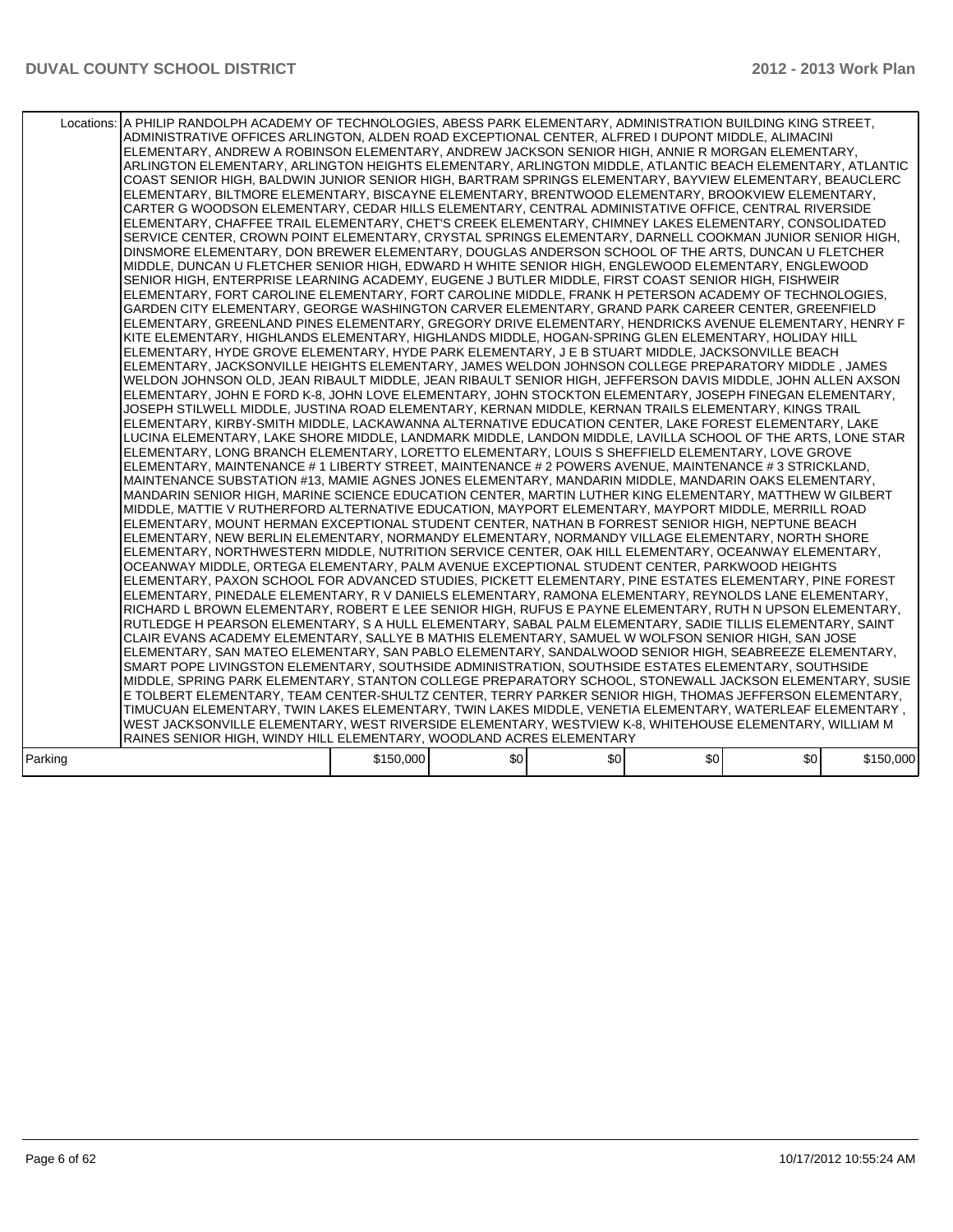|            | Locations: A PHILIP RANDOLPH ACADEMY OF TECHNOLOGIES, ABESS PARK ELEMENTARY, ADMINISTRATION BUILDING KING STREET,<br>ADMINISTRATIVE OFFICES ARLINGTON, ALDEN ROAD EXCEPTIONAL CENTER, ALFRED I DUPONT MIDDLE, ALIMACINI<br>ELEMENTARY. ANDREW A ROBINSON ELEMENTARY. ANDREW JACKSON SENIOR HIGH. ANNIE R MORGAN ELEMENTARY.<br>ARLINGTON ELEMENTARY, ARLINGTON HEIGHTS ELEMENTARY, ARLINGTON MIDDLE, ATLANTIC BEACH ELEMENTARY, ATLANTIC<br>COAST SENIOR HIGH, BALDWIN JUNIOR SENIOR HIGH, BARTRAM SPRINGS ELEMENTARY, BAYVIEW ELEMENTARY, BEAUCLERC<br>ELEMENTARY, BILTMORE ELEMENTARY, BISCAYNE ELEMENTARY, BRENTWOOD ELEMENTARY, BROOKVIEW ELEMENTARY,<br>CARTER G WOODSON ELEMENTARY, CEDAR HILLS ELEMENTARY, CENTRAL ADMINISTATIVE OFFICE, CENTRAL RIVERSIDE<br>ELEMENTARY, CHAFFEE TRAIL ELEMENTARY, CHET'S CREEK ELEMENTARY, CHIMNEY LAKES ELEMENTARY, CONSOLIDATED<br>SERVICE CENTER, CROWN POINT ELEMENTARY, CRYSTAL SPRINGS ELEMENTARY, DARNELL COOKMAN JUNIOR SENIOR HIGH,<br>DINSMORE ELEMENTARY. DON BREWER ELEMENTARY. DOUGLAS ANDERSON SCHOOL OF THE ARTS. DUNCAN U FLETCHER<br>MIDDLE, DUNCAN U FLETCHER SENIOR HIGH, EDWARD H WHITE SENIOR HIGH, ENGLEWOOD ELEMENTARY, ENGLEWOOD<br>SENIOR HIGH, ENTERPRISE LEARNING ACADEMY, EUGENE J BUTLER MIDDLE, FIRST COAST SENIOR HIGH, FISHWEIR<br>ELEMENTARY, FORT CAROLINE ELEMENTARY, FORT CAROLINE MIDDLE, FRANK H PETERSON ACADEMY OF TECHNOLOGIES,<br>GARDEN CITY ELEMENTARY, GEORGE WASHINGTON CARVER ELEMENTARY, GRAND PARK CAREER CENTER, GREENFIELD<br>ELEMENTARY, GREENLAND PINES ELEMENTARY, GREGORY DRIVE ELEMENTARY, HENDRICKS AVENUE ELEMENTARY, HENRY F<br>KITE ELEMENTARY, HIGHLANDS ELEMENTARY, HIGHLANDS MIDDLE, HOGAN-SPRING GLEN ELEMENTARY, HOLIDAY HILL<br>ELEMENTARY, HYDE GROVE ELEMENTARY, HYDE PARK ELEMENTARY, J E B STUART MIDDLE, JACKSONVILLE BEACH<br>ELEMENTARY, JACKSONVILLE HEIGHTS ELEMENTARY, JAMES WELDON JOHNSON COLLEGE PREPARATORY MIDDLE, JAMES<br>WELDON JOHNSON OLD, JEAN RIBAULT MIDDLE, JEAN RIBAULT SENIOR HIGH, JEFFERSON DAVIS MIDDLE, JOHN ALLEN AXSON<br>ELEMENTARY, JOHN E FORD K-8, JOHN LOVE ELEMENTARY, JOHN STOCKTON ELEMENTARY, JOSEPH FINEGAN ELEMENTARY,<br>JOSEPH STILWELL MIDDLE, JUSTINA ROAD ELEMENTARY, KERNAN MIDDLE, KERNAN TRAILS ELEMENTARY, KINGS TRAIL<br>ELEMENTARY, KIRBY-SMITH MIDDLE, LACKAWANNA ALTERNATIVE EDUCATION CENTER, LAKE FOREST ELEMENTARY, LAKE<br>LUCINA ELEMENTARY, LAKE SHORE MIDDLE, LANDMARK MIDDLE, LANDON MIDDLE, LAVILLA SCHOOL OF THE ARTS, LONE STAR<br>ELEMENTARY, LONG BRANCH ELEMENTARY, LORETTO ELEMENTARY, LOUIS S SHEFFIELD ELEMENTARY, LOVE GROVE<br>ELEMENTARY, MAINTENANCE # 1 LIBERTY STREET, MAINTENANCE # 2 POWERS AVENUE, MAINTENANCE # 3 STRICKLAND,<br>MAINTENANCE SUBSTATION #13, MAMIE AGNES JONES ELEMENTARY, MANDARIN MIDDLE, MANDARIN OAKS ELEMENTARY,<br>MANDARIN SENIOR HIGH, MARINE SCIENCE EDUCATION CENTER, MARTIN LUTHER KING ELEMENTARY, MATTHEW W GILBERT<br>MIDDLE, MATTIE V RUTHERFORD ALTERNATIVE EDUCATION, MAYPORT ELEMENTARY, MAYPORT MIDDLE, MERRILL ROAD<br>ELEMENTARY, MOUNT HERMAN EXCEPTIONAL STUDENT CENTER, NATHAN B FORREST SENIOR HIGH, NEPTUNE BEACH<br>ELEMENTARY, NEW BERLIN ELEMENTARY, NORMANDY ELEMENTARY, NORMANDY VILLAGE ELEMENTARY, NORTH SHORE<br>ELEMENTARY, NORTHWESTERN MIDDLE, NUTRITION SERVICE CENTER, OAK HILL ELEMENTARY, OCEANWAY ELEMENTARY,<br>OCEANWAY MIDDLE, ORTEGA ELEMENTARY, PALM AVENUE EXCEPTIONAL STUDENT CENTER, PARKWOOD HEIGHTS<br>ELEMENTARY, PAXON SCHOOL FOR ADVANCED STUDIES, PICKETT ELEMENTARY, PINE ESTATES ELEMENTARY, PINE FOREST<br>ELEMENTARY. PINEDALE ELEMENTARY. R V DANIELS ELEMENTARY. RAMONA ELEMENTARY. REYNOLDS LANE ELEMENTARY.<br>RICHARD L BROWN ELEMENTARY, ROBERT E LEE SENIOR HIGH, RUFUS E PAYNE ELEMENTARY, RUTH N UPSON ELEMENTARY,<br>RUTLEDGE H PEARSON ELEMENTARY, S A HULL ELEMENTARY, SABAL PALM ELEMENTARY, SADIE TILLIS ELEMENTARY, SAINT<br>CLAIR EVANS ACADEMY ELEMENTARY, SALLYE B MATHIS ELEMENTARY, SAMUEL W WOLFSON SENIOR HIGH, SAN JOSE<br>ELEMENTARY, SAN MATEO ELEMENTARY, SAN PABLO ELEMENTARY, SANDALWOOD SENIOR HIGH, SEABREEZE ELEMENTARY,<br>SMART POPE LIVINGSTON ELEMENTARY, SOUTHSIDE ADMINISTRATION, SOUTHSIDE ESTATES ELEMENTARY, SOUTHSIDE<br>MIDDLE, SPRING PARK ELEMENTARY, STANTON COLLEGE PREPARATORY SCHOOL, STONEWALL JACKSON ELEMENTARY, SUSIE<br>E TOLBERT ELEMENTARY, TEAM CENTER-SHULTZ CENTER, TERRY PARKER SENIOR HIGH, THOMAS JEFFERSON ELEMENTARY,<br>TIMUCUAN ELEMENTARY, TWIN LAKES ELEMENTARY, TWIN LAKES MIDDLE, VENETIA ELEMENTARY, WATERLEAF ELEMENTARY ,<br>WEST JACKSONVILLE ELEMENTARY, WEST RIVERSIDE ELEMENTARY, WESTVIEW K-8, WHITEHOUSE ELEMENTARY, WILLIAM M<br>RAINES SENIOR HIGH, WINDY HILL ELEMENTARY, WOODLAND ACRES ELEMENTARY |           |     |     |     | \$0 |           |
|------------|----------------------------------------------------------------------------------------------------------------------------------------------------------------------------------------------------------------------------------------------------------------------------------------------------------------------------------------------------------------------------------------------------------------------------------------------------------------------------------------------------------------------------------------------------------------------------------------------------------------------------------------------------------------------------------------------------------------------------------------------------------------------------------------------------------------------------------------------------------------------------------------------------------------------------------------------------------------------------------------------------------------------------------------------------------------------------------------------------------------------------------------------------------------------------------------------------------------------------------------------------------------------------------------------------------------------------------------------------------------------------------------------------------------------------------------------------------------------------------------------------------------------------------------------------------------------------------------------------------------------------------------------------------------------------------------------------------------------------------------------------------------------------------------------------------------------------------------------------------------------------------------------------------------------------------------------------------------------------------------------------------------------------------------------------------------------------------------------------------------------------------------------------------------------------------------------------------------------------------------------------------------------------------------------------------------------------------------------------------------------------------------------------------------------------------------------------------------------------------------------------------------------------------------------------------------------------------------------------------------------------------------------------------------------------------------------------------------------------------------------------------------------------------------------------------------------------------------------------------------------------------------------------------------------------------------------------------------------------------------------------------------------------------------------------------------------------------------------------------------------------------------------------------------------------------------------------------------------------------------------------------------------------------------------------------------------------------------------------------------------------------------------------------------------------------------------------------------------------------------------------------------------------------------------------------------------------------------------------------------------------------------------------------------------------------------------------------------------------------------------------------------------------------------------------------------------------------------------------------------------------------------------------------------------------------------------------------------------------------------------------------------------------------------------------------------------------------------------------------------------------------------------------------------------------------------------------------------------------------------------------------------------------------------------------------------------------------------------------------------------------------------------------------------------------------------------------------------------------------------------------------------------------------------------------------------------------------------------------------------------------------------------------------------------------------------------------------------------------------------------------------------|-----------|-----|-----|-----|-----|-----------|
| Electrical |                                                                                                                                                                                                                                                                                                                                                                                                                                                                                                                                                                                                                                                                                                                                                                                                                                                                                                                                                                                                                                                                                                                                                                                                                                                                                                                                                                                                                                                                                                                                                                                                                                                                                                                                                                                                                                                                                                                                                                                                                                                                                                                                                                                                                                                                                                                                                                                                                                                                                                                                                                                                                                                                                                                                                                                                                                                                                                                                                                                                                                                                                                                                                                                                                                                                                                                                                                                                                                                                                                                                                                                                                                                                                                                                                                                                                                                                                                                                                                                                                                                                                                                                                                                                                                                                                                                                                                                                                                                                                                                                                                                                                                                                                                                                                                | \$300,000 | \$0 | \$0 | \$0 |     | \$300,000 |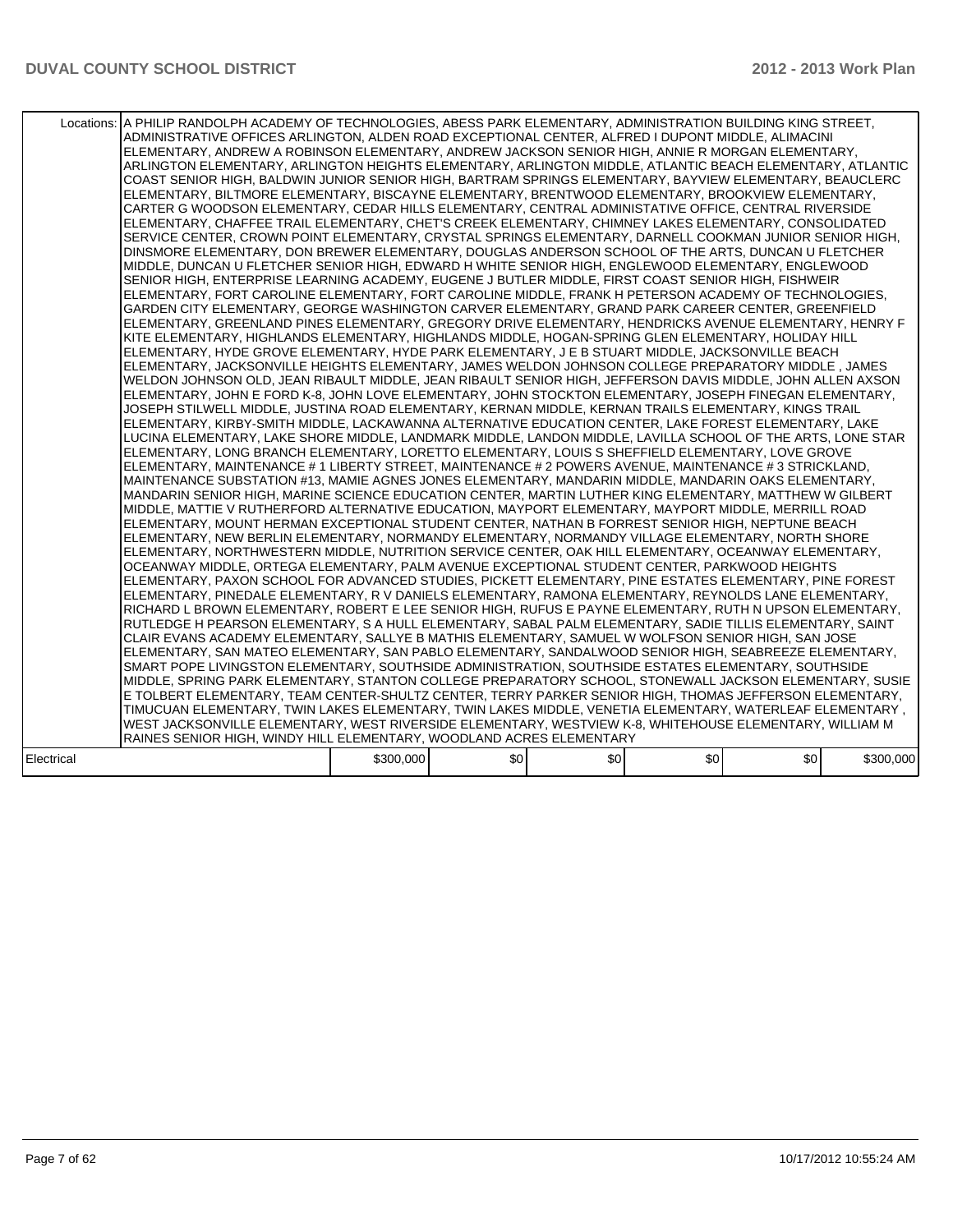|            | Locations: A PHILIP RANDOLPH ACADEMY OF TECHNOLOGIES, ABESS PARK ELEMENTARY, ADMINISTRATION BUILDING KING STREET,<br>ADMINISTRATIVE OFFICES ARLINGTON, ALDEN ROAD EXCEPTIONAL CENTER, ALFRED I DUPONT MIDDLE, ALIMACINI<br>ELEMENTARY. ANDREW A ROBINSON ELEMENTARY. ANDREW JACKSON SENIOR HIGH. ANNIE R MORGAN ELEMENTARY.<br>ARLINGTON ELEMENTARY, ARLINGTON HEIGHTS ELEMENTARY, ARLINGTON MIDDLE, ATLANTIC BEACH ELEMENTARY, ATLANTIC<br>COAST SENIOR HIGH, BALDWIN JUNIOR SENIOR HIGH, BARTRAM SPRINGS ELEMENTARY, BAYVIEW ELEMENTARY, BEAUCLERC<br>ELEMENTARY, BILTMORE ELEMENTARY, BISCAYNE ELEMENTARY, BRENTWOOD ELEMENTARY, BROOKVIEW ELEMENTARY,<br>CARTER G WOODSON ELEMENTARY, CEDAR HILLS ELEMENTARY, CENTRAL ADMINISTATIVE OFFICE, CENTRAL RIVERSIDE<br>ELEMENTARY, CHAFFEE TRAIL ELEMENTARY, CHET'S CREEK ELEMENTARY, CHIMNEY LAKES ELEMENTARY, CONSOLIDATED<br>SERVICE CENTER, CROWN POINT ELEMENTARY, CRYSTAL SPRINGS ELEMENTARY, DARNELL COOKMAN JUNIOR SENIOR HIGH,<br>DINSMORE ELEMENTARY. DON BREWER ELEMENTARY. DOUGLAS ANDERSON SCHOOL OF THE ARTS. DUNCAN U FLETCHER<br>MIDDLE, DUNCAN U FLETCHER SENIOR HIGH, EDWARD H WHITE SENIOR HIGH, ENGLEWOOD ELEMENTARY, ENGLEWOOD<br>SENIOR HIGH, ENTERPRISE LEARNING ACADEMY, EUGENE J BUTLER MIDDLE, FIRST COAST SENIOR HIGH, FISHWEIR<br>ELEMENTARY, FORT CAROLINE ELEMENTARY, FORT CAROLINE MIDDLE, FRANK H PETERSON ACADEMY OF TECHNOLOGIES,<br>GARDEN CITY ELEMENTARY, GEORGE WASHINGTON CARVER ELEMENTARY, GRAND PARK CAREER CENTER, GREENFIELD<br>ELEMENTARY, GREENLAND PINES ELEMENTARY, GREGORY DRIVE ELEMENTARY, HENDRICKS AVENUE ELEMENTARY, HENRY F<br>KITE ELEMENTARY, HIGHLANDS ELEMENTARY, HIGHLANDS MIDDLE, HOGAN-SPRING GLEN ELEMENTARY, HOLIDAY HILL<br>ELEMENTARY, HYDE GROVE ELEMENTARY, HYDE PARK ELEMENTARY, J E B STUART MIDDLE, JACKSONVILLE BEACH<br>ELEMENTARY, JACKSONVILLE HEIGHTS ELEMENTARY, JAMES WELDON JOHNSON COLLEGE PREPARATORY MIDDLE, JAMES<br>WELDON JOHNSON OLD, JEAN RIBAULT MIDDLE, JEAN RIBAULT SENIOR HIGH, JEFFERSON DAVIS MIDDLE, JOHN ALLEN AXSON<br>ELEMENTARY, JOHN E FORD K-8, JOHN LOVE ELEMENTARY, JOHN STOCKTON ELEMENTARY, JOSEPH FINEGAN ELEMENTARY,<br>JOSEPH STILWELL MIDDLE, JUSTINA ROAD ELEMENTARY, KERNAN MIDDLE, KERNAN TRAILS ELEMENTARY, KINGS TRAIL<br>ELEMENTARY, KIRBY-SMITH MIDDLE, LACKAWANNA ALTERNATIVE EDUCATION CENTER, LAKE FOREST ELEMENTARY, LAKE<br>LUCINA ELEMENTARY, LAKE SHORE MIDDLE, LANDMARK MIDDLE, LANDON MIDDLE, LAVILLA SCHOOL OF THE ARTS, LONE STAR<br>ELEMENTARY, LONG BRANCH ELEMENTARY, LORETTO ELEMENTARY, LOUIS S SHEFFIELD ELEMENTARY, LOVE GROVE<br>ELEMENTARY, MAINTENANCE # 1 LIBERTY STREET, MAINTENANCE # 2 POWERS AVENUE, MAINTENANCE # 3 STRICKLAND,<br>MAINTENANCE SUBSTATION #13, MAMIE AGNES JONES ELEMENTARY, MANDARIN MIDDLE, MANDARIN OAKS ELEMENTARY,<br>MANDARIN SENIOR HIGH, MARINE SCIENCE EDUCATION CENTER, MARTIN LUTHER KING ELEMENTARY, MATTHEW W GILBERT<br>MIDDLE, MATTIE V RUTHERFORD ALTERNATIVE EDUCATION, MAYPORT ELEMENTARY, MAYPORT MIDDLE, MERRILL ROAD<br>ELEMENTARY, MOUNT HERMAN EXCEPTIONAL STUDENT CENTER, NATHAN B FORREST SENIOR HIGH, NEPTUNE BEACH<br>ELEMENTARY, NEW BERLIN ELEMENTARY, NORMANDY ELEMENTARY, NORMANDY VILLAGE ELEMENTARY, NORTH SHORE<br>ELEMENTARY, NORTHWESTERN MIDDLE, NUTRITION SERVICE CENTER, OAK HILL ELEMENTARY, OCEANWAY ELEMENTARY,<br>OCEANWAY MIDDLE, ORTEGA ELEMENTARY, PALM AVENUE EXCEPTIONAL STUDENT CENTER, PARKWOOD HEIGHTS<br>ELEMENTARY, PAXON SCHOOL FOR ADVANCED STUDIES, PICKETT ELEMENTARY, PINE ESTATES ELEMENTARY, PINE FOREST<br>ELEMENTARY. PINEDALE ELEMENTARY. R V DANIELS ELEMENTARY. RAMONA ELEMENTARY. REYNOLDS LANE ELEMENTARY.<br>RICHARD L BROWN ELEMENTARY, ROBERT E LEE SENIOR HIGH, RUFUS E PAYNE ELEMENTARY, RUTH N UPSON ELEMENTARY,<br>RUTLEDGE H PEARSON ELEMENTARY, S A HULL ELEMENTARY, SABAL PALM ELEMENTARY, SADIE TILLIS ELEMENTARY, SAINT<br>CLAIR EVANS ACADEMY ELEMENTARY, SALLYE B MATHIS ELEMENTARY, SAMUEL W WOLFSON SENIOR HIGH, SAN JOSE<br>ELEMENTARY, SAN MATEO ELEMENTARY, SAN PABLO ELEMENTARY, SANDALWOOD SENIOR HIGH, SEABREEZE ELEMENTARY,<br>SMART POPE LIVINGSTON ELEMENTARY, SOUTHSIDE ADMINISTRATION, SOUTHSIDE ESTATES ELEMENTARY, SOUTHSIDE<br>MIDDLE, SPRING PARK ELEMENTARY, STANTON COLLEGE PREPARATORY SCHOOL, STONEWALL JACKSON ELEMENTARY, SUSIE<br>E TOLBERT ELEMENTARY, TEAM CENTER-SHULTZ CENTER, TERRY PARKER SENIOR HIGH, THOMAS JEFFERSON ELEMENTARY,<br>TIMUCUAN ELEMENTARY, TWIN LAKES ELEMENTARY, TWIN LAKES MIDDLE, VENETIA ELEMENTARY, WATERLEAF ELEMENTARY ,<br>WEST JACKSONVILLE ELEMENTARY, WEST RIVERSIDE ELEMENTARY, WESTVIEW K-8, WHITEHOUSE ELEMENTARY, WILLIAM M<br>RAINES SENIOR HIGH, WINDY HILL ELEMENTARY, WOODLAND ACRES ELEMENTARY |             |     |     |     | \$0 |             |
|------------|----------------------------------------------------------------------------------------------------------------------------------------------------------------------------------------------------------------------------------------------------------------------------------------------------------------------------------------------------------------------------------------------------------------------------------------------------------------------------------------------------------------------------------------------------------------------------------------------------------------------------------------------------------------------------------------------------------------------------------------------------------------------------------------------------------------------------------------------------------------------------------------------------------------------------------------------------------------------------------------------------------------------------------------------------------------------------------------------------------------------------------------------------------------------------------------------------------------------------------------------------------------------------------------------------------------------------------------------------------------------------------------------------------------------------------------------------------------------------------------------------------------------------------------------------------------------------------------------------------------------------------------------------------------------------------------------------------------------------------------------------------------------------------------------------------------------------------------------------------------------------------------------------------------------------------------------------------------------------------------------------------------------------------------------------------------------------------------------------------------------------------------------------------------------------------------------------------------------------------------------------------------------------------------------------------------------------------------------------------------------------------------------------------------------------------------------------------------------------------------------------------------------------------------------------------------------------------------------------------------------------------------------------------------------------------------------------------------------------------------------------------------------------------------------------------------------------------------------------------------------------------------------------------------------------------------------------------------------------------------------------------------------------------------------------------------------------------------------------------------------------------------------------------------------------------------------------------------------------------------------------------------------------------------------------------------------------------------------------------------------------------------------------------------------------------------------------------------------------------------------------------------------------------------------------------------------------------------------------------------------------------------------------------------------------------------------------------------------------------------------------------------------------------------------------------------------------------------------------------------------------------------------------------------------------------------------------------------------------------------------------------------------------------------------------------------------------------------------------------------------------------------------------------------------------------------------------------------------------------------------------------------------------------------------------------------------------------------------------------------------------------------------------------------------------------------------------------------------------------------------------------------------------------------------------------------------------------------------------------------------------------------------------------------------------------------------------------------------------------------------------------------|-------------|-----|-----|-----|-----|-------------|
| Fire Alarm |                                                                                                                                                                                                                                                                                                                                                                                                                                                                                                                                                                                                                                                                                                                                                                                                                                                                                                                                                                                                                                                                                                                                                                                                                                                                                                                                                                                                                                                                                                                                                                                                                                                                                                                                                                                                                                                                                                                                                                                                                                                                                                                                                                                                                                                                                                                                                                                                                                                                                                                                                                                                                                                                                                                                                                                                                                                                                                                                                                                                                                                                                                                                                                                                                                                                                                                                                                                                                                                                                                                                                                                                                                                                                                                                                                                                                                                                                                                                                                                                                                                                                                                                                                                                                                                                                                                                                                                                                                                                                                                                                                                                                                                                                                                                                                | \$2,230,165 | \$0 | \$0 | \$0 |     | \$2,230,165 |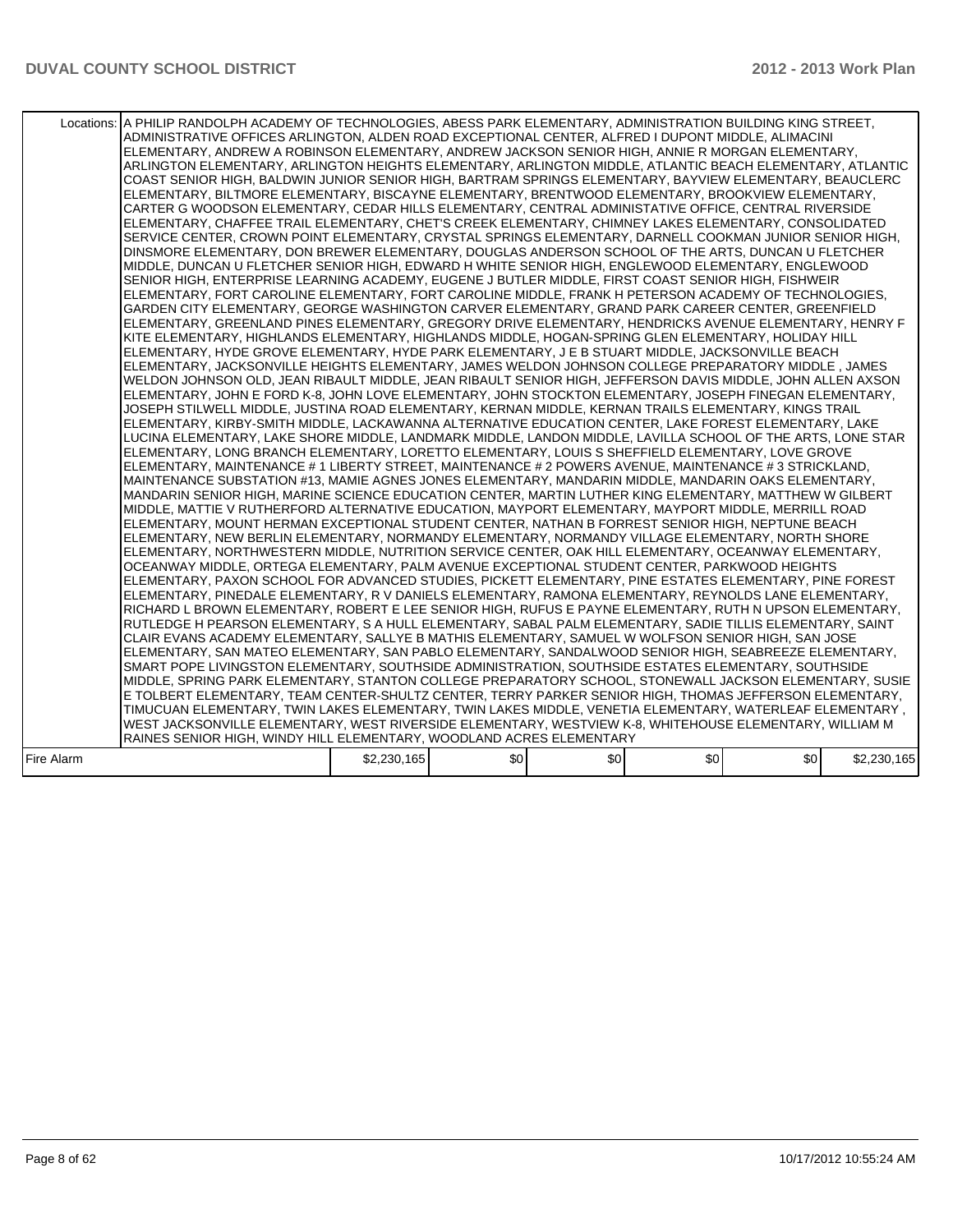|                                  | Locations:   A PHILIP RANDOLPH ACADEMY OF TECHNOLOGIES, ABESS PARK ELEMENTARY, ADMINISTRATION BUILDING KING STREET,<br>ADMINISTRATIVE OFFICES ARLINGTON, ALDEN ROAD EXCEPTIONAL CENTER, ALFRED I DUPONT MIDDLE, ALIMACINI<br>ELEMENTARY, ANDREW A ROBINSON ELEMENTARY, ANDREW JACKSON SENIOR HIGH, ANNIE R MORGAN ELEMENTARY,<br>ARLINGTON ELEMENTARY, ARLINGTON HEIGHTS ELEMENTARY, ARLINGTON MIDDLE, ATLANTIC BEACH ELEMENTARY, ATLANTIC<br>COAST SENIOR HIGH, BALDWIN JUNIOR SENIOR HIGH, BARTRAM SPRINGS ELEMENTARY, BAYVIEW ELEMENTARY, BEAUCLERC<br>ELEMENTARY, BILTMORE ELEMENTARY, BISCAYNE ELEMENTARY, BRENTWOOD ELEMENTARY, BROOKVIEW ELEMENTARY,<br>CARTER G WOODSON ELEMENTARY, CEDAR HILLS ELEMENTARY, CENTRAL ADMINISTATIVE OFFICE, CENTRAL RIVERSIDE<br>ELEMENTARY, CHAFFEE TRAIL ELEMENTARY, CHET'S CREEK ELEMENTARY, CHIMNEY LAKES ELEMENTARY, CONSOLIDATED<br>SERVICE CENTER, CROWN POINT ELEMENTARY, CRYSTAL SPRINGS ELEMENTARY, DARNELL COOKMAN JUNIOR SENIOR HIGH,<br>DINSMORE ELEMENTARY, DON BREWER ELEMENTARY, DOUGLAS ANDERSON SCHOOL OF THE ARTS, DUNCAN U FLETCHER<br>MIDDLE, DUNCAN U FLETCHER SENIOR HIGH, EDWARD H WHITE SENIOR HIGH, ENGLEWOOD ELEMENTARY, ENGLEWOOD<br>SENIOR HIGH, ENTERPRISE LEARNING ACADEMY, EUGENE J BUTLER MIDDLE, FIRST COAST SENIOR HIGH, FISHWEIR<br>ELEMENTARY, FORT CAROLINE ELEMENTARY, FORT CAROLINE MIDDLE, FRANK H PETERSON ACADEMY OF TECHNOLOGIES,<br>GARDEN CITY ELEMENTARY, GEORGE WASHINGTON CARVER ELEMENTARY, GRAND PARK CAREER CENTER, GREENFIELD<br>ELEMENTARY, GREENLAND PINES ELEMENTARY, GREGORY DRIVE ELEMENTARY, HENDRICKS AVENUE ELEMENTARY, HENRY F<br>KITE ELEMENTARY, HIGHLANDS ELEMENTARY, HIGHLANDS MIDDLE, HOGAN-SPRING GLEN ELEMENTARY, HOLIDAY HILL<br>ELEMENTARY, HYDE GROVE ELEMENTARY, HYDE PARK ELEMENTARY, J E B STUART MIDDLE, JACKSONVILLE BEACH<br>ELEMENTARY, JACKSONVILLE HEIGHTS ELEMENTARY, JAMES WELDON JOHNSON COLLEGE PREPARATORY MIDDLE, JAMES<br>WELDON JOHNSON OLD, JEAN RIBAULT MIDDLE, JEAN RIBAULT SENIOR HIGH, JEFFERSON DAVIS MIDDLE, JOHN ALLEN AXSON<br>ELEMENTARY, JOHN E FORD K-8, JOHN LOVE ELEMENTARY, JOHN STOCKTON ELEMENTARY, JOSEPH FINEGAN ELEMENTARY,<br>JOSEPH STILWELL MIDDLE. JUSTINA ROAD ELEMENTARY. KERNAN MIDDLE. KERNAN TRAILS ELEMENTARY. KINGS TRAIL<br>ELEMENTARY, KIRBY-SMITH MIDDLE, LACKAWANNA ALTERNATIVE EDUCATION CENTER, LAKE FOREST ELEMENTARY, LAKE<br>LUCINA ELEMENTARY, LAKE SHORE MIDDLE, LANDMARK MIDDLE, LANDON MIDDLE, LAVILLA SCHOOL OF THE ARTS, LONE STAR<br>ELEMENTARY, LONG BRANCH ELEMENTARY, LORETTO ELEMENTARY, LOUIS S SHEFFIELD ELEMENTARY, LOVE GROVE<br>ELEMENTARY, MAINTENANCE # 1 LIBERTY STREET, MAINTENANCE # 2 POWERS AVENUE, MAINTENANCE # 3 STRICKLAND,<br>MAINTENANCE SUBSTATION #13, MAMIE AGNES JONES ELEMENTARY, MANDARIN MIDDLE, MANDARIN OAKS ELEMENTARY,<br>MANDARIN SENIOR HIGH, MARINE SCIENCE EDUCATION CENTER, MARTIN LUTHER KING ELEMENTARY, MATTHEW W GILBERT<br>MIDDLE, MATTIE V RUTHERFORD ALTERNATIVE EDUCATION, MAYPORT ELEMENTARY, MAYPORT MIDDLE, MERRILL ROAD<br>ELEMENTARY, MOUNT HERMAN EXCEPTIONAL STUDENT CENTER, NATHAN B FORREST SENIOR HIGH, NEPTUNE BEACH<br>ELEMENTARY, NEW BERLIN ELEMENTARY, NORMANDY ELEMENTARY, NORMANDY VILLAGE ELEMENTARY, NORTH SHORE<br>ELEMENTARY, NORTHWESTERN MIDDLE, NUTRITION SERVICE CENTER, OAK HILL ELEMENTARY, OCEANWAY ELEMENTARY,<br>OCEANWAY MIDDLE, ORTEGA ELEMENTARY, PALM AVENUE EXCEPTIONAL STUDENT CENTER, PARKWOOD HEIGHTS<br>ELEMENTARY, PAXON SCHOOL FOR ADVANCED STUDIES, PICKETT ELEMENTARY, PINE ESTATES ELEMENTARY, PINE FOREST<br>ELEMENTARY, PINEDALE ELEMENTARY, R V DANIELS ELEMENTARY, RAMONA ELEMENTARY, REYNOLDS LANE ELEMENTARY,<br>RICHARD L BROWN ELEMENTARY, ROBERT E LEE SENIOR HIGH, RUFUS E PAYNE ELEMENTARY, RUTH N UPSON ELEMENTARY,<br>RUTLEDGE H PEARSON ELEMENTARY, S A HULL ELEMENTARY, SABAL PALM ELEMENTARY, SADIE TILLIS ELEMENTARY, SAINT<br>CLAIR EVANS ACADEMY ELEMENTARY, SALLYE B MATHIS ELEMENTARY, SAMUEL W WOLFSON SENIOR HIGH, SAN JOSE<br>ELEMENTARY, SAN MATEO ELEMENTARY, SAN PABLO ELEMENTARY, SANDALWOOD SENIOR HIGH, SEABREEZE ELEMENTARY,<br>SMART POPE LIVINGSTON ELEMENTARY, SOUTHSIDE ADMINISTRATION, SOUTHSIDE ESTATES ELEMENTARY, SOUTHSIDE<br>MIDDLE, SPRING PARK ELEMENTARY, STANTON COLLEGE PREPARATORY SCHOOL, STONEWALL JACKSON ELEMENTARY, SUSIE<br>E TOLBERT ELEMENTARY, TEAM CENTER-SHULTZ CENTER, TERRY PARKER SENIOR HIGH, THOMAS JEFFERSON ELEMENTARY,<br>TIMUCUAN ELEMENTARY, TWIN LAKES ELEMENTARY, TWIN LAKES MIDDLE, VENETIA ELEMENTARY, WATERLEAF ELEMENTARY,<br>WEST JACKSONVILLE ELEMENTARY, WEST RIVERSIDE ELEMENTARY, WESTVIEW K-8, WHITEHOUSE ELEMENTARY, WILLIAM M |             |     |     |     |     |             |
|----------------------------------|-----------------------------------------------------------------------------------------------------------------------------------------------------------------------------------------------------------------------------------------------------------------------------------------------------------------------------------------------------------------------------------------------------------------------------------------------------------------------------------------------------------------------------------------------------------------------------------------------------------------------------------------------------------------------------------------------------------------------------------------------------------------------------------------------------------------------------------------------------------------------------------------------------------------------------------------------------------------------------------------------------------------------------------------------------------------------------------------------------------------------------------------------------------------------------------------------------------------------------------------------------------------------------------------------------------------------------------------------------------------------------------------------------------------------------------------------------------------------------------------------------------------------------------------------------------------------------------------------------------------------------------------------------------------------------------------------------------------------------------------------------------------------------------------------------------------------------------------------------------------------------------------------------------------------------------------------------------------------------------------------------------------------------------------------------------------------------------------------------------------------------------------------------------------------------------------------------------------------------------------------------------------------------------------------------------------------------------------------------------------------------------------------------------------------------------------------------------------------------------------------------------------------------------------------------------------------------------------------------------------------------------------------------------------------------------------------------------------------------------------------------------------------------------------------------------------------------------------------------------------------------------------------------------------------------------------------------------------------------------------------------------------------------------------------------------------------------------------------------------------------------------------------------------------------------------------------------------------------------------------------------------------------------------------------------------------------------------------------------------------------------------------------------------------------------------------------------------------------------------------------------------------------------------------------------------------------------------------------------------------------------------------------------------------------------------------------------------------------------------------------------------------------------------------------------------------------------------------------------------------------------------------------------------------------------------------------------------------------------------------------------------------------------------------------------------------------------------------------------------------------------------------------------------------------------------------------------------------------------------------------------------------------------------------------------------------------------------------------------------------------------------------------------------------------------------------------------------------------------------------------------------------------------------------------------------------------------------------------------------------------------------------------------------------------------------------|-------------|-----|-----|-----|-----|-------------|
|                                  | RAINES SENIOR HIGH, WINDY HILL ELEMENTARY, WOODLAND ACRES ELEMENTARY                                                                                                                                                                                                                                                                                                                                                                                                                                                                                                                                                                                                                                                                                                                                                                                                                                                                                                                                                                                                                                                                                                                                                                                                                                                                                                                                                                                                                                                                                                                                                                                                                                                                                                                                                                                                                                                                                                                                                                                                                                                                                                                                                                                                                                                                                                                                                                                                                                                                                                                                                                                                                                                                                                                                                                                                                                                                                                                                                                                                                                                                                                                                                                                                                                                                                                                                                                                                                                                                                                                                                                                                                                                                                                                                                                                                                                                                                                                                                                                                                                                                                                                                                                                                                                                                                                                                                                                                                                                                                                                                                                                                                    |             |     |     |     |     |             |
| Telephone/Intercom System        |                                                                                                                                                                                                                                                                                                                                                                                                                                                                                                                                                                                                                                                                                                                                                                                                                                                                                                                                                                                                                                                                                                                                                                                                                                                                                                                                                                                                                                                                                                                                                                                                                                                                                                                                                                                                                                                                                                                                                                                                                                                                                                                                                                                                                                                                                                                                                                                                                                                                                                                                                                                                                                                                                                                                                                                                                                                                                                                                                                                                                                                                                                                                                                                                                                                                                                                                                                                                                                                                                                                                                                                                                                                                                                                                                                                                                                                                                                                                                                                                                                                                                                                                                                                                                                                                                                                                                                                                                                                                                                                                                                                                                                                                                         | \$0         | \$0 | \$0 | \$0 | \$0 | \$0         |
|                                  |                                                                                                                                                                                                                                                                                                                                                                                                                                                                                                                                                                                                                                                                                                                                                                                                                                                                                                                                                                                                                                                                                                                                                                                                                                                                                                                                                                                                                                                                                                                                                                                                                                                                                                                                                                                                                                                                                                                                                                                                                                                                                                                                                                                                                                                                                                                                                                                                                                                                                                                                                                                                                                                                                                                                                                                                                                                                                                                                                                                                                                                                                                                                                                                                                                                                                                                                                                                                                                                                                                                                                                                                                                                                                                                                                                                                                                                                                                                                                                                                                                                                                                                                                                                                                                                                                                                                                                                                                                                                                                                                                                                                                                                                                         |             |     |     |     |     |             |
|                                  | Locations: No Locations for this expenditure.                                                                                                                                                                                                                                                                                                                                                                                                                                                                                                                                                                                                                                                                                                                                                                                                                                                                                                                                                                                                                                                                                                                                                                                                                                                                                                                                                                                                                                                                                                                                                                                                                                                                                                                                                                                                                                                                                                                                                                                                                                                                                                                                                                                                                                                                                                                                                                                                                                                                                                                                                                                                                                                                                                                                                                                                                                                                                                                                                                                                                                                                                                                                                                                                                                                                                                                                                                                                                                                                                                                                                                                                                                                                                                                                                                                                                                                                                                                                                                                                                                                                                                                                                                                                                                                                                                                                                                                                                                                                                                                                                                                                                                           |             |     |     |     |     |             |
| <b>Closed Circuit Television</b> |                                                                                                                                                                                                                                                                                                                                                                                                                                                                                                                                                                                                                                                                                                                                                                                                                                                                                                                                                                                                                                                                                                                                                                                                                                                                                                                                                                                                                                                                                                                                                                                                                                                                                                                                                                                                                                                                                                                                                                                                                                                                                                                                                                                                                                                                                                                                                                                                                                                                                                                                                                                                                                                                                                                                                                                                                                                                                                                                                                                                                                                                                                                                                                                                                                                                                                                                                                                                                                                                                                                                                                                                                                                                                                                                                                                                                                                                                                                                                                                                                                                                                                                                                                                                                                                                                                                                                                                                                                                                                                                                                                                                                                                                                         | \$1,000,000 | \$0 | \$0 | \$0 | \$0 | \$1,000,000 |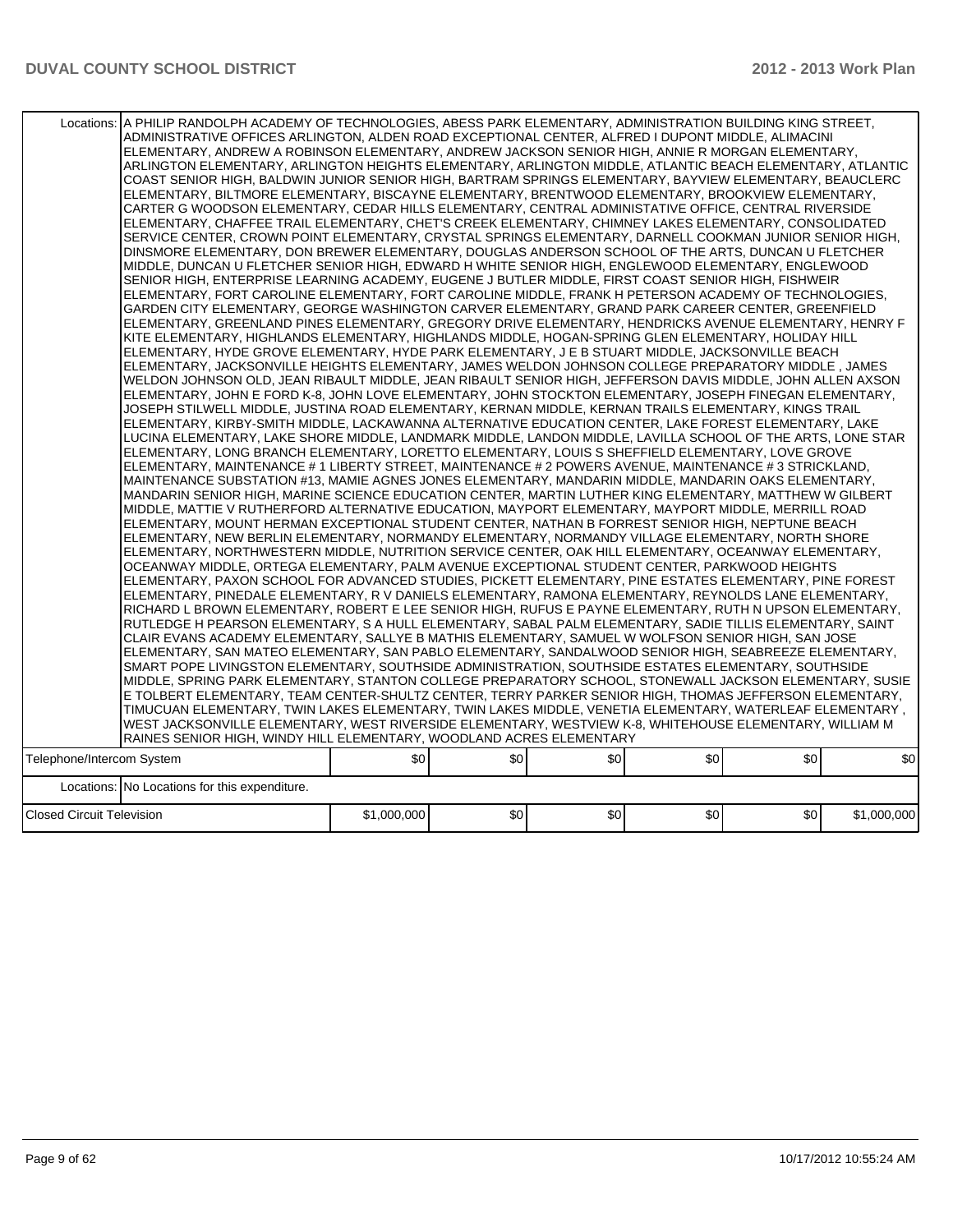|       | Locations: A PHILIP RANDOLPH ACADEMY OF TECHNOLOGIES, ABESS PARK ELEMENTARY, ADMINISTRATION BUILDING KING STREET,<br>ADMINISTRATIVE OFFICES ARLINGTON, ALDEN ROAD EXCEPTIONAL CENTER, ALFRED I DUPONT MIDDLE, ALIMACINI<br>ELEMENTARY, ANDREW A ROBINSON ELEMENTARY, ANDREW JACKSON SENIOR HIGH, ANNIE R MORGAN ELEMENTARY,<br>ARLINGTON ELEMENTARY, ARLINGTON HEIGHTS ELEMENTARY, ARLINGTON MIDDLE, ATLANTIC BEACH ELEMENTARY, ATLANTIC<br>COAST SENIOR HIGH, BALDWIN JUNIOR SENIOR HIGH, BARTRAM SPRINGS ELEMENTARY, BAYVIEW ELEMENTARY, BEAUCLERC<br>ELEMENTARY, BILTMORE ELEMENTARY, BISCAYNE ELEMENTARY, BRENTWOOD ELEMENTARY, BROOKVIEW ELEMENTARY,<br>CARTER G WOODSON ELEMENTARY, CEDAR HILLS ELEMENTARY, CENTRAL ADMINISTATIVE OFFICE, CENTRAL RIVERSIDE<br>ELEMENTARY, CHAFFEE TRAIL ELEMENTARY, CHET'S CREEK ELEMENTARY, CHIMNEY LAKES ELEMENTARY, CONSOLIDATED<br>SERVICE CENTER, CROWN POINT ELEMENTARY, CRYSTAL SPRINGS ELEMENTARY, DARNELL COOKMAN JUNIOR SENIOR HIGH,<br>DINSMORE ELEMENTARY, DON BREWER ELEMENTARY, DOUGLAS ANDERSON SCHOOL OF THE ARTS, DUNCAN U FLETCHER<br>MIDDLE, DUNCAN U FLETCHER SENIOR HIGH, EDWARD H WHITE SENIOR HIGH, ENGLEWOOD ELEMENTARY, ENGLEWOOD<br>SENIOR HIGH. ENTERPRISE LEARNING ACADEMY. EUGENE J BUTLER MIDDLE. FIRST COAST SENIOR HIGH. FISHWEIR<br>ELEMENTARY, FORT CAROLINE ELEMENTARY, FORT CAROLINE MIDDLE, FRANK H PETERSON ACADEMY OF TECHNOLOGIES,<br>GARDEN CITY ELEMENTARY, GEORGE WASHINGTON CARVER ELEMENTARY, GRAND PARK CAREER CENTER, GREENFIELD<br>ELEMENTARY, GREENLAND PINES ELEMENTARY, GREGORY DRIVE ELEMENTARY, HENDRICKS AVENUE ELEMENTARY, HENRY F<br>KITE ELEMENTARY. HIGHLANDS ELEMENTARY. HIGHLANDS MIDDLE. HOGAN-SPRING GLEN ELEMENTARY. HOLIDAY HILL<br>ELEMENTARY, HYDE GROVE ELEMENTARY, HYDE PARK ELEMENTARY, J E B STUART MIDDLE, JACKSONVILLE BEACH<br>ELEMENTARY, JACKSONVILLE HEIGHTS ELEMENTARY, JAMES WELDON JOHNSON COLLEGE PREPARATORY MIDDLE, JAMES<br>WELDON JOHNSON OLD, JEAN RIBAULT MIDDLE, JEAN RIBAULT SENIOR HIGH, JEFFERSON DAVIS MIDDLE, JOHN ALLEN AXSON<br>ELEMENTARY, JOHN E FORD K-8, JOHN LOVE ELEMENTARY, JOHN STOCKTON ELEMENTARY, JOSEPH FINEGAN ELEMENTARY,<br>JOSEPH STILWELL MIDDLE, JUSTINA ROAD ELEMENTARY, KERNAN MIDDLE, KERNAN TRAILS ELEMENTARY, KINGS TRAIL<br>ELEMENTARY, KIRBY-SMITH MIDDLE, LACKAWANNA ALTERNATIVE EDUCATION CENTER, LAKE FOREST ELEMENTARY, LAKE<br>LUCINA ELEMENTARY. LAKE SHORE MIDDLE. LANDMARK MIDDLE. LANDON MIDDLE. LAVILLA SCHOOL OF THE ARTS. LONE STAR<br>ELEMENTARY, LONG BRANCH ELEMENTARY, LORETTO ELEMENTARY, LOUIS S SHEFFIELD ELEMENTARY, LOVE GROVE<br>ELEMENTARY, MAINTENANCE # 1 LIBERTY STREET, MAINTENANCE # 2 POWERS AVENUE, MAINTENANCE # 3 STRICKLAND,<br>MAINTENANCE SUBSTATION #13, MAMIE AGNES JONES ELEMENTARY, MANDARIN MIDDLE, MANDARIN OAKS ELEMENTARY,<br>MANDARIN SENIOR HIGH, MARINE SCIENCE EDUCATION CENTER, MARTIN LUTHER KING ELEMENTARY, MATTHEW W GILBERT<br>MIDDLE, MATTIE V RUTHERFORD ALTERNATIVE EDUCATION, MAYPORT ELEMENTARY, MAYPORT MIDDLE, MERRILL ROAD<br>ELEMENTARY, MOUNT HERMAN EXCEPTIONAL STUDENT CENTER, NATHAN B FORREST SENIOR HIGH, NEPTUNE BEACH<br>ELEMENTARY, NEW BERLIN ELEMENTARY, NORMANDY ELEMENTARY, NORMANDY VILLAGE ELEMENTARY, NORTH SHORE<br>ELEMENTARY, NORTHWESTERN MIDDLE, NUTRITION SERVICE CENTER, OAK HILL ELEMENTARY, OCEANWAY ELEMENTARY,<br>OCEANWAY MIDDLE, ORTEGA ELEMENTARY, PALM AVENUE EXCEPTIONAL STUDENT CENTER, PARKWOOD HEIGHTS<br>ELEMENTARY, PAXON SCHOOL FOR ADVANCED STUDIES, PICKETT ELEMENTARY, PINE ESTATES ELEMENTARY, PINE FOREST<br>ELEMENTARY, PINEDALE ELEMENTARY, R V DANIELS ELEMENTARY, RAMONA ELEMENTARY, REYNOLDS LANE ELEMENTARY,<br>RICHARD L BROWN ELEMENTARY, ROBERT E LEE SENIOR HIGH, RUFUS E PAYNE ELEMENTARY, RUTH N UPSON ELEMENTARY,<br>RUTLEDGE H PEARSON ELEMENTARY. S A HULL ELEMENTARY. SABAL PALM ELEMENTARY. SADIE TILLIS ELEMENTARY. SAINT<br>CLAIR EVANS ACADEMY ELEMENTARY, SALLYE B MATHIS ELEMENTARY, SAMUEL W WOLFSON SENIOR HIGH, SAN JOSE<br>ELEMENTARY, SAN MATEO ELEMENTARY, SAN PABLO ELEMENTARY, SANDALWOOD SENIOR HIGH, SEABREEZE ELEMENTARY,<br>SMART POPE LIVINGSTON ELEMENTARY, SOUTHSIDE ADMINISTRATION, SOUTHSIDE ESTATES ELEMENTARY, SOUTHSIDE<br>MIDDLE, SPRING PARK ELEMENTARY, STANTON COLLEGE PREPARATORY SCHOOL, STONEWALL JACKSON ELEMENTARY, SUSIE<br>E TOLBERT ELEMENTARY, TEAM CENTER-SHULTZ CENTER, TERRY PARKER SENIOR HIGH, THOMAS JEFFERSON ELEMENTARY,<br>TIMUCUAN ELEMENTARY, TWIN LAKES ELEMENTARY, TWIN LAKES MIDDLE, VENETIA ELEMENTARY, WATERLEAF ELEMENTARY ,<br>WEST JACKSONVILLE ELEMENTARY, WEST RIVERSIDE ELEMENTARY, WESTVIEW K-8, WHITEHOUSE ELEMENTARY, WILLIAM M<br>RAINES SENIOR HIGH, WINDY HILL ELEMENTARY, WOODLAND ACRES ELEMENTARY |           |     |     |     |     |           |
|-------|----------------------------------------------------------------------------------------------------------------------------------------------------------------------------------------------------------------------------------------------------------------------------------------------------------------------------------------------------------------------------------------------------------------------------------------------------------------------------------------------------------------------------------------------------------------------------------------------------------------------------------------------------------------------------------------------------------------------------------------------------------------------------------------------------------------------------------------------------------------------------------------------------------------------------------------------------------------------------------------------------------------------------------------------------------------------------------------------------------------------------------------------------------------------------------------------------------------------------------------------------------------------------------------------------------------------------------------------------------------------------------------------------------------------------------------------------------------------------------------------------------------------------------------------------------------------------------------------------------------------------------------------------------------------------------------------------------------------------------------------------------------------------------------------------------------------------------------------------------------------------------------------------------------------------------------------------------------------------------------------------------------------------------------------------------------------------------------------------------------------------------------------------------------------------------------------------------------------------------------------------------------------------------------------------------------------------------------------------------------------------------------------------------------------------------------------------------------------------------------------------------------------------------------------------------------------------------------------------------------------------------------------------------------------------------------------------------------------------------------------------------------------------------------------------------------------------------------------------------------------------------------------------------------------------------------------------------------------------------------------------------------------------------------------------------------------------------------------------------------------------------------------------------------------------------------------------------------------------------------------------------------------------------------------------------------------------------------------------------------------------------------------------------------------------------------------------------------------------------------------------------------------------------------------------------------------------------------------------------------------------------------------------------------------------------------------------------------------------------------------------------------------------------------------------------------------------------------------------------------------------------------------------------------------------------------------------------------------------------------------------------------------------------------------------------------------------------------------------------------------------------------------------------------------------------------------------------------------------------------------------------------------------------------------------------------------------------------------------------------------------------------------------------------------------------------------------------------------------------------------------------------------------------------------------------------------------------------------------------------------------------------------------------------------------------------------------------------------------------------------------------------|-----------|-----|-----|-----|-----|-----------|
| Paint |                                                                                                                                                                                                                                                                                                                                                                                                                                                                                                                                                                                                                                                                                                                                                                                                                                                                                                                                                                                                                                                                                                                                                                                                                                                                                                                                                                                                                                                                                                                                                                                                                                                                                                                                                                                                                                                                                                                                                                                                                                                                                                                                                                                                                                                                                                                                                                                                                                                                                                                                                                                                                                                                                                                                                                                                                                                                                                                                                                                                                                                                                                                                                                                                                                                                                                                                                                                                                                                                                                                                                                                                                                                                                                                                                                                                                                                                                                                                                                                                                                                                                                                                                                                                                                                                                                                                                                                                                                                                                                                                                                                                                                                                                                                                                                | \$800,000 | \$0 | \$0 | \$0 | \$0 | \$800,000 |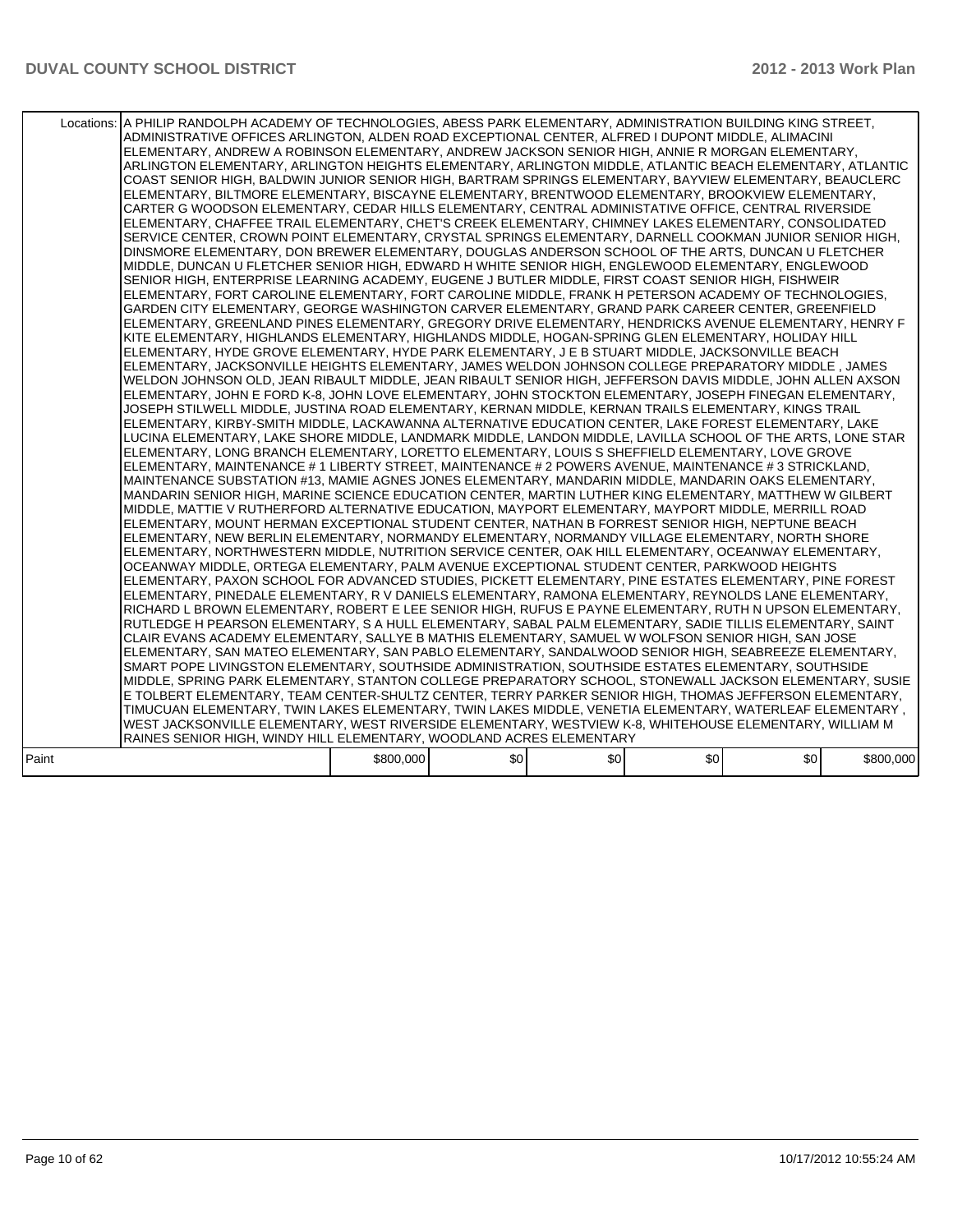|                    | Locations: A PHILIP RANDOLPH ACADEMY OF TECHNOLOGIES, ABESS PARK ELEMENTARY, ADMINISTRATION BUILDING KING STREET,<br>ADMINISTRATIVE OFFICES ARLINGTON, ALDEN ROAD EXCEPTIONAL CENTER, ALFRED I DUPONT MIDDLE, ALIMACINI<br>ELEMENTARY, ANDREW A ROBINSON ELEMENTARY, ANDREW JACKSON SENIOR HIGH, ANNIE R MORGAN ELEMENTARY,<br>ARLINGTON ELEMENTARY, ARLINGTON HEIGHTS ELEMENTARY, ARLINGTON MIDDLE, ATLANTIC BEACH ELEMENTARY, ATLANTIC<br>COAST SENIOR HIGH, BALDWIN JUNIOR SENIOR HIGH, BARTRAM SPRINGS ELEMENTARY, BAYVIEW ELEMENTARY, BEAUCLERC<br>ELEMENTARY, BILTMORE ELEMENTARY, BISCAYNE ELEMENTARY, BRENTWOOD ELEMENTARY, BROOKVIEW ELEMENTARY,<br>CARTER G WOODSON ELEMENTARY, CEDAR HILLS ELEMENTARY, CENTRAL ADMINISTATIVE OFFICE, CENTRAL RIVERSIDE<br>ELEMENTARY, CHAFFEE TRAIL ELEMENTARY, CHET'S CREEK ELEMENTARY, CHIMNEY LAKES ELEMENTARY, CONSOLIDATED<br>SERVICE CENTER, CROWN POINT ELEMENTARY, CRYSTAL SPRINGS ELEMENTARY, DARNELL COOKMAN JUNIOR SENIOR HIGH,<br>DINSMORE ELEMENTARY, DON BREWER ELEMENTARY, DOUGLAS ANDERSON SCHOOL OF THE ARTS, DUNCAN U FLETCHER<br>MIDDLE, DUNCAN U FLETCHER SENIOR HIGH, EDWARD H WHITE SENIOR HIGH, ENGLEWOOD ELEMENTARY, ENGLEWOOD<br>SENIOR HIGH, ENTERPRISE LEARNING ACADEMY, EUGENE J BUTLER MIDDLE, FIRST COAST SENIOR HIGH, FISHWEIR<br>ELEMENTARY, FORT CAROLINE ELEMENTARY, FORT CAROLINE MIDDLE, FRANK H PETERSON ACADEMY OF TECHNOLOGIES,<br>GARDEN CITY ELEMENTARY, GEORGE WASHINGTON CARVER ELEMENTARY, GRAND PARK CAREER CENTER, GREENFIELD<br>ELEMENTARY, GREENLAND PINES ELEMENTARY, GREGORY DRIVE ELEMENTARY, HENDRICKS AVENUE ELEMENTARY, HENRY F<br>KITE ELEMENTARY, HIGHLANDS ELEMENTARY, HIGHLANDS MIDDLE, HOGAN-SPRING GLEN ELEMENTARY, HOLIDAY HILL<br>ELEMENTARY, HYDE GROVE ELEMENTARY, HYDE PARK ELEMENTARY, J E B STUART MIDDLE, JACKSONVILLE BEACH<br>ELEMENTARY, JACKSONVILLE HEIGHTS ELEMENTARY, JAMES WELDON JOHNSON COLLEGE PREPARATORY MIDDLE, JAMES<br>WELDON JOHNSON OLD, JEAN RIBAULT MIDDLE, JEAN RIBAULT SENIOR HIGH, JEFFERSON DAVIS MIDDLE, JOHN ALLEN AXSON<br>ELEMENTARY, JOHN E FORD K-8, JOHN LOVE ELEMENTARY, JOHN STOCKTON ELEMENTARY, JOSEPH FINEGAN ELEMENTARY,<br>JOSEPH STILWELL MIDDLE, JUSTINA ROAD ELEMENTARY, KERNAN MIDDLE, KERNAN TRAILS ELEMENTARY, KINGS TRAIL<br>ELEMENTARY, KIRBY-SMITH MIDDLE, LACKAWANNA ALTERNATIVE EDUCATION CENTER, LAKE FOREST ELEMENTARY, LAKE<br>LUCINA ELEMENTARY, LAKE SHORE MIDDLE, LANDMARK MIDDLE, LANDON MIDDLE, LAVILLA SCHOOL OF THE ARTS, LONE STAR<br>ELEMENTARY, LONG BRANCH ELEMENTARY, LORETTO ELEMENTARY, LOUIS S SHEFFIELD ELEMENTARY, LOVE GROVE<br>ELEMENTARY, MAINTENANCE # 1 LIBERTY STREET, MAINTENANCE # 2 POWERS AVENUE, MAINTENANCE # 3 STRICKLAND,<br>MAINTENANCE SUBSTATION #13, MAMIE AGNES JONES ELEMENTARY, MANDARIN MIDDLE, MANDARIN OAKS ELEMENTARY,<br>MANDARIN SENIOR HIGH, MARINE SCIENCE EDUCATION CENTER, MARTIN LUTHER KING ELEMENTARY, MATTHEW W GILBERT<br>MIDDLE, MATTIE V RUTHERFORD ALTERNATIVE EDUCATION, MAYPORT ELEMENTARY, MAYPORT MIDDLE, MERRILL ROAD<br>ELEMENTARY, MOUNT HERMAN EXCEPTIONAL STUDENT CENTER, NATHAN B FORREST SENIOR HIGH, NEPTUNE BEACH<br>ELEMENTARY, NEW BERLIN ELEMENTARY, NORMANDY ELEMENTARY, NORMANDY VILLAGE ELEMENTARY, NORTH SHORE<br>ELEMENTARY, NORTHWESTERN MIDDLE, NUTRITION SERVICE CENTER, OAK HILL ELEMENTARY, OCEANWAY ELEMENTARY,<br>OCEANWAY MIDDLE, ORTEGA ELEMENTARY, PALM AVENUE EXCEPTIONAL STUDENT CENTER, PARKWOOD HEIGHTS<br>ELEMENTARY, PAXON SCHOOL FOR ADVANCED STUDIES, PICKETT ELEMENTARY, PINE ESTATES ELEMENTARY, PINE FOREST<br>ELEMENTARY, PINEDALE ELEMENTARY, R V DANIELS ELEMENTARY, RAMONA ELEMENTARY, REYNOLDS LANE ELEMENTARY,<br>RICHARD L BROWN ELEMENTARY, ROBERT E LEE SENIOR HIGH, RUFUS E PAYNE ELEMENTARY, RUTH N UPSON ELEMENTARY,<br>RUTLEDGE H PEARSON ELEMENTARY, S A HULL ELEMENTARY, SABAL PALM ELEMENTARY, SADIE TILLIS ELEMENTARY, SAINT<br>CLAIR EVANS ACADEMY ELEMENTARY, SALLYE B MATHIS ELEMENTARY, SAMUEL W WOLFSON SENIOR HIGH, SAN JOSE<br>ELEMENTARY, SAN MATEO ELEMENTARY, SAN PABLO ELEMENTARY, SANDALWOOD SENIOR HIGH, SEABREEZE ELEMENTARY,<br>SMART POPE LIVINGSTON ELEMENTARY, SOUTHSIDE ADMINISTRATION, SOUTHSIDE ESTATES ELEMENTARY, SOUTHSIDE<br>MIDDLE, SPRING PARK ELEMENTARY, STANTON COLLEGE PREPARATORY SCHOOL, STONEWALL JACKSON ELEMENTARY, SUSIE<br>E TOLBERT ELEMENTARY, TEAM CENTER-SHULTZ CENTER, TERRY PARKER SENIOR HIGH, THOMAS JEFFERSON ELEMENTARY,<br>TIMUCUAN ELEMENTARY, TWIN LAKES ELEMENTARY, TWIN LAKES MIDDLE, VENETIA ELEMENTARY, WATERLEAF ELEMENTARY,<br>WEST JACKSONVILLE ELEMENTARY, WEST RIVERSIDE ELEMENTARY, WESTVIEW K-8, WHITEHOUSE ELEMENTARY, WILLIAM M<br>RAINES SENIOR HIGH, WINDY HILL ELEMENTARY, WOODLAND ACRES ELEMENTARY |             |     |     |     |     |             |
|--------------------|---------------------------------------------------------------------------------------------------------------------------------------------------------------------------------------------------------------------------------------------------------------------------------------------------------------------------------------------------------------------------------------------------------------------------------------------------------------------------------------------------------------------------------------------------------------------------------------------------------------------------------------------------------------------------------------------------------------------------------------------------------------------------------------------------------------------------------------------------------------------------------------------------------------------------------------------------------------------------------------------------------------------------------------------------------------------------------------------------------------------------------------------------------------------------------------------------------------------------------------------------------------------------------------------------------------------------------------------------------------------------------------------------------------------------------------------------------------------------------------------------------------------------------------------------------------------------------------------------------------------------------------------------------------------------------------------------------------------------------------------------------------------------------------------------------------------------------------------------------------------------------------------------------------------------------------------------------------------------------------------------------------------------------------------------------------------------------------------------------------------------------------------------------------------------------------------------------------------------------------------------------------------------------------------------------------------------------------------------------------------------------------------------------------------------------------------------------------------------------------------------------------------------------------------------------------------------------------------------------------------------------------------------------------------------------------------------------------------------------------------------------------------------------------------------------------------------------------------------------------------------------------------------------------------------------------------------------------------------------------------------------------------------------------------------------------------------------------------------------------------------------------------------------------------------------------------------------------------------------------------------------------------------------------------------------------------------------------------------------------------------------------------------------------------------------------------------------------------------------------------------------------------------------------------------------------------------------------------------------------------------------------------------------------------------------------------------------------------------------------------------------------------------------------------------------------------------------------------------------------------------------------------------------------------------------------------------------------------------------------------------------------------------------------------------------------------------------------------------------------------------------------------------------------------------------------------------------------------------------------------------------------------------------------------------------------------------------------------------------------------------------------------------------------------------------------------------------------------------------------------------------------------------------------------------------------------------------------------------------------------------------------------------------------------------------------------------------------------------------------------------------------|-------------|-----|-----|-----|-----|-------------|
| Maintenance/Repair |                                                                                                                                                                                                                                                                                                                                                                                                                                                                                                                                                                                                                                                                                                                                                                                                                                                                                                                                                                                                                                                                                                                                                                                                                                                                                                                                                                                                                                                                                                                                                                                                                                                                                                                                                                                                                                                                                                                                                                                                                                                                                                                                                                                                                                                                                                                                                                                                                                                                                                                                                                                                                                                                                                                                                                                                                                                                                                                                                                                                                                                                                                                                                                                                                                                                                                                                                                                                                                                                                                                                                                                                                                                                                                                                                                                                                                                                                                                                                                                                                                                                                                                                                                                                                                                                                                                                                                                                                                                                                                                                                                                                                                                                                                                                                               | \$1,534,535 | \$0 | \$0 | \$0 | \$0 | \$1,534,535 |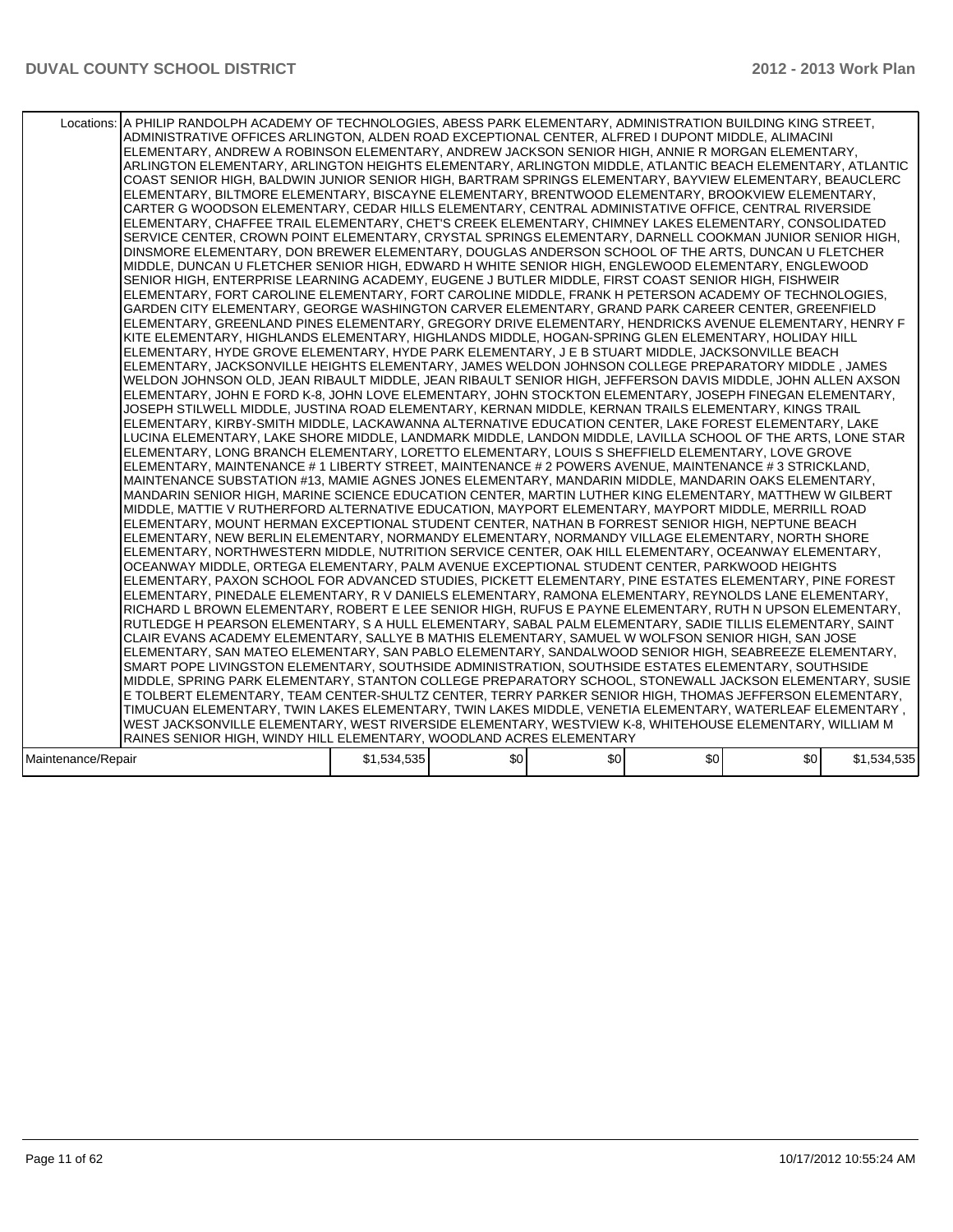| Sub Total:                                                                                                                                                                                              | \$13,519,700 | \$0 | \$O | \$0 | \$O I | \$13,519,700 |
|---------------------------------------------------------------------------------------------------------------------------------------------------------------------------------------------------------|--------------|-----|-----|-----|-------|--------------|
| RAINES SENIOR HIGH, WINDY HILL ELEMENTARY, WOODLAND ACRES ELEMENTARY                                                                                                                                    |              |     |     |     |       |              |
| WEST JACKSONVILLE ELEMENTARY, WEST RIVERSIDE ELEMENTARY, WESTVIEW K-8, WHITEHOUSE ELEMENTARY, WILLIAM M                                                                                                 |              |     |     |     |       |              |
| , TIMUCUAN ELEMENTARY, TWIN LAKES ELEMENTARY, TWIN LAKES MIDDLE, VENETIA ELEMENTARY, WATERLEAF ELEMENTARY (                                                                                             |              |     |     |     |       |              |
| E TOLBERT ELEMENTARY, TEAM CENTER-SHULTZ CENTER, TERRY PARKER SENIOR HIGH, THOMAS JEFFERSON ELEMENTARY,                                                                                                 |              |     |     |     |       |              |
| MIDDLE, SPRING PARK ELEMENTARY, STANTON COLLEGE PREPARATORY SCHOOL, STONEWALL JACKSON ELEMENTARY, SUSIE                                                                                                 |              |     |     |     |       |              |
| SMART POPE LIVINGSTON ELEMENTARY, SOUTHSIDE ADMINISTRATION, SOUTHSIDE ESTATES ELEMENTARY, SOUTHSIDE                                                                                                     |              |     |     |     |       |              |
| ELEMENTARY, SAN MATEO ELEMENTARY, SAN PABLO ELEMENTARY, SANDALWOOD SENIOR HIGH, SEABREEZE ELEMENTARY,                                                                                                   |              |     |     |     |       |              |
| CLAIR EVANS ACADEMY ELEMENTARY, SALLYE B MATHIS ELEMENTARY, SAMUEL W WOLFSON SENIOR HIGH, SAN JOSE                                                                                                      |              |     |     |     |       |              |
| RUTLEDGE H PEARSON ELEMENTARY. S A HULL ELEMENTARY. SABAL PALM ELEMENTARY. SADIE TILLIS ELEMENTARY. SAINT                                                                                               |              |     |     |     |       |              |
| RICHARD L BROWN ELEMENTARY, ROBERT E LEE SENIOR HIGH, RUFUS E PAYNE ELEMENTARY, RUTH N UPSON ELEMENTARY,                                                                                                |              |     |     |     |       |              |
| ELEMENTARY, PINEDALE ELEMENTARY, R V DANIELS ELEMENTARY, RAMONA ELEMENTARY, REYNOLDS LANE ELEMENTARY,                                                                                                   |              |     |     |     |       |              |
| ELEMENTARY, PAXON SCHOOL FOR ADVANCED STUDIES, PICKETT ELEMENTARY, PINE ESTATES ELEMENTARY, PINE FOREST                                                                                                 |              |     |     |     |       |              |
| OCEANWAY MIDDLE, ORTEGA ELEMENTARY, PALM AVENUE EXCEPTIONAL STUDENT CENTER, PARKWOOD HEIGHTS                                                                                                            |              |     |     |     |       |              |
| ELEMENTARY, NORTHWESTERN MIDDLE, NUTRITION SERVICE CENTER, OAK HILL ELEMENTARY, OCEANWAY ELEMENTARY,                                                                                                    |              |     |     |     |       |              |
| ELEMENTARY, NEW BERLIN ELEMENTARY, NORMANDY ELEMENTARY, NORMANDY VILLAGE ELEMENTARY, NORTH SHORE                                                                                                        |              |     |     |     |       |              |
| ELEMENTARY, MOUNT HERMAN EXCEPTIONAL STUDENT CENTER, NATHAN B FORREST SENIOR HIGH, NEPTUNE BEACH                                                                                                        |              |     |     |     |       |              |
| MIDDLE, MATTIE V RUTHERFORD ALTERNATIVE EDUCATION, MAYPORT ELEMENTARY, MAYPORT MIDDLE, MERRILL ROAD                                                                                                     |              |     |     |     |       |              |
| MANDARIN SENIOR HIGH, MARINE SCIENCE EDUCATION CENTER, MARTIN LUTHER KING ELEMENTARY, MATTHEW W GILBERT                                                                                                 |              |     |     |     |       |              |
| MAINTENANCE SUBSTATION #13, MAMIE AGNES JONES ELEMENTARY, MANDARIN MIDDLE, MANDARIN OAKS ELEMENTARY,                                                                                                    |              |     |     |     |       |              |
| ELEMENTARY, MAINTENANCE # 1 LIBERTY STREET, MAINTENANCE # 2 POWERS AVENUE, MAINTENANCE # 3 STRICKLAND,                                                                                                  |              |     |     |     |       |              |
| ELEMENTARY, LONG BRANCH ELEMENTARY, LORETTO ELEMENTARY, LOUIS S SHEFFIELD ELEMENTARY, LOVE GROVE                                                                                                        |              |     |     |     |       |              |
| LUCINA ELEMENTARY, LAKE SHORE MIDDLE, LANDMARK MIDDLE, LANDON MIDDLE, LAVILLA SCHOOL OF THE ARTS, LONE STAR                                                                                             |              |     |     |     |       |              |
| ELEMENTARY, KIRBY-SMITH MIDDLE, LACKAWANNA ALTERNATIVE EDUCATION CENTER, LAKE FOREST ELEMENTARY, LAKE                                                                                                   |              |     |     |     |       |              |
| JOSEPH STILWELL MIDDLE, JUSTINA ROAD ELEMENTARY, KERNAN MIDDLE, KERNAN TRAILS ELEMENTARY, KINGS TRAIL                                                                                                   |              |     |     |     |       |              |
| ELEMENTARY, JOHN E FORD K-8, JOHN LOVE ELEMENTARY, JOHN STOCKTON ELEMENTARY, JOSEPH FINEGAN ELEMENTARY,                                                                                                 |              |     |     |     |       |              |
| WELDON JOHNSON OLD, JEAN RIBAULT MIDDLE, JEAN RIBAULT SENIOR HIGH, JEFFERSON DAVIS MIDDLE, JOHN ALLEN AXSON                                                                                             |              |     |     |     |       |              |
| ELEMENTARY, JACKSONVILLE HEIGHTS ELEMENTARY, JAMES WELDON JOHNSON COLLEGE PREPARATORY MIDDLE, JAMES                                                                                                     |              |     |     |     |       |              |
| KITE ELEMENTARY, HIGHLANDS ELEMENTARY, HIGHLANDS MIDDLE, HOGAN-SPRING GLEN ELEMENTARY, HOLIDAY HILL<br>ELEMENTARY, HYDE GROVE ELEMENTARY, HYDE PARK ELEMENTARY, J E B STUART MIDDLE, JACKSONVILLE BEACH |              |     |     |     |       |              |
| ELEMENTARY, GREENLAND PINES ELEMENTARY, GREGORY DRIVE ELEMENTARY, HENDRICKS AVENUE ELEMENTARY, HENRY F                                                                                                  |              |     |     |     |       |              |
| GARDEN CITY ELEMENTARY, GEORGE WASHINGTON CARVER ELEMENTARY, GRAND PARK CAREER CENTER, GREENFIELD                                                                                                       |              |     |     |     |       |              |
| ELEMENTARY, FORT CAROLINE ELEMENTARY, FORT CAROLINE MIDDLE, FRANK H PETERSON ACADEMY OF TECHNOLOGIES,                                                                                                   |              |     |     |     |       |              |
| SENIOR HIGH, ENTERPRISE LEARNING ACADEMY, EUGENE J BUTLER MIDDLE, FIRST COAST SENIOR HIGH, FISHWEIR                                                                                                     |              |     |     |     |       |              |
| MIDDLE, DUNCAN U FLETCHER SENIOR HIGH, EDWARD H WHITE SENIOR HIGH, ENGLEWOOD ELEMENTARY, ENGLEWOOD                                                                                                      |              |     |     |     |       |              |
| DINSMORE ELEMENTARY, DON BREWER ELEMENTARY, DOUGLAS ANDERSON SCHOOL OF THE ARTS, DUNCAN U FLETCHER                                                                                                      |              |     |     |     |       |              |
| SERVICE CENTER, CROWN POINT ELEMENTARY, CRYSTAL SPRINGS ELEMENTARY, DARNELL COOKMAN JUNIOR SENIOR HIGH,                                                                                                 |              |     |     |     |       |              |
|                                                                                                                                                                                                         |              |     |     |     |       |              |
| ELEMENTARY, CHAFFEE TRAIL ELEMENTARY, CHET'S CREEK ELEMENTARY, CHIMNEY LAKES ELEMENTARY, CONSOLIDATED                                                                                                   |              |     |     |     |       |              |
| CARTER G WOODSON ELEMENTARY, CEDAR HILLS ELEMENTARY, CENTRAL ADMINISTATIVE OFFICE, CENTRAL RIVERSIDE                                                                                                    |              |     |     |     |       |              |
| ELEMENTARY, BILTMORE ELEMENTARY, BISCAYNE ELEMENTARY, BRENTWOOD ELEMENTARY, BROOKVIEW ELEMENTARY,                                                                                                       |              |     |     |     |       |              |
| COAST SENIOR HIGH, BALDWIN JUNIOR SENIOR HIGH, BARTRAM SPRINGS ELEMENTARY, BAYVIEW ELEMENTARY, BEAUCLERC                                                                                                |              |     |     |     |       |              |
| ARLINGTON ELEMENTARY, ARLINGTON HEIGHTS ELEMENTARY, ARLINGTON MIDDLE, ATLANTIC BEACH ELEMENTARY, ATLANTIC                                                                                               |              |     |     |     |       |              |
| ELEMENTARY, ANDREW A ROBINSON ELEMENTARY, ANDREW JACKSON SENIOR HIGH, ANNIE R MORGAN ELEMENTARY,                                                                                                        |              |     |     |     |       |              |
| ADMINISTRATIVE OFFICES ARLINGTON, ALDEN ROAD EXCEPTIONAL CENTER, ALFRED I DUPONT MIDDLE, ALIMACINI                                                                                                      |              |     |     |     |       |              |
| Locations: A PHILIP RANDOLPH ACADEMY OF TECHNOLOGIES, ABESS PARK ELEMENTARY, ADMINISTRATION BUILDING KING STREET,                                                                                       |              |     |     |     |       |              |
|                                                                                                                                                                                                         |              |     |     |     |       |              |

| <b>IPECO Maintenance Expenditures</b> | \$0          | \$7,140,511 | \$8,756,201 | \$9,420,377 | \$8,400,000 | \$33,717,089 |
|---------------------------------------|--------------|-------------|-------------|-------------|-------------|--------------|
| 1.50 Mill Sub Total: I                | \$16,060,700 | \$5,851,630 | \$5,643,602 | \$6,271,848 | \$8,318,717 | \$42,146,497 |

| Other Items             | 2012 - 2013<br><b>Actual Budget</b> | $2013 - 2014$<br>Projected | $2014 - 2015$<br><b>Projected</b> | $2015 - 2016$<br>Projected | 2016 - 2017<br>Projected | Total     |
|-------------------------|-------------------------------------|----------------------------|-----------------------------------|----------------------------|--------------------------|-----------|
| Sidewalk Repair/Replace | \$175,000                           | \$0 <sub>1</sub>           | \$0                               | \$0                        | \$0                      | \$175,000 |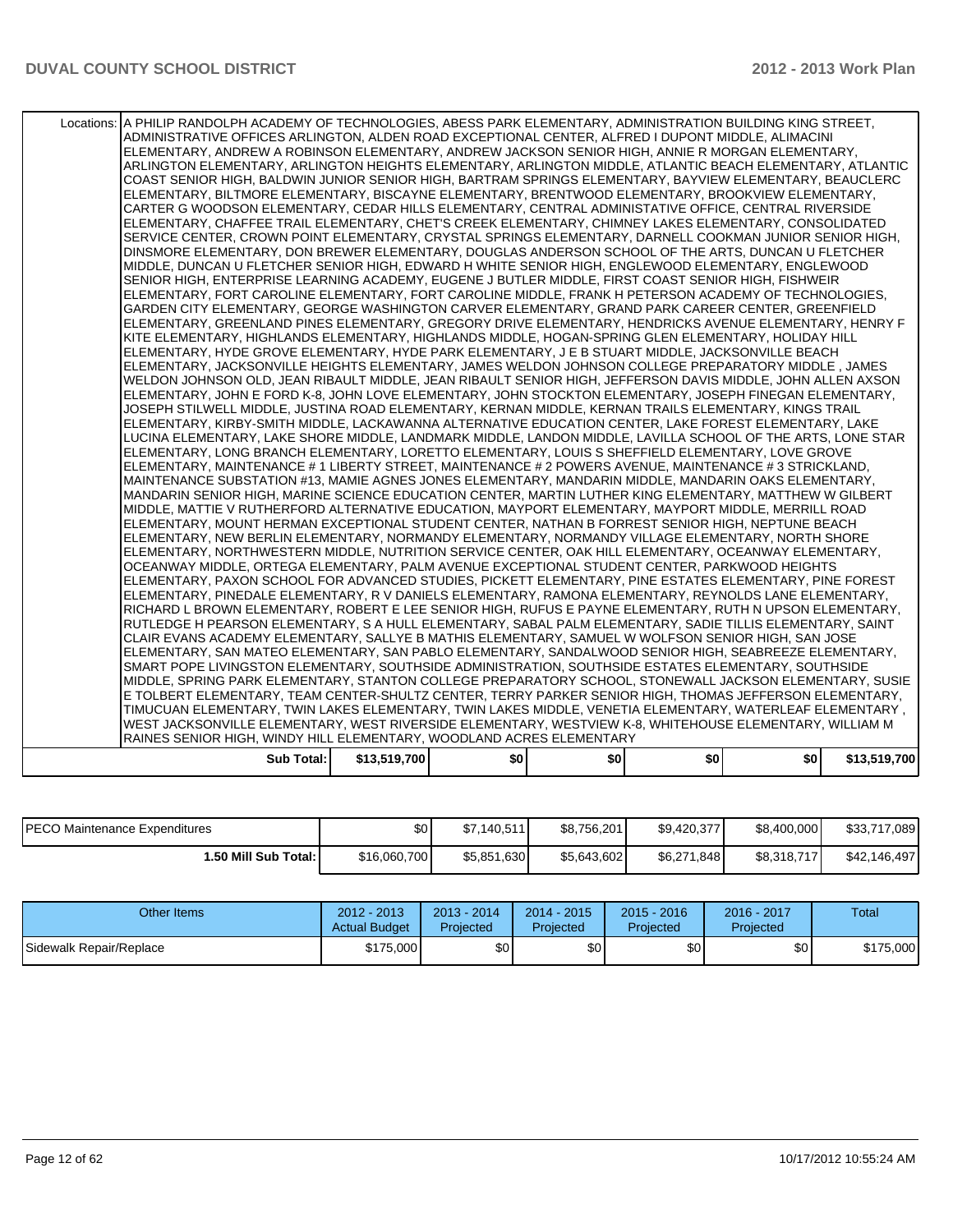|                                  | Locations A PHILIP RANDOLPH ACADEMY OF TECHNOLOGIES, ABESS PARK ELEMENTARY, ADMINISTRATION BUILDING KING STREET,<br>ADMINISTRATIVE OFFICES ARLINGTON, ALDEN ROAD EXCEPTIONAL CENTER, ALFRED I DUPONT MIDDLE, ALIMACINI <br>ELEMENTARY, ANDREW A ROBINSON ELEMENTARY, ANDREW JACKSON SENIOR HIGH, ANNIE R MORGAN ELEMENTARY,<br>ARLINGTON ELEMENTARY, ARLINGTON HEIGHTS ELEMENTARY, ARLINGTON MIDDLE, ATLANTIC BEACH ELEMENTARY,<br>ATLANTIC COAST SENIOR HIGH, BALDWIN JUNIOR SENIOR HIGH, BARTRAM SPRINGS ELEMENTARY, BAYVIEW ELEMENTARY,<br>BEAUCLERC ELEMENTARY, BILTMORE ELEMENTARY, BISCAYNE ELEMENTARY, BRENTWOOD ELEMENTARY, BROOKVIEW<br>ELEMENTARY, CARTER G WOODSON ELEMENTARY, CEDAR HILLS ELEMENTARY, CENTRAL ADMINISTATIVE OFFICE, CENTRAL<br>RIVERSIDE ELEMENTARY, CHAFFEE TRAIL ELEMENTARY, CHET'S CREEK ELEMENTARY, CHIMNEY LAKES ELEMENTARY,<br>CONSOLIDATED SERVICE CENTER, CROWN POINT ELEMENTARY, CRYSTAL SPRINGS ELEMENTARY, DARNELL COOKMAN<br>JUNIOR SENIOR HIGH, DINSMORE ELEMENTARY, DON BREWER ELEMENTARY, DOUGLAS ANDERSON SCHOOL OF THE ARTS.<br>DUNCAN U FLETCHER MIDDLE, DUNCAN U FLETCHER SENIOR HIGH, EDWARD H WHITE SENIOR HIGH, ENGLEWOOD<br>ELEMENTARY, ENGLEWOOD SENIOR HIGH, ENTERPRISE LEARNING ACADEMY, EUGENE J BUTLER MIDDLE, FIRST COAST<br>SENIOR HIGH, FISHWEIR ELEMENTARY, FORT CAROLINE ELEMENTARY, FORT CAROLINE MIDDLE, FRANK H PETERSON<br>ACADEMY OF TECHNOLOGIES, GARDEN CITY ELEMENTARY, GEORGE WASHINGTON CARVER ELEMENTARY, GRAND PARK<br>CAREER CENTER, GREENFIELD ELEMENTARY, GREENLAND PINES ELEMENTARY, GREGORY DRIVE ELEMENTARY, HENDRICKS<br>AVENUE ELEMENTARY, HENRY F KITE ELEMENTARY, HIGHLANDS ELEMENTARY, HIGHLANDS MIDDLE, HOGAN-SPRING GLEN<br>ELEMENTARY, HOLIDAY HILL ELEMENTARY, HYDE GROVE ELEMENTARY, HYDE PARK ELEMENTARY, J E B STUART MIDDLE,<br>JACKSONVILLE BEACH ELEMENTARY, JACKSONVILLE HEIGHTS ELEMENTARY, JAMES WELDON JOHNSON COLLEGE<br>PREPARATORY MIDDLE , JAMES WELDON JOHNSON OLD, JEAN RIBAULT MIDDLE, JEAN RIBAULT SENIOR HIGH, JEFFERSON<br>DAVIS MIDDLE, JOHN ALLEN AXSON ELEMENTARY, JOHN E FORD K-8, JOHN LOVE ELEMENTARY, JOHN STOCKTON<br>ELEMENTARY, JOSEPH FINEGAN ELEMENTARY, JOSEPH STILWELL MIDDLE, JUSTINA ROAD ELEMENTARY, KERNAN MIDDLE,<br>KERNAN TRAILS ELEMENTARY, KINGS TRAIL ELEMENTARY, KIRBY-SMITH MIDDLE, LACKAWANNA ALTERNATIVE EDUCATION<br>CENTER, LAKE FOREST ELEMENTARY, LAKE LUCINA ELEMENTARY, LAKE SHORE MIDDLE, LANDMARK MIDDLE, LANDON<br>MIDDLE, LAVILLA SCHOOL OF THE ARTS, LONE STAR ELEMENTARY, LONG BRANCH ELEMENTARY, LORETTO ELEMENTARY,<br>LOUIS S SHEFFIELD ELEMENTARY, LOVE GROVE ELEMENTARY, MAINTENANCE # 1 LIBERTY STREET, MAINTENANCE # 2<br>POWERS AVENUE, MAINTENANCE # 3 STRICKLAND, MAINTENANCE SUBSTATION #13, MAMIE AGNES JONES ELEMENTARY,<br>MANDARIN MIDDLE, MANDARIN OAKS ELEMENTARY, MANDARIN SENIOR HIGH, MARINE SCIENCE EDUCATION CENTER, MARTIN<br>LUTHER KING ELEMENTARY, MATTHEW W GILBERT MIDDLE, MATTIE V RUTHERFORD ALTERNATIVE EDUCATION, MAYPORT<br>IELEMENTARY. MAYPORT MIDDLE. MERRILL ROAD ELEMENTARY. MOUNT HERMAN EXCEPTIONAL STUDENT CENTER. NATHAN<br>B FORREST SENIOR HIGH, NEPTUNE BEACH ELEMENTARY, NEW BERLIN ELEMENTARY, NORMANDY ELEMENTARY,<br>INORMANDY VILLAGE ELEMENTARY. NORTH SHORE ELEMENTARY. NORTHWESTERN MIDDLE. NUTRITION SERVICE CENTER.<br>OAK HILL ELEMENTARY, OCEANWAY ELEMENTARY, OCEANWAY MIDDLE, ORTEGA ELEMENTARY, PALM AVENUE EXCEPTIONAL<br>STUDENT CENTER, PARKWOOD HEIGHTS ELEMENTARY, PAXON SCHOOL FOR ADVANCED STUDIES, PICKETT ELEMENTARY,<br>PINE ESTATES ELEMENTARY, PINE FOREST ELEMENTARY, PINEDALE ELEMENTARY, R V DANIELS ELEMENTARY, RAMONA<br>ELEMENTARY, REYNOLDS LANE ELEMENTARY, RICHARD L BROWN ELEMENTARY, ROBERT E LEE SENIOR HIGH, RUFUS E<br>PAYNE ELEMENTARY, RUTH N UPSON ELEMENTARY, RUTLEDGE H PEARSON ELEMENTARY, S A HULL ELEMENTARY, SABAL<br>PALM ELEMENTARY, SADIE TILLIS ELEMENTARY, SAINT CLAIR EVANS ACADEMY ELEMENTARY, SALLYE B MATHIS<br>ELEMENTARY, SAMUEL W WOLFSON SENIOR HIGH, SAN JOSE ELEMENTARY, SAN MATEO ELEMENTARY, SAN PABLO<br>ELEMENTARY, SANDALWOOD SENIOR HIGH, SEABREEZE ELEMENTARY, SMART POPE LIVINGSTON ELEMENTARY, SOUTHSIDE<br>ADMINISTRATION, SOUTHSIDE ESTATES ELEMENTARY, SOUTHSIDE MIDDLE, SPRING PARK ELEMENTARY, STANTON COLLEGE<br>PREPARATORY SCHOOL, STONEWALL JACKSON ELEMENTARY, SUSIE E TOLBERT ELEMENTARY, TEAM CENTER-SHULTZ<br>CENTER, TERRY PARKER SENIOR HIGH, THOMAS JEFFERSON ELEMENTARY, TIMUCUAN ELEMENTARY, TWIN LAKES<br>ELEMENTARY, TWIN LAKES MIDDLE, VENETIA ELEMENTARY, WATERLEAF ELEMENTARY , WEST JACKSONVILLE ELEMENTARY,<br>WEST RIVERSIDE ELEMENTARY, WESTVIEW K-8, WHITEHOUSE ELEMENTARY, WILLIAM M RAINES SENIOR HIGH, WINDY HILL |          |      |     |     |     |          |
|----------------------------------|-----------------------------------------------------------------------------------------------------------------------------------------------------------------------------------------------------------------------------------------------------------------------------------------------------------------------------------------------------------------------------------------------------------------------------------------------------------------------------------------------------------------------------------------------------------------------------------------------------------------------------------------------------------------------------------------------------------------------------------------------------------------------------------------------------------------------------------------------------------------------------------------------------------------------------------------------------------------------------------------------------------------------------------------------------------------------------------------------------------------------------------------------------------------------------------------------------------------------------------------------------------------------------------------------------------------------------------------------------------------------------------------------------------------------------------------------------------------------------------------------------------------------------------------------------------------------------------------------------------------------------------------------------------------------------------------------------------------------------------------------------------------------------------------------------------------------------------------------------------------------------------------------------------------------------------------------------------------------------------------------------------------------------------------------------------------------------------------------------------------------------------------------------------------------------------------------------------------------------------------------------------------------------------------------------------------------------------------------------------------------------------------------------------------------------------------------------------------------------------------------------------------------------------------------------------------------------------------------------------------------------------------------------------------------------------------------------------------------------------------------------------------------------------------------------------------------------------------------------------------------------------------------------------------------------------------------------------------------------------------------------------------------------------------------------------------------------------------------------------------------------------------------------------------------------------------------------------------------------------------------------------------------------------------------------------------------------------------------------------------------------------------------------------------------------------------------------------------------------------------------------------------------------------------------------------------------------------------------------------------------------------------------------------------------------------------------------------------------------------------------------------------------------------------------------------------------------------------------------------------------------------------------------------------------------------------------------------------------------------------------------------------------------------------------------------------------------------------------------------------------------------------------------------------------------------------------------------------------------------------------------------------------------------------------------------------------------------------------------------------------------------------------------------------------------------------------------------------------------------------------------------------------------------------------------------------------------------------------------------------------------------------------------------------------------------------------------------------------------|----------|------|-----|-----|-----|----------|
|                                  |                                                                                                                                                                                                                                                                                                                                                                                                                                                                                                                                                                                                                                                                                                                                                                                                                                                                                                                                                                                                                                                                                                                                                                                                                                                                                                                                                                                                                                                                                                                                                                                                                                                                                                                                                                                                                                                                                                                                                                                                                                                                                                                                                                                                                                                                                                                                                                                                                                                                                                                                                                                                                                                                                                                                                                                                                                                                                                                                                                                                                                                                                                                                                                                                                                                                                                                                                                                                                                                                                                                                                                                                                                                                                                                                                                                                                                                                                                                                                                                                                                                                                                                                                                                                                                                                                                                                                                                                                                                                                                                                                                                                                                                                                                                             |          |      |     |     |     |          |
|                                  |                                                                                                                                                                                                                                                                                                                                                                                                                                                                                                                                                                                                                                                                                                                                                                                                                                                                                                                                                                                                                                                                                                                                                                                                                                                                                                                                                                                                                                                                                                                                                                                                                                                                                                                                                                                                                                                                                                                                                                                                                                                                                                                                                                                                                                                                                                                                                                                                                                                                                                                                                                                                                                                                                                                                                                                                                                                                                                                                                                                                                                                                                                                                                                                                                                                                                                                                                                                                                                                                                                                                                                                                                                                                                                                                                                                                                                                                                                                                                                                                                                                                                                                                                                                                                                                                                                                                                                                                                                                                                                                                                                                                                                                                                                                             |          |      |     |     |     |          |
|                                  | ELEMENTARY, WOODLAND ACRES ELEMENTARY                                                                                                                                                                                                                                                                                                                                                                                                                                                                                                                                                                                                                                                                                                                                                                                                                                                                                                                                                                                                                                                                                                                                                                                                                                                                                                                                                                                                                                                                                                                                                                                                                                                                                                                                                                                                                                                                                                                                                                                                                                                                                                                                                                                                                                                                                                                                                                                                                                                                                                                                                                                                                                                                                                                                                                                                                                                                                                                                                                                                                                                                                                                                                                                                                                                                                                                                                                                                                                                                                                                                                                                                                                                                                                                                                                                                                                                                                                                                                                                                                                                                                                                                                                                                                                                                                                                                                                                                                                                                                                                                                                                                                                                                                       |          |      |     |     |     |          |
| <b>Demolition/Debris Removal</b> |                                                                                                                                                                                                                                                                                                                                                                                                                                                                                                                                                                                                                                                                                                                                                                                                                                                                                                                                                                                                                                                                                                                                                                                                                                                                                                                                                                                                                                                                                                                                                                                                                                                                                                                                                                                                                                                                                                                                                                                                                                                                                                                                                                                                                                                                                                                                                                                                                                                                                                                                                                                                                                                                                                                                                                                                                                                                                                                                                                                                                                                                                                                                                                                                                                                                                                                                                                                                                                                                                                                                                                                                                                                                                                                                                                                                                                                                                                                                                                                                                                                                                                                                                                                                                                                                                                                                                                                                                                                                                                                                                                                                                                                                                                                             | \$25,000 | \$0] | \$0 | \$0 | \$0 | \$25,000 |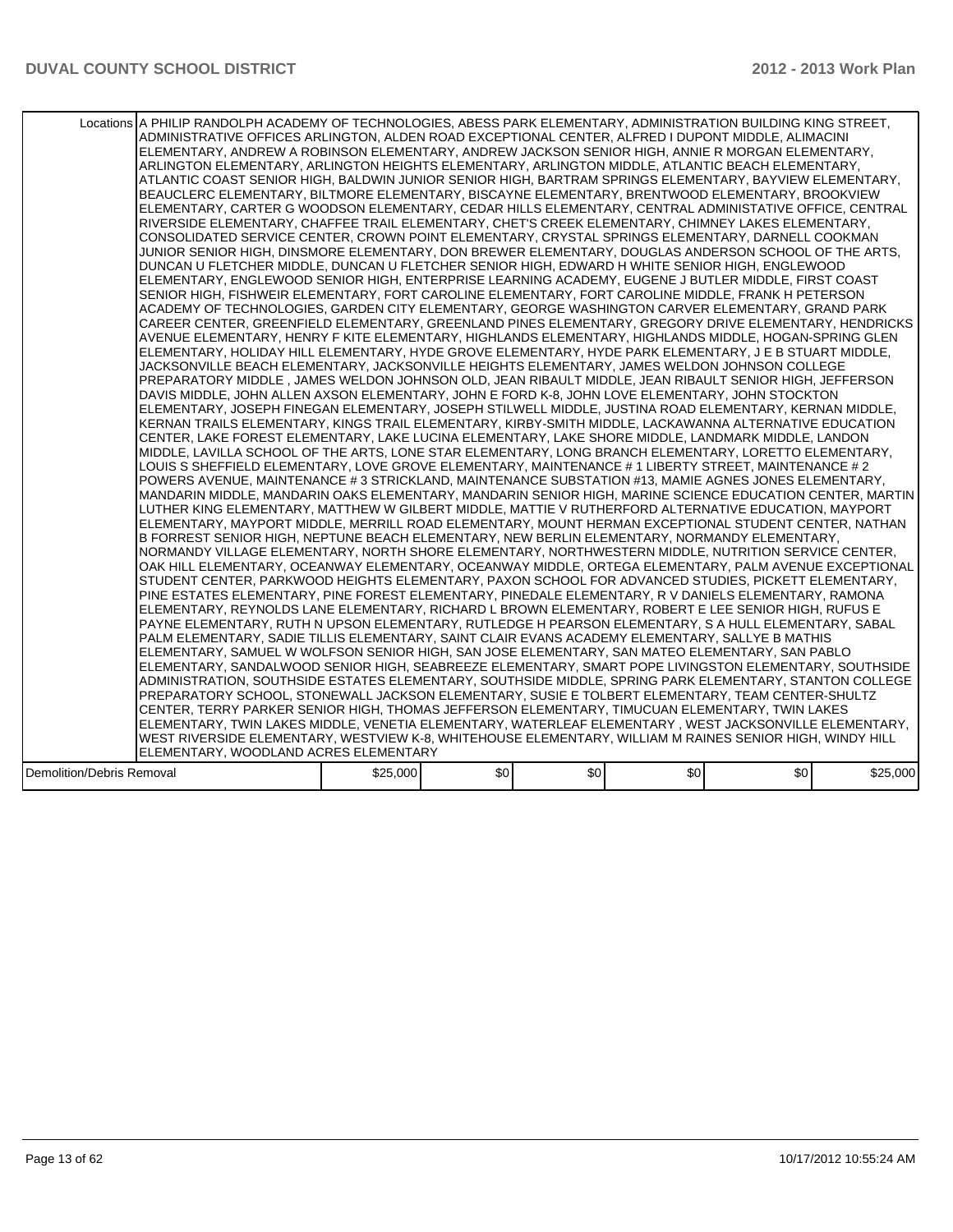|                        | Locations A PHILIP RANDOLPH ACADEMY OF TECHNOLOGIES, ABESS PARK ELEMENTARY, ADMINISTRATION BUILDING KING STREET,<br>ADMINISTRATIVE OFFICES ARLINGTON, ALDEN ROAD EXCEPTIONAL CENTER, ALFRED I DUPONT MIDDLE, ALIMACINI <br>ELEMENTARY, ANDREW A ROBINSON ELEMENTARY, ANDREW JACKSON SENIOR HIGH, ANNIE R MORGAN ELEMENTARY,<br>ARLINGTON ELEMENTARY, ARLINGTON HEIGHTS ELEMENTARY, ARLINGTON MIDDLE, ATLANTIC BEACH ELEMENTARY,<br>ATLANTIC COAST SENIOR HIGH. BALDWIN JUNIOR SENIOR HIGH. BARTRAM SPRINGS ELEMENTARY. BAYVIEW ELEMENTARY.<br>BEAUCLERC ELEMENTARY, BILTMORE ELEMENTARY, BISCAYNE ELEMENTARY, BRENTWOOD ELEMENTARY, BROOKVIEW<br>ELEMENTARY, CARTER G WOODSON ELEMENTARY, CEDAR HILLS ELEMENTARY, CENTRAL ADMINISTATIVE OFFICE, CENTRAL<br>RIVERSIDE ELEMENTARY, CHAFFEE TRAIL ELEMENTARY, CHET'S CREEK ELEMENTARY, CHIMNEY LAKES ELEMENTARY,<br>CONSOLIDATED SERVICE CENTER, CROWN POINT ELEMENTARY, CRYSTAL SPRINGS ELEMENTARY, DARNELL COOKMAN<br>JUNIOR SENIOR HIGH, DINSMORE ELEMENTARY, DON BREWER ELEMENTARY, DOUGLAS ANDERSON SCHOOL OF THE ARTS.<br>DUNCAN U FLETCHER MIDDLE, DUNCAN U FLETCHER SENIOR HIGH, EDWARD H WHITE SENIOR HIGH, ENGLEWOOD<br>ELEMENTARY, ENGLEWOOD SENIOR HIGH, ENTERPRISE LEARNING ACADEMY, EUGENE J BUTLER MIDDLE, FIRST COAST<br>SENIOR HIGH, FISHWEIR ELEMENTARY, FORT CAROLINE ELEMENTARY, FORT CAROLINE MIDDLE, FRANK H PETERSON<br>ACADEMY OF TECHNOLOGIES, GARDEN CITY ELEMENTARY, GEORGE WASHINGTON CARVER ELEMENTARY, GRAND PARK<br>CAREER CENTER, GREENFIELD ELEMENTARY, GREENLAND PINES ELEMENTARY, GREGORY DRIVE ELEMENTARY, HENDRICKS<br>AVENUE ELEMENTARY, HENRY F KITE ELEMENTARY, HIGHLANDS ELEMENTARY, HIGHLANDS MIDDLE, HOGAN-SPRING GLEN<br>ELEMENTARY, HOLIDAY HILL ELEMENTARY, HYDE GROVE ELEMENTARY, HYDE PARK ELEMENTARY, J E B STUART MIDDLE,<br>JACKSONVILLE BEACH ELEMENTARY, JACKSONVILLE HEIGHTS ELEMENTARY, JAMES WELDON JOHNSON COLLEGE<br>PREPARATORY MIDDLE , JAMES WELDON JOHNSON OLD, JEAN RIBAULT MIDDLE, JEAN RIBAULT SENIOR HIGH, JEFFERSON<br>DAVIS MIDDLE, JOHN ALLEN AXSON ELEMENTARY, JOHN E FORD K-8, JOHN LOVE ELEMENTARY, JOHN STOCKTON<br>ELEMENTARY, JOSEPH FINEGAN ELEMENTARY, JOSEPH STILWELL MIDDLE, JUSTINA ROAD ELEMENTARY, KERNAN MIDDLE,<br>KERNAN TRAILS ELEMENTARY, KINGS TRAIL ELEMENTARY, KIRBY-SMITH MIDDLE, LACKAWANNA ALTERNATIVE EDUCATION<br>CENTER, LAKE FOREST ELEMENTARY, LAKE LUCINA ELEMENTARY, LAKE SHORE MIDDLE, LANDMARK MIDDLE, LANDON <br>MIDDLE, LAVILLA SCHOOL OF THE ARTS, LONE STAR ELEMENTARY, LONG BRANCH ELEMENTARY, LORETTO ELEMENTARY,<br>LOUIS S SHEFFIELD ELEMENTARY, LOVE GROVE ELEMENTARY, MAINTENANCE # 1 LIBERTY STREET, MAINTENANCE # 2<br>POWERS AVENUE, MAINTENANCE # 3 STRICKLAND, MAINTENANCE SUBSTATION #13, MAMIE AGNES JONES ELEMENTARY,<br>MANDARIN MIDDLE, MANDARIN OAKS ELEMENTARY, MANDARIN SENIOR HIGH, MARINE SCIENCE EDUCATION CENTER, MARTIN<br>LUTHER KING ELEMENTARY, MATTHEW W GILBERT MIDDLE, MATTIE V RUTHERFORD ALTERNATIVE EDUCATION, MAYPORT<br>ELEMENTARY, MAYPORT MIDDLE, MERRILL ROAD ELEMENTARY, MOUNT HERMAN EXCEPTIONAL STUDENT CENTER, NATHAN<br>B FORREST SENIOR HIGH, NEPTUNE BEACH ELEMENTARY, NEW BERLIN ELEMENTARY, NORMANDY ELEMENTARY,<br>NORMANDY VILLAGE ELEMENTARY, NORTH SHORE ELEMENTARY, NORTHWESTERN MIDDLE, NUTRITION SERVICE CENTER,<br>OAK HILL ELEMENTARY, OCEANWAY ELEMENTARY, OCEANWAY MIDDLE, ORTEGA ELEMENTARY, PALM AVENUE EXCEPTIONAL<br>STUDENT CENTER, PARKWOOD HEIGHTS ELEMENTARY, PAXON SCHOOL FOR ADVANCED STUDIES, PICKETT ELEMENTARY,<br>PINE ESTATES ELEMENTARY, PINE FOREST ELEMENTARY, PINEDALE ELEMENTARY, R V DANIELS ELEMENTARY, RAMONA<br>ELEMENTARY, REYNOLDS LANE ELEMENTARY, RICHARD L BROWN ELEMENTARY, ROBERT E LEE SENIOR HIGH, RUFUS E<br>PAYNE ELEMENTARY, RUTH N UPSON ELEMENTARY, RUTLEDGE H PEARSON ELEMENTARY, S A HULL ELEMENTARY, SABAL<br>PALM ELEMENTARY, SADIE TILLIS ELEMENTARY, SAINT CLAIR EVANS ACADEMY ELEMENTARY, SALLYE B MATHIS<br>ELEMENTARY, SAMUEL W WOLFSON SENIOR HIGH, SAN JOSE ELEMENTARY, SAN MATEO ELEMENTARY, SAN PABLO<br>ELEMENTARY, SANDALWOOD SENIOR HIGH, SEABREEZE ELEMENTARY, SMART POPE LIVINGSTON ELEMENTARY, SOUTHSIDE<br>ADMINISTRATION, SOUTHSIDE ESTATES ELEMENTARY, SOUTHSIDE MIDDLE, SPRING PARK ELEMENTARY, STANTON COLLEGE<br>PREPARATORY SCHOOL, STONEWALL JACKSON ELEMENTARY, SUSIE E TOLBERT ELEMENTARY, TEAM CENTER-SHULTZ<br>CENTER, TERRY PARKER SENIOR HIGH, THOMAS JEFFERSON ELEMENTARY, TIMUCUAN ELEMENTARY, TWIN LAKES |           |      |     |                  |     |           |
|------------------------|-----------------------------------------------------------------------------------------------------------------------------------------------------------------------------------------------------------------------------------------------------------------------------------------------------------------------------------------------------------------------------------------------------------------------------------------------------------------------------------------------------------------------------------------------------------------------------------------------------------------------------------------------------------------------------------------------------------------------------------------------------------------------------------------------------------------------------------------------------------------------------------------------------------------------------------------------------------------------------------------------------------------------------------------------------------------------------------------------------------------------------------------------------------------------------------------------------------------------------------------------------------------------------------------------------------------------------------------------------------------------------------------------------------------------------------------------------------------------------------------------------------------------------------------------------------------------------------------------------------------------------------------------------------------------------------------------------------------------------------------------------------------------------------------------------------------------------------------------------------------------------------------------------------------------------------------------------------------------------------------------------------------------------------------------------------------------------------------------------------------------------------------------------------------------------------------------------------------------------------------------------------------------------------------------------------------------------------------------------------------------------------------------------------------------------------------------------------------------------------------------------------------------------------------------------------------------------------------------------------------------------------------------------------------------------------------------------------------------------------------------------------------------------------------------------------------------------------------------------------------------------------------------------------------------------------------------------------------------------------------------------------------------------------------------------------------------------------------------------------------------------------------------------------------------------------------------------------------------------------------------------------------------------------------------------------------------------------------------------------------------------------------------------------------------------------------------------------------------------------------------------------------------------------------------------------------------------------------------------------------------------------------------------------------------------------------------------------------------------------------------------------------------------------------------------------------------------------------------------------------------------------------------------------------------------------------------------------------------------------------------------------------------------------------------------------------------------------------------------------------------------------------------------------------------------------------------------------------------------------------------------------------------------------------------------------------------------------------------------------------------------------------------------------------------------------------------------------------------------------------------------|-----------|------|-----|------------------|-----|-----------|
|                        |                                                                                                                                                                                                                                                                                                                                                                                                                                                                                                                                                                                                                                                                                                                                                                                                                                                                                                                                                                                                                                                                                                                                                                                                                                                                                                                                                                                                                                                                                                                                                                                                                                                                                                                                                                                                                                                                                                                                                                                                                                                                                                                                                                                                                                                                                                                                                                                                                                                                                                                                                                                                                                                                                                                                                                                                                                                                                                                                                                                                                                                                                                                                                                                                                                                                                                                                                                                                                                                                                                                                                                                                                                                                                                                                                                                                                                                                                                                                                                                                                                                                                                                                                                                                                                                                                                                                                                                                                                                                                                     |           |      |     |                  |     |           |
|                        |                                                                                                                                                                                                                                                                                                                                                                                                                                                                                                                                                                                                                                                                                                                                                                                                                                                                                                                                                                                                                                                                                                                                                                                                                                                                                                                                                                                                                                                                                                                                                                                                                                                                                                                                                                                                                                                                                                                                                                                                                                                                                                                                                                                                                                                                                                                                                                                                                                                                                                                                                                                                                                                                                                                                                                                                                                                                                                                                                                                                                                                                                                                                                                                                                                                                                                                                                                                                                                                                                                                                                                                                                                                                                                                                                                                                                                                                                                                                                                                                                                                                                                                                                                                                                                                                                                                                                                                                                                                                                                     |           |      |     |                  |     |           |
|                        |                                                                                                                                                                                                                                                                                                                                                                                                                                                                                                                                                                                                                                                                                                                                                                                                                                                                                                                                                                                                                                                                                                                                                                                                                                                                                                                                                                                                                                                                                                                                                                                                                                                                                                                                                                                                                                                                                                                                                                                                                                                                                                                                                                                                                                                                                                                                                                                                                                                                                                                                                                                                                                                                                                                                                                                                                                                                                                                                                                                                                                                                                                                                                                                                                                                                                                                                                                                                                                                                                                                                                                                                                                                                                                                                                                                                                                                                                                                                                                                                                                                                                                                                                                                                                                                                                                                                                                                                                                                                                                     |           |      |     |                  |     |           |
|                        | ELEMENTARY, TWIN LAKES MIDDLE, VENETIA ELEMENTARY, WATERLEAF ELEMENTARY , WEST JACKSONVILLE ELEMENTARY,                                                                                                                                                                                                                                                                                                                                                                                                                                                                                                                                                                                                                                                                                                                                                                                                                                                                                                                                                                                                                                                                                                                                                                                                                                                                                                                                                                                                                                                                                                                                                                                                                                                                                                                                                                                                                                                                                                                                                                                                                                                                                                                                                                                                                                                                                                                                                                                                                                                                                                                                                                                                                                                                                                                                                                                                                                                                                                                                                                                                                                                                                                                                                                                                                                                                                                                                                                                                                                                                                                                                                                                                                                                                                                                                                                                                                                                                                                                                                                                                                                                                                                                                                                                                                                                                                                                                                                                             |           |      |     |                  |     |           |
|                        | WEST RIVERSIDE ELEMENTARY, WESTVIEW K-8, WHITEHOUSE ELEMENTARY, WILLIAM M RAINES SENIOR HIGH, WINDY HILL                                                                                                                                                                                                                                                                                                                                                                                                                                                                                                                                                                                                                                                                                                                                                                                                                                                                                                                                                                                                                                                                                                                                                                                                                                                                                                                                                                                                                                                                                                                                                                                                                                                                                                                                                                                                                                                                                                                                                                                                                                                                                                                                                                                                                                                                                                                                                                                                                                                                                                                                                                                                                                                                                                                                                                                                                                                                                                                                                                                                                                                                                                                                                                                                                                                                                                                                                                                                                                                                                                                                                                                                                                                                                                                                                                                                                                                                                                                                                                                                                                                                                                                                                                                                                                                                                                                                                                                            |           |      |     |                  |     |           |
|                        | ELEMENTARY, WOODLAND ACRES ELEMENTARY                                                                                                                                                                                                                                                                                                                                                                                                                                                                                                                                                                                                                                                                                                                                                                                                                                                                                                                                                                                                                                                                                                                                                                                                                                                                                                                                                                                                                                                                                                                                                                                                                                                                                                                                                                                                                                                                                                                                                                                                                                                                                                                                                                                                                                                                                                                                                                                                                                                                                                                                                                                                                                                                                                                                                                                                                                                                                                                                                                                                                                                                                                                                                                                                                                                                                                                                                                                                                                                                                                                                                                                                                                                                                                                                                                                                                                                                                                                                                                                                                                                                                                                                                                                                                                                                                                                                                                                                                                                               |           |      |     |                  |     |           |
|                        |                                                                                                                                                                                                                                                                                                                                                                                                                                                                                                                                                                                                                                                                                                                                                                                                                                                                                                                                                                                                                                                                                                                                                                                                                                                                                                                                                                                                                                                                                                                                                                                                                                                                                                                                                                                                                                                                                                                                                                                                                                                                                                                                                                                                                                                                                                                                                                                                                                                                                                                                                                                                                                                                                                                                                                                                                                                                                                                                                                                                                                                                                                                                                                                                                                                                                                                                                                                                                                                                                                                                                                                                                                                                                                                                                                                                                                                                                                                                                                                                                                                                                                                                                                                                                                                                                                                                                                                                                                                                                                     |           |      |     |                  |     |           |
| Drainage and Site work |                                                                                                                                                                                                                                                                                                                                                                                                                                                                                                                                                                                                                                                                                                                                                                                                                                                                                                                                                                                                                                                                                                                                                                                                                                                                                                                                                                                                                                                                                                                                                                                                                                                                                                                                                                                                                                                                                                                                                                                                                                                                                                                                                                                                                                                                                                                                                                                                                                                                                                                                                                                                                                                                                                                                                                                                                                                                                                                                                                                                                                                                                                                                                                                                                                                                                                                                                                                                                                                                                                                                                                                                                                                                                                                                                                                                                                                                                                                                                                                                                                                                                                                                                                                                                                                                                                                                                                                                                                                                                                     | \$193,000 | \$0] | \$0 | \$0 <sub>1</sub> | \$0 | \$193,000 |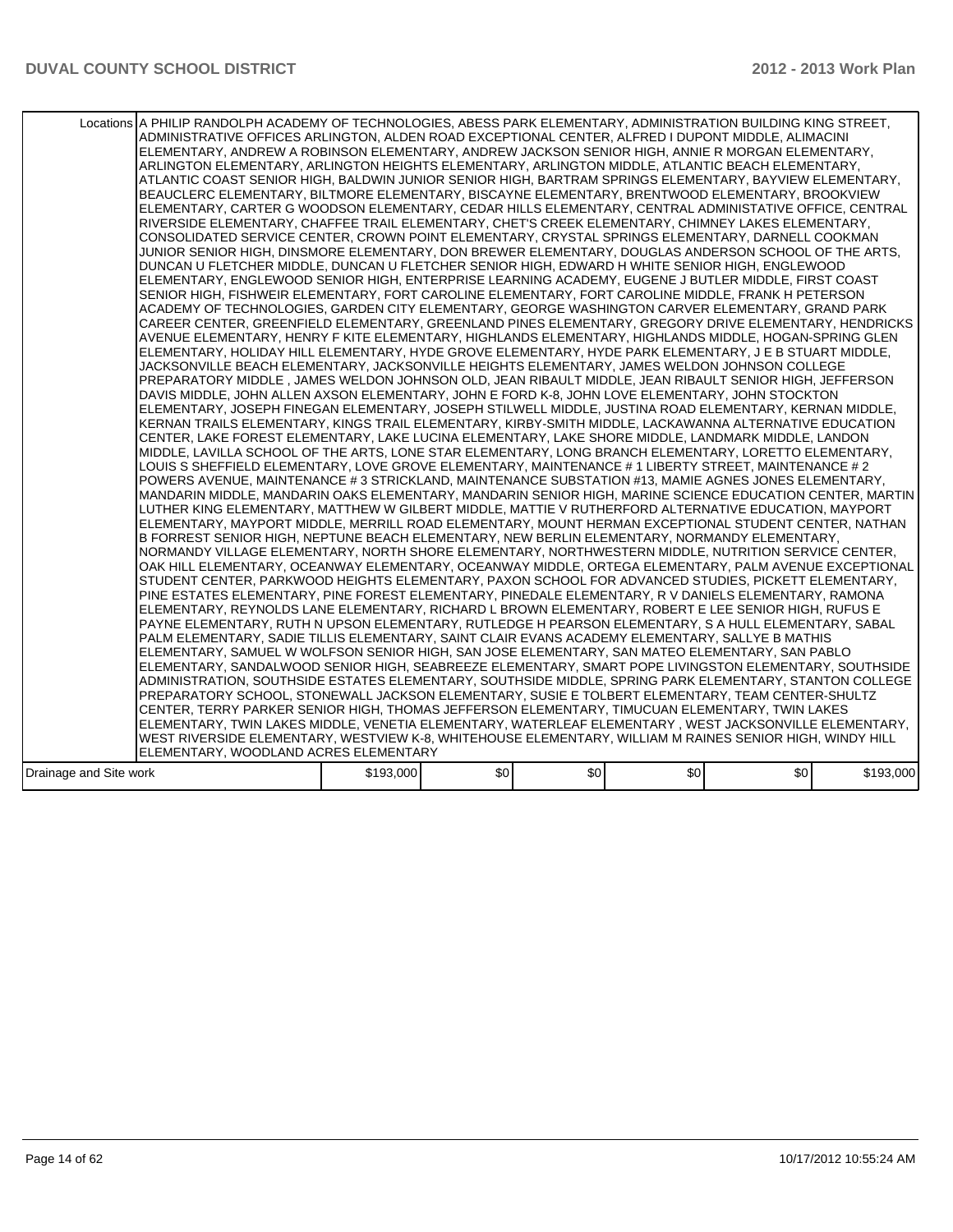|                               | Locations A PHILIP RANDOLPH ACADEMY OF TECHNOLOGIES, ABESS PARK ELEMENTARY, ADMINISTRATION BUILDING KING STREET,<br>ADMINISTRATIVE OFFICES ARLINGTON, ALDEN ROAD EXCEPTIONAL CENTER, ALFRED I DUPONT MIDDLE, ALIMACINI<br>ELEMENTARY, ANDREW A ROBINSON ELEMENTARY, ANDREW JACKSON SENIOR HIGH, ANNIE R MORGAN ELEMENTARY,<br>ARLINGTON ELEMENTARY, ARLINGTON HEIGHTS ELEMENTARY, ARLINGTON MIDDLE, ATLANTIC BEACH ELEMENTARY,<br>ATLANTIC COAST SENIOR HIGH, BALDWIN JUNIOR SENIOR HIGH, BARTRAM SPRINGS ELEMENTARY, BAYVIEW ELEMENTARY,<br>BEAUCLERC ELEMENTARY, BILTMORE ELEMENTARY, BISCAYNE ELEMENTARY, BRENTWOOD ELEMENTARY, BROOKVIEW<br>ELEMENTARY, CARTER G WOODSON ELEMENTARY, CEDAR HILLS ELEMENTARY, CENTRAL ADMINISTATIVE OFFICE, CENTRAL<br>RIVERSIDE ELEMENTARY, CHAFFEE TRAIL ELEMENTARY, CHET'S CREEK ELEMENTARY, CHIMNEY LAKES ELEMENTARY,<br>CONSOLIDATED SERVICE CENTER, CROWN POINT ELEMENTARY, CRYSTAL SPRINGS ELEMENTARY, DARNELL COOKMAN<br>JUNIOR SENIOR HIGH. DINSMORE ELEMENTARY. DON BREWER ELEMENTARY. DOUGLAS ANDERSON SCHOOL OF THE ARTS.<br>DUNCAN U FLETCHER MIDDLE, DUNCAN U FLETCHER SENIOR HIGH, EDWARD H WHITE SENIOR HIGH, ENGLEWOOD<br>ELEMENTARY, ENGLEWOOD SENIOR HIGH, ENTERPRISE LEARNING ACADEMY, EUGENE J BUTLER MIDDLE, FIRST COAST<br>SENIOR HIGH, FISHWEIR ELEMENTARY, FORT CAROLINE ELEMENTARY, FORT CAROLINE MIDDLE, FRANK H PETERSON<br>ACADEMY OF TECHNOLOGIES, GARDEN CITY ELEMENTARY, GEORGE WASHINGTON CARVER ELEMENTARY, GRAND PARK<br>CAREER CENTER, GREENFIELD ELEMENTARY, GREENLAND PINES ELEMENTARY, GREGORY DRIVE ELEMENTARY, HENDRICKS<br>AVENUE ELEMENTARY. HENRY F KITE ELEMENTARY. HIGHLANDS ELEMENTARY. HIGHLANDS MIDDLE. HOGAN-SPRING GLEN<br>ELEMENTARY, HOLIDAY HILL ELEMENTARY, HYDE GROVE ELEMENTARY, HYDE PARK ELEMENTARY, J E B STUART MIDDLE,<br>JACKSONVILLE BEACH ELEMENTARY, JACKSONVILLE HEIGHTS ELEMENTARY, JAMES WELDON JOHNSON COLLEGE<br>PREPARATORY MIDDLE , JAMES WELDON JOHNSON OLD, JEAN RIBAULT MIDDLE, JEAN RIBAULT SENIOR HIGH, JEFFERSON<br>DAVIS MIDDLE, JOHN ALLEN AXSON ELEMENTARY, JOHN E FORD K-8, JOHN LOVE ELEMENTARY, JOHN STOCKTON<br> ELEMENTARY, JOSEPH FINEGAN ELEMENTARY, JOSEPH STILWELL MIDDLE, JUSTINA ROAD ELEMENTARY, KERNAN MIDDLE,<br>KERNAN TRAILS ELEMENTARY, KINGS TRAIL ELEMENTARY, KIRBY-SMITH MIDDLE, LACKAWANNA ALTERNATIVE EDUCATION<br>CENTER, LAKE FOREST ELEMENTARY, LAKE LUCINA ELEMENTARY, LAKE SHORE MIDDLE, LANDMARK MIDDLE, LANDON<br>MIDDLE, LAVILLA SCHOOL OF THE ARTS, LONE STAR ELEMENTARY, LONG BRANCH ELEMENTARY, LORETTO ELEMENTARY,<br>LOUIS S SHEFFIELD ELEMENTARY, LOVE GROVE ELEMENTARY, MAINTENANCE # 1 LIBERTY STREET, MAINTENANCE # 2<br>POWERS AVENUE, MAINTENANCE # 3 STRICKLAND, MAINTENANCE SUBSTATION #13, MAMIE AGNES JONES ELEMENTARY,<br>MANDARIN MIDDLE, MANDARIN OAKS ELEMENTARY, MANDARIN SENIOR HIGH, MARINE SCIENCE EDUCATION CENTER, MARTIN<br>LUTHER KING ELEMENTARY, MATTHEW W GILBERT MIDDLE, MATTIE V RUTHERFORD ALTERNATIVE EDUCATION, MAYPORT<br>ELEMENTARY, MAYPORT MIDDLE, MERRILL ROAD ELEMENTARY, MOUNT HERMAN EXCEPTIONAL STUDENT CENTER, NATHAN<br>B FORREST SENIOR HIGH, NEPTUNE BEACH ELEMENTARY, NEW BERLIN ELEMENTARY, NORMANDY ELEMENTARY,<br>NORMANDY VILLAGE ELEMENTARY, NORTH SHORE ELEMENTARY, NORTHWESTERN MIDDLE, NUTRITION SERVICE CENTER,<br>OAK HILL ELEMENTARY, OCEANWAY ELEMENTARY, OCEANWAY MIDDLE, ORTEGA ELEMENTARY, PALM AVENUE EXCEPTIONAL<br>STUDENT CENTER, PARKWOOD HEIGHTS ELEMENTARY, PAXON SCHOOL FOR ADVANCED STUDIES, PICKETT ELEMENTARY,<br>PINE ESTATES ELEMENTARY, PINE FOREST ELEMENTARY, PINEDALE ELEMENTARY, R V DANIELS ELEMENTARY, RAMONA<br>ELEMENTARY, REYNOLDS LANE ELEMENTARY, RICHARD L BROWN ELEMENTARY, ROBERT E LEE SENIOR HIGH, RUFUS E<br>PAYNE ELEMENTARY, RUTH N UPSON ELEMENTARY, RUTLEDGE H PEARSON ELEMENTARY, S A HULL ELEMENTARY, SABAL<br>PALM ELEMENTARY, SADIE TILLIS ELEMENTARY, SAINT CLAIR EVANS ACADEMY ELEMENTARY, SALLYE B MATHIS<br>ELEMENTARY, SAMUEL W WOLFSON SENIOR HIGH, SAN JOSE ELEMENTARY, SAN MATEO ELEMENTARY, SAN PABLO<br>ELEMENTARY, SANDALWOOD SENIOR HIGH, SEABREEZE ELEMENTARY, SMART POPE LIVINGSTON ELEMENTARY, SOUTHSIDE<br>ADMINISTRATION, SOUTHSIDE ESTATES ELEMENTARY, SOUTHSIDE MIDDLE, SPRING PARK ELEMENTARY, STANTON COLLEGE<br>PREPARATORY SCHOOL, STONEWALL JACKSON ELEMENTARY, SUSIE E TOLBERT ELEMENTARY, TEAM CENTER-SHULTZ<br>CENTER, TERRY PARKER SENIOR HIGH, THOMAS JEFFERSON ELEMENTARY, TIMUCUAN ELEMENTARY, TWIN LAKES<br>ELEMENTARY, TWIN LAKES MIDDLE, VENETIA ELEMENTARY, WATERLEAF ELEMENTARY , WEST JACKSONVILLE ELEMENTARY, |           |      |     |     |     |           |
|-------------------------------|---------------------------------------------------------------------------------------------------------------------------------------------------------------------------------------------------------------------------------------------------------------------------------------------------------------------------------------------------------------------------------------------------------------------------------------------------------------------------------------------------------------------------------------------------------------------------------------------------------------------------------------------------------------------------------------------------------------------------------------------------------------------------------------------------------------------------------------------------------------------------------------------------------------------------------------------------------------------------------------------------------------------------------------------------------------------------------------------------------------------------------------------------------------------------------------------------------------------------------------------------------------------------------------------------------------------------------------------------------------------------------------------------------------------------------------------------------------------------------------------------------------------------------------------------------------------------------------------------------------------------------------------------------------------------------------------------------------------------------------------------------------------------------------------------------------------------------------------------------------------------------------------------------------------------------------------------------------------------------------------------------------------------------------------------------------------------------------------------------------------------------------------------------------------------------------------------------------------------------------------------------------------------------------------------------------------------------------------------------------------------------------------------------------------------------------------------------------------------------------------------------------------------------------------------------------------------------------------------------------------------------------------------------------------------------------------------------------------------------------------------------------------------------------------------------------------------------------------------------------------------------------------------------------------------------------------------------------------------------------------------------------------------------------------------------------------------------------------------------------------------------------------------------------------------------------------------------------------------------------------------------------------------------------------------------------------------------------------------------------------------------------------------------------------------------------------------------------------------------------------------------------------------------------------------------------------------------------------------------------------------------------------------------------------------------------------------------------------------------------------------------------------------------------------------------------------------------------------------------------------------------------------------------------------------------------------------------------------------------------------------------------------------------------------------------------------------------------------------------------------------------------------------------------------------------------------------------------------------------------------------------------------------------------------------------------------------------------------------------------------------------------------------------------------------------------------------------------------------------------------------------------------------------------------------------------------------------------------------------------|-----------|------|-----|-----|-----|-----------|
|                               |                                                                                                                                                                                                                                                                                                                                                                                                                                                                                                                                                                                                                                                                                                                                                                                                                                                                                                                                                                                                                                                                                                                                                                                                                                                                                                                                                                                                                                                                                                                                                                                                                                                                                                                                                                                                                                                                                                                                                                                                                                                                                                                                                                                                                                                                                                                                                                                                                                                                                                                                                                                                                                                                                                                                                                                                                                                                                                                                                                                                                                                                                                                                                                                                                                                                                                                                                                                                                                                                                                                                                                                                                                                                                                                                                                                                                                                                                                                                                                                                                                                                                                                                                                                                                                                                                                                                                                                                                                                                                                                                                                                                               |           |      |     |     |     |           |
|                               |                                                                                                                                                                                                                                                                                                                                                                                                                                                                                                                                                                                                                                                                                                                                                                                                                                                                                                                                                                                                                                                                                                                                                                                                                                                                                                                                                                                                                                                                                                                                                                                                                                                                                                                                                                                                                                                                                                                                                                                                                                                                                                                                                                                                                                                                                                                                                                                                                                                                                                                                                                                                                                                                                                                                                                                                                                                                                                                                                                                                                                                                                                                                                                                                                                                                                                                                                                                                                                                                                                                                                                                                                                                                                                                                                                                                                                                                                                                                                                                                                                                                                                                                                                                                                                                                                                                                                                                                                                                                                                                                                                                                               |           |      |     |     |     |           |
|                               |                                                                                                                                                                                                                                                                                                                                                                                                                                                                                                                                                                                                                                                                                                                                                                                                                                                                                                                                                                                                                                                                                                                                                                                                                                                                                                                                                                                                                                                                                                                                                                                                                                                                                                                                                                                                                                                                                                                                                                                                                                                                                                                                                                                                                                                                                                                                                                                                                                                                                                                                                                                                                                                                                                                                                                                                                                                                                                                                                                                                                                                                                                                                                                                                                                                                                                                                                                                                                                                                                                                                                                                                                                                                                                                                                                                                                                                                                                                                                                                                                                                                                                                                                                                                                                                                                                                                                                                                                                                                                                                                                                                                               |           |      |     |     |     |           |
|                               |                                                                                                                                                                                                                                                                                                                                                                                                                                                                                                                                                                                                                                                                                                                                                                                                                                                                                                                                                                                                                                                                                                                                                                                                                                                                                                                                                                                                                                                                                                                                                                                                                                                                                                                                                                                                                                                                                                                                                                                                                                                                                                                                                                                                                                                                                                                                                                                                                                                                                                                                                                                                                                                                                                                                                                                                                                                                                                                                                                                                                                                                                                                                                                                                                                                                                                                                                                                                                                                                                                                                                                                                                                                                                                                                                                                                                                                                                                                                                                                                                                                                                                                                                                                                                                                                                                                                                                                                                                                                                                                                                                                                               |           |      |     |     |     |           |
|                               | WEST RIVERSIDE ELEMENTARY, WESTVIEW K-8, WHITEHOUSE ELEMENTARY, WILLIAM M RAINES SENIOR HIGH, WINDY HILL                                                                                                                                                                                                                                                                                                                                                                                                                                                                                                                                                                                                                                                                                                                                                                                                                                                                                                                                                                                                                                                                                                                                                                                                                                                                                                                                                                                                                                                                                                                                                                                                                                                                                                                                                                                                                                                                                                                                                                                                                                                                                                                                                                                                                                                                                                                                                                                                                                                                                                                                                                                                                                                                                                                                                                                                                                                                                                                                                                                                                                                                                                                                                                                                                                                                                                                                                                                                                                                                                                                                                                                                                                                                                                                                                                                                                                                                                                                                                                                                                                                                                                                                                                                                                                                                                                                                                                                                                                                                                                      |           |      |     |     |     |           |
|                               | ELEMENTARY, WOODLAND ACRES ELEMENTARY                                                                                                                                                                                                                                                                                                                                                                                                                                                                                                                                                                                                                                                                                                                                                                                                                                                                                                                                                                                                                                                                                                                                                                                                                                                                                                                                                                                                                                                                                                                                                                                                                                                                                                                                                                                                                                                                                                                                                                                                                                                                                                                                                                                                                                                                                                                                                                                                                                                                                                                                                                                                                                                                                                                                                                                                                                                                                                                                                                                                                                                                                                                                                                                                                                                                                                                                                                                                                                                                                                                                                                                                                                                                                                                                                                                                                                                                                                                                                                                                                                                                                                                                                                                                                                                                                                                                                                                                                                                                                                                                                                         |           |      |     |     |     |           |
| Backflow/ Kitchen Hood repair |                                                                                                                                                                                                                                                                                                                                                                                                                                                                                                                                                                                                                                                                                                                                                                                                                                                                                                                                                                                                                                                                                                                                                                                                                                                                                                                                                                                                                                                                                                                                                                                                                                                                                                                                                                                                                                                                                                                                                                                                                                                                                                                                                                                                                                                                                                                                                                                                                                                                                                                                                                                                                                                                                                                                                                                                                                                                                                                                                                                                                                                                                                                                                                                                                                                                                                                                                                                                                                                                                                                                                                                                                                                                                                                                                                                                                                                                                                                                                                                                                                                                                                                                                                                                                                                                                                                                                                                                                                                                                                                                                                                                               | \$175,000 | \$0] | \$0 | \$0 | \$0 | \$175,000 |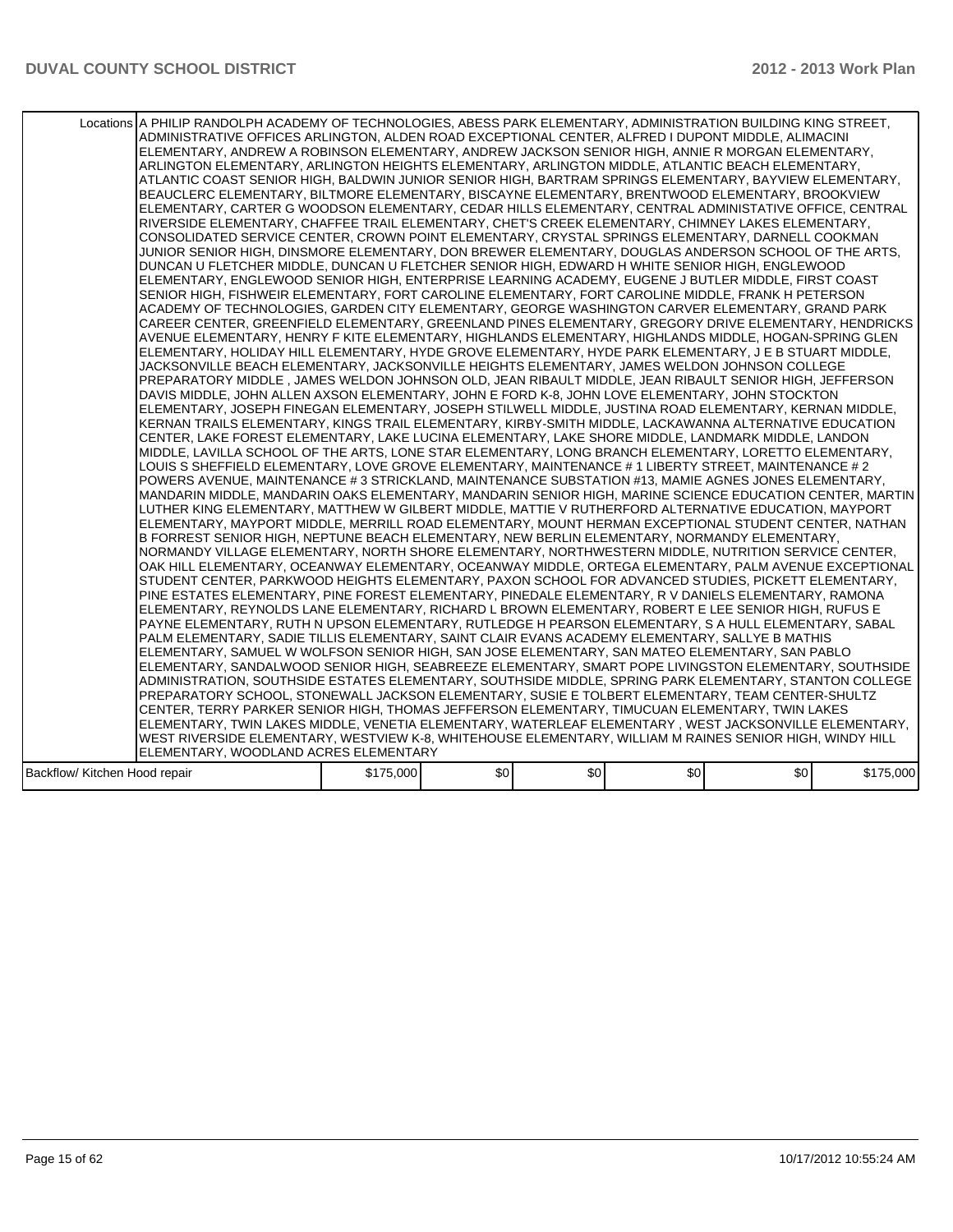|          | Locations A PHILIP RANDOLPH ACADEMY OF TECHNOLOGIES, ABESS PARK ELEMENTARY, ADMINISTRATION BUILDING KING STREET,<br>ADMINISTRATIVE OFFICES ARLINGTON, ALDEN ROAD EXCEPTIONAL CENTER, ALFRED I DUPONT MIDDLE, ALIMACINI<br>ELEMENTARY, ANDREW A ROBINSON ELEMENTARY, ANDREW JACKSON SENIOR HIGH, ANNIE R MORGAN ELEMENTARY,<br>ARLINGTON ELEMENTARY, ARLINGTON HEIGHTS ELEMENTARY, ARLINGTON MIDDLE, ATLANTIC BEACH ELEMENTARY,<br>ATLANTIC COAST SENIOR HIGH, BALDWIN JUNIOR SENIOR HIGH, BARTRAM SPRINGS ELEMENTARY, BAYVIEW ELEMENTARY,<br>BEAUCLERC ELEMENTARY, BILTMORE ELEMENTARY, BISCAYNE ELEMENTARY, BRENTWOOD ELEMENTARY, BROOKVIEW<br>ELEMENTARY, CARTER G WOODSON ELEMENTARY, CEDAR HILLS ELEMENTARY, CENTRAL ADMINISTATIVE OFFICE, CENTRAL<br>RIVERSIDE ELEMENTARY, CHAFFEE TRAIL ELEMENTARY, CHET'S CREEK ELEMENTARY, CHIMNEY LAKES ELEMENTARY,<br>CONSOLIDATED SERVICE CENTER, CROWN POINT ELEMENTARY, CRYSTAL SPRINGS ELEMENTARY, DARNELL COOKMAN<br>JUNIOR SENIOR HIGH, DINSMORE ELEMENTARY, DON BREWER ELEMENTARY, DOUGLAS ANDERSON SCHOOL OF THE ARTS.<br>DUNCAN U FLETCHER MIDDLE, DUNCAN U FLETCHER SENIOR HIGH, EDWARD H WHITE SENIOR HIGH, ENGLEWOOD<br>ELEMENTARY, ENGLEWOOD SENIOR HIGH, ENTERPRISE LEARNING ACADEMY, EUGENE J BUTLER MIDDLE, FIRST COAST<br>SENIOR HIGH, FISHWEIR ELEMENTARY, FORT CAROLINE ELEMENTARY, FORT CAROLINE MIDDLE, FRANK H PETERSON<br>ACADEMY OF TECHNOLOGIES, GARDEN CITY ELEMENTARY, GEORGE WASHINGTON CARVER ELEMENTARY, GRAND PARK<br>CAREER CENTER, GREENFIELD ELEMENTARY, GREENLAND PINES ELEMENTARY, GREGORY DRIVE ELEMENTARY, HENDRICKS<br>AVENUE ELEMENTARY, HENRY F KITE ELEMENTARY, HIGHLANDS ELEMENTARY, HIGHLANDS MIDDLE, HOGAN-SPRING GLEN<br>ELEMENTARY, HOLIDAY HILL ELEMENTARY, HYDE GROVE ELEMENTARY, HYDE PARK ELEMENTARY, J E B STUART MIDDLE,<br>JACKSONVILLE BEACH ELEMENTARY, JACKSONVILLE HEIGHTS ELEMENTARY, JAMES WELDON JOHNSON COLLEGE<br>PREPARATORY MIDDLE , JAMES WELDON JOHNSON OLD, JEAN RIBAULT MIDDLE, JEAN RIBAULT SENIOR HIGH, JEFFERSON<br>DAVIS MIDDLE, JOHN ALLEN AXSON ELEMENTARY, JOHN E FORD K-8, JOHN LOVE ELEMENTARY, JOHN STOCKTON<br>ELEMENTARY, JOSEPH FINEGAN ELEMENTARY, JOSEPH STILWELL MIDDLE, JUSTINA ROAD ELEMENTARY, KERNAN MIDDLE,<br>KERNAN TRAILS ELEMENTARY, KINGS TRAIL ELEMENTARY, KIRBY-SMITH MIDDLE, LACKAWANNA ALTERNATIVE EDUCATION<br>CENTER, LAKE FOREST ELEMENTARY, LAKE LUCINA ELEMENTARY, LAKE SHORE MIDDLE, LANDMARK MIDDLE, LANDON<br>MIDDLE, LAVILLA SCHOOL OF THE ARTS, LONE STAR ELEMENTARY, LONG BRANCH ELEMENTARY, LORETTO ELEMENTARY,<br>LOUIS S SHEFFIELD ELEMENTARY, LOVE GROVE ELEMENTARY, MAINTENANCE # 1 LIBERTY STREET, MAINTENANCE # 2<br>POWERS AVENUE, MAINTENANCE # 3 STRICKLAND, MAINTENANCE SUBSTATION #13, MAMIE AGNES JONES ELEMENTARY,<br>MANDARIN MIDDLE, MANDARIN OAKS ELEMENTARY, MANDARIN SENIOR HIGH, MARINE SCIENCE EDUCATION CENTER, MARTIN<br>LUTHER KING ELEMENTARY, MATTHEW W GILBERT MIDDLE, MATTIE V RUTHERFORD ALTERNATIVE EDUCATION, MAYPORT<br>ELEMENTARY, MAYPORT MIDDLE, MERRILL ROAD ELEMENTARY, MOUNT HERMAN EXCEPTIONAL STUDENT CENTER, NATHAN<br>B FORREST SENIOR HIGH, NEPTUNE BEACH ELEMENTARY, NEW BERLIN ELEMENTARY, NORMANDY ELEMENTARY,<br>NORMANDY VILLAGE ELEMENTARY, NORTH SHORE ELEMENTARY, NORTHWESTERN MIDDLE, NUTRITION SERVICE CENTER,<br>OAK HILL ELEMENTARY, OCEANWAY ELEMENTARY, OCEANWAY MIDDLE, ORTEGA ELEMENTARY, PALM AVENUE EXCEPTIONAL<br>STUDENT CENTER, PARKWOOD HEIGHTS ELEMENTARY, PAXON SCHOOL FOR ADVANCED STUDIES, PICKETT ELEMENTARY,<br>PINE ESTATES ELEMENTARY, PINE FOREST ELEMENTARY, PINEDALE ELEMENTARY, R V DANIELS ELEMENTARY, RAMONA<br>ELEMENTARY, REYNOLDS LANE ELEMENTARY, RICHARD L BROWN ELEMENTARY, ROBERT E LEE SENIOR HIGH, RUFUS E<br>PAYNE ELEMENTARY, RUTH N UPSON ELEMENTARY, RUTLEDGE H PEARSON ELEMENTARY, S A HULL ELEMENTARY, SABAL<br>PALM ELEMENTARY, SADIE TILLIS ELEMENTARY, SAINT CLAIR EVANS ACADEMY ELEMENTARY, SALLYE B MATHIS<br>ELEMENTARY, SAMUEL W WOLFSON SENIOR HIGH, SAN JOSE ELEMENTARY, SAN MATEO ELEMENTARY, SAN PABLO<br>ELEMENTARY, SANDALWOOD SENIOR HIGH, SEABREEZE ELEMENTARY, SMART POPE LIVINGSTON ELEMENTARY, SOUTHSIDE<br>ADMINISTRATION, SOUTHSIDE ESTATES ELEMENTARY, SOUTHSIDE MIDDLE, SPRING PARK ELEMENTARY, STANTON COLLEGE<br>PREPARATORY SCHOOL, STONEWALL JACKSON ELEMENTARY, SUSIE E TOLBERT ELEMENTARY, TEAM CENTER-SHULTZ<br>CENTER, TERRY PARKER SENIOR HIGH, THOMAS JEFFERSON ELEMENTARY, TIMUCUAN ELEMENTARY, TWIN LAKES<br>ELEMENTARY, TWIN LAKES MIDDLE, VENETIA ELEMENTARY, WATERLEAF ELEMENTARY, WEST JACKSONVILLE ELEMENTARY,<br>WEST RIVERSIDE ELEMENTARY, WESTVIEW K-8, WHITEHOUSE ELEMENTARY, WILLIAM M RAINES SENIOR HIGH, WINDY HILL<br>ELEMENTARY, WOODLAND ACRES ELEMENTARY |           |      |     |                  |                  |           |
|----------|------------------------------------------------------------------------------------------------------------------------------------------------------------------------------------------------------------------------------------------------------------------------------------------------------------------------------------------------------------------------------------------------------------------------------------------------------------------------------------------------------------------------------------------------------------------------------------------------------------------------------------------------------------------------------------------------------------------------------------------------------------------------------------------------------------------------------------------------------------------------------------------------------------------------------------------------------------------------------------------------------------------------------------------------------------------------------------------------------------------------------------------------------------------------------------------------------------------------------------------------------------------------------------------------------------------------------------------------------------------------------------------------------------------------------------------------------------------------------------------------------------------------------------------------------------------------------------------------------------------------------------------------------------------------------------------------------------------------------------------------------------------------------------------------------------------------------------------------------------------------------------------------------------------------------------------------------------------------------------------------------------------------------------------------------------------------------------------------------------------------------------------------------------------------------------------------------------------------------------------------------------------------------------------------------------------------------------------------------------------------------------------------------------------------------------------------------------------------------------------------------------------------------------------------------------------------------------------------------------------------------------------------------------------------------------------------------------------------------------------------------------------------------------------------------------------------------------------------------------------------------------------------------------------------------------------------------------------------------------------------------------------------------------------------------------------------------------------------------------------------------------------------------------------------------------------------------------------------------------------------------------------------------------------------------------------------------------------------------------------------------------------------------------------------------------------------------------------------------------------------------------------------------------------------------------------------------------------------------------------------------------------------------------------------------------------------------------------------------------------------------------------------------------------------------------------------------------------------------------------------------------------------------------------------------------------------------------------------------------------------------------------------------------------------------------------------------------------------------------------------------------------------------------------------------------------------------------------------------------------------------------------------------------------------------------------------------------------------------------------------------------------------------------------------------------------------------------------------------------------------------------------------------------------------------------------------------------------------------------------------------------------------------------------------------------------------------------------------------------------------------------------|-----------|------|-----|------------------|------------------|-----------|
|          |                                                                                                                                                                                                                                                                                                                                                                                                                                                                                                                                                                                                                                                                                                                                                                                                                                                                                                                                                                                                                                                                                                                                                                                                                                                                                                                                                                                                                                                                                                                                                                                                                                                                                                                                                                                                                                                                                                                                                                                                                                                                                                                                                                                                                                                                                                                                                                                                                                                                                                                                                                                                                                                                                                                                                                                                                                                                                                                                                                                                                                                                                                                                                                                                                                                                                                                                                                                                                                                                                                                                                                                                                                                                                                                                                                                                                                                                                                                                                                                                                                                                                                                                                                                                                                                                                                                                                                                                                                                                                                                                                                                                                                                                                                                                                                  |           |      |     |                  |                  |           |
| Plumbing |                                                                                                                                                                                                                                                                                                                                                                                                                                                                                                                                                                                                                                                                                                                                                                                                                                                                                                                                                                                                                                                                                                                                                                                                                                                                                                                                                                                                                                                                                                                                                                                                                                                                                                                                                                                                                                                                                                                                                                                                                                                                                                                                                                                                                                                                                                                                                                                                                                                                                                                                                                                                                                                                                                                                                                                                                                                                                                                                                                                                                                                                                                                                                                                                                                                                                                                                                                                                                                                                                                                                                                                                                                                                                                                                                                                                                                                                                                                                                                                                                                                                                                                                                                                                                                                                                                                                                                                                                                                                                                                                                                                                                                                                                                                                                                  | \$900,000 | \$0] | \$0 | \$0 <sub>1</sub> | \$0 <sub>1</sub> | \$900,000 |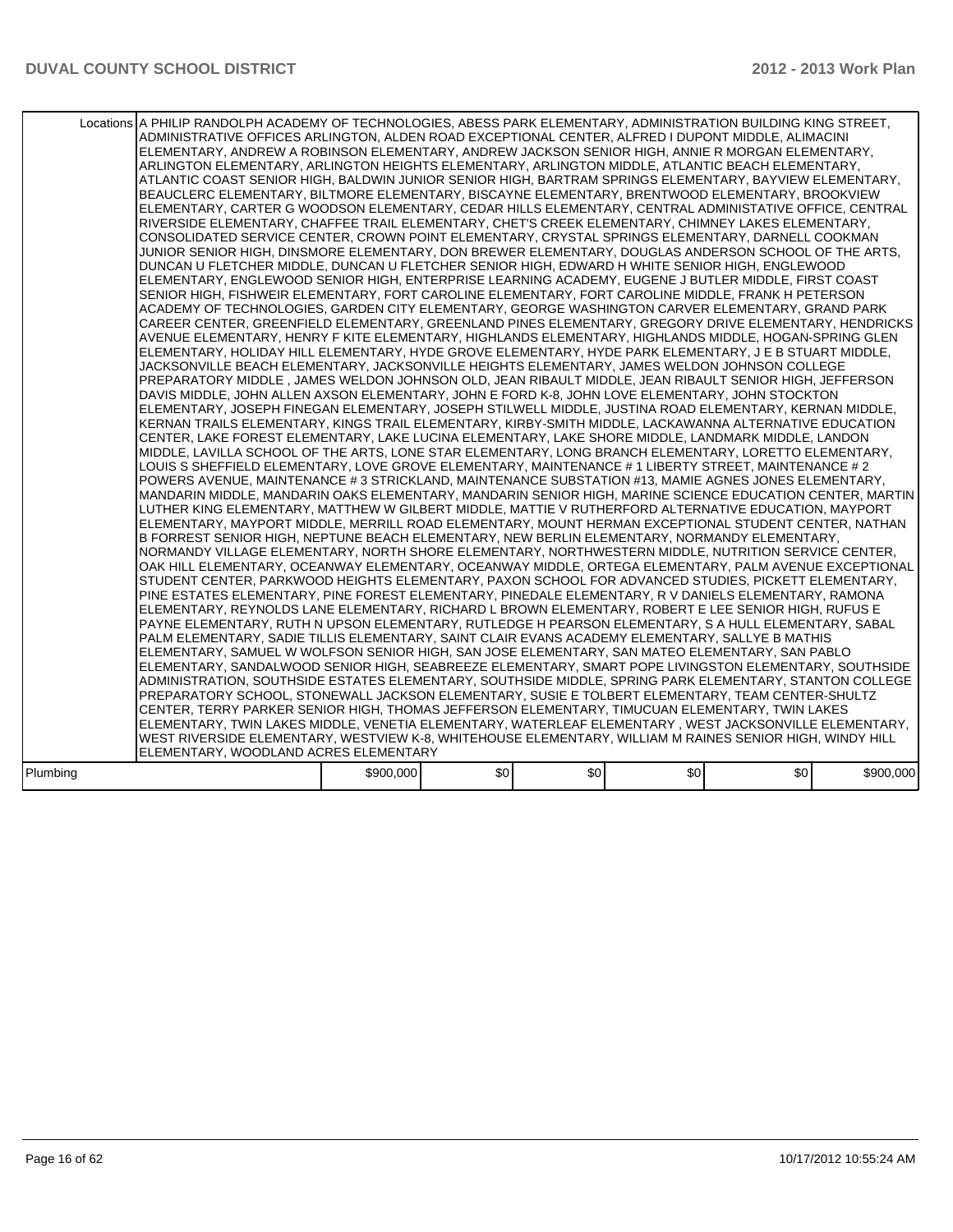|                              | Locations A PHILIP RANDOLPH ACADEMY OF TECHNOLOGIES, ABESS PARK ELEMENTARY, ADMINISTRATION BUILDING KING STREET,<br>ADMINISTRATIVE OFFICES ARLINGTON, ALDEN ROAD EXCEPTIONAL CENTER, ALFRED I DUPONT MIDDLE, ALIMACINI<br>ELEMENTARY, ANDREW A ROBINSON ELEMENTARY, ANDREW JACKSON SENIOR HIGH, ANNIE R MORGAN ELEMENTARY,<br>ARLINGTON ELEMENTARY, ARLINGTON HEIGHTS ELEMENTARY, ARLINGTON MIDDLE, ATLANTIC BEACH ELEMENTARY,<br>ATLANTIC COAST SENIOR HIGH, BALDWIN JUNIOR SENIOR HIGH, BARTRAM SPRINGS ELEMENTARY, BAYVIEW ELEMENTARY,<br>BEAUCLERC ELEMENTARY, BILTMORE ELEMENTARY, BISCAYNE ELEMENTARY, BRENTWOOD ELEMENTARY, BROOKVIEW<br>ELEMENTARY, CARTER G WOODSON ELEMENTARY, CEDAR HILLS ELEMENTARY, CENTRAL ADMINISTATIVE OFFICE, CENTRAL<br>RIVERSIDE ELEMENTARY, CHAFFEE TRAIL ELEMENTARY, CHET'S CREEK ELEMENTARY, CHIMNEY LAKES ELEMENTARY,<br>CONSOLIDATED SERVICE CENTER, CROWN POINT ELEMENTARY, CRYSTAL SPRINGS ELEMENTARY, DARNELL COOKMAN<br>JUNIOR SENIOR HIGH, DINSMORE ELEMENTARY, DON BREWER ELEMENTARY, DOUGLAS ANDERSON SCHOOL OF THE ARTS,<br>DUNCAN U FLETCHER MIDDLE, DUNCAN U FLETCHER SENIOR HIGH, EDWARD H WHITE SENIOR HIGH, ENGLEWOOD<br>ELEMENTARY, ENGLEWOOD SENIOR HIGH, ENTERPRISE LEARNING ACADEMY, EUGENE J BUTLER MIDDLE, FIRST COAST<br>SENIOR HIGH, FISHWEIR ELEMENTARY, FORT CAROLINE ELEMENTARY, FORT CAROLINE MIDDLE, FRANK H PETERSON<br>ACADEMY OF TECHNOLOGIES, GARDEN CITY ELEMENTARY, GEORGE WASHINGTON CARVER ELEMENTARY, GRAND PARK<br>CAREER CENTER, GREENFIELD ELEMENTARY, GREENLAND PINES ELEMENTARY, GREGORY DRIVE ELEMENTARY, HENDRICKS<br>AVENUE ELEMENTARY, HENRY F KITE ELEMENTARY, HIGHLANDS ELEMENTARY, HIGHLANDS MIDDLE, HOGAN-SPRING GLEN<br>ELEMENTARY, HOLIDAY HILL ELEMENTARY, HYDE GROVE ELEMENTARY, HYDE PARK ELEMENTARY, J E B STUART MIDDLE,<br>JACKSONVILLE BEACH ELEMENTARY, JACKSONVILLE HEIGHTS ELEMENTARY, JAMES WELDON JOHNSON COLLEGE<br>PREPARATORY MIDDLE , JAMES WELDON JOHNSON OLD, JEAN RIBAULT MIDDLE, JEAN RIBAULT SENIOR HIGH, JEFFERSON<br>DAVIS MIDDLE, JOHN ALLEN AXSON ELEMENTARY, JOHN E FORD K-8, JOHN LOVE ELEMENTARY, JOHN STOCKTON<br>ELEMENTARY, JOSEPH FINEGAN ELEMENTARY, JOSEPH STILWELL MIDDLE, JUSTINA ROAD ELEMENTARY, KERNAN MIDDLE,<br>KERNAN TRAILS ELEMENTARY, KINGS TRAIL ELEMENTARY, KIRBY-SMITH MIDDLE, LACKAWANNA ALTERNATIVE EDUCATION <br>ICENTER, LAKE FOREST ELEMENTARY, LAKE LUCINA ELEMENTARY, LAKE SHORE MIDDLE, LANDMARK MIDDLE, LANDON<br>MIDDLE, LAVILLA SCHOOL OF THE ARTS, LONE STAR ELEMENTARY, LONG BRANCH ELEMENTARY, LORETTO ELEMENTARY,<br>LOUIS S SHEFFIELD ELEMENTARY, LOVE GROVE ELEMENTARY, MAINTENANCE # 1 LIBERTY STREET, MAINTENANCE # 2<br>POWERS AVENUE, MAINTENANCE # 3 STRICKLAND, MAINTENANCE SUBSTATION #13, MAMIE AGNES JONES ELEMENTARY,<br>MANDARIN MIDDLE, MANDARIN OAKS ELEMENTARY, MANDARIN SENIOR HIGH, MARINE SCIENCE EDUCATION CENTER, MARTIN<br>LUTHER KING ELEMENTARY, MATTHEW W GILBERT MIDDLE, MATTIE V RUTHERFORD ALTERNATIVE EDUCATION, MAYPORT<br>IELEMENTARY, MAYPORT MIDDLE, MERRILL ROAD ELEMENTARY, MOUNT HERMAN EXCEPTIONAL STUDENT CENTER, NATHAN<br>B FORREST SENIOR HIGH, NEPTUNE BEACH ELEMENTARY, NEW BERLIN ELEMENTARY, NORMANDY ELEMENTARY,<br>NORMANDY VILLAGE ELEMENTARY, NORTH SHORE ELEMENTARY, NORTHWESTERN MIDDLE, NUTRITION SERVICE CENTER,<br>OAK HILL ELEMENTARY, OCEANWAY ELEMENTARY, OCEANWAY MIDDLE, ORTEGA ELEMENTARY, PALM AVENUE EXCEPTIONAL<br>STUDENT CENTER, PARKWOOD HEIGHTS ELEMENTARY, PAXON SCHOOL FOR ADVANCED STUDIES, PICKETT ELEMENTARY,<br>PINE ESTATES ELEMENTARY, PINE FOREST ELEMENTARY, PINEDALE ELEMENTARY, R V DANIELS ELEMENTARY, RAMONA<br>ELEMENTARY, REYNOLDS LANE ELEMENTARY, RICHARD L BROWN ELEMENTARY, ROBERT E LEE SENIOR HIGH, RUFUS E<br>PAYNE ELEMENTARY, RUTH N UPSON ELEMENTARY, RUTLEDGE H PEARSON ELEMENTARY, S A HULL ELEMENTARY, SABAL<br>PALM ELEMENTARY, SADIE TILLIS ELEMENTARY, SAINT CLAIR EVANS ACADEMY ELEMENTARY, SALLYE B MATHIS<br>ELEMENTARY, SAMUEL W WOLFSON SENIOR HIGH, SAN JOSE ELEMENTARY, SAN MATEO ELEMENTARY, SAN PABLO<br>ELEMENTARY, SANDALWOOD SENIOR HIGH, SEABREEZE ELEMENTARY, SMART POPE LIVINGSTON ELEMENTARY, SOUTHSIDE<br>ADMINISTRATION, SOUTHSIDE ESTATES ELEMENTARY, SOUTHSIDE MIDDLE, SPRING PARK ELEMENTARY, STANTON COLLEGE<br>PREPARATORY SCHOOL, STONEWALL JACKSON ELEMENTARY, SUSIE E TOLBERT ELEMENTARY, TEAM CENTER-SHULTZ<br>CENTER, TERRY PARKER SENIOR HIGH, THOMAS JEFFERSON ELEMENTARY, TIMUCUAN ELEMENTARY, TWIN LAKES<br>ELEMENTARY, TWIN LAKES MIDDLE, VENETIA ELEMENTARY, WATERLEAF ELEMENTARY, WEST JACKSONVILLE ELEMENTARY,<br>WEST RIVERSIDE ELEMENTARY, WESTVIEW K-8, WHITEHOUSE ELEMENTARY, WILLIAM M RAINES SENIOR HIGH, WINDY HILL <br>ELEMENTARY, WOODLAND ACRES ELEMENTARY |          |     |     |                  |                  |          |
|------------------------------|----------------------------------------------------------------------------------------------------------------------------------------------------------------------------------------------------------------------------------------------------------------------------------------------------------------------------------------------------------------------------------------------------------------------------------------------------------------------------------------------------------------------------------------------------------------------------------------------------------------------------------------------------------------------------------------------------------------------------------------------------------------------------------------------------------------------------------------------------------------------------------------------------------------------------------------------------------------------------------------------------------------------------------------------------------------------------------------------------------------------------------------------------------------------------------------------------------------------------------------------------------------------------------------------------------------------------------------------------------------------------------------------------------------------------------------------------------------------------------------------------------------------------------------------------------------------------------------------------------------------------------------------------------------------------------------------------------------------------------------------------------------------------------------------------------------------------------------------------------------------------------------------------------------------------------------------------------------------------------------------------------------------------------------------------------------------------------------------------------------------------------------------------------------------------------------------------------------------------------------------------------------------------------------------------------------------------------------------------------------------------------------------------------------------------------------------------------------------------------------------------------------------------------------------------------------------------------------------------------------------------------------------------------------------------------------------------------------------------------------------------------------------------------------------------------------------------------------------------------------------------------------------------------------------------------------------------------------------------------------------------------------------------------------------------------------------------------------------------------------------------------------------------------------------------------------------------------------------------------------------------------------------------------------------------------------------------------------------------------------------------------------------------------------------------------------------------------------------------------------------------------------------------------------------------------------------------------------------------------------------------------------------------------------------------------------------------------------------------------------------------------------------------------------------------------------------------------------------------------------------------------------------------------------------------------------------------------------------------------------------------------------------------------------------------------------------------------------------------------------------------------------------------------------------------------------------------------------------------------------------------------------------------------------------------------------------------------------------------------------------------------------------------------------------------------------------------------------------------------------------------------------------------------------------------------------------------------------------------------------------------------------------------------------------------------------------------------------------------------------------------------------------|----------|-----|-----|------------------|------------------|----------|
| Upgrade Elevators            |                                                                                                                                                                                                                                                                                                                                                                                                                                                                                                                                                                                                                                                                                                                                                                                                                                                                                                                                                                                                                                                                                                                                                                                                                                                                                                                                                                                                                                                                                                                                                                                                                                                                                                                                                                                                                                                                                                                                                                                                                                                                                                                                                                                                                                                                                                                                                                                                                                                                                                                                                                                                                                                                                                                                                                                                                                                                                                                                                                                                                                                                                                                                                                                                                                                                                                                                                                                                                                                                                                                                                                                                                                                                                                                                                                                                                                                                                                                                                                                                                                                                                                                                                                                                                                                                                                                                                                                                                                                                                                                                                                                                                                                                                                                                                                      | \$95,000 | \$0 | \$0 | \$0              | \$0              | \$95,000 |
|                              | Locations CENTRAL ADMINISTATIVE OFFICE                                                                                                                                                                                                                                                                                                                                                                                                                                                                                                                                                                                                                                                                                                                                                                                                                                                                                                                                                                                                                                                                                                                                                                                                                                                                                                                                                                                                                                                                                                                                                                                                                                                                                                                                                                                                                                                                                                                                                                                                                                                                                                                                                                                                                                                                                                                                                                                                                                                                                                                                                                                                                                                                                                                                                                                                                                                                                                                                                                                                                                                                                                                                                                                                                                                                                                                                                                                                                                                                                                                                                                                                                                                                                                                                                                                                                                                                                                                                                                                                                                                                                                                                                                                                                                                                                                                                                                                                                                                                                                                                                                                                                                                                                                                               |          |     |     |                  |                  |          |
| <b>Professional Services</b> |                                                                                                                                                                                                                                                                                                                                                                                                                                                                                                                                                                                                                                                                                                                                                                                                                                                                                                                                                                                                                                                                                                                                                                                                                                                                                                                                                                                                                                                                                                                                                                                                                                                                                                                                                                                                                                                                                                                                                                                                                                                                                                                                                                                                                                                                                                                                                                                                                                                                                                                                                                                                                                                                                                                                                                                                                                                                                                                                                                                                                                                                                                                                                                                                                                                                                                                                                                                                                                                                                                                                                                                                                                                                                                                                                                                                                                                                                                                                                                                                                                                                                                                                                                                                                                                                                                                                                                                                                                                                                                                                                                                                                                                                                                                                                                      | \$10,000 | \$0 | \$0 | \$0 <sub>1</sub> | \$0 <sub>1</sub> | \$10,000 |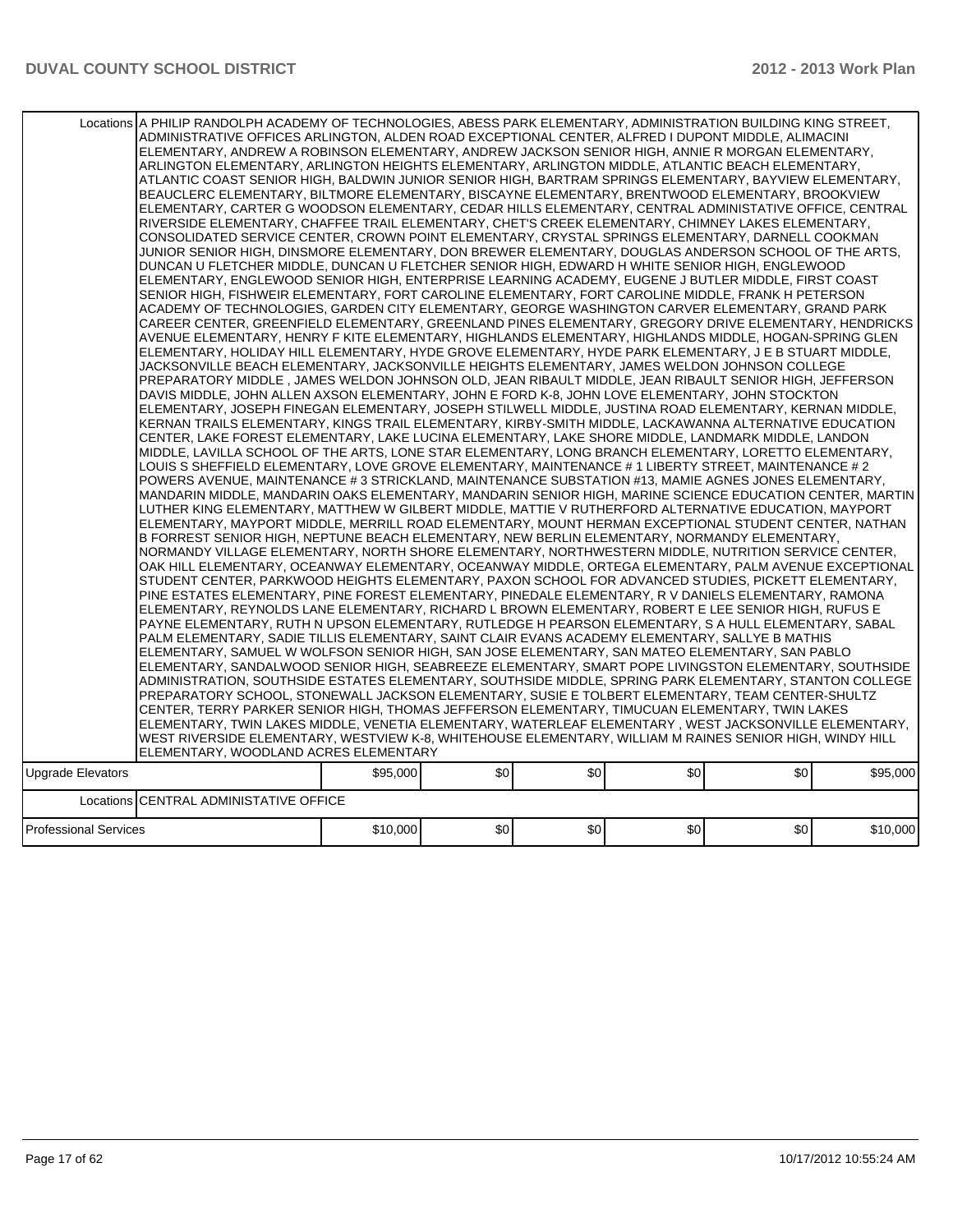|                                  | Locations A PHILIP RANDOLPH ACADEMY OF TECHNOLOGIES, ABESS PARK ELEMENTARY, ADMINISTRATION BUILDING KING STREET,<br>ADMINISTRATIVE OFFICES ARLINGTON, ALDEN ROAD EXCEPTIONAL CENTER, ALFRED I DUPONT MIDDLE, ALIMACINI<br>ELEMENTARY, ANDREW A ROBINSON ELEMENTARY, ANDREW JACKSON SENIOR HIGH, ANNIE R MORGAN ELEMENTARY,<br>ARLINGTON ELEMENTARY, ARLINGTON HEIGHTS ELEMENTARY, ARLINGTON MIDDLE, ATLANTIC BEACH ELEMENTARY,<br>ATLANTIC COAST SENIOR HIGH, BALDWIN JUNIOR SENIOR HIGH, BARTRAM SPRINGS ELEMENTARY, BAYVIEW ELEMENTARY,<br>BEAUCLERC ELEMENTARY, BILTMORE ELEMENTARY, BISCAYNE ELEMENTARY, BRENTWOOD ELEMENTARY, BROOKVIEW<br>ELEMENTARY, CARTER G WOODSON ELEMENTARY, CEDAR HILLS ELEMENTARY, CENTRAL ADMINISTATIVE OFFICE, CENTRAL<br>RIVERSIDE ELEMENTARY, CHAFFEE TRAIL ELEMENTARY, CHET'S CREEK ELEMENTARY, CHIMNEY LAKES ELEMENTARY,<br>CONSOLIDATED SERVICE CENTER, CROWN POINT ELEMENTARY, CRYSTAL SPRINGS ELEMENTARY, DARNELL COOKMAN<br>JUNIOR SENIOR HIGH. DINSMORE ELEMENTARY. DON BREWER ELEMENTARY. DOUGLAS ANDERSON SCHOOL OF THE ARTS.<br>DUNCAN U FLETCHER MIDDLE, DUNCAN U FLETCHER SENIOR HIGH, EDWARD H WHITE SENIOR HIGH, ENGLEWOOD<br>ELEMENTARY, ENGLEWOOD SENIOR HIGH, ENTERPRISE LEARNING ACADEMY, EUGENE J BUTLER MIDDLE, FIRST COAST<br>SENIOR HIGH, FISHWEIR ELEMENTARY, FORT CAROLINE ELEMENTARY, FORT CAROLINE MIDDLE, FRANK H PETERSON<br>ACADEMY OF TECHNOLOGIES. GARDEN CITY ELEMENTARY. GEORGE WASHINGTON CARVER ELEMENTARY. GRAND PARK<br>CAREER CENTER, GREENFIELD ELEMENTARY, GREENLAND PINES ELEMENTARY, GREGORY DRIVE ELEMENTARY, HENDRICKS<br>AVENUE ELEMENTARY. HENRY F KITE ELEMENTARY. HIGHLANDS ELEMENTARY. HIGHLANDS MIDDLE. HOGAN-SPRING GLEN<br>ELEMENTARY, HOLIDAY HILL ELEMENTARY, HYDE GROVE ELEMENTARY, HYDE PARK ELEMENTARY, J E B STUART MIDDLE,<br>JACKSONVILLE BEACH ELEMENTARY, JACKSONVILLE HEIGHTS ELEMENTARY, JAMES WELDON JOHNSON COLLEGE<br>PREPARATORY MIDDLE , JAMES WELDON JOHNSON OLD, JEAN RIBAULT MIDDLE, JEAN RIBAULT SENIOR HIGH, JEFFERSON<br>DAVIS MIDDLE, JOHN ALLEN AXSON ELEMENTARY, JOHN E FORD K-8, JOHN LOVE ELEMENTARY, JOHN STOCKTON<br> ELEMENTARY, JOSEPH FINEGAN ELEMENTARY, JOSEPH STILWELL MIDDLE, JUSTINA ROAD ELEMENTARY, KERNAN MIDDLE,<br>KERNAN TRAILS ELEMENTARY, KINGS TRAIL ELEMENTARY, KIRBY-SMITH MIDDLE, LACKAWANNA ALTERNATIVE EDUCATION<br>CENTER, LAKE FOREST ELEMENTARY, LAKE LUCINA ELEMENTARY, LAKE SHORE MIDDLE, LANDMARK MIDDLE, LANDON<br>MIDDLE, LAVILLA SCHOOL OF THE ARTS, LONE STAR ELEMENTARY, LONG BRANCH ELEMENTARY, LORETTO ELEMENTARY,<br>LOUIS S SHEFFIELD ELEMENTARY, LOVE GROVE ELEMENTARY, MAINTENANCE # 1 LIBERTY STREET, MAINTENANCE # 2<br>POWERS AVENUE, MAINTENANCE # 3 STRICKLAND, MAINTENANCE SUBSTATION #13, MAMIE AGNES JONES ELEMENTARY,<br>MANDARIN MIDDLE, MANDARIN OAKS ELEMENTARY, MANDARIN SENIOR HIGH, MARINE SCIENCE EDUCATION CENTER, MARTIN<br>LUTHER KING ELEMENTARY, MATTHEW W GILBERT MIDDLE, MATTIE V RUTHERFORD ALTERNATIVE EDUCATION, MAYPORT<br>ELEMENTARY, MAYPORT MIDDLE, MERRILL ROAD ELEMENTARY, MOUNT HERMAN EXCEPTIONAL STUDENT CENTER, NATHAN<br>B FORREST SENIOR HIGH, NEPTUNE BEACH ELEMENTARY, NEW BERLIN ELEMENTARY, NORMANDY ELEMENTARY,<br>NORMANDY VILLAGE ELEMENTARY, NORTH SHORE ELEMENTARY, NORTHWESTERN MIDDLE, NUTRITION SERVICE CENTER,<br>OAK HILL ELEMENTARY, OCEANWAY ELEMENTARY, OCEANWAY MIDDLE, ORTEGA ELEMENTARY, PALM AVENUE EXCEPTIONAL<br>STUDENT CENTER, PARKWOOD HEIGHTS ELEMENTARY, PAXON SCHOOL FOR ADVANCED STUDIES, PICKETT ELEMENTARY,<br>PINE ESTATES ELEMENTARY, PINE FOREST ELEMENTARY, PINEDALE ELEMENTARY, R V DANIELS ELEMENTARY, RAMONA<br>ELEMENTARY, REYNOLDS LANE ELEMENTARY, RICHARD L BROWN ELEMENTARY, ROBERT E LEE SENIOR HIGH, RUFUS E<br>PAYNE ELEMENTARY, RUTH N UPSON ELEMENTARY, RUTLEDGE H PEARSON ELEMENTARY, S A HULL ELEMENTARY, SABAL<br>PALM ELEMENTARY, SADIE TILLIS ELEMENTARY, SAINT CLAIR EVANS ACADEMY ELEMENTARY, SALLYE B MATHIS<br>ELEMENTARY, SAMUEL W WOLFSON SENIOR HIGH, SAN JOSE ELEMENTARY, SAN MATEO ELEMENTARY, SAN PABLO<br>ELEMENTARY, SANDALWOOD SENIOR HIGH, SEABREEZE ELEMENTARY, SMART POPE LIVINGSTON ELEMENTARY, SOUTHSIDE<br>ADMINISTRATION, SOUTHSIDE ESTATES ELEMENTARY, SOUTHSIDE MIDDLE, SPRING PARK ELEMENTARY, STANTON COLLEGE<br>PREPARATORY SCHOOL, STONEWALL JACKSON ELEMENTARY, SUSIE E TOLBERT ELEMENTARY, TEAM CENTER-SHULTZ<br>CENTER, TERRY PARKER SENIOR HIGH, THOMAS JEFFERSON ELEMENTARY, TIMUCUAN ELEMENTARY, TWIN LAKES<br>ELEMENTARY, TWIN LAKES MIDDLE, VENETIA ELEMENTARY, WATERLEAF ELEMENTARY , WEST JACKSONVILLE ELEMENTARY, |           |      |     |                  |     |           |
|----------------------------------|---------------------------------------------------------------------------------------------------------------------------------------------------------------------------------------------------------------------------------------------------------------------------------------------------------------------------------------------------------------------------------------------------------------------------------------------------------------------------------------------------------------------------------------------------------------------------------------------------------------------------------------------------------------------------------------------------------------------------------------------------------------------------------------------------------------------------------------------------------------------------------------------------------------------------------------------------------------------------------------------------------------------------------------------------------------------------------------------------------------------------------------------------------------------------------------------------------------------------------------------------------------------------------------------------------------------------------------------------------------------------------------------------------------------------------------------------------------------------------------------------------------------------------------------------------------------------------------------------------------------------------------------------------------------------------------------------------------------------------------------------------------------------------------------------------------------------------------------------------------------------------------------------------------------------------------------------------------------------------------------------------------------------------------------------------------------------------------------------------------------------------------------------------------------------------------------------------------------------------------------------------------------------------------------------------------------------------------------------------------------------------------------------------------------------------------------------------------------------------------------------------------------------------------------------------------------------------------------------------------------------------------------------------------------------------------------------------------------------------------------------------------------------------------------------------------------------------------------------------------------------------------------------------------------------------------------------------------------------------------------------------------------------------------------------------------------------------------------------------------------------------------------------------------------------------------------------------------------------------------------------------------------------------------------------------------------------------------------------------------------------------------------------------------------------------------------------------------------------------------------------------------------------------------------------------------------------------------------------------------------------------------------------------------------------------------------------------------------------------------------------------------------------------------------------------------------------------------------------------------------------------------------------------------------------------------------------------------------------------------------------------------------------------------------------------------------------------------------------------------------------------------------------------------------------------------------------------------------------------------------------------------------------------------------------------------------------------------------------------------------------------------------------------------------------------------------------------------------------------------------------------------------------------------------------------------------------------------------------------------|-----------|------|-----|------------------|-----|-----------|
|                                  |                                                                                                                                                                                                                                                                                                                                                                                                                                                                                                                                                                                                                                                                                                                                                                                                                                                                                                                                                                                                                                                                                                                                                                                                                                                                                                                                                                                                                                                                                                                                                                                                                                                                                                                                                                                                                                                                                                                                                                                                                                                                                                                                                                                                                                                                                                                                                                                                                                                                                                                                                                                                                                                                                                                                                                                                                                                                                                                                                                                                                                                                                                                                                                                                                                                                                                                                                                                                                                                                                                                                                                                                                                                                                                                                                                                                                                                                                                                                                                                                                                                                                                                                                                                                                                                                                                                                                                                                                                                                                                                                                                                                               |           |      |     |                  |     |           |
|                                  |                                                                                                                                                                                                                                                                                                                                                                                                                                                                                                                                                                                                                                                                                                                                                                                                                                                                                                                                                                                                                                                                                                                                                                                                                                                                                                                                                                                                                                                                                                                                                                                                                                                                                                                                                                                                                                                                                                                                                                                                                                                                                                                                                                                                                                                                                                                                                                                                                                                                                                                                                                                                                                                                                                                                                                                                                                                                                                                                                                                                                                                                                                                                                                                                                                                                                                                                                                                                                                                                                                                                                                                                                                                                                                                                                                                                                                                                                                                                                                                                                                                                                                                                                                                                                                                                                                                                                                                                                                                                                                                                                                                                               |           |      |     |                  |     |           |
|                                  |                                                                                                                                                                                                                                                                                                                                                                                                                                                                                                                                                                                                                                                                                                                                                                                                                                                                                                                                                                                                                                                                                                                                                                                                                                                                                                                                                                                                                                                                                                                                                                                                                                                                                                                                                                                                                                                                                                                                                                                                                                                                                                                                                                                                                                                                                                                                                                                                                                                                                                                                                                                                                                                                                                                                                                                                                                                                                                                                                                                                                                                                                                                                                                                                                                                                                                                                                                                                                                                                                                                                                                                                                                                                                                                                                                                                                                                                                                                                                                                                                                                                                                                                                                                                                                                                                                                                                                                                                                                                                                                                                                                                               |           |      |     |                  |     |           |
|                                  | WEST RIVERSIDE ELEMENTARY, WESTVIEW K-8, WHITEHOUSE ELEMENTARY, WILLIAM M RAINES SENIOR HIGH, WINDY HILL                                                                                                                                                                                                                                                                                                                                                                                                                                                                                                                                                                                                                                                                                                                                                                                                                                                                                                                                                                                                                                                                                                                                                                                                                                                                                                                                                                                                                                                                                                                                                                                                                                                                                                                                                                                                                                                                                                                                                                                                                                                                                                                                                                                                                                                                                                                                                                                                                                                                                                                                                                                                                                                                                                                                                                                                                                                                                                                                                                                                                                                                                                                                                                                                                                                                                                                                                                                                                                                                                                                                                                                                                                                                                                                                                                                                                                                                                                                                                                                                                                                                                                                                                                                                                                                                                                                                                                                                                                                                                                      |           |      |     |                  |     |           |
|                                  | ELEMENTARY, WOODLAND ACRES ELEMENTARY                                                                                                                                                                                                                                                                                                                                                                                                                                                                                                                                                                                                                                                                                                                                                                                                                                                                                                                                                                                                                                                                                                                                                                                                                                                                                                                                                                                                                                                                                                                                                                                                                                                                                                                                                                                                                                                                                                                                                                                                                                                                                                                                                                                                                                                                                                                                                                                                                                                                                                                                                                                                                                                                                                                                                                                                                                                                                                                                                                                                                                                                                                                                                                                                                                                                                                                                                                                                                                                                                                                                                                                                                                                                                                                                                                                                                                                                                                                                                                                                                                                                                                                                                                                                                                                                                                                                                                                                                                                                                                                                                                         |           |      |     |                  |     |           |
| Environmental/Asbestos Abatement |                                                                                                                                                                                                                                                                                                                                                                                                                                                                                                                                                                                                                                                                                                                                                                                                                                                                                                                                                                                                                                                                                                                                                                                                                                                                                                                                                                                                                                                                                                                                                                                                                                                                                                                                                                                                                                                                                                                                                                                                                                                                                                                                                                                                                                                                                                                                                                                                                                                                                                                                                                                                                                                                                                                                                                                                                                                                                                                                                                                                                                                                                                                                                                                                                                                                                                                                                                                                                                                                                                                                                                                                                                                                                                                                                                                                                                                                                                                                                                                                                                                                                                                                                                                                                                                                                                                                                                                                                                                                                                                                                                                                               | \$350,000 | \$0] | \$0 | \$0 <sub>1</sub> | \$0 | \$350,000 |
|                                  |                                                                                                                                                                                                                                                                                                                                                                                                                                                                                                                                                                                                                                                                                                                                                                                                                                                                                                                                                                                                                                                                                                                                                                                                                                                                                                                                                                                                                                                                                                                                                                                                                                                                                                                                                                                                                                                                                                                                                                                                                                                                                                                                                                                                                                                                                                                                                                                                                                                                                                                                                                                                                                                                                                                                                                                                                                                                                                                                                                                                                                                                                                                                                                                                                                                                                                                                                                                                                                                                                                                                                                                                                                                                                                                                                                                                                                                                                                                                                                                                                                                                                                                                                                                                                                                                                                                                                                                                                                                                                                                                                                                                               |           |      |     |                  |     |           |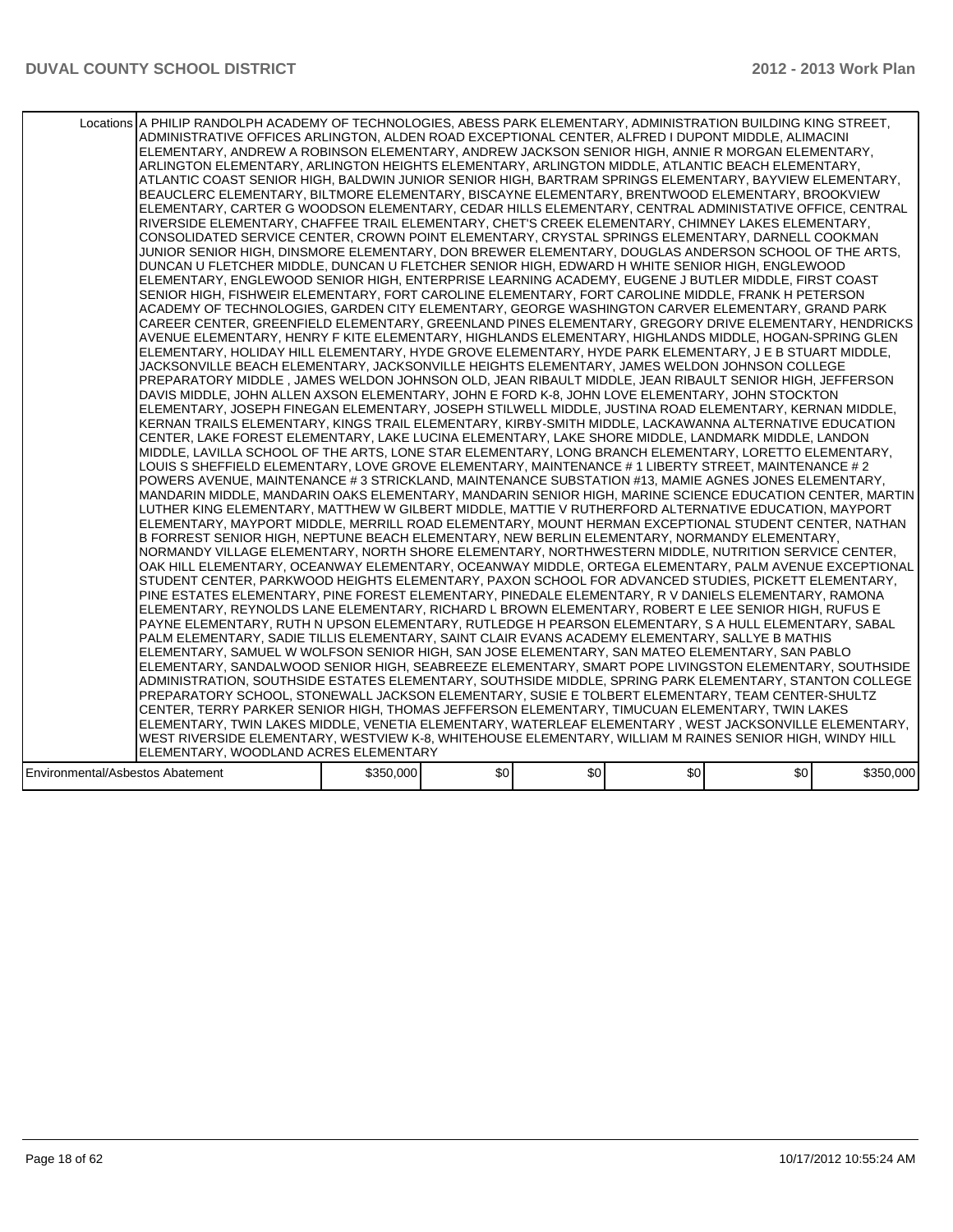|                 | Locations A PHILIP RANDOLPH ACADEMY OF TECHNOLOGIES, ABESS PARK ELEMENTARY, ADMINISTRATION BUILDING KING STREET,<br>ADMINISTRATIVE OFFICES ARLINGTON, ALDEN ROAD EXCEPTIONAL CENTER, ALFRED I DUPONT MIDDLE, ALIMACINI<br>ELEMENTARY, ANDREW A ROBINSON ELEMENTARY, ANDREW JACKSON SENIOR HIGH, ANNIE R MORGAN ELEMENTARY,<br>ARLINGTON ELEMENTARY, ARLINGTON HEIGHTS ELEMENTARY, ARLINGTON MIDDLE, ATLANTIC BEACH ELEMENTARY,<br>ATLANTIC COAST SENIOR HIGH. BALDWIN JUNIOR SENIOR HIGH. BARTRAM SPRINGS ELEMENTARY. BAYVIEW ELEMENTARY.<br>BEAUCLERC ELEMENTARY, BILTMORE ELEMENTARY, BISCAYNE ELEMENTARY, BRENTWOOD ELEMENTARY, BROOKVIEW<br>ELEMENTARY, CARTER G WOODSON ELEMENTARY, CEDAR HILLS ELEMENTARY, CENTRAL ADMINISTATIVE OFFICE, CENTRAL<br>RIVERSIDE ELEMENTARY, CHAFFEE TRAIL ELEMENTARY, CHET'S CREEK ELEMENTARY, CHIMNEY LAKES ELEMENTARY,<br>CONSOLIDATED SERVICE CENTER, CROWN POINT ELEMENTARY, CRYSTAL SPRINGS ELEMENTARY, DARNELL COOKMAN<br>JUNIOR SENIOR HIGH, DINSMORE ELEMENTARY, DON BREWER ELEMENTARY, DOUGLAS ANDERSON SCHOOL OF THE ARTS.<br>DUNCAN U FLETCHER MIDDLE, DUNCAN U FLETCHER SENIOR HIGH, EDWARD H WHITE SENIOR HIGH, ENGLEWOOD<br>ELEMENTARY, ENGLEWOOD SENIOR HIGH, ENTERPRISE LEARNING ACADEMY, EUGENE J BUTLER MIDDLE, FIRST COAST<br>SENIOR HIGH, FISHWEIR ELEMENTARY, FORT CAROLINE ELEMENTARY, FORT CAROLINE MIDDLE, FRANK H PETERSON<br>ACADEMY OF TECHNOLOGIES, GARDEN CITY ELEMENTARY, GEORGE WASHINGTON CARVER ELEMENTARY, GRAND PARK<br>CAREER CENTER, GREENFIELD ELEMENTARY, GREENLAND PINES ELEMENTARY, GREGORY DRIVE ELEMENTARY, HENDRICKS<br>AVENUE ELEMENTARY, HENRY F KITE ELEMENTARY, HIGHLANDS ELEMENTARY, HIGHLANDS MIDDLE, HOGAN-SPRING GLEN<br>ELEMENTARY, HOLIDAY HILL ELEMENTARY, HYDE GROVE ELEMENTARY, HYDE PARK ELEMENTARY, J E B STUART MIDDLE,<br>JACKSONVILLE BEACH ELEMENTARY, JACKSONVILLE HEIGHTS ELEMENTARY, JAMES WELDON JOHNSON COLLEGE<br>PREPARATORY MIDDLE , JAMES WELDON JOHNSON OLD, JEAN RIBAULT MIDDLE, JEAN RIBAULT SENIOR HIGH, JEFFERSON<br>DAVIS MIDDLE, JOHN ALLEN AXSON ELEMENTARY, JOHN E FORD K-8, JOHN LOVE ELEMENTARY, JOHN STOCKTON<br>IELEMENTARY. JOSEPH FINEGAN ELEMENTARY. JOSEPH STILWELL MIDDLE. JUSTINA ROAD ELEMENTARY. KERNAN MIDDLE.<br>KERNAN TRAILS ELEMENTARY, KINGS TRAIL ELEMENTARY, KIRBY-SMITH MIDDLE, LACKAWANNA ALTERNATIVE EDUCATION<br>CENTER, LAKE FOREST ELEMENTARY, LAKE LUCINA ELEMENTARY, LAKE SHORE MIDDLE, LANDMARK MIDDLE, LANDON<br>MIDDLE, LAVILLA SCHOOL OF THE ARTS, LONE STAR ELEMENTARY, LONG BRANCH ELEMENTARY, LORETTO ELEMENTARY,<br>LOUIS S SHEFFIELD ELEMENTARY, LOVE GROVE ELEMENTARY, MAINTENANCE # 1 LIBERTY STREET, MAINTENANCE # 2<br>POWERS AVENUE, MAINTENANCE # 3 STRICKLAND, MAINTENANCE SUBSTATION #13, MAMIE AGNES JONES ELEMENTARY,<br>MANDARIN MIDDLE, MANDARIN OAKS ELEMENTARY, MANDARIN SENIOR HIGH, MARINE SCIENCE EDUCATION CENTER, MARTIN<br>LUTHER KING ELEMENTARY, MATTHEW W GILBERT MIDDLE, MATTIE V RUTHERFORD ALTERNATIVE EDUCATION, MAYPORT<br>ELEMENTARY, MAYPORT MIDDLE, MERRILL ROAD ELEMENTARY, MOUNT HERMAN EXCEPTIONAL STUDENT CENTER, NATHAN<br>B FORREST SENIOR HIGH, NEPTUNE BEACH ELEMENTARY, NEW BERLIN ELEMENTARY, NORMANDY ELEMENTARY,<br>NORMANDY VILLAGE ELEMENTARY, NORTH SHORE ELEMENTARY, NORTHWESTERN MIDDLE, NUTRITION SERVICE CENTER,<br>OAK HILL ELEMENTARY, OCEANWAY ELEMENTARY, OCEANWAY MIDDLE, ORTEGA ELEMENTARY, PALM AVENUE EXCEPTIONAL<br>STUDENT CENTER, PARKWOOD HEIGHTS ELEMENTARY, PAXON SCHOOL FOR ADVANCED STUDIES, PICKETT ELEMENTARY,<br>PINE ESTATES ELEMENTARY, PINE FOREST ELEMENTARY, PINEDALE ELEMENTARY, R V DANIELS ELEMENTARY, RAMONA<br>ELEMENTARY, REYNOLDS LANE ELEMENTARY, RICHARD L BROWN ELEMENTARY, ROBERT E LEE SENIOR HIGH, RUFUS E<br>IPAYNE ELEMENTARY. RUTH N UPSON ELEMENTARY. RUTLEDGE H PEARSON ELEMENTARY. S A HULL ELEMENTARY. SABAL<br>PALM ELEMENTARY, SADIE TILLIS ELEMENTARY, SAINT CLAIR EVANS ACADEMY ELEMENTARY, SALLYE B MATHIS<br>ELEMENTARY, SAMUEL W WOLFSON SENIOR HIGH, SAN JOSE ELEMENTARY, SAN MATEO ELEMENTARY, SAN PABLO<br>ELEMENTARY, SANDALWOOD SENIOR HIGH, SEABREEZE ELEMENTARY, SMART POPE LIVINGSTON ELEMENTARY, SOUTHSIDE<br>ADMINISTRATION, SOUTHSIDE ESTATES ELEMENTARY, SOUTHSIDE MIDDLE, SPRING PARK ELEMENTARY, STANTON COLLEGE<br>PREPARATORY SCHOOL, STONEWALL JACKSON ELEMENTARY, SUSIE E TOLBERT ELEMENTARY, TEAM CENTER-SHULTZ<br>CENTER, TERRY PARKER SENIOR HIGH, THOMAS JEFFERSON ELEMENTARY, TIMUCUAN ELEMENTARY, TWIN LAKES<br> ELEMENTARY, TWIN LAKES MIDDLE, VENETIA ELEMENTARY, WATERLEAF ELEMENTARY , WEST JACKSONVILLE ELEMENTARY,<br>WEST RIVERSIDE ELEMENTARY, WESTVIEW K-8, WHITEHOUSE ELEMENTARY, WILLIAM M RAINES SENIOR HIGH, WINDY HILL |          |      |     |                  |     |          |
|-----------------|-----------------------------------------------------------------------------------------------------------------------------------------------------------------------------------------------------------------------------------------------------------------------------------------------------------------------------------------------------------------------------------------------------------------------------------------------------------------------------------------------------------------------------------------------------------------------------------------------------------------------------------------------------------------------------------------------------------------------------------------------------------------------------------------------------------------------------------------------------------------------------------------------------------------------------------------------------------------------------------------------------------------------------------------------------------------------------------------------------------------------------------------------------------------------------------------------------------------------------------------------------------------------------------------------------------------------------------------------------------------------------------------------------------------------------------------------------------------------------------------------------------------------------------------------------------------------------------------------------------------------------------------------------------------------------------------------------------------------------------------------------------------------------------------------------------------------------------------------------------------------------------------------------------------------------------------------------------------------------------------------------------------------------------------------------------------------------------------------------------------------------------------------------------------------------------------------------------------------------------------------------------------------------------------------------------------------------------------------------------------------------------------------------------------------------------------------------------------------------------------------------------------------------------------------------------------------------------------------------------------------------------------------------------------------------------------------------------------------------------------------------------------------------------------------------------------------------------------------------------------------------------------------------------------------------------------------------------------------------------------------------------------------------------------------------------------------------------------------------------------------------------------------------------------------------------------------------------------------------------------------------------------------------------------------------------------------------------------------------------------------------------------------------------------------------------------------------------------------------------------------------------------------------------------------------------------------------------------------------------------------------------------------------------------------------------------------------------------------------------------------------------------------------------------------------------------------------------------------------------------------------------------------------------------------------------------------------------------------------------------------------------------------------------------------------------------------------------------------------------------------------------------------------------------------------------------------------------------------------------------------------------------------------------------------------------------------------------------------------------------------------------------------------------------------------------------------------------------------------------------------------------------------------------------------------------------------------------------------------------------------------------------------------------------------------------------------------------------------------|----------|------|-----|------------------|-----|----------|
|                 |                                                                                                                                                                                                                                                                                                                                                                                                                                                                                                                                                                                                                                                                                                                                                                                                                                                                                                                                                                                                                                                                                                                                                                                                                                                                                                                                                                                                                                                                                                                                                                                                                                                                                                                                                                                                                                                                                                                                                                                                                                                                                                                                                                                                                                                                                                                                                                                                                                                                                                                                                                                                                                                                                                                                                                                                                                                                                                                                                                                                                                                                                                                                                                                                                                                                                                                                                                                                                                                                                                                                                                                                                                                                                                                                                                                                                                                                                                                                                                                                                                                                                                                                                                                                                                                                                                                                                                                                                                                                                                                                                                                                                                                                                                                             |          |      |     |                  |     |          |
|                 | ELEMENTARY, WOODLAND ACRES ELEMENTARY                                                                                                                                                                                                                                                                                                                                                                                                                                                                                                                                                                                                                                                                                                                                                                                                                                                                                                                                                                                                                                                                                                                                                                                                                                                                                                                                                                                                                                                                                                                                                                                                                                                                                                                                                                                                                                                                                                                                                                                                                                                                                                                                                                                                                                                                                                                                                                                                                                                                                                                                                                                                                                                                                                                                                                                                                                                                                                                                                                                                                                                                                                                                                                                                                                                                                                                                                                                                                                                                                                                                                                                                                                                                                                                                                                                                                                                                                                                                                                                                                                                                                                                                                                                                                                                                                                                                                                                                                                                                                                                                                                                                                                                                                       |          |      |     |                  |     |          |
| Termite Control |                                                                                                                                                                                                                                                                                                                                                                                                                                                                                                                                                                                                                                                                                                                                                                                                                                                                                                                                                                                                                                                                                                                                                                                                                                                                                                                                                                                                                                                                                                                                                                                                                                                                                                                                                                                                                                                                                                                                                                                                                                                                                                                                                                                                                                                                                                                                                                                                                                                                                                                                                                                                                                                                                                                                                                                                                                                                                                                                                                                                                                                                                                                                                                                                                                                                                                                                                                                                                                                                                                                                                                                                                                                                                                                                                                                                                                                                                                                                                                                                                                                                                                                                                                                                                                                                                                                                                                                                                                                                                                                                                                                                                                                                                                                             | \$75,000 | \$0] | \$0 | \$0 <sub>1</sub> | \$0 | \$75,000 |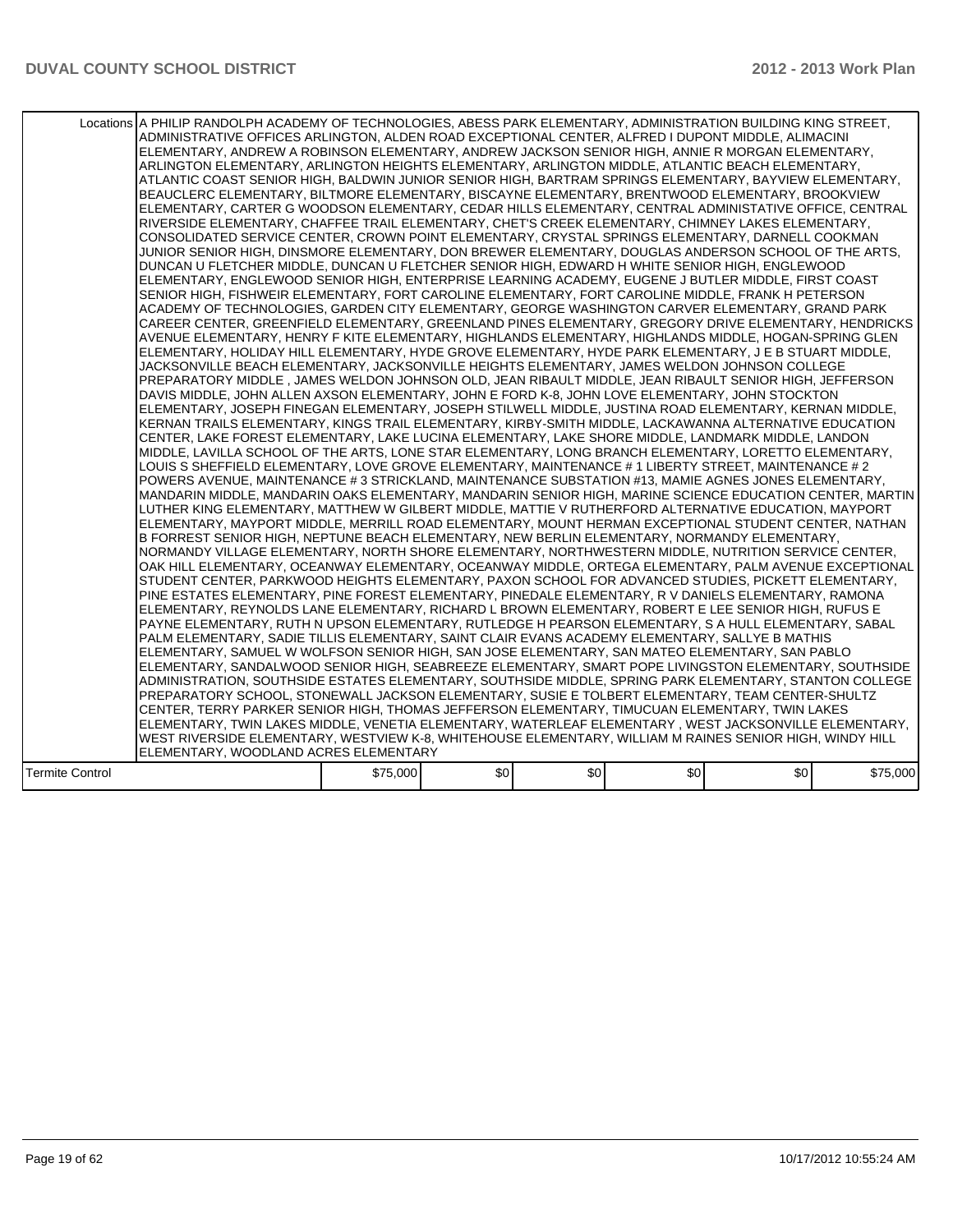|                            | Locations A PHILIP RANDOLPH ACADEMY OF TECHNOLOGIES, ABESS PARK ELEMENTARY, ADMINISTRATION BUILDING KING STREET,<br>ADMINISTRATIVE OFFICES ARLINGTON, ALDEN ROAD EXCEPTIONAL CENTER, ALFRED I DUPONT MIDDLE, ALIMACINI<br>ELEMENTARY. ANDREW A ROBINSON ELEMENTARY. ANDREW JACKSON SENIOR HIGH. ANNIE R MORGAN ELEMENTARY.<br>ARLINGTON ELEMENTARY, ARLINGTON HEIGHTS ELEMENTARY, ARLINGTON MIDDLE, ATLANTIC BEACH ELEMENTARY,<br>ATLANTIC COAST SENIOR HIGH, BALDWIN JUNIOR SENIOR HIGH, BARTRAM SPRINGS ELEMENTARY, BAYVIEW ELEMENTARY,<br>BEAUCLERC ELEMENTARY, BILTMORE ELEMENTARY, BISCAYNE ELEMENTARY, BRENTWOOD ELEMENTARY, BROOKVIEW<br>ELEMENTARY, CARTER G WOODSON ELEMENTARY, CEDAR HILLS ELEMENTARY, CENTRAL ADMINISTATIVE OFFICE, CENTRAL<br>RIVERSIDE ELEMENTARY, CHAFFEE TRAIL ELEMENTARY, CHET'S CREEK ELEMENTARY, CHIMNEY LAKES ELEMENTARY,<br>CONSOLIDATED SERVICE CENTER, CROWN POINT ELEMENTARY, CRYSTAL SPRINGS ELEMENTARY, DARNELL COOKMAN<br>JUNIOR SENIOR HIGH, DINSMORE ELEMENTARY, DON BREWER ELEMENTARY, DOUGLAS ANDERSON SCHOOL OF THE ARTS,<br>DUNCAN U FLETCHER MIDDLE, DUNCAN U FLETCHER SENIOR HIGH, EDWARD H WHITE SENIOR HIGH, ENGLEWOOD<br>ELEMENTARY, ENGLEWOOD SENIOR HIGH, ENTERPRISE LEARNING ACADEMY, EUGENE J BUTLER MIDDLE, FIRST COAST<br>SENIOR HIGH, FISHWEIR ELEMENTARY, FORT CAROLINE ELEMENTARY, FORT CAROLINE MIDDLE, FRANK H PETERSON<br>ACADEMY OF TECHNOLOGIES, GARDEN CITY ELEMENTARY, GEORGE WASHINGTON CARVER ELEMENTARY, GRAND PARK<br>CAREER CENTER, GREENFIELD ELEMENTARY, GREENLAND PINES ELEMENTARY, GREGORY DRIVE ELEMENTARY, HENDRICKS<br>AVENUE ELEMENTARY, HENRY F KITE ELEMENTARY, HIGHLANDS ELEMENTARY, HIGHLANDS MIDDLE, HOGAN-SPRING GLEN<br>ELEMENTARY, HOLIDAY HILL ELEMENTARY, HYDE GROVE ELEMENTARY, HYDE PARK ELEMENTARY, J E B STUART MIDDLE,<br>JACKSONVILLE BEACH ELEMENTARY, JACKSONVILLE HEIGHTS ELEMENTARY, JAMES WELDON JOHNSON COLLEGE<br>PREPARATORY MIDDLE , JAMES WELDON JOHNSON OLD, JEAN RIBAULT MIDDLE, JEAN RIBAULT SENIOR HIGH, JEFFERSON<br>DAVIS MIDDLE, JOHN ALLEN AXSON ELEMENTARY, JOHN E FORD K-8, JOHN LOVE ELEMENTARY, JOHN STOCKTON<br>ELEMENTARY, JOSEPH FINEGAN ELEMENTARY, JOSEPH STILWELL MIDDLE, JUSTINA ROAD ELEMENTARY, KERNAN MIDDLE,<br>KERNAN TRAILS ELEMENTARY, KINGS TRAIL ELEMENTARY, KIRBY-SMITH MIDDLE, LACKAWANNA ALTERNATIVE EDUCATION<br>CENTER, LAKE FOREST ELEMENTARY, LAKE LUCINA ELEMENTARY, LAKE SHORE MIDDLE, LANDMARK MIDDLE, LANDON <br>MIDDLE, LAVILLA SCHOOL OF THE ARTS, LONE STAR ELEMENTARY, LONG BRANCH ELEMENTARY, LORETTO ELEMENTARY,<br>LLOUIS S SHEFFIELD ELEMENTARY, LOVE GROVE ELEMENTARY, MAINTENANCE # 1 LIBERTY STREET, MAINTENANCE # 2<br>POWERS AVENUE. MAINTENANCE # 3 STRICKLAND. MAINTENANCE SUBSTATION #13. MAMIE AGNES JONES ELEMENTARY.<br>MANDARIN MIDDLE, MANDARIN OAKS ELEMENTARY, MANDARIN SENIOR HIGH, MARINE SCIENCE EDUCATION CENTER, MARTIN<br>LUTHER KING ELEMENTARY, MATTHEW W GILBERT MIDDLE, MATTIE V RUTHERFORD ALTERNATIVE EDUCATION, MAYPORT<br>ELEMENTARY, MAYPORT MIDDLE, MERRILL ROAD ELEMENTARY, MOUNT HERMAN EXCEPTIONAL STUDENT CENTER, NATHAN<br>B FORREST SENIOR HIGH, NEPTUNE BEACH ELEMENTARY, NEW BERLIN ELEMENTARY, NORMANDY ELEMENTARY,<br>NORMANDY VILLAGE ELEMENTARY, NORTH SHORE ELEMENTARY, NORTHWESTERN MIDDLE, NUTRITION SERVICE CENTER,<br>OAK HILL ELEMENTARY, OCEANWAY ELEMENTARY, OCEANWAY MIDDLE, ORTEGA ELEMENTARY, PALM AVENUE EXCEPTIONAL<br>STUDENT CENTER, PARKWOOD HEIGHTS ELEMENTARY, PAXON SCHOOL FOR ADVANCED STUDIES, PICKETT ELEMENTARY,<br>PINE ESTATES ELEMENTARY, PINE FOREST ELEMENTARY, PINEDALE ELEMENTARY, R V DANIELS ELEMENTARY, RAMONA<br>ELEMENTARY, REYNOLDS LANE ELEMENTARY, RICHARD L BROWN ELEMENTARY, ROBERT E LEE SENIOR HIGH, RUFUS E<br>PAYNE ELEMENTARY, RUTH N UPSON ELEMENTARY, RUTLEDGE H PEARSON ELEMENTARY, S A HULL ELEMENTARY, SABAL<br>PALM ELEMENTARY, SADIE TILLIS ELEMENTARY, SAINT CLAIR EVANS ACADEMY ELEMENTARY, SALLYE B MATHIS<br>ELEMENTARY, SAMUEL W WOLFSON SENIOR HIGH, SAN JOSE ELEMENTARY, SAN MATEO ELEMENTARY, SAN PABLO<br>ELEMENTARY, SANDALWOOD SENIOR HIGH, SEABREEZE ELEMENTARY, SMART POPE LIVINGSTON ELEMENTARY, SOUTHSIDE<br>ADMINISTRATION, SOUTHSIDE ESTATES ELEMENTARY, SOUTHSIDE MIDDLE, SPRING PARK ELEMENTARY, STANTON COLLEGE<br>PREPARATORY SCHOOL, STONEWALL JACKSON ELEMENTARY, SUSIE E TOLBERT ELEMENTARY, TEAM CENTER-SHULTZ<br>CENTER, TERRY PARKER SENIOR HIGH, THOMAS JEFFERSON ELEMENTARY, TIMUCUAN ELEMENTARY, TWIN LAKES<br>ELEMENTARY, TWIN LAKES MIDDLE, VENETIA ELEMENTARY, WATERLEAF ELEMENTARY , WEST JACKSONVILLE ELEMENTARY,<br>WEST RIVERSIDE ELEMENTARY, WESTVIEW K-8, WHITEHOUSE ELEMENTARY, WILLIAM M RAINES SENIOR HIGH, WINDY HILL<br>ELEMENTARY, WOODLAND ACRES ELEMENTARY |          |      |     |                  |     |          |
|----------------------------|---------------------------------------------------------------------------------------------------------------------------------------------------------------------------------------------------------------------------------------------------------------------------------------------------------------------------------------------------------------------------------------------------------------------------------------------------------------------------------------------------------------------------------------------------------------------------------------------------------------------------------------------------------------------------------------------------------------------------------------------------------------------------------------------------------------------------------------------------------------------------------------------------------------------------------------------------------------------------------------------------------------------------------------------------------------------------------------------------------------------------------------------------------------------------------------------------------------------------------------------------------------------------------------------------------------------------------------------------------------------------------------------------------------------------------------------------------------------------------------------------------------------------------------------------------------------------------------------------------------------------------------------------------------------------------------------------------------------------------------------------------------------------------------------------------------------------------------------------------------------------------------------------------------------------------------------------------------------------------------------------------------------------------------------------------------------------------------------------------------------------------------------------------------------------------------------------------------------------------------------------------------------------------------------------------------------------------------------------------------------------------------------------------------------------------------------------------------------------------------------------------------------------------------------------------------------------------------------------------------------------------------------------------------------------------------------------------------------------------------------------------------------------------------------------------------------------------------------------------------------------------------------------------------------------------------------------------------------------------------------------------------------------------------------------------------------------------------------------------------------------------------------------------------------------------------------------------------------------------------------------------------------------------------------------------------------------------------------------------------------------------------------------------------------------------------------------------------------------------------------------------------------------------------------------------------------------------------------------------------------------------------------------------------------------------------------------------------------------------------------------------------------------------------------------------------------------------------------------------------------------------------------------------------------------------------------------------------------------------------------------------------------------------------------------------------------------------------------------------------------------------------------------------------------------------------------------------------------------------------------------------------------------------------------------------------------------------------------------------------------------------------------------------------------------------------------------------------------------------------------------------------------------------------------------------------------------------------------------------------------------------------------------------------------------------------------------------------------------------------------------------------------|----------|------|-----|------------------|-----|----------|
|                            |                                                                                                                                                                                                                                                                                                                                                                                                                                                                                                                                                                                                                                                                                                                                                                                                                                                                                                                                                                                                                                                                                                                                                                                                                                                                                                                                                                                                                                                                                                                                                                                                                                                                                                                                                                                                                                                                                                                                                                                                                                                                                                                                                                                                                                                                                                                                                                                                                                                                                                                                                                                                                                                                                                                                                                                                                                                                                                                                                                                                                                                                                                                                                                                                                                                                                                                                                                                                                                                                                                                                                                                                                                                                                                                                                                                                                                                                                                                                                                                                                                                                                                                                                                                                                                                                                                                                                                                                                                                                                                                                                                                                                                                                                                                                                                     |          | \$0] | \$0 | \$0 <sub>1</sub> | \$0 |          |
| Motorized Bleacher Repairs |                                                                                                                                                                                                                                                                                                                                                                                                                                                                                                                                                                                                                                                                                                                                                                                                                                                                                                                                                                                                                                                                                                                                                                                                                                                                                                                                                                                                                                                                                                                                                                                                                                                                                                                                                                                                                                                                                                                                                                                                                                                                                                                                                                                                                                                                                                                                                                                                                                                                                                                                                                                                                                                                                                                                                                                                                                                                                                                                                                                                                                                                                                                                                                                                                                                                                                                                                                                                                                                                                                                                                                                                                                                                                                                                                                                                                                                                                                                                                                                                                                                                                                                                                                                                                                                                                                                                                                                                                                                                                                                                                                                                                                                                                                                                                                     | \$50,000 |      |     |                  |     | \$50,000 |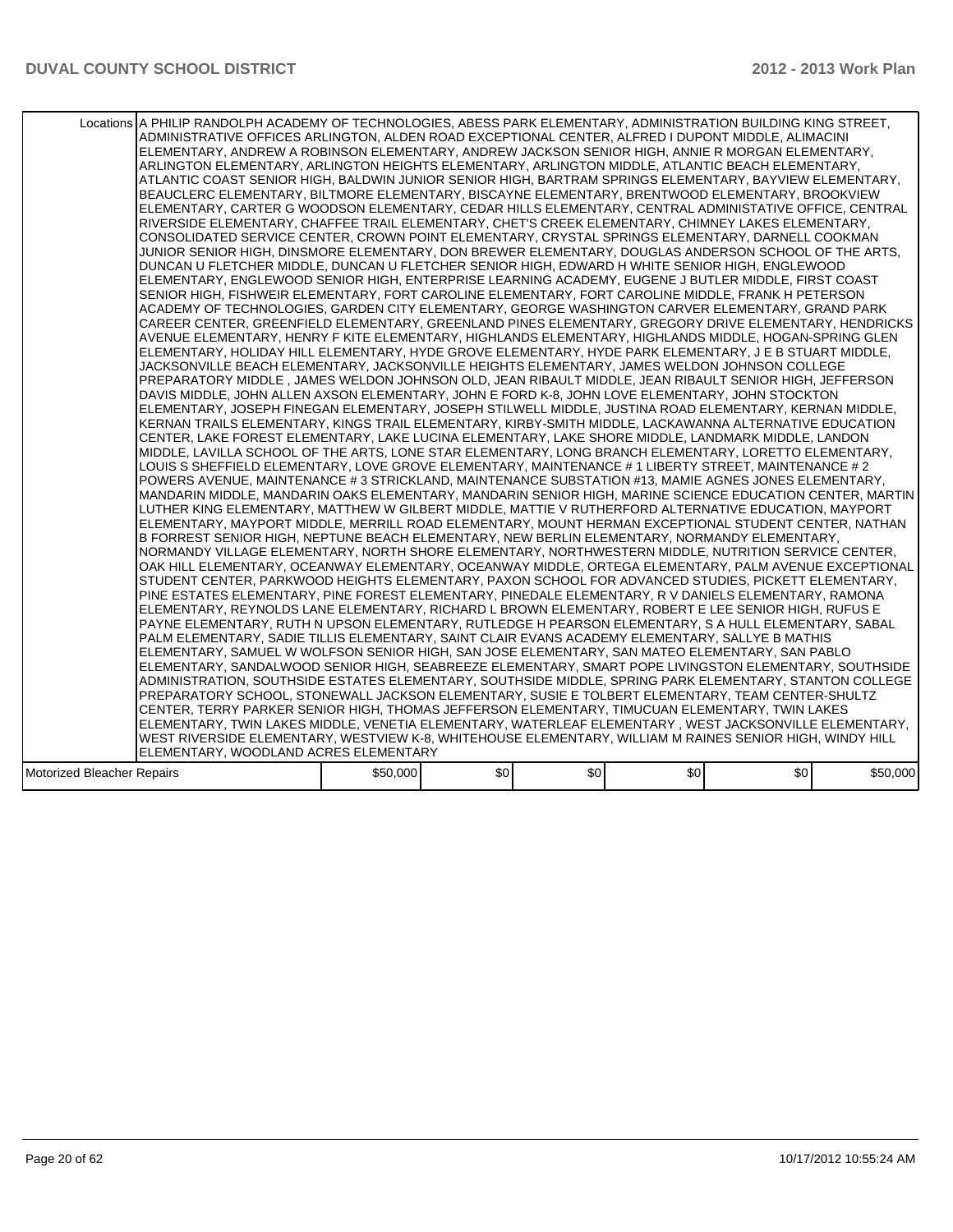|               | Locations A PHILIP RANDOLPH ACADEMY OF TECHNOLOGIES, ABESS PARK ELEMENTARY, ADMINISTRATION BUILDING KING STREET,<br>ADMINISTRATIVE OFFICES ARLINGTON, ALDEN ROAD EXCEPTIONAL CENTER, ALFRED I DUPONT MIDDLE, ALIMACINI<br>ELEMENTARY, ANDREW A ROBINSON ELEMENTARY, ANDREW JACKSON SENIOR HIGH, ANNIE R MORGAN ELEMENTARY,<br>ARLINGTON ELEMENTARY, ARLINGTON HEIGHTS ELEMENTARY, ARLINGTON MIDDLE, ATLANTIC BEACH ELEMENTARY,<br>ATLANTIC COAST SENIOR HIGH, BALDWIN JUNIOR SENIOR HIGH, BARTRAM SPRINGS ELEMENTARY, BAYVIEW ELEMENTARY,<br>BEAUCLERC ELEMENTARY, BILTMORE ELEMENTARY, BISCAYNE ELEMENTARY, BRENTWOOD ELEMENTARY, BROOKVIEW<br>ELEMENTARY, CARTER G WOODSON ELEMENTARY, CEDAR HILLS ELEMENTARY, CENTRAL ADMINISTATIVE OFFICE, CENTRAL<br>RIVERSIDE ELEMENTARY, CHAFFEE TRAIL ELEMENTARY, CHET'S CREEK ELEMENTARY, CHIMNEY LAKES ELEMENTARY,<br>CONSOLIDATED SERVICE CENTER, CROWN POINT ELEMENTARY, CRYSTAL SPRINGS ELEMENTARY, DARNELL COOKMAN<br>JUNIOR SENIOR HIGH. DINSMORE ELEMENTARY. DON BREWER ELEMENTARY. DOUGLAS ANDERSON SCHOOL OF THE ARTS.<br>DUNCAN U FLETCHER MIDDLE, DUNCAN U FLETCHER SENIOR HIGH, EDWARD H WHITE SENIOR HIGH, ENGLEWOOD<br>ELEMENTARY, ENGLEWOOD SENIOR HIGH, ENTERPRISE LEARNING ACADEMY, EUGENE J BUTLER MIDDLE, FIRST COAST<br>SENIOR HIGH, FISHWEIR ELEMENTARY, FORT CAROLINE ELEMENTARY, FORT CAROLINE MIDDLE, FRANK H PETERSON<br>ACADEMY OF TECHNOLOGIES, GARDEN CITY ELEMENTARY, GEORGE WASHINGTON CARVER ELEMENTARY, GRAND PARK<br>CAREER CENTER, GREENFIELD ELEMENTARY, GREENLAND PINES ELEMENTARY, GREGORY DRIVE ELEMENTARY, HENDRICKS<br>AVENUE ELEMENTARY, HENRY F KITE ELEMENTARY, HIGHLANDS ELEMENTARY, HIGHLANDS MIDDLE, HOGAN-SPRING GLEN<br>ELEMENTARY, HOLIDAY HILL ELEMENTARY, HYDE GROVE ELEMENTARY, HYDE PARK ELEMENTARY, J E B STUART MIDDLE,<br>JACKSONVILLE BEACH ELEMENTARY, JACKSONVILLE HEIGHTS ELEMENTARY, JAMES WELDON JOHNSON COLLEGE<br>PREPARATORY MIDDLE , JAMES WELDON JOHNSON OLD, JEAN RIBAULT MIDDLE, JEAN RIBAULT SENIOR HIGH, JEFFERSON<br>DAVIS MIDDLE, JOHN ALLEN AXSON ELEMENTARY, JOHN E FORD K-8, JOHN LOVE ELEMENTARY, JOHN STOCKTON<br>ELEMENTARY, JOSEPH FINEGAN ELEMENTARY, JOSEPH STILWELL MIDDLE, JUSTINA ROAD ELEMENTARY, KERNAN MIDDLE,<br>KERNAN TRAILS ELEMENTARY, KINGS TRAIL ELEMENTARY, KIRBY-SMITH MIDDLE, LACKAWANNA ALTERNATIVE EDUCATION<br>CENTER, LAKE FOREST ELEMENTARY, LAKE LUCINA ELEMENTARY, LAKE SHORE MIDDLE, LANDMARK MIDDLE, LANDON <br>MIDDLE, LAVILLA SCHOOL OF THE ARTS, LONE STAR ELEMENTARY, LONG BRANCH ELEMENTARY, LORETTO ELEMENTARY,<br>LLOUIS S SHEFFIELD ELEMENTARY, LOVE GROVE ELEMENTARY, MAINTENANCE # 1 LIBERTY STREET, MAINTENANCE # 2<br>POWERS AVENUE, MAINTENANCE # 3 STRICKLAND, MAINTENANCE SUBSTATION #13, MAMIE AGNES JONES ELEMENTARY,<br>MANDARIN MIDDLE, MANDARIN OAKS ELEMENTARY, MANDARIN SENIOR HIGH, MARINE SCIENCE EDUCATION CENTER, MARTIN<br>LUTHER KING ELEMENTARY, MATTHEW W GILBERT MIDDLE, MATTIE V RUTHERFORD ALTERNATIVE EDUCATION, MAYPORT<br>ELEMENTARY, MAYPORT MIDDLE, MERRILL ROAD ELEMENTARY, MOUNT HERMAN EXCEPTIONAL STUDENT CENTER, NATHAN<br>B FORREST SENIOR HIGH, NEPTUNE BEACH ELEMENTARY, NEW BERLIN ELEMENTARY, NORMANDY ELEMENTARY,<br>NORMANDY VILLAGE ELEMENTARY, NORTH SHORE ELEMENTARY, NORTHWESTERN MIDDLE, NUTRITION SERVICE CENTER,<br>OAK HILL ELEMENTARY, OCEANWAY ELEMENTARY, OCEANWAY MIDDLE, ORTEGA ELEMENTARY, PALM AVENUE EXCEPTIONAL<br>STUDENT CENTER, PARKWOOD HEIGHTS ELEMENTARY, PAXON SCHOOL FOR ADVANCED STUDIES, PICKETT ELEMENTARY,<br>PINE ESTATES ELEMENTARY, PINE FOREST ELEMENTARY, PINEDALE ELEMENTARY, R V DANIELS ELEMENTARY, RAMONA<br>ELEMENTARY, REYNOLDS LANE ELEMENTARY, RICHARD L BROWN ELEMENTARY, ROBERT E LEE SENIOR HIGH, RUFUS E<br>PAYNE ELEMENTARY, RUTH N UPSON ELEMENTARY, RUTLEDGE H PEARSON ELEMENTARY, S A HULL ELEMENTARY, SABAL<br>PALM ELEMENTARY, SADIE TILLIS ELEMENTARY, SAINT CLAIR EVANS ACADEMY ELEMENTARY, SALLYE B MATHIS<br>ELEMENTARY, SAMUEL W WOLFSON SENIOR HIGH, SAN JOSE ELEMENTARY, SAN MATEO ELEMENTARY, SAN PABLO<br>ELEMENTARY, SANDALWOOD SENIOR HIGH, SEABREEZE ELEMENTARY, SMART POPE LIVINGSTON ELEMENTARY, SOUTHSIDE<br>ADMINISTRATION, SOUTHSIDE ESTATES ELEMENTARY, SOUTHSIDE MIDDLE, SPRING PARK ELEMENTARY, STANTON COLLEGE<br>PREPARATORY SCHOOL, STONEWALL JACKSON ELEMENTARY, SUSIE E TOLBERT ELEMENTARY, TEAM CENTER-SHULTZ<br>CENTER, TERRY PARKER SENIOR HIGH, THOMAS JEFFERSON ELEMENTARY, TIMUCUAN ELEMENTARY, TWIN LAKES<br>ELEMENTARY, TWIN LAKES MIDDLE, VENETIA ELEMENTARY, WATERLEAF ELEMENTARY, WEST JACKSONVILLE ELEMENTARY,<br>WEST RIVERSIDE ELEMENTARY, WESTVIEW K-8, WHITEHOUSE ELEMENTARY, WILLIAM M RAINES SENIOR HIGH, WINDY HILL<br>ELEMENTARY, WOODLAND ACRES ELEMENTARY |          |      |     |                  |                  |          |
|---------------|--------------------------------------------------------------------------------------------------------------------------------------------------------------------------------------------------------------------------------------------------------------------------------------------------------------------------------------------------------------------------------------------------------------------------------------------------------------------------------------------------------------------------------------------------------------------------------------------------------------------------------------------------------------------------------------------------------------------------------------------------------------------------------------------------------------------------------------------------------------------------------------------------------------------------------------------------------------------------------------------------------------------------------------------------------------------------------------------------------------------------------------------------------------------------------------------------------------------------------------------------------------------------------------------------------------------------------------------------------------------------------------------------------------------------------------------------------------------------------------------------------------------------------------------------------------------------------------------------------------------------------------------------------------------------------------------------------------------------------------------------------------------------------------------------------------------------------------------------------------------------------------------------------------------------------------------------------------------------------------------------------------------------------------------------------------------------------------------------------------------------------------------------------------------------------------------------------------------------------------------------------------------------------------------------------------------------------------------------------------------------------------------------------------------------------------------------------------------------------------------------------------------------------------------------------------------------------------------------------------------------------------------------------------------------------------------------------------------------------------------------------------------------------------------------------------------------------------------------------------------------------------------------------------------------------------------------------------------------------------------------------------------------------------------------------------------------------------------------------------------------------------------------------------------------------------------------------------------------------------------------------------------------------------------------------------------------------------------------------------------------------------------------------------------------------------------------------------------------------------------------------------------------------------------------------------------------------------------------------------------------------------------------------------------------------------------------------------------------------------------------------------------------------------------------------------------------------------------------------------------------------------------------------------------------------------------------------------------------------------------------------------------------------------------------------------------------------------------------------------------------------------------------------------------------------------------------------------------------------------------------------------------------------------------------------------------------------------------------------------------------------------------------------------------------------------------------------------------------------------------------------------------------------------------------------------------------------------------------------------------------------------------------------------------------------------------------------------------------------------------------------------------|----------|------|-----|------------------|------------------|----------|
|               |                                                                                                                                                                                                                                                                                                                                                                                                                                                                                                                                                                                                                                                                                                                                                                                                                                                                                                                                                                                                                                                                                                                                                                                                                                                                                                                                                                                                                                                                                                                                                                                                                                                                                                                                                                                                                                                                                                                                                                                                                                                                                                                                                                                                                                                                                                                                                                                                                                                                                                                                                                                                                                                                                                                                                                                                                                                                                                                                                                                                                                                                                                                                                                                                                                                                                                                                                                                                                                                                                                                                                                                                                                                                                                                                                                                                                                                                                                                                                                                                                                                                                                                                                                                                                                                                                                                                                                                                                                                                                                                                                                                                                                                                                                                                                                    |          |      |     |                  |                  |          |
| Dust Cleaning |                                                                                                                                                                                                                                                                                                                                                                                                                                                                                                                                                                                                                                                                                                                                                                                                                                                                                                                                                                                                                                                                                                                                                                                                                                                                                                                                                                                                                                                                                                                                                                                                                                                                                                                                                                                                                                                                                                                                                                                                                                                                                                                                                                                                                                                                                                                                                                                                                                                                                                                                                                                                                                                                                                                                                                                                                                                                                                                                                                                                                                                                                                                                                                                                                                                                                                                                                                                                                                                                                                                                                                                                                                                                                                                                                                                                                                                                                                                                                                                                                                                                                                                                                                                                                                                                                                                                                                                                                                                                                                                                                                                                                                                                                                                                                                    | \$10,000 | \$0] | \$0 | \$0 <sub>1</sub> | \$0 <sub>1</sub> | \$10,000 |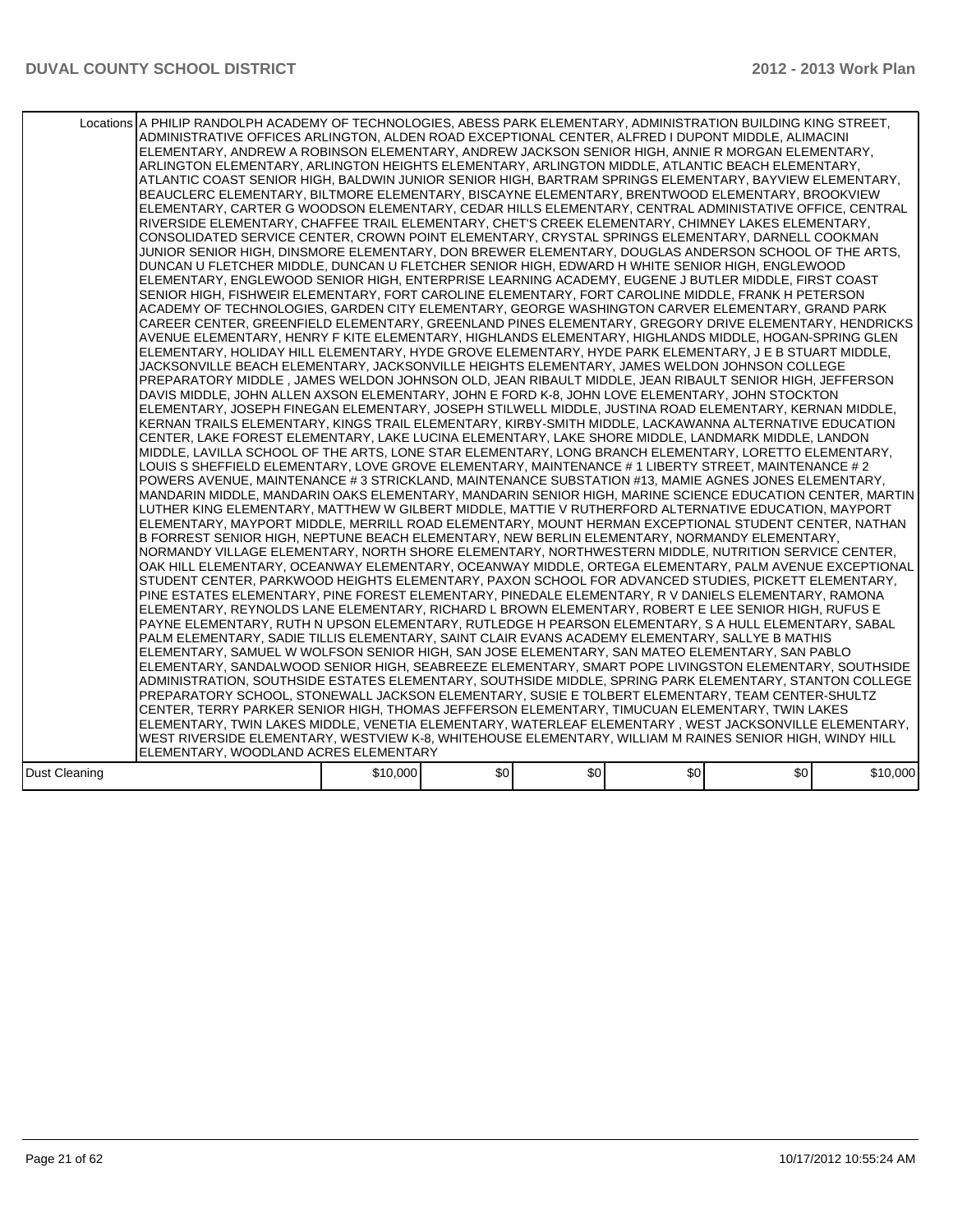|                          | Locations A PHILIP RANDOLPH ACADEMY OF TECHNOLOGIES, ABESS PARK ELEMENTARY, ADMINISTRATION BUILDING KING STREET,<br>ADMINISTRATIVE OFFICES ARLINGTON, ALDEN ROAD EXCEPTIONAL CENTER, ALFRED I DUPONT MIDDLE, ALIMACINI<br>ELEMENTARY, ANDREW A ROBINSON ELEMENTARY, ANDREW JACKSON SENIOR HIGH, ANNIE R MORGAN ELEMENTARY,<br>ARLINGTON ELEMENTARY, ARLINGTON HEIGHTS ELEMENTARY, ARLINGTON MIDDLE, ATLANTIC BEACH ELEMENTARY,<br>ATLANTIC COAST SENIOR HIGH, BALDWIN JUNIOR SENIOR HIGH, BARTRAM SPRINGS ELEMENTARY, BAYVIEW ELEMENTARY,<br>BEAUCLERC ELEMENTARY, BILTMORE ELEMENTARY, BISCAYNE ELEMENTARY, BRENTWOOD ELEMENTARY, BROOKVIEW<br>ELEMENTARY, CARTER G WOODSON ELEMENTARY, CEDAR HILLS ELEMENTARY, CENTRAL ADMINISTATIVE OFFICE, CENTRAL<br>RIVERSIDE ELEMENTARY, CHAFFEE TRAIL ELEMENTARY, CHET'S CREEK ELEMENTARY, CHIMNEY LAKES ELEMENTARY,<br>CONSOLIDATED SERVICE CENTER, CROWN POINT ELEMENTARY, CRYSTAL SPRINGS ELEMENTARY, DARNELL COOKMAN<br>JUNIOR SENIOR HIGH, DINSMORE ELEMENTARY, DON BREWER ELEMENTARY, DOUGLAS ANDERSON SCHOOL OF THE ARTS,<br>DUNCAN U FLETCHER MIDDLE, DUNCAN U FLETCHER SENIOR HIGH, EDWARD H WHITE SENIOR HIGH, ENGLEWOOD<br>ELEMENTARY, ENGLEWOOD SENIOR HIGH, ENTERPRISE LEARNING ACADEMY, EUGENE J BUTLER MIDDLE, FIRST COAST<br>SENIOR HIGH, FISHWEIR ELEMENTARY, FORT CAROLINE ELEMENTARY, FORT CAROLINE MIDDLE, FRANK H PETERSON<br>ACADEMY OF TECHNOLOGIES. GARDEN CITY ELEMENTARY. GEORGE WASHINGTON CARVER ELEMENTARY. GRAND PARK<br>CAREER CENTER, GREENFIELD ELEMENTARY, GREENLAND PINES ELEMENTARY, GREGORY DRIVE ELEMENTARY, HENDRICKS<br>AVENUE ELEMENTARY. HENRY F KITE ELEMENTARY. HIGHLANDS ELEMENTARY. HIGHLANDS MIDDLE. HOGAN-SPRING GLEN<br>ELEMENTARY, HOLIDAY HILL ELEMENTARY, HYDE GROVE ELEMENTARY, HYDE PARK ELEMENTARY, J E B STUART MIDDLE,<br>JACKSONVILLE BEACH ELEMENTARY, JACKSONVILLE HEIGHTS ELEMENTARY, JAMES WELDON JOHNSON COLLEGE<br>PREPARATORY MIDDLE , JAMES WELDON JOHNSON OLD, JEAN RIBAULT MIDDLE, JEAN RIBAULT SENIOR HIGH, JEFFERSON<br>DAVIS MIDDLE, JOHN ALLEN AXSON ELEMENTARY, JOHN E FORD K-8, JOHN LOVE ELEMENTARY, JOHN STOCKTON<br>ELEMENTARY, JOSEPH FINEGAN ELEMENTARY, JOSEPH STILWELL MIDDLE, JUSTINA ROAD ELEMENTARY, KERNAN MIDDLE,<br>KERNAN TRAILS ELEMENTARY, KINGS TRAIL ELEMENTARY, KIRBY-SMITH MIDDLE, LACKAWANNA ALTERNATIVE EDUCATION<br>CENTER, LAKE FOREST ELEMENTARY, LAKE LUCINA ELEMENTARY, LAKE SHORE MIDDLE, LANDMARK MIDDLE, LANDON <br>MIDDLE, LAVILLA SCHOOL OF THE ARTS, LONE STAR ELEMENTARY, LONG BRANCH ELEMENTARY, LORETTO ELEMENTARY,<br>LLOUIS S SHEFFIELD ELEMENTARY, LOVE GROVE ELEMENTARY, MAINTENANCE # 1 LIBERTY STREET, MAINTENANCE # 2<br>POWERS AVENUE, MAINTENANCE # 3 STRICKLAND, MAINTENANCE SUBSTATION #13, MAMIE AGNES JONES ELEMENTARY,<br>MANDARIN MIDDLE. MANDARIN OAKS ELEMENTARY. MANDARIN SENIOR HIGH. MARINE SCIENCE EDUCATION CENTER. MARTIN<br>LUTHER KING ELEMENTARY, MATTHEW W GILBERT MIDDLE, MATTIE V RUTHERFORD ALTERNATIVE EDUCATION, MAYPORT<br>ELEMENTARY, MAYPORT MIDDLE, MERRILL ROAD ELEMENTARY, MOUNT HERMAN EXCEPTIONAL STUDENT CENTER, NATHAN<br>B FORREST SENIOR HIGH, NEPTUNE BEACH ELEMENTARY, NEW BERLIN ELEMENTARY, NORMANDY ELEMENTARY,<br>NORMANDY VILLAGE ELEMENTARY, NORTH SHORE ELEMENTARY, NORTHWESTERN MIDDLE, NUTRITION SERVICE CENTER,<br>OAK HILL ELEMENTARY, OCEANWAY ELEMENTARY, OCEANWAY MIDDLE, ORTEGA ELEMENTARY, PALM AVENUE EXCEPTIONAL<br>STUDENT CENTER, PARKWOOD HEIGHTS ELEMENTARY, PAXON SCHOOL FOR ADVANCED STUDIES, PICKETT ELEMENTARY,<br>PINE ESTATES ELEMENTARY, PINE FOREST ELEMENTARY, PINEDALE ELEMENTARY, R V DANIELS ELEMENTARY, RAMONA<br>ELEMENTARY, REYNOLDS LANE ELEMENTARY, RICHARD L BROWN ELEMENTARY, ROBERT E LEE SENIOR HIGH, RUFUS E<br>PAYNE ELEMENTARY, RUTH N UPSON ELEMENTARY, RUTLEDGE H PEARSON ELEMENTARY, S A HULL ELEMENTARY, SABAL<br>PALM ELEMENTARY, SADIE TILLIS ELEMENTARY, SAINT CLAIR EVANS ACADEMY ELEMENTARY, SALLYE B MATHIS<br>IELEMENTARY. SAMUEL W WOLFSON SENIOR HIGH. SAN JOSE ELEMENTARY. SAN MATEO ELEMENTARY. SAN PABLO<br>ELEMENTARY, SANDALWOOD SENIOR HIGH, SEABREEZE ELEMENTARY, SMART POPE LIVINGSTON ELEMENTARY, SOUTHSIDE<br>ADMINISTRATION, SOUTHSIDE ESTATES ELEMENTARY, SOUTHSIDE MIDDLE, SPRING PARK ELEMENTARY, STANTON COLLEGE<br>PREPARATORY SCHOOL, STONEWALL JACKSON ELEMENTARY, SUSIE E TOLBERT ELEMENTARY, TEAM CENTER-SHULTZ<br>CENTER, TERRY PARKER SENIOR HIGH, THOMAS JEFFERSON ELEMENTARY, TIMUCUAN ELEMENTARY, TWIN LAKES<br> ELEMENTARY, TWIN LAKES MIDDLE, VENETIA ELEMENTARY, WATERLEAF ELEMENTARY , WEST JACKSONVILLE ELEMENTARY,<br>WEST RIVERSIDE ELEMENTARY, WESTVIEW K-8, WHITEHOUSE ELEMENTARY, WILLIAM M RAINES SENIOR HIGH, WINDY HILL <br>ELEMENTARY, WOODLAND ACRES ELEMENTARY |         |      |     |                  |     |         |
|--------------------------|------------------------------------------------------------------------------------------------------------------------------------------------------------------------------------------------------------------------------------------------------------------------------------------------------------------------------------------------------------------------------------------------------------------------------------------------------------------------------------------------------------------------------------------------------------------------------------------------------------------------------------------------------------------------------------------------------------------------------------------------------------------------------------------------------------------------------------------------------------------------------------------------------------------------------------------------------------------------------------------------------------------------------------------------------------------------------------------------------------------------------------------------------------------------------------------------------------------------------------------------------------------------------------------------------------------------------------------------------------------------------------------------------------------------------------------------------------------------------------------------------------------------------------------------------------------------------------------------------------------------------------------------------------------------------------------------------------------------------------------------------------------------------------------------------------------------------------------------------------------------------------------------------------------------------------------------------------------------------------------------------------------------------------------------------------------------------------------------------------------------------------------------------------------------------------------------------------------------------------------------------------------------------------------------------------------------------------------------------------------------------------------------------------------------------------------------------------------------------------------------------------------------------------------------------------------------------------------------------------------------------------------------------------------------------------------------------------------------------------------------------------------------------------------------------------------------------------------------------------------------------------------------------------------------------------------------------------------------------------------------------------------------------------------------------------------------------------------------------------------------------------------------------------------------------------------------------------------------------------------------------------------------------------------------------------------------------------------------------------------------------------------------------------------------------------------------------------------------------------------------------------------------------------------------------------------------------------------------------------------------------------------------------------------------------------------------------------------------------------------------------------------------------------------------------------------------------------------------------------------------------------------------------------------------------------------------------------------------------------------------------------------------------------------------------------------------------------------------------------------------------------------------------------------------------------------------------------------------------------------------------------------------------------------------------------------------------------------------------------------------------------------------------------------------------------------------------------------------------------------------------------------------------------------------------------------------------------------------------------------------------------------------------------------------------------------------------------------------------------------------------------------------|---------|------|-----|------------------|-----|---------|
|                          |                                                                                                                                                                                                                                                                                                                                                                                                                                                                                                                                                                                                                                                                                                                                                                                                                                                                                                                                                                                                                                                                                                                                                                                                                                                                                                                                                                                                                                                                                                                                                                                                                                                                                                                                                                                                                                                                                                                                                                                                                                                                                                                                                                                                                                                                                                                                                                                                                                                                                                                                                                                                                                                                                                                                                                                                                                                                                                                                                                                                                                                                                                                                                                                                                                                                                                                                                                                                                                                                                                                                                                                                                                                                                                                                                                                                                                                                                                                                                                                                                                                                                                                                                                                                                                                                                                                                                                                                                                                                                                                                                                                                                                                                                                                                                                        |         |      |     |                  |     |         |
|                          |                                                                                                                                                                                                                                                                                                                                                                                                                                                                                                                                                                                                                                                                                                                                                                                                                                                                                                                                                                                                                                                                                                                                                                                                                                                                                                                                                                                                                                                                                                                                                                                                                                                                                                                                                                                                                                                                                                                                                                                                                                                                                                                                                                                                                                                                                                                                                                                                                                                                                                                                                                                                                                                                                                                                                                                                                                                                                                                                                                                                                                                                                                                                                                                                                                                                                                                                                                                                                                                                                                                                                                                                                                                                                                                                                                                                                                                                                                                                                                                                                                                                                                                                                                                                                                                                                                                                                                                                                                                                                                                                                                                                                                                                                                                                                                        |         |      |     |                  |     |         |
| Repair of Operable Walls |                                                                                                                                                                                                                                                                                                                                                                                                                                                                                                                                                                                                                                                                                                                                                                                                                                                                                                                                                                                                                                                                                                                                                                                                                                                                                                                                                                                                                                                                                                                                                                                                                                                                                                                                                                                                                                                                                                                                                                                                                                                                                                                                                                                                                                                                                                                                                                                                                                                                                                                                                                                                                                                                                                                                                                                                                                                                                                                                                                                                                                                                                                                                                                                                                                                                                                                                                                                                                                                                                                                                                                                                                                                                                                                                                                                                                                                                                                                                                                                                                                                                                                                                                                                                                                                                                                                                                                                                                                                                                                                                                                                                                                                                                                                                                                        | \$7,000 | \$0] | \$0 | \$0 <sub>1</sub> | \$0 | \$7,000 |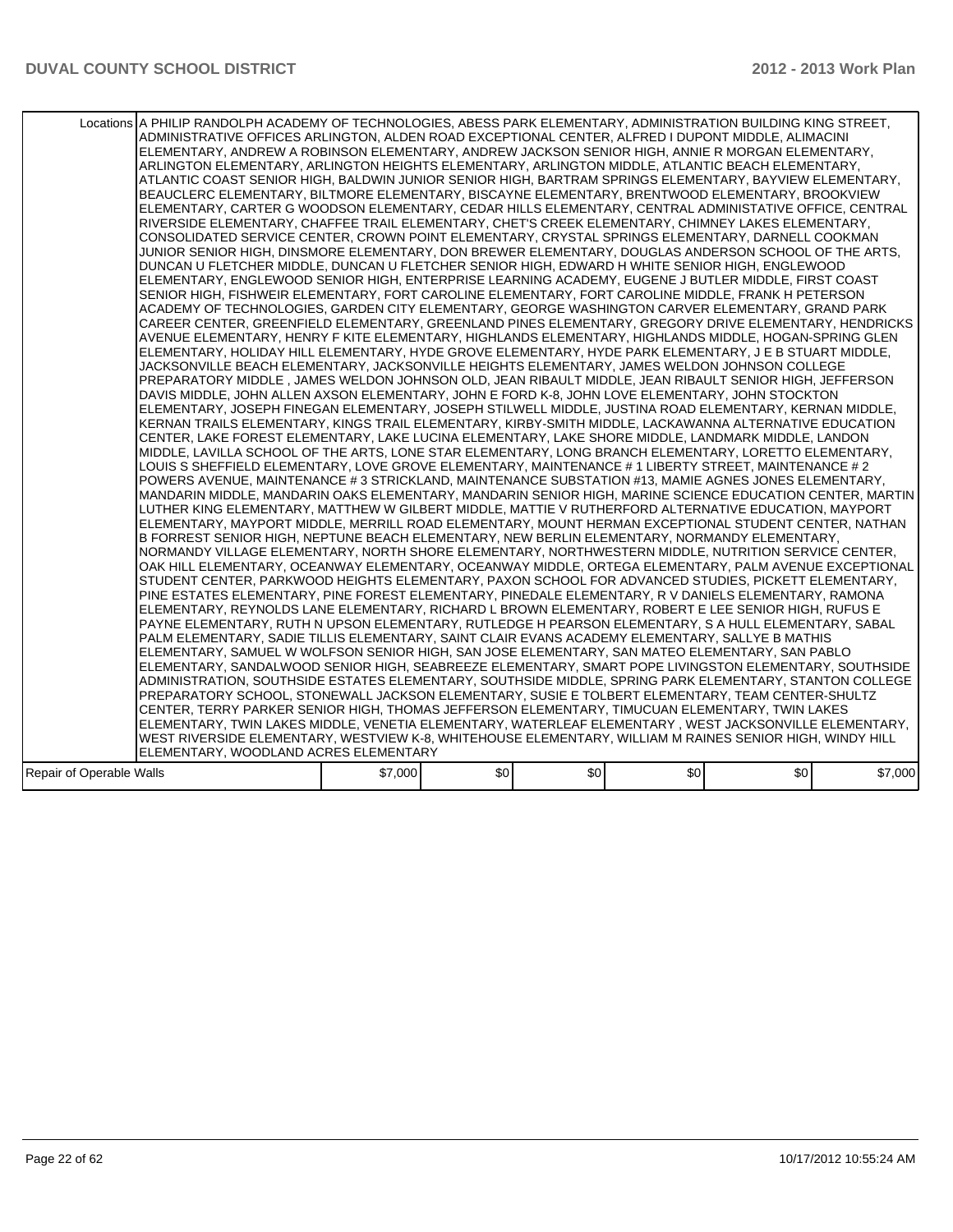|                    | Locations A PHILIP RANDOLPH ACADEMY OF TECHNOLOGIES, ABESS PARK ELEMENTARY, ADMINISTRATION BUILDING KING STREET,<br>ADMINISTRATIVE OFFICES ARLINGTON, ALDEN ROAD EXCEPTIONAL CENTER, ALFRED I DUPONT MIDDLE, ALIMACINI <br>ELEMENTARY, ANDREW A ROBINSON ELEMENTARY, ANDREW JACKSON SENIOR HIGH, ANNIE R MORGAN ELEMENTARY,<br>ARLINGTON ELEMENTARY, ARLINGTON HEIGHTS ELEMENTARY, ARLINGTON MIDDLE, ATLANTIC BEACH ELEMENTARY,<br>ATLANTIC COAST SENIOR HIGH. BALDWIN JUNIOR SENIOR HIGH. BARTRAM SPRINGS ELEMENTARY. BAYVIEW ELEMENTARY.<br>BEAUCLERC ELEMENTARY, BILTMORE ELEMENTARY, BISCAYNE ELEMENTARY, BRENTWOOD ELEMENTARY, BROOKVIEW<br>ELEMENTARY, CARTER G WOODSON ELEMENTARY, CEDAR HILLS ELEMENTARY, CENTRAL ADMINISTATIVE OFFICE, CENTRAL<br>RIVERSIDE ELEMENTARY, CHAFFEE TRAIL ELEMENTARY, CHET'S CREEK ELEMENTARY, CHIMNEY LAKES ELEMENTARY,<br>CONSOLIDATED SERVICE CENTER, CROWN POINT ELEMENTARY, CRYSTAL SPRINGS ELEMENTARY, DARNELL COOKMAN<br>JUNIOR SENIOR HIGH, DINSMORE ELEMENTARY, DON BREWER ELEMENTARY, DOUGLAS ANDERSON SCHOOL OF THE ARTS.<br>DUNCAN U FLETCHER MIDDLE, DUNCAN U FLETCHER SENIOR HIGH, EDWARD H WHITE SENIOR HIGH, ENGLEWOOD<br>ELEMENTARY, ENGLEWOOD SENIOR HIGH, ENTERPRISE LEARNING ACADEMY, EUGENE J BUTLER MIDDLE, FIRST COAST<br>SENIOR HIGH, FISHWEIR ELEMENTARY, FORT CAROLINE ELEMENTARY, FORT CAROLINE MIDDLE, FRANK H PETERSON<br>ACADEMY OF TECHNOLOGIES, GARDEN CITY ELEMENTARY, GEORGE WASHINGTON CARVER ELEMENTARY, GRAND PARK<br>CAREER CENTER, GREENFIELD ELEMENTARY, GREENLAND PINES ELEMENTARY, GREGORY DRIVE ELEMENTARY, HENDRICKS<br>AVENUE ELEMENTARY, HENRY F KITE ELEMENTARY, HIGHLANDS ELEMENTARY, HIGHLANDS MIDDLE, HOGAN-SPRING GLEN<br>ELEMENTARY, HOLIDAY HILL ELEMENTARY, HYDE GROVE ELEMENTARY, HYDE PARK ELEMENTARY, J E B STUART MIDDLE,<br>JACKSONVILLE BEACH ELEMENTARY, JACKSONVILLE HEIGHTS ELEMENTARY, JAMES WELDON JOHNSON COLLEGE<br>PREPARATORY MIDDLE , JAMES WELDON JOHNSON OLD, JEAN RIBAULT MIDDLE, JEAN RIBAULT SENIOR HIGH, JEFFERSON<br>DAVIS MIDDLE, JOHN ALLEN AXSON ELEMENTARY, JOHN E FORD K-8, JOHN LOVE ELEMENTARY, JOHN STOCKTON<br>ELEMENTARY, JOSEPH FINEGAN ELEMENTARY, JOSEPH STILWELL MIDDLE, JUSTINA ROAD ELEMENTARY, KERNAN MIDDLE,<br>KERNAN TRAILS ELEMENTARY, KINGS TRAIL ELEMENTARY, KIRBY-SMITH MIDDLE, LACKAWANNA ALTERNATIVE EDUCATION<br>CENTER, LAKE FOREST ELEMENTARY, LAKE LUCINA ELEMENTARY, LAKE SHORE MIDDLE, LANDMARK MIDDLE, LANDON <br>MIDDLE, LAVILLA SCHOOL OF THE ARTS, LONE STAR ELEMENTARY, LONG BRANCH ELEMENTARY, LORETTO ELEMENTARY,<br>LLOUIS S SHEFFIELD ELEMENTARY, LOVE GROVE ELEMENTARY, MAINTENANCE # 1 LIBERTY STREET, MAINTENANCE # 2<br>POWERS AVENUE, MAINTENANCE # 3 STRICKLAND, MAINTENANCE SUBSTATION #13, MAMIE AGNES JONES ELEMENTARY,<br>MANDARIN MIDDLE, MANDARIN OAKS ELEMENTARY, MANDARIN SENIOR HIGH, MARINE SCIENCE EDUCATION CENTER, MARTIN<br>LUTHER KING ELEMENTARY, MATTHEW W GILBERT MIDDLE, MATTIE V RUTHERFORD ALTERNATIVE EDUCATION, MAYPORT<br>ELEMENTARY, MAYPORT MIDDLE, MERRILL ROAD ELEMENTARY, MOUNT HERMAN EXCEPTIONAL STUDENT CENTER, NATHAN<br>B FORREST SENIOR HIGH, NEPTUNE BEACH ELEMENTARY, NEW BERLIN ELEMENTARY, NORMANDY ELEMENTARY,<br>NORMANDY VILLAGE ELEMENTARY, NORTH SHORE ELEMENTARY, NORTHWESTERN MIDDLE, NUTRITION SERVICE CENTER,<br>OAK HILL ELEMENTARY, OCEANWAY ELEMENTARY, OCEANWAY MIDDLE, ORTEGA ELEMENTARY, PALM AVENUE EXCEPTIONAL<br>STUDENT CENTER, PARKWOOD HEIGHTS ELEMENTARY, PAXON SCHOOL FOR ADVANCED STUDIES, PICKETT ELEMENTARY,<br>PINE ESTATES ELEMENTARY, PINE FOREST ELEMENTARY, PINEDALE ELEMENTARY, R V DANIELS ELEMENTARY, RAMONA<br>ELEMENTARY, REYNOLDS LANE ELEMENTARY, RICHARD L BROWN ELEMENTARY, ROBERT E LEE SENIOR HIGH, RUFUS E<br>PAYNE ELEMENTARY, RUTH N UPSON ELEMENTARY, RUTLEDGE H PEARSON ELEMENTARY, S A HULL ELEMENTARY, SABAL<br>PALM ELEMENTARY, SADIE TILLIS ELEMENTARY, SAINT CLAIR EVANS ACADEMY ELEMENTARY, SALLYE B MATHIS<br>ELEMENTARY, SAMUEL W WOLFSON SENIOR HIGH, SAN JOSE ELEMENTARY, SAN MATEO ELEMENTARY, SAN PABLO<br>ELEMENTARY, SANDALWOOD SENIOR HIGH, SEABREEZE ELEMENTARY, SMART POPE LIVINGSTON ELEMENTARY, SOUTHSIDE<br>ADMINISTRATION, SOUTHSIDE ESTATES ELEMENTARY, SOUTHSIDE MIDDLE, SPRING PARK ELEMENTARY, STANTON COLLEGE<br>PREPARATORY SCHOOL, STONEWALL JACKSON ELEMENTARY, SUSIE E TOLBERT ELEMENTARY, TEAM CENTER-SHULTZ<br>CENTER, TERRY PARKER SENIOR HIGH, THOMAS JEFFERSON ELEMENTARY, TIMUCUAN ELEMENTARY, TWIN LAKES |           |      |     |                  |     |           |
|--------------------|------------------------------------------------------------------------------------------------------------------------------------------------------------------------------------------------------------------------------------------------------------------------------------------------------------------------------------------------------------------------------------------------------------------------------------------------------------------------------------------------------------------------------------------------------------------------------------------------------------------------------------------------------------------------------------------------------------------------------------------------------------------------------------------------------------------------------------------------------------------------------------------------------------------------------------------------------------------------------------------------------------------------------------------------------------------------------------------------------------------------------------------------------------------------------------------------------------------------------------------------------------------------------------------------------------------------------------------------------------------------------------------------------------------------------------------------------------------------------------------------------------------------------------------------------------------------------------------------------------------------------------------------------------------------------------------------------------------------------------------------------------------------------------------------------------------------------------------------------------------------------------------------------------------------------------------------------------------------------------------------------------------------------------------------------------------------------------------------------------------------------------------------------------------------------------------------------------------------------------------------------------------------------------------------------------------------------------------------------------------------------------------------------------------------------------------------------------------------------------------------------------------------------------------------------------------------------------------------------------------------------------------------------------------------------------------------------------------------------------------------------------------------------------------------------------------------------------------------------------------------------------------------------------------------------------------------------------------------------------------------------------------------------------------------------------------------------------------------------------------------------------------------------------------------------------------------------------------------------------------------------------------------------------------------------------------------------------------------------------------------------------------------------------------------------------------------------------------------------------------------------------------------------------------------------------------------------------------------------------------------------------------------------------------------------------------------------------------------------------------------------------------------------------------------------------------------------------------------------------------------------------------------------------------------------------------------------------------------------------------------------------------------------------------------------------------------------------------------------------------------------------------------------------------------------------------------------------------------------------------------------------------------------------------------------------------------------------------------------------------------------------------------------------------------------------------------------------------------------------------------------|-----------|------|-----|------------------|-----|-----------|
|                    |                                                                                                                                                                                                                                                                                                                                                                                                                                                                                                                                                                                                                                                                                                                                                                                                                                                                                                                                                                                                                                                                                                                                                                                                                                                                                                                                                                                                                                                                                                                                                                                                                                                                                                                                                                                                                                                                                                                                                                                                                                                                                                                                                                                                                                                                                                                                                                                                                                                                                                                                                                                                                                                                                                                                                                                                                                                                                                                                                                                                                                                                                                                                                                                                                                                                                                                                                                                                                                                                                                                                                                                                                                                                                                                                                                                                                                                                                                                                                                                                                                                                                                                                                                                                                                                                                                                                                                                                                                                                                                      |           |      |     |                  |     |           |
|                    |                                                                                                                                                                                                                                                                                                                                                                                                                                                                                                                                                                                                                                                                                                                                                                                                                                                                                                                                                                                                                                                                                                                                                                                                                                                                                                                                                                                                                                                                                                                                                                                                                                                                                                                                                                                                                                                                                                                                                                                                                                                                                                                                                                                                                                                                                                                                                                                                                                                                                                                                                                                                                                                                                                                                                                                                                                                                                                                                                                                                                                                                                                                                                                                                                                                                                                                                                                                                                                                                                                                                                                                                                                                                                                                                                                                                                                                                                                                                                                                                                                                                                                                                                                                                                                                                                                                                                                                                                                                                                                      |           |      |     |                  |     |           |
|                    |                                                                                                                                                                                                                                                                                                                                                                                                                                                                                                                                                                                                                                                                                                                                                                                                                                                                                                                                                                                                                                                                                                                                                                                                                                                                                                                                                                                                                                                                                                                                                                                                                                                                                                                                                                                                                                                                                                                                                                                                                                                                                                                                                                                                                                                                                                                                                                                                                                                                                                                                                                                                                                                                                                                                                                                                                                                                                                                                                                                                                                                                                                                                                                                                                                                                                                                                                                                                                                                                                                                                                                                                                                                                                                                                                                                                                                                                                                                                                                                                                                                                                                                                                                                                                                                                                                                                                                                                                                                                                                      |           |      |     |                  |     |           |
|                    |                                                                                                                                                                                                                                                                                                                                                                                                                                                                                                                                                                                                                                                                                                                                                                                                                                                                                                                                                                                                                                                                                                                                                                                                                                                                                                                                                                                                                                                                                                                                                                                                                                                                                                                                                                                                                                                                                                                                                                                                                                                                                                                                                                                                                                                                                                                                                                                                                                                                                                                                                                                                                                                                                                                                                                                                                                                                                                                                                                                                                                                                                                                                                                                                                                                                                                                                                                                                                                                                                                                                                                                                                                                                                                                                                                                                                                                                                                                                                                                                                                                                                                                                                                                                                                                                                                                                                                                                                                                                                                      |           |      |     |                  |     |           |
|                    | ELEMENTARY, TWIN LAKES MIDDLE, VENETIA ELEMENTARY, WATERLEAF ELEMENTARY , WEST JACKSONVILLE ELEMENTARY,                                                                                                                                                                                                                                                                                                                                                                                                                                                                                                                                                                                                                                                                                                                                                                                                                                                                                                                                                                                                                                                                                                                                                                                                                                                                                                                                                                                                                                                                                                                                                                                                                                                                                                                                                                                                                                                                                                                                                                                                                                                                                                                                                                                                                                                                                                                                                                                                                                                                                                                                                                                                                                                                                                                                                                                                                                                                                                                                                                                                                                                                                                                                                                                                                                                                                                                                                                                                                                                                                                                                                                                                                                                                                                                                                                                                                                                                                                                                                                                                                                                                                                                                                                                                                                                                                                                                                                                              |           |      |     |                  |     |           |
|                    | WEST RIVERSIDE ELEMENTARY, WESTVIEW K-8, WHITEHOUSE ELEMENTARY, WILLIAM M RAINES SENIOR HIGH, WINDY HILL                                                                                                                                                                                                                                                                                                                                                                                                                                                                                                                                                                                                                                                                                                                                                                                                                                                                                                                                                                                                                                                                                                                                                                                                                                                                                                                                                                                                                                                                                                                                                                                                                                                                                                                                                                                                                                                                                                                                                                                                                                                                                                                                                                                                                                                                                                                                                                                                                                                                                                                                                                                                                                                                                                                                                                                                                                                                                                                                                                                                                                                                                                                                                                                                                                                                                                                                                                                                                                                                                                                                                                                                                                                                                                                                                                                                                                                                                                                                                                                                                                                                                                                                                                                                                                                                                                                                                                                             |           |      |     |                  |     |           |
|                    | ELEMENTARY, WOODLAND ACRES ELEMENTARY                                                                                                                                                                                                                                                                                                                                                                                                                                                                                                                                                                                                                                                                                                                                                                                                                                                                                                                                                                                                                                                                                                                                                                                                                                                                                                                                                                                                                                                                                                                                                                                                                                                                                                                                                                                                                                                                                                                                                                                                                                                                                                                                                                                                                                                                                                                                                                                                                                                                                                                                                                                                                                                                                                                                                                                                                                                                                                                                                                                                                                                                                                                                                                                                                                                                                                                                                                                                                                                                                                                                                                                                                                                                                                                                                                                                                                                                                                                                                                                                                                                                                                                                                                                                                                                                                                                                                                                                                                                                |           |      |     |                  |     |           |
| Window Replacement |                                                                                                                                                                                                                                                                                                                                                                                                                                                                                                                                                                                                                                                                                                                                                                                                                                                                                                                                                                                                                                                                                                                                                                                                                                                                                                                                                                                                                                                                                                                                                                                                                                                                                                                                                                                                                                                                                                                                                                                                                                                                                                                                                                                                                                                                                                                                                                                                                                                                                                                                                                                                                                                                                                                                                                                                                                                                                                                                                                                                                                                                                                                                                                                                                                                                                                                                                                                                                                                                                                                                                                                                                                                                                                                                                                                                                                                                                                                                                                                                                                                                                                                                                                                                                                                                                                                                                                                                                                                                                                      | \$150,000 | \$0] | \$0 | \$0 <sub>1</sub> | \$0 | \$150,000 |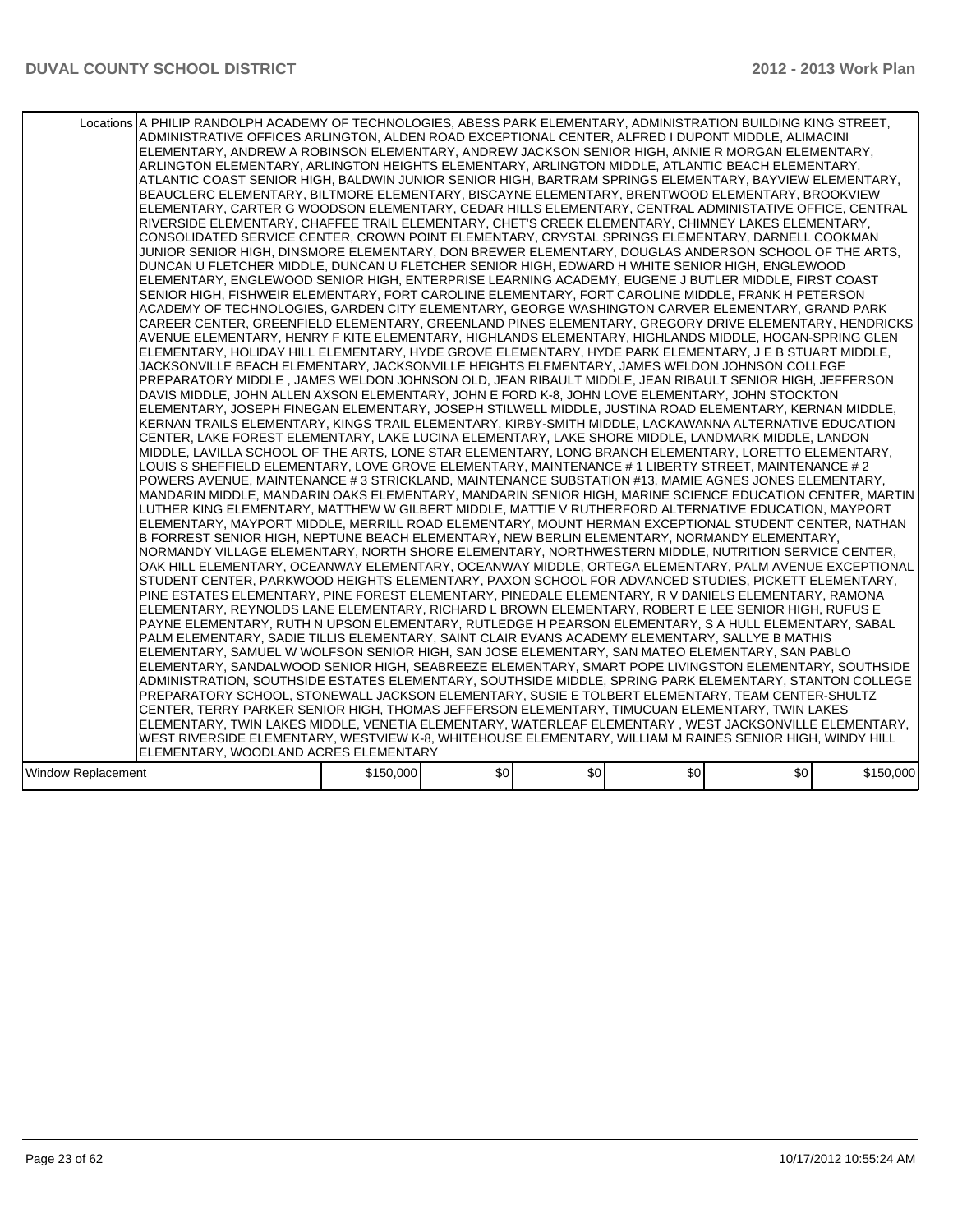|                  | Locations A PHILIP RANDOLPH ACADEMY OF TECHNOLOGIES, ABESS PARK ELEMENTARY, ADMINISTRATION BUILDING KING STREET,<br>ADMINISTRATIVE OFFICES ARLINGTON, ALDEN ROAD EXCEPTIONAL CENTER, ALFRED I DUPONT MIDDLE, ALIMACINI<br>ELEMENTARY, ANDREW A ROBINSON ELEMENTARY, ANDREW JACKSON SENIOR HIGH, ANNIE R MORGAN ELEMENTARY,<br>ARLINGTON ELEMENTARY, ARLINGTON HEIGHTS ELEMENTARY, ARLINGTON MIDDLE, ATLANTIC BEACH ELEMENTARY,<br>ATLANTIC COAST SENIOR HIGH, BALDWIN JUNIOR SENIOR HIGH, BARTRAM SPRINGS ELEMENTARY, BAYVIEW ELEMENTARY,<br>BEAUCLERC ELEMENTARY, BILTMORE ELEMENTARY, BISCAYNE ELEMENTARY, BRENTWOOD ELEMENTARY, BROOKVIEW<br>ELEMENTARY, CARTER G WOODSON ELEMENTARY, CEDAR HILLS ELEMENTARY, CENTRAL ADMINISTATIVE OFFICE, CENTRAL<br>RIVERSIDE ELEMENTARY, CHAFFEE TRAIL ELEMENTARY, CHET'S CREEK ELEMENTARY, CHIMNEY LAKES ELEMENTARY,<br>CONSOLIDATED SERVICE CENTER, CROWN POINT ELEMENTARY, CRYSTAL SPRINGS ELEMENTARY, DARNELL COOKMAN<br>JUNIOR SENIOR HIGH, DINSMORE ELEMENTARY, DON BREWER ELEMENTARY, DOUGLAS ANDERSON SCHOOL OF THE ARTS,<br>DUNCAN U FLETCHER MIDDLE, DUNCAN U FLETCHER SENIOR HIGH, EDWARD H WHITE SENIOR HIGH, ENGLEWOOD<br>ELEMENTARY, ENGLEWOOD SENIOR HIGH, ENTERPRISE LEARNING ACADEMY, EUGENE J BUTLER MIDDLE, FIRST COAST<br>SENIOR HIGH, FISHWEIR ELEMENTARY, FORT CAROLINE ELEMENTARY, FORT CAROLINE MIDDLE, FRANK H PETERSON<br>ACADEMY OF TECHNOLOGIES, GARDEN CITY ELEMENTARY, GEORGE WASHINGTON CARVER ELEMENTARY, GRAND PARK<br>CAREER CENTER, GREENFIELD ELEMENTARY, GREENLAND PINES ELEMENTARY, GREGORY DRIVE ELEMENTARY, HENDRICKS<br>AVENUE ELEMENTARY. HENRY F KITE ELEMENTARY. HIGHLANDS ELEMENTARY. HIGHLANDS MIDDLE. HOGAN-SPRING GLEN<br>ELEMENTARY, HOLIDAY HILL ELEMENTARY, HYDE GROVE ELEMENTARY, HYDE PARK ELEMENTARY, J E B STUART MIDDLE,<br>JACKSONVILLE BEACH ELEMENTARY, JACKSONVILLE HEIGHTS ELEMENTARY, JAMES WELDON JOHNSON COLLEGE<br>PREPARATORY MIDDLE, JAMES WELDON JOHNSON OLD, JEAN RIBAULT MIDDLE, JEAN RIBAULT SENIOR HIGH, JEFFERSON<br>DAVIS MIDDLE, JOHN ALLEN AXSON ELEMENTARY, JOHN E FORD K-8, JOHN LOVE ELEMENTARY, JOHN STOCKTON<br>ELEMENTARY, JOSEPH FINEGAN ELEMENTARY, JOSEPH STILWELL MIDDLE, JUSTINA ROAD ELEMENTARY, KERNAN MIDDLE,<br>KERNAN TRAILS ELEMENTARY, KINGS TRAIL ELEMENTARY, KIRBY-SMITH MIDDLE, LACKAWANNA ALTERNATIVE EDUCATION<br>CENTER, LAKE FOREST ELEMENTARY, LAKE LUCINA ELEMENTARY, LAKE SHORE MIDDLE, LANDMARK MIDDLE, LANDON <br>MIDDLE, LAVILLA SCHOOL OF THE ARTS, LONE STAR ELEMENTARY, LONG BRANCH ELEMENTARY, LORETTO ELEMENTARY,<br>LOUIS S SHEFFIELD ELEMENTARY, LOVE GROVE ELEMENTARY, MAINTENANCE # 1 LIBERTY STREET, MAINTENANCE # 2<br>POWERS AVENUE, MAINTENANCE # 3 STRICKLAND, MAINTENANCE SUBSTATION #13, MAMIE AGNES JONES ELEMENTARY,<br>MANDARIN MIDDLE. MANDARIN OAKS ELEMENTARY. MANDARIN SENIOR HIGH. MARINE SCIENCE EDUCATION CENTER. MARTIN I<br>LUTHER KING ELEMENTARY, MATTHEW W GILBERT MIDDLE, MATTIE V RUTHERFORD ALTERNATIVE EDUCATION, MAYPORT<br>ELEMENTARY, MAYPORT MIDDLE, MERRILL ROAD ELEMENTARY, MOUNT HERMAN EXCEPTIONAL STUDENT CENTER, NATHAN<br>B FORREST SENIOR HIGH, NEPTUNE BEACH ELEMENTARY, NEW BERLIN ELEMENTARY, NORMANDY ELEMENTARY,<br>NORMANDY VILLAGE ELEMENTARY, NORTH SHORE ELEMENTARY, NORTHWESTERN MIDDLE, NUTRITION SERVICE CENTER,<br>OAK HILL ELEMENTARY, OCEANWAY ELEMENTARY, OCEANWAY MIDDLE, ORTEGA ELEMENTARY, PALM AVENUE EXCEPTIONAL<br>STUDENT CENTER, PARKWOOD HEIGHTS ELEMENTARY, PAXON SCHOOL FOR ADVANCED STUDIES, PICKETT ELEMENTARY,<br>PINE ESTATES ELEMENTARY, PINE FOREST ELEMENTARY, PINEDALE ELEMENTARY, R V DANIELS ELEMENTARY, RAMONA<br>ELEMENTARY, REYNOLDS LANE ELEMENTARY, RICHARD L BROWN ELEMENTARY, ROBERT E LEE SENIOR HIGH, RUFUS E<br>PAYNE ELEMENTARY, RUTH N UPSON ELEMENTARY, RUTLEDGE H PEARSON ELEMENTARY, S A HULL ELEMENTARY, SABAL<br>PALM ELEMENTARY, SADIE TILLIS ELEMENTARY, SAINT CLAIR EVANS ACADEMY ELEMENTARY, SALLYE B MATHIS<br>IELEMENTARY. SAMUEL W WOLFSON SENIOR HIGH. SAN JOSE ELEMENTARY. SAN MATEO ELEMENTARY. SAN PABLO<br>ELEMENTARY, SANDALWOOD SENIOR HIGH, SEABREEZE ELEMENTARY, SMART POPE LIVINGSTON ELEMENTARY, SOUTHSIDE<br>ADMINISTRATION, SOUTHSIDE ESTATES ELEMENTARY, SOUTHSIDE MIDDLE, SPRING PARK ELEMENTARY, STANTON COLLEGE<br>PREPARATORY SCHOOL, STONEWALL JACKSON ELEMENTARY, SUSIE E TOLBERT ELEMENTARY, TEAM CENTER-SHULTZ<br>CENTER, TERRY PARKER SENIOR HIGH, THOMAS JEFFERSON ELEMENTARY, TIMUCUAN ELEMENTARY, TWIN LAKES<br> ELEMENTARY, TWIN LAKES MIDDLE, VENETIA ELEMENTARY, WATERLEAF ELEMENTARY , WEST JACKSONVILLE ELEMENTARY,<br>WEST RIVERSIDE ELEMENTARY, WESTVIEW K-8, WHITEHOUSE ELEMENTARY, WILLIAM M RAINES SENIOR HIGH, WINDY HILL |           |      |     |     |     |           |
|------------------|------------------------------------------------------------------------------------------------------------------------------------------------------------------------------------------------------------------------------------------------------------------------------------------------------------------------------------------------------------------------------------------------------------------------------------------------------------------------------------------------------------------------------------------------------------------------------------------------------------------------------------------------------------------------------------------------------------------------------------------------------------------------------------------------------------------------------------------------------------------------------------------------------------------------------------------------------------------------------------------------------------------------------------------------------------------------------------------------------------------------------------------------------------------------------------------------------------------------------------------------------------------------------------------------------------------------------------------------------------------------------------------------------------------------------------------------------------------------------------------------------------------------------------------------------------------------------------------------------------------------------------------------------------------------------------------------------------------------------------------------------------------------------------------------------------------------------------------------------------------------------------------------------------------------------------------------------------------------------------------------------------------------------------------------------------------------------------------------------------------------------------------------------------------------------------------------------------------------------------------------------------------------------------------------------------------------------------------------------------------------------------------------------------------------------------------------------------------------------------------------------------------------------------------------------------------------------------------------------------------------------------------------------------------------------------------------------------------------------------------------------------------------------------------------------------------------------------------------------------------------------------------------------------------------------------------------------------------------------------------------------------------------------------------------------------------------------------------------------------------------------------------------------------------------------------------------------------------------------------------------------------------------------------------------------------------------------------------------------------------------------------------------------------------------------------------------------------------------------------------------------------------------------------------------------------------------------------------------------------------------------------------------------------------------------------------------------------------------------------------------------------------------------------------------------------------------------------------------------------------------------------------------------------------------------------------------------------------------------------------------------------------------------------------------------------------------------------------------------------------------------------------------------------------------------------------------------------------------------------------------------------------------------------------------------------------------------------------------------------------------------------------------------------------------------------------------------------------------------------------------------------------------------------------------------------------------------------------------------------------------------------------------------------------------------------------------------------------------------|-----------|------|-----|-----|-----|-----------|
|                  | ELEMENTARY, WOODLAND ACRES ELEMENTARY                                                                                                                                                                                                                                                                                                                                                                                                                                                                                                                                                                                                                                                                                                                                                                                                                                                                                                                                                                                                                                                                                                                                                                                                                                                                                                                                                                                                                                                                                                                                                                                                                                                                                                                                                                                                                                                                                                                                                                                                                                                                                                                                                                                                                                                                                                                                                                                                                                                                                                                                                                                                                                                                                                                                                                                                                                                                                                                                                                                                                                                                                                                                                                                                                                                                                                                                                                                                                                                                                                                                                                                                                                                                                                                                                                                                                                                                                                                                                                                                                                                                                                                                                                                                                                                                                                                                                                                                                                                                                                                                                                                                                                                                                        |           |      |     |     |     |           |
| Bleacher Repairs |                                                                                                                                                                                                                                                                                                                                                                                                                                                                                                                                                                                                                                                                                                                                                                                                                                                                                                                                                                                                                                                                                                                                                                                                                                                                                                                                                                                                                                                                                                                                                                                                                                                                                                                                                                                                                                                                                                                                                                                                                                                                                                                                                                                                                                                                                                                                                                                                                                                                                                                                                                                                                                                                                                                                                                                                                                                                                                                                                                                                                                                                                                                                                                                                                                                                                                                                                                                                                                                                                                                                                                                                                                                                                                                                                                                                                                                                                                                                                                                                                                                                                                                                                                                                                                                                                                                                                                                                                                                                                                                                                                                                                                                                                                                              | \$100,000 | \$0] | \$0 | \$0 | \$0 | \$100,000 |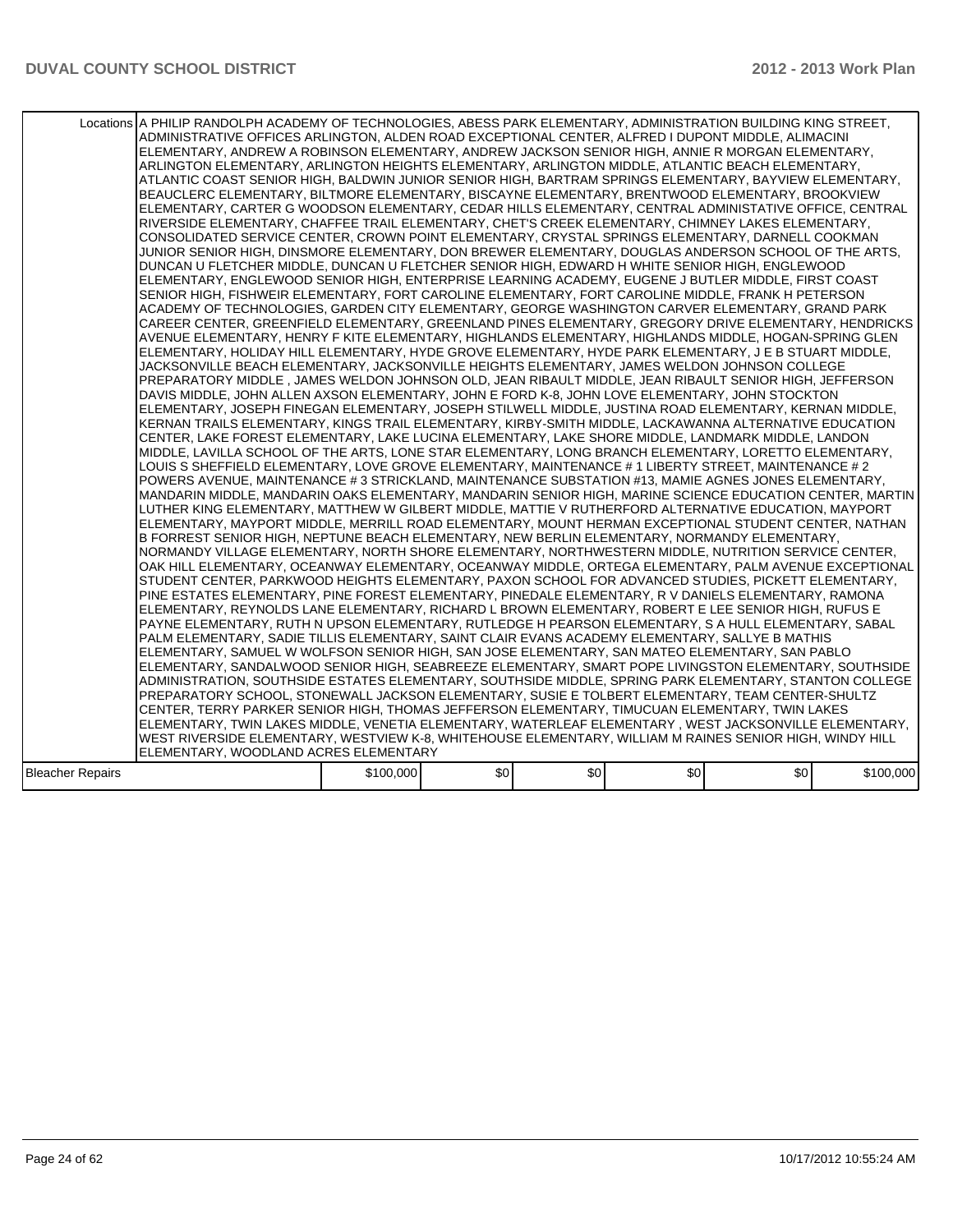|                  | Locations A PHILIP RANDOLPH ACADEMY OF TECHNOLOGIES, ABESS PARK ELEMENTARY, ADMINISTRATION BUILDING KING STREET,<br>ADMINISTRATIVE OFFICES ARLINGTON, ALDEN ROAD EXCEPTIONAL CENTER, ALFRED I DUPONT MIDDLE, ALIMACINI<br>ELEMENTARY, ANDREW A ROBINSON ELEMENTARY, ANDREW JACKSON SENIOR HIGH, ANNIE R MORGAN ELEMENTARY,<br>ARLINGTON ELEMENTARY, ARLINGTON HEIGHTS ELEMENTARY, ARLINGTON MIDDLE, ATLANTIC BEACH ELEMENTARY,<br>ATLANTIC COAST SENIOR HIGH, BALDWIN JUNIOR SENIOR HIGH, BARTRAM SPRINGS ELEMENTARY, BAYVIEW ELEMENTARY,<br>BEAUCLERC ELEMENTARY, BILTMORE ELEMENTARY, BISCAYNE ELEMENTARY, BRENTWOOD ELEMENTARY, BROOKVIEW<br>ELEMENTARY, CARTER G WOODSON ELEMENTARY, CEDAR HILLS ELEMENTARY, CENTRAL ADMINISTATIVE OFFICE, CENTRAL<br>RIVERSIDE ELEMENTARY, CHAFFEE TRAIL ELEMENTARY, CHET'S CREEK ELEMENTARY, CHIMNEY LAKES ELEMENTARY,<br>CONSOLIDATED SERVICE CENTER, CROWN POINT ELEMENTARY, CRYSTAL SPRINGS ELEMENTARY, DARNELL COOKMAN<br>JUNIOR SENIOR HIGH, DINSMORE ELEMENTARY, DON BREWER ELEMENTARY, DOUGLAS ANDERSON SCHOOL OF THE ARTS,<br>DUNCAN U FLETCHER MIDDLE, DUNCAN U FLETCHER SENIOR HIGH, EDWARD H WHITE SENIOR HIGH, ENGLEWOOD<br>ELEMENTARY, ENGLEWOOD SENIOR HIGH, ENTERPRISE LEARNING ACADEMY, EUGENE J BUTLER MIDDLE, FIRST COAST<br>SENIOR HIGH, FISHWEIR ELEMENTARY, FORT CAROLINE ELEMENTARY, FORT CAROLINE MIDDLE, FRANK H PETERSON<br>ACADEMY OF TECHNOLOGIES. GARDEN CITY ELEMENTARY. GEORGE WASHINGTON CARVER ELEMENTARY. GRAND PARK<br>CAREER CENTER, GREENFIELD ELEMENTARY, GREENLAND PINES ELEMENTARY, GREGORY DRIVE ELEMENTARY, HENDRICKS<br>AVENUE ELEMENTARY. HENRY F KITE ELEMENTARY. HIGHLANDS ELEMENTARY. HIGHLANDS MIDDLE. HOGAN-SPRING GLEN<br>ELEMENTARY, HOLIDAY HILL ELEMENTARY, HYDE GROVE ELEMENTARY, HYDE PARK ELEMENTARY, J E B STUART MIDDLE,<br>JACKSONVILLE BEACH ELEMENTARY, JACKSONVILLE HEIGHTS ELEMENTARY, JAMES WELDON JOHNSON COLLEGE<br>PREPARATORY MIDDLE , JAMES WELDON JOHNSON OLD, JEAN RIBAULT MIDDLE, JEAN RIBAULT SENIOR HIGH, JEFFERSON<br>DAVIS MIDDLE, JOHN ALLEN AXSON ELEMENTARY, JOHN E FORD K-8, JOHN LOVE ELEMENTARY, JOHN STOCKTON<br>ELEMENTARY, JOSEPH FINEGAN ELEMENTARY, JOSEPH STILWELL MIDDLE, JUSTINA ROAD ELEMENTARY, KERNAN MIDDLE,<br>KERNAN TRAILS ELEMENTARY, KINGS TRAIL ELEMENTARY, KIRBY-SMITH MIDDLE, LACKAWANNA ALTERNATIVE EDUCATION<br>CENTER, LAKE FOREST ELEMENTARY, LAKE LUCINA ELEMENTARY, LAKE SHORE MIDDLE, LANDMARK MIDDLE, LANDON <br>MIDDLE, LAVILLA SCHOOL OF THE ARTS, LONE STAR ELEMENTARY, LONG BRANCH ELEMENTARY, LORETTO ELEMENTARY,<br>LLOUIS S SHEFFIELD ELEMENTARY, LOVE GROVE ELEMENTARY, MAINTENANCE # 1 LIBERTY STREET, MAINTENANCE # 2<br>POWERS AVENUE, MAINTENANCE # 3 STRICKLAND, MAINTENANCE SUBSTATION #13, MAMIE AGNES JONES ELEMENTARY,<br>MANDARIN MIDDLE. MANDARIN OAKS ELEMENTARY. MANDARIN SENIOR HIGH. MARINE SCIENCE EDUCATION CENTER. MARTIN<br>LUTHER KING ELEMENTARY, MATTHEW W GILBERT MIDDLE, MATTIE V RUTHERFORD ALTERNATIVE EDUCATION, MAYPORT<br>ELEMENTARY, MAYPORT MIDDLE, MERRILL ROAD ELEMENTARY, MOUNT HERMAN EXCEPTIONAL STUDENT CENTER, NATHAN<br>B FORREST SENIOR HIGH, NEPTUNE BEACH ELEMENTARY, NEW BERLIN ELEMENTARY, NORMANDY ELEMENTARY,<br>NORMANDY VILLAGE ELEMENTARY, NORTH SHORE ELEMENTARY, NORTHWESTERN MIDDLE, NUTRITION SERVICE CENTER,<br>OAK HILL ELEMENTARY, OCEANWAY ELEMENTARY, OCEANWAY MIDDLE, ORTEGA ELEMENTARY, PALM AVENUE EXCEPTIONAL<br>STUDENT CENTER, PARKWOOD HEIGHTS ELEMENTARY, PAXON SCHOOL FOR ADVANCED STUDIES, PICKETT ELEMENTARY,<br>PINE ESTATES ELEMENTARY, PINE FOREST ELEMENTARY, PINEDALE ELEMENTARY, R V DANIELS ELEMENTARY, RAMONA<br>ELEMENTARY, REYNOLDS LANE ELEMENTARY, RICHARD L BROWN ELEMENTARY, ROBERT E LEE SENIOR HIGH, RUFUS E<br>PAYNE ELEMENTARY, RUTH N UPSON ELEMENTARY, RUTLEDGE H PEARSON ELEMENTARY, S A HULL ELEMENTARY, SABAL<br>PALM ELEMENTARY, SADIE TILLIS ELEMENTARY, SAINT CLAIR EVANS ACADEMY ELEMENTARY, SALLYE B MATHIS<br>IELEMENTARY. SAMUEL W WOLFSON SENIOR HIGH. SAN JOSE ELEMENTARY. SAN MATEO ELEMENTARY. SAN PABLO<br>ELEMENTARY, SANDALWOOD SENIOR HIGH, SEABREEZE ELEMENTARY, SMART POPE LIVINGSTON ELEMENTARY, SOUTHSIDE<br>ADMINISTRATION, SOUTHSIDE ESTATES ELEMENTARY, SOUTHSIDE MIDDLE, SPRING PARK ELEMENTARY, STANTON COLLEGE<br>PREPARATORY SCHOOL, STONEWALL JACKSON ELEMENTARY, SUSIE E TOLBERT ELEMENTARY, TEAM CENTER-SHULTZ<br>CENTER, TERRY PARKER SENIOR HIGH, THOMAS JEFFERSON ELEMENTARY, TIMUCUAN ELEMENTARY, TWIN LAKES<br> ELEMENTARY, TWIN LAKES MIDDLE, VENETIA ELEMENTARY, WATERLEAF ELEMENTARY , WEST JACKSONVILLE ELEMENTARY,<br>WEST RIVERSIDE ELEMENTARY, WESTVIEW K-8, WHITEHOUSE ELEMENTARY, WILLIAM M RAINES SENIOR HIGH, WINDY HILL |           |      |     |                  |                  |           |
|------------------|------------------------------------------------------------------------------------------------------------------------------------------------------------------------------------------------------------------------------------------------------------------------------------------------------------------------------------------------------------------------------------------------------------------------------------------------------------------------------------------------------------------------------------------------------------------------------------------------------------------------------------------------------------------------------------------------------------------------------------------------------------------------------------------------------------------------------------------------------------------------------------------------------------------------------------------------------------------------------------------------------------------------------------------------------------------------------------------------------------------------------------------------------------------------------------------------------------------------------------------------------------------------------------------------------------------------------------------------------------------------------------------------------------------------------------------------------------------------------------------------------------------------------------------------------------------------------------------------------------------------------------------------------------------------------------------------------------------------------------------------------------------------------------------------------------------------------------------------------------------------------------------------------------------------------------------------------------------------------------------------------------------------------------------------------------------------------------------------------------------------------------------------------------------------------------------------------------------------------------------------------------------------------------------------------------------------------------------------------------------------------------------------------------------------------------------------------------------------------------------------------------------------------------------------------------------------------------------------------------------------------------------------------------------------------------------------------------------------------------------------------------------------------------------------------------------------------------------------------------------------------------------------------------------------------------------------------------------------------------------------------------------------------------------------------------------------------------------------------------------------------------------------------------------------------------------------------------------------------------------------------------------------------------------------------------------------------------------------------------------------------------------------------------------------------------------------------------------------------------------------------------------------------------------------------------------------------------------------------------------------------------------------------------------------------------------------------------------------------------------------------------------------------------------------------------------------------------------------------------------------------------------------------------------------------------------------------------------------------------------------------------------------------------------------------------------------------------------------------------------------------------------------------------------------------------------------------------------------------------------------------------------------------------------------------------------------------------------------------------------------------------------------------------------------------------------------------------------------------------------------------------------------------------------------------------------------------------------------------------------------------------------------------------------------------------------------------------------------------|-----------|------|-----|------------------|------------------|-----------|
|                  |                                                                                                                                                                                                                                                                                                                                                                                                                                                                                                                                                                                                                                                                                                                                                                                                                                                                                                                                                                                                                                                                                                                                                                                                                                                                                                                                                                                                                                                                                                                                                                                                                                                                                                                                                                                                                                                                                                                                                                                                                                                                                                                                                                                                                                                                                                                                                                                                                                                                                                                                                                                                                                                                                                                                                                                                                                                                                                                                                                                                                                                                                                                                                                                                                                                                                                                                                                                                                                                                                                                                                                                                                                                                                                                                                                                                                                                                                                                                                                                                                                                                                                                                                                                                                                                                                                                                                                                                                                                                                                                                                                                                                                                                                                                              |           |      |     |                  |                  |           |
|                  | ELEMENTARY, WOODLAND ACRES ELEMENTARY                                                                                                                                                                                                                                                                                                                                                                                                                                                                                                                                                                                                                                                                                                                                                                                                                                                                                                                                                                                                                                                                                                                                                                                                                                                                                                                                                                                                                                                                                                                                                                                                                                                                                                                                                                                                                                                                                                                                                                                                                                                                                                                                                                                                                                                                                                                                                                                                                                                                                                                                                                                                                                                                                                                                                                                                                                                                                                                                                                                                                                                                                                                                                                                                                                                                                                                                                                                                                                                                                                                                                                                                                                                                                                                                                                                                                                                                                                                                                                                                                                                                                                                                                                                                                                                                                                                                                                                                                                                                                                                                                                                                                                                                                        |           |      |     |                  |                  |           |
|                  |                                                                                                                                                                                                                                                                                                                                                                                                                                                                                                                                                                                                                                                                                                                                                                                                                                                                                                                                                                                                                                                                                                                                                                                                                                                                                                                                                                                                                                                                                                                                                                                                                                                                                                                                                                                                                                                                                                                                                                                                                                                                                                                                                                                                                                                                                                                                                                                                                                                                                                                                                                                                                                                                                                                                                                                                                                                                                                                                                                                                                                                                                                                                                                                                                                                                                                                                                                                                                                                                                                                                                                                                                                                                                                                                                                                                                                                                                                                                                                                                                                                                                                                                                                                                                                                                                                                                                                                                                                                                                                                                                                                                                                                                                                                              |           |      |     |                  |                  |           |
| Elevator Repairs |                                                                                                                                                                                                                                                                                                                                                                                                                                                                                                                                                                                                                                                                                                                                                                                                                                                                                                                                                                                                                                                                                                                                                                                                                                                                                                                                                                                                                                                                                                                                                                                                                                                                                                                                                                                                                                                                                                                                                                                                                                                                                                                                                                                                                                                                                                                                                                                                                                                                                                                                                                                                                                                                                                                                                                                                                                                                                                                                                                                                                                                                                                                                                                                                                                                                                                                                                                                                                                                                                                                                                                                                                                                                                                                                                                                                                                                                                                                                                                                                                                                                                                                                                                                                                                                                                                                                                                                                                                                                                                                                                                                                                                                                                                                              | \$100,000 | \$0] | \$0 | \$0 <sub>1</sub> | \$0 <sub>1</sub> | \$100,000 |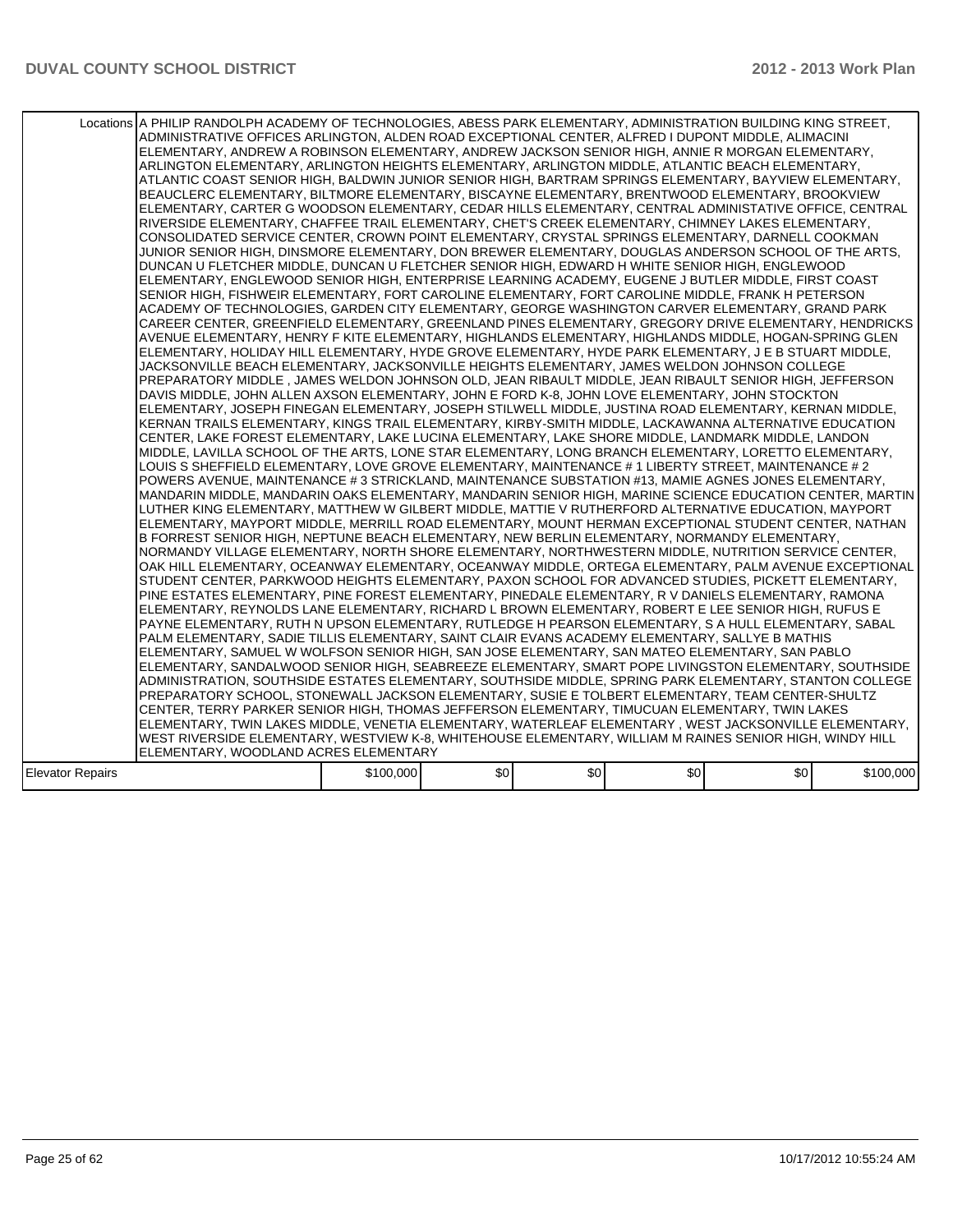|                             | Locations A PHILIP RANDOLPH ACADEMY OF TECHNOLOGIES, ABESS PARK ELEMENTARY, ADMINISTRATION BUILDING KING STREET,<br>ADMINISTRATIVE OFFICES ARLINGTON, ALDEN ROAD EXCEPTIONAL CENTER, ALFRED I DUPONT MIDDLE, ALIMACINI<br>ELEMENTARY, ANDREW A ROBINSON ELEMENTARY, ANDREW JACKSON SENIOR HIGH, ANNIE R MORGAN ELEMENTARY,<br>ARLINGTON ELEMENTARY, ARLINGTON HEIGHTS ELEMENTARY, ARLINGTON MIDDLE, ATLANTIC BEACH ELEMENTARY,<br>ATLANTIC COAST SENIOR HIGH, BALDWIN JUNIOR SENIOR HIGH, BARTRAM SPRINGS ELEMENTARY, BAYVIEW ELEMENTARY,<br>BEAUCLERC ELEMENTARY, BILTMORE ELEMENTARY, BISCAYNE ELEMENTARY, BRENTWOOD ELEMENTARY, BROOKVIEW<br>ELEMENTARY, CARTER G WOODSON ELEMENTARY, CEDAR HILLS ELEMENTARY, CENTRAL ADMINISTATIVE OFFICE, CENTRAL<br>RIVERSIDE ELEMENTARY, CHAFFEE TRAIL ELEMENTARY, CHET'S CREEK ELEMENTARY, CHIMNEY LAKES ELEMENTARY,<br>CONSOLIDATED SERVICE CENTER, CROWN POINT ELEMENTARY, CRYSTAL SPRINGS ELEMENTARY, DARNELL COOKMAN<br>JUNIOR SENIOR HIGH, DINSMORE ELEMENTARY, DON BREWER ELEMENTARY, DOUGLAS ANDERSON SCHOOL OF THE ARTS,<br>DUNCAN U FLETCHER MIDDLE, DUNCAN U FLETCHER SENIOR HIGH, EDWARD H WHITE SENIOR HIGH, ENGLEWOOD<br>ELEMENTARY, ENGLEWOOD SENIOR HIGH, ENTERPRISE LEARNING ACADEMY, EUGENE J BUTLER MIDDLE, FIRST COAST<br>SENIOR HIGH, FISHWEIR ELEMENTARY, FORT CAROLINE ELEMENTARY, FORT CAROLINE MIDDLE, FRANK H PETERSON<br>ACADEMY OF TECHNOLOGIES, GARDEN CITY ELEMENTARY, GEORGE WASHINGTON CARVER ELEMENTARY, GRAND PARK<br>CAREER CENTER, GREENFIELD ELEMENTARY, GREENLAND PINES ELEMENTARY, GREGORY DRIVE ELEMENTARY, HENDRICKS<br>AVENUE ELEMENTARY. HENRY F KITE ELEMENTARY. HIGHLANDS ELEMENTARY. HIGHLANDS MIDDLE. HOGAN-SPRING GLEN<br>ELEMENTARY, HOLIDAY HILL ELEMENTARY, HYDE GROVE ELEMENTARY, HYDE PARK ELEMENTARY, J E B STUART MIDDLE,<br>JACKSONVILLE BEACH ELEMENTARY, JACKSONVILLE HEIGHTS ELEMENTARY, JAMES WELDON JOHNSON COLLEGE<br>PREPARATORY MIDDLE, JAMES WELDON JOHNSON OLD, JEAN RIBAULT MIDDLE, JEAN RIBAULT SENIOR HIGH, JEFFERSON<br>DAVIS MIDDLE, JOHN ALLEN AXSON ELEMENTARY, JOHN E FORD K-8, JOHN LOVE ELEMENTARY, JOHN STOCKTON<br>ELEMENTARY, JOSEPH FINEGAN ELEMENTARY, JOSEPH STILWELL MIDDLE, JUSTINA ROAD ELEMENTARY, KERNAN MIDDLE,<br>KERNAN TRAILS ELEMENTARY, KINGS TRAIL ELEMENTARY, KIRBY-SMITH MIDDLE, LACKAWANNA ALTERNATIVE EDUCATION<br>CENTER, LAKE FOREST ELEMENTARY, LAKE LUCINA ELEMENTARY, LAKE SHORE MIDDLE, LANDMARK MIDDLE, LANDON <br>MIDDLE, LAVILLA SCHOOL OF THE ARTS, LONE STAR ELEMENTARY, LONG BRANCH ELEMENTARY, LORETTO ELEMENTARY,<br>LOUIS S SHEFFIELD ELEMENTARY, LOVE GROVE ELEMENTARY, MAINTENANCE # 1 LIBERTY STREET, MAINTENANCE # 2<br>POWERS AVENUE, MAINTENANCE # 3 STRICKLAND, MAINTENANCE SUBSTATION #13, MAMIE AGNES JONES ELEMENTARY,<br>MANDARIN MIDDLE. MANDARIN OAKS ELEMENTARY. MANDARIN SENIOR HIGH. MARINE SCIENCE EDUCATION CENTER. MARTIN I<br>LUTHER KING ELEMENTARY, MATTHEW W GILBERT MIDDLE, MATTIE V RUTHERFORD ALTERNATIVE EDUCATION, MAYPORT<br>ELEMENTARY, MAYPORT MIDDLE, MERRILL ROAD ELEMENTARY, MOUNT HERMAN EXCEPTIONAL STUDENT CENTER, NATHAN<br>B FORREST SENIOR HIGH, NEPTUNE BEACH ELEMENTARY, NEW BERLIN ELEMENTARY, NORMANDY ELEMENTARY,<br>NORMANDY VILLAGE ELEMENTARY, NORTH SHORE ELEMENTARY, NORTHWESTERN MIDDLE, NUTRITION SERVICE CENTER,<br>OAK HILL ELEMENTARY, OCEANWAY ELEMENTARY, OCEANWAY MIDDLE, ORTEGA ELEMENTARY, PALM AVENUE EXCEPTIONAL<br>STUDENT CENTER, PARKWOOD HEIGHTS ELEMENTARY, PAXON SCHOOL FOR ADVANCED STUDIES, PICKETT ELEMENTARY,<br>PINE ESTATES ELEMENTARY, PINE FOREST ELEMENTARY, PINEDALE ELEMENTARY, R V DANIELS ELEMENTARY, RAMONA<br>ELEMENTARY, REYNOLDS LANE ELEMENTARY, RICHARD L BROWN ELEMENTARY, ROBERT E LEE SENIOR HIGH, RUFUS E<br>PAYNE ELEMENTARY, RUTH N UPSON ELEMENTARY, RUTLEDGE H PEARSON ELEMENTARY, S A HULL ELEMENTARY, SABAL<br>PALM ELEMENTARY, SADIE TILLIS ELEMENTARY, SAINT CLAIR EVANS ACADEMY ELEMENTARY, SALLYE B MATHIS<br>IELEMENTARY. SAMUEL W WOLFSON SENIOR HIGH. SAN JOSE ELEMENTARY. SAN MATEO ELEMENTARY. SAN PABLO<br>ELEMENTARY, SANDALWOOD SENIOR HIGH, SEABREEZE ELEMENTARY, SMART POPE LIVINGSTON ELEMENTARY, SOUTHSIDE<br>ADMINISTRATION, SOUTHSIDE ESTATES ELEMENTARY, SOUTHSIDE MIDDLE, SPRING PARK ELEMENTARY, STANTON COLLEGE<br>PREPARATORY SCHOOL, STONEWALL JACKSON ELEMENTARY, SUSIE E TOLBERT ELEMENTARY, TEAM CENTER-SHULTZ<br>CENTER, TERRY PARKER SENIOR HIGH, THOMAS JEFFERSON ELEMENTARY, TIMUCUAN ELEMENTARY, TWIN LAKES<br> ELEMENTARY, TWIN LAKES MIDDLE, VENETIA ELEMENTARY, WATERLEAF ELEMENTARY , WEST JACKSONVILLE ELEMENTARY,<br>WEST RIVERSIDE ELEMENTARY, WESTVIEW K-8, WHITEHOUSE ELEMENTARY, WILLIAM M RAINES SENIOR HIGH, WINDY HILL <br>ELEMENTARY, WOODLAND ACRES ELEMENTARY |           |      |     |     |     |           |
|-----------------------------|------------------------------------------------------------------------------------------------------------------------------------------------------------------------------------------------------------------------------------------------------------------------------------------------------------------------------------------------------------------------------------------------------------------------------------------------------------------------------------------------------------------------------------------------------------------------------------------------------------------------------------------------------------------------------------------------------------------------------------------------------------------------------------------------------------------------------------------------------------------------------------------------------------------------------------------------------------------------------------------------------------------------------------------------------------------------------------------------------------------------------------------------------------------------------------------------------------------------------------------------------------------------------------------------------------------------------------------------------------------------------------------------------------------------------------------------------------------------------------------------------------------------------------------------------------------------------------------------------------------------------------------------------------------------------------------------------------------------------------------------------------------------------------------------------------------------------------------------------------------------------------------------------------------------------------------------------------------------------------------------------------------------------------------------------------------------------------------------------------------------------------------------------------------------------------------------------------------------------------------------------------------------------------------------------------------------------------------------------------------------------------------------------------------------------------------------------------------------------------------------------------------------------------------------------------------------------------------------------------------------------------------------------------------------------------------------------------------------------------------------------------------------------------------------------------------------------------------------------------------------------------------------------------------------------------------------------------------------------------------------------------------------------------------------------------------------------------------------------------------------------------------------------------------------------------------------------------------------------------------------------------------------------------------------------------------------------------------------------------------------------------------------------------------------------------------------------------------------------------------------------------------------------------------------------------------------------------------------------------------------------------------------------------------------------------------------------------------------------------------------------------------------------------------------------------------------------------------------------------------------------------------------------------------------------------------------------------------------------------------------------------------------------------------------------------------------------------------------------------------------------------------------------------------------------------------------------------------------------------------------------------------------------------------------------------------------------------------------------------------------------------------------------------------------------------------------------------------------------------------------------------------------------------------------------------------------------------------------------------------------------------------------------------------------------------------------------------------------------------------------------------------------|-----------|------|-----|-----|-----|-----------|
|                             |                                                                                                                                                                                                                                                                                                                                                                                                                                                                                                                                                                                                                                                                                                                                                                                                                                                                                                                                                                                                                                                                                                                                                                                                                                                                                                                                                                                                                                                                                                                                                                                                                                                                                                                                                                                                                                                                                                                                                                                                                                                                                                                                                                                                                                                                                                                                                                                                                                                                                                                                                                                                                                                                                                                                                                                                                                                                                                                                                                                                                                                                                                                                                                                                                                                                                                                                                                                                                                                                                                                                                                                                                                                                                                                                                                                                                                                                                                                                                                                                                                                                                                                                                                                                                                                                                                                                                                                                                                                                                                                                                                                                                                                                                                                                                                        |           | \$0] | \$0 | \$0 | \$0 |           |
| Installation of Projections |                                                                                                                                                                                                                                                                                                                                                                                                                                                                                                                                                                                                                                                                                                                                                                                                                                                                                                                                                                                                                                                                                                                                                                                                                                                                                                                                                                                                                                                                                                                                                                                                                                                                                                                                                                                                                                                                                                                                                                                                                                                                                                                                                                                                                                                                                                                                                                                                                                                                                                                                                                                                                                                                                                                                                                                                                                                                                                                                                                                                                                                                                                                                                                                                                                                                                                                                                                                                                                                                                                                                                                                                                                                                                                                                                                                                                                                                                                                                                                                                                                                                                                                                                                                                                                                                                                                                                                                                                                                                                                                                                                                                                                                                                                                                                                        | \$126,000 |      |     |     |     | \$126,000 |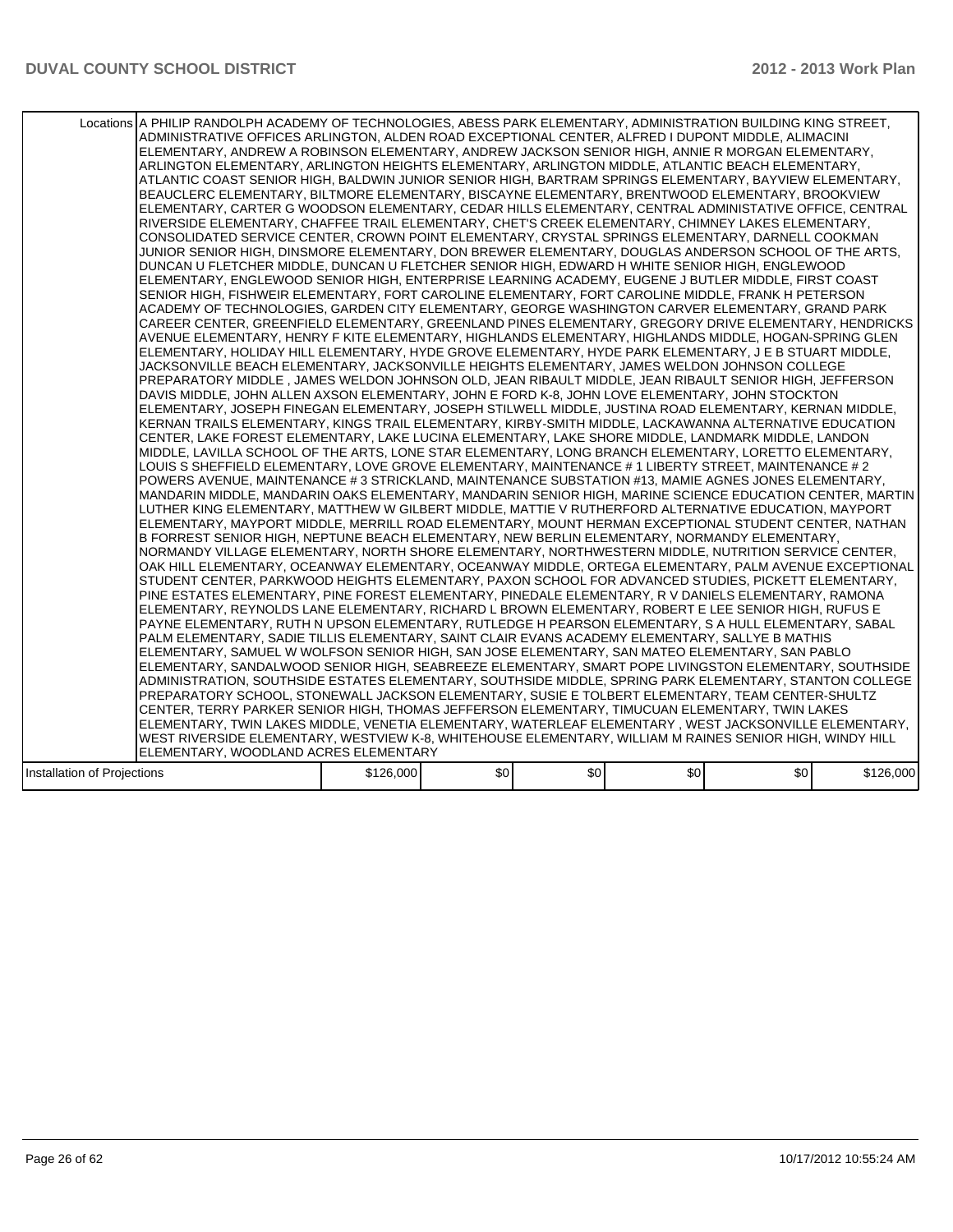|                          | Locations A PHILIP RANDOLPH ACADEMY OF TECHNOLOGIES, ABESS PARK ELEMENTARY, ADMINISTRATION BUILDING KING STREET,<br>ADMINISTRATIVE OFFICES ARLINGTON, ALDEN ROAD EXCEPTIONAL CENTER, ALFRED I DUPONT MIDDLE, ALIMACINI<br>ELEMENTARY, ANDREW A ROBINSON ELEMENTARY, ANDREW JACKSON SENIOR HIGH, ANNIE R MORGAN ELEMENTARY,<br>ARLINGTON ELEMENTARY, ARLINGTON HEIGHTS ELEMENTARY, ARLINGTON MIDDLE, ATLANTIC BEACH ELEMENTARY,<br>ATLANTIC COAST SENIOR HIGH, BALDWIN JUNIOR SENIOR HIGH, BARTRAM SPRINGS ELEMENTARY, BAYVIEW ELEMENTARY,<br>BEAUCLERC ELEMENTARY, BILTMORE ELEMENTARY, BISCAYNE ELEMENTARY, BRENTWOOD ELEMENTARY, BROOKVIEW<br>ELEMENTARY, CARTER G WOODSON ELEMENTARY, CEDAR HILLS ELEMENTARY, CENTRAL ADMINISTATIVE OFFICE, CENTRAL<br>RIVERSIDE ELEMENTARY, CHAFFEE TRAIL ELEMENTARY, CHET'S CREEK ELEMENTARY, CHIMNEY LAKES ELEMENTARY,<br>CONSOLIDATED SERVICE CENTER, CROWN POINT ELEMENTARY, CRYSTAL SPRINGS ELEMENTARY, DARNELL COOKMAN<br>JUNIOR SENIOR HIGH, DINSMORE ELEMENTARY, DON BREWER ELEMENTARY, DOUGLAS ANDERSON SCHOOL OF THE ARTS.<br>DUNCAN U FLETCHER MIDDLE, DUNCAN U FLETCHER SENIOR HIGH, EDWARD H WHITE SENIOR HIGH, ENGLEWOOD<br>ELEMENTARY, ENGLEWOOD SENIOR HIGH, ENTERPRISE LEARNING ACADEMY, EUGENE J BUTLER MIDDLE, FIRST COAST<br>SENIOR HIGH, FISHWEIR ELEMENTARY, FORT CAROLINE ELEMENTARY, FORT CAROLINE MIDDLE, FRANK H PETERSON<br>ACADEMY OF TECHNOLOGIES, GARDEN CITY ELEMENTARY, GEORGE WASHINGTON CARVER ELEMENTARY, GRAND PARK<br>CAREER CENTER, GREENFIELD ELEMENTARY, GREENLAND PINES ELEMENTARY, GREGORY DRIVE ELEMENTARY, HENDRICKS<br>AVENUE ELEMENTARY. HENRY F KITE ELEMENTARY. HIGHLANDS ELEMENTARY. HIGHLANDS MIDDLE. HOGAN-SPRING GLEN<br>ELEMENTARY, HOLIDAY HILL ELEMENTARY, HYDE GROVE ELEMENTARY, HYDE PARK ELEMENTARY, J E B STUART MIDDLE,<br>JACKSONVILLE BEACH ELEMENTARY, JACKSONVILLE HEIGHTS ELEMENTARY, JAMES WELDON JOHNSON COLLEGE<br>PREPARATORY MIDDLE , JAMES WELDON JOHNSON OLD, JEAN RIBAULT MIDDLE, JEAN RIBAULT SENIOR HIGH, JEFFERSON<br>DAVIS MIDDLE, JOHN ALLEN AXSON ELEMENTARY, JOHN E FORD K-8, JOHN LOVE ELEMENTARY, JOHN STOCKTON<br> ELEMENTARY, JOSEPH FINEGAN ELEMENTARY, JOSEPH STILWELL MIDDLE, JUSTINA ROAD ELEMENTARY, KERNAN MIDDLE,<br>KERNAN TRAILS ELEMENTARY, KINGS TRAIL ELEMENTARY, KIRBY-SMITH MIDDLE, LACKAWANNA ALTERNATIVE EDUCATION<br>CENTER, LAKE FOREST ELEMENTARY, LAKE LUCINA ELEMENTARY, LAKE SHORE MIDDLE, LANDMARK MIDDLE, LANDON<br>MIDDLE, LAVILLA SCHOOL OF THE ARTS, LONE STAR ELEMENTARY, LONG BRANCH ELEMENTARY, LORETTO ELEMENTARY,<br>LOUIS S SHEFFIELD ELEMENTARY, LOVE GROVE ELEMENTARY, MAINTENANCE # 1 LIBERTY STREET, MAINTENANCE # 2<br>POWERS AVENUE, MAINTENANCE # 3 STRICKLAND, MAINTENANCE SUBSTATION #13, MAMIE AGNES JONES ELEMENTARY,<br>MANDARIN MIDDLE, MANDARIN OAKS ELEMENTARY, MANDARIN SENIOR HIGH, MARINE SCIENCE EDUCATION CENTER, MARTIN<br>LUTHER KING ELEMENTARY, MATTHEW W GILBERT MIDDLE, MATTIE V RUTHERFORD ALTERNATIVE EDUCATION, MAYPORT<br>ELEMENTARY, MAYPORT MIDDLE, MERRILL ROAD ELEMENTARY, MOUNT HERMAN EXCEPTIONAL STUDENT CENTER, NATHAN<br>B FORREST SENIOR HIGH, NEPTUNE BEACH ELEMENTARY, NEW BERLIN ELEMENTARY, NORMANDY ELEMENTARY,<br>NORMANDY VILLAGE ELEMENTARY, NORTH SHORE ELEMENTARY, NORTHWESTERN MIDDLE, NUTRITION SERVICE CENTER,<br>OAK HILL ELEMENTARY, OCEANWAY ELEMENTARY, OCEANWAY MIDDLE, ORTEGA ELEMENTARY, PALM AVENUE EXCEPTIONAL<br>STUDENT CENTER, PARKWOOD HEIGHTS ELEMENTARY, PAXON SCHOOL FOR ADVANCED STUDIES, PICKETT ELEMENTARY,<br>PINE ESTATES ELEMENTARY, PINE FOREST ELEMENTARY, PINEDALE ELEMENTARY, R V DANIELS ELEMENTARY, RAMONA<br>ELEMENTARY, REYNOLDS LANE ELEMENTARY, RICHARD L BROWN ELEMENTARY, ROBERT E LEE SENIOR HIGH, RUFUS E<br>PAYNE ELEMENTARY, RUTH N UPSON ELEMENTARY, RUTLEDGE H PEARSON ELEMENTARY, S A HULL ELEMENTARY, SABAL<br>PALM ELEMENTARY, SADIE TILLIS ELEMENTARY, SAINT CLAIR EVANS ACADEMY ELEMENTARY, SALLYE B MATHIS<br>ELEMENTARY, SAMUEL W WOLFSON SENIOR HIGH, SAN JOSE ELEMENTARY, SAN MATEO ELEMENTARY, SAN PABLO<br>ELEMENTARY, SANDALWOOD SENIOR HIGH, SEABREEZE ELEMENTARY, SMART POPE LIVINGSTON ELEMENTARY, SOUTHSIDE<br>ADMINISTRATION, SOUTHSIDE ESTATES ELEMENTARY, SOUTHSIDE MIDDLE, SPRING PARK ELEMENTARY, STANTON COLLEGE<br>PREPARATORY SCHOOL, STONEWALL JACKSON ELEMENTARY, SUSIE E TOLBERT ELEMENTARY, TEAM CENTER-SHULTZ<br>CENTER, TERRY PARKER SENIOR HIGH, THOMAS JEFFERSON ELEMENTARY, TIMUCUAN ELEMENTARY, TWIN LAKES<br>ELEMENTARY, TWIN LAKES MIDDLE, VENETIA ELEMENTARY, WATERLEAF ELEMENTARY , WEST JACKSONVILLE ELEMENTARY, |     |              |              |              |              |              |
|--------------------------|---------------------------------------------------------------------------------------------------------------------------------------------------------------------------------------------------------------------------------------------------------------------------------------------------------------------------------------------------------------------------------------------------------------------------------------------------------------------------------------------------------------------------------------------------------------------------------------------------------------------------------------------------------------------------------------------------------------------------------------------------------------------------------------------------------------------------------------------------------------------------------------------------------------------------------------------------------------------------------------------------------------------------------------------------------------------------------------------------------------------------------------------------------------------------------------------------------------------------------------------------------------------------------------------------------------------------------------------------------------------------------------------------------------------------------------------------------------------------------------------------------------------------------------------------------------------------------------------------------------------------------------------------------------------------------------------------------------------------------------------------------------------------------------------------------------------------------------------------------------------------------------------------------------------------------------------------------------------------------------------------------------------------------------------------------------------------------------------------------------------------------------------------------------------------------------------------------------------------------------------------------------------------------------------------------------------------------------------------------------------------------------------------------------------------------------------------------------------------------------------------------------------------------------------------------------------------------------------------------------------------------------------------------------------------------------------------------------------------------------------------------------------------------------------------------------------------------------------------------------------------------------------------------------------------------------------------------------------------------------------------------------------------------------------------------------------------------------------------------------------------------------------------------------------------------------------------------------------------------------------------------------------------------------------------------------------------------------------------------------------------------------------------------------------------------------------------------------------------------------------------------------------------------------------------------------------------------------------------------------------------------------------------------------------------------------------------------------------------------------------------------------------------------------------------------------------------------------------------------------------------------------------------------------------------------------------------------------------------------------------------------------------------------------------------------------------------------------------------------------------------------------------------------------------------------------------------------------------------------------------------------------------------------------------------------------------------------------------------------------------------------------------------------------------------------------------------------------------------------------------------------------------------------------------------------------------------------------------------------------|-----|--------------|--------------|--------------|--------------|--------------|
|                          |                                                                                                                                                                                                                                                                                                                                                                                                                                                                                                                                                                                                                                                                                                                                                                                                                                                                                                                                                                                                                                                                                                                                                                                                                                                                                                                                                                                                                                                                                                                                                                                                                                                                                                                                                                                                                                                                                                                                                                                                                                                                                                                                                                                                                                                                                                                                                                                                                                                                                                                                                                                                                                                                                                                                                                                                                                                                                                                                                                                                                                                                                                                                                                                                                                                                                                                                                                                                                                                                                                                                                                                                                                                                                                                                                                                                                                                                                                                                                                                                                                                                                                                                                                                                                                                                                                                                                                                                                                                                                                                                                                                                               |     |              |              |              |              |              |
|                          |                                                                                                                                                                                                                                                                                                                                                                                                                                                                                                                                                                                                                                                                                                                                                                                                                                                                                                                                                                                                                                                                                                                                                                                                                                                                                                                                                                                                                                                                                                                                                                                                                                                                                                                                                                                                                                                                                                                                                                                                                                                                                                                                                                                                                                                                                                                                                                                                                                                                                                                                                                                                                                                                                                                                                                                                                                                                                                                                                                                                                                                                                                                                                                                                                                                                                                                                                                                                                                                                                                                                                                                                                                                                                                                                                                                                                                                                                                                                                                                                                                                                                                                                                                                                                                                                                                                                                                                                                                                                                                                                                                                                               |     |              |              |              |              |              |
|                          |                                                                                                                                                                                                                                                                                                                                                                                                                                                                                                                                                                                                                                                                                                                                                                                                                                                                                                                                                                                                                                                                                                                                                                                                                                                                                                                                                                                                                                                                                                                                                                                                                                                                                                                                                                                                                                                                                                                                                                                                                                                                                                                                                                                                                                                                                                                                                                                                                                                                                                                                                                                                                                                                                                                                                                                                                                                                                                                                                                                                                                                                                                                                                                                                                                                                                                                                                                                                                                                                                                                                                                                                                                                                                                                                                                                                                                                                                                                                                                                                                                                                                                                                                                                                                                                                                                                                                                                                                                                                                                                                                                                                               |     |              |              |              |              |              |
|                          |                                                                                                                                                                                                                                                                                                                                                                                                                                                                                                                                                                                                                                                                                                                                                                                                                                                                                                                                                                                                                                                                                                                                                                                                                                                                                                                                                                                                                                                                                                                                                                                                                                                                                                                                                                                                                                                                                                                                                                                                                                                                                                                                                                                                                                                                                                                                                                                                                                                                                                                                                                                                                                                                                                                                                                                                                                                                                                                                                                                                                                                                                                                                                                                                                                                                                                                                                                                                                                                                                                                                                                                                                                                                                                                                                                                                                                                                                                                                                                                                                                                                                                                                                                                                                                                                                                                                                                                                                                                                                                                                                                                                               |     |              |              |              |              |              |
|                          | WEST RIVERSIDE ELEMENTARY, WESTVIEW K-8, WHITEHOUSE ELEMENTARY, WILLIAM M RAINES SENIOR HIGH, WINDY HILL                                                                                                                                                                                                                                                                                                                                                                                                                                                                                                                                                                                                                                                                                                                                                                                                                                                                                                                                                                                                                                                                                                                                                                                                                                                                                                                                                                                                                                                                                                                                                                                                                                                                                                                                                                                                                                                                                                                                                                                                                                                                                                                                                                                                                                                                                                                                                                                                                                                                                                                                                                                                                                                                                                                                                                                                                                                                                                                                                                                                                                                                                                                                                                                                                                                                                                                                                                                                                                                                                                                                                                                                                                                                                                                                                                                                                                                                                                                                                                                                                                                                                                                                                                                                                                                                                                                                                                                                                                                                                                      |     |              |              |              |              |              |
|                          | ELEMENTARY, WOODLAND ACRES ELEMENTARY                                                                                                                                                                                                                                                                                                                                                                                                                                                                                                                                                                                                                                                                                                                                                                                                                                                                                                                                                                                                                                                                                                                                                                                                                                                                                                                                                                                                                                                                                                                                                                                                                                                                                                                                                                                                                                                                                                                                                                                                                                                                                                                                                                                                                                                                                                                                                                                                                                                                                                                                                                                                                                                                                                                                                                                                                                                                                                                                                                                                                                                                                                                                                                                                                                                                                                                                                                                                                                                                                                                                                                                                                                                                                                                                                                                                                                                                                                                                                                                                                                                                                                                                                                                                                                                                                                                                                                                                                                                                                                                                                                         |     |              |              |              |              |              |
| All Maintenance Projects |                                                                                                                                                                                                                                                                                                                                                                                                                                                                                                                                                                                                                                                                                                                                                                                                                                                                                                                                                                                                                                                                                                                                                                                                                                                                                                                                                                                                                                                                                                                                                                                                                                                                                                                                                                                                                                                                                                                                                                                                                                                                                                                                                                                                                                                                                                                                                                                                                                                                                                                                                                                                                                                                                                                                                                                                                                                                                                                                                                                                                                                                                                                                                                                                                                                                                                                                                                                                                                                                                                                                                                                                                                                                                                                                                                                                                                                                                                                                                                                                                                                                                                                                                                                                                                                                                                                                                                                                                                                                                                                                                                                                               | \$0 | \$12,992,141 | \$14,399,803 | \$15,692,225 | \$16,718,717 | \$59,802,886 |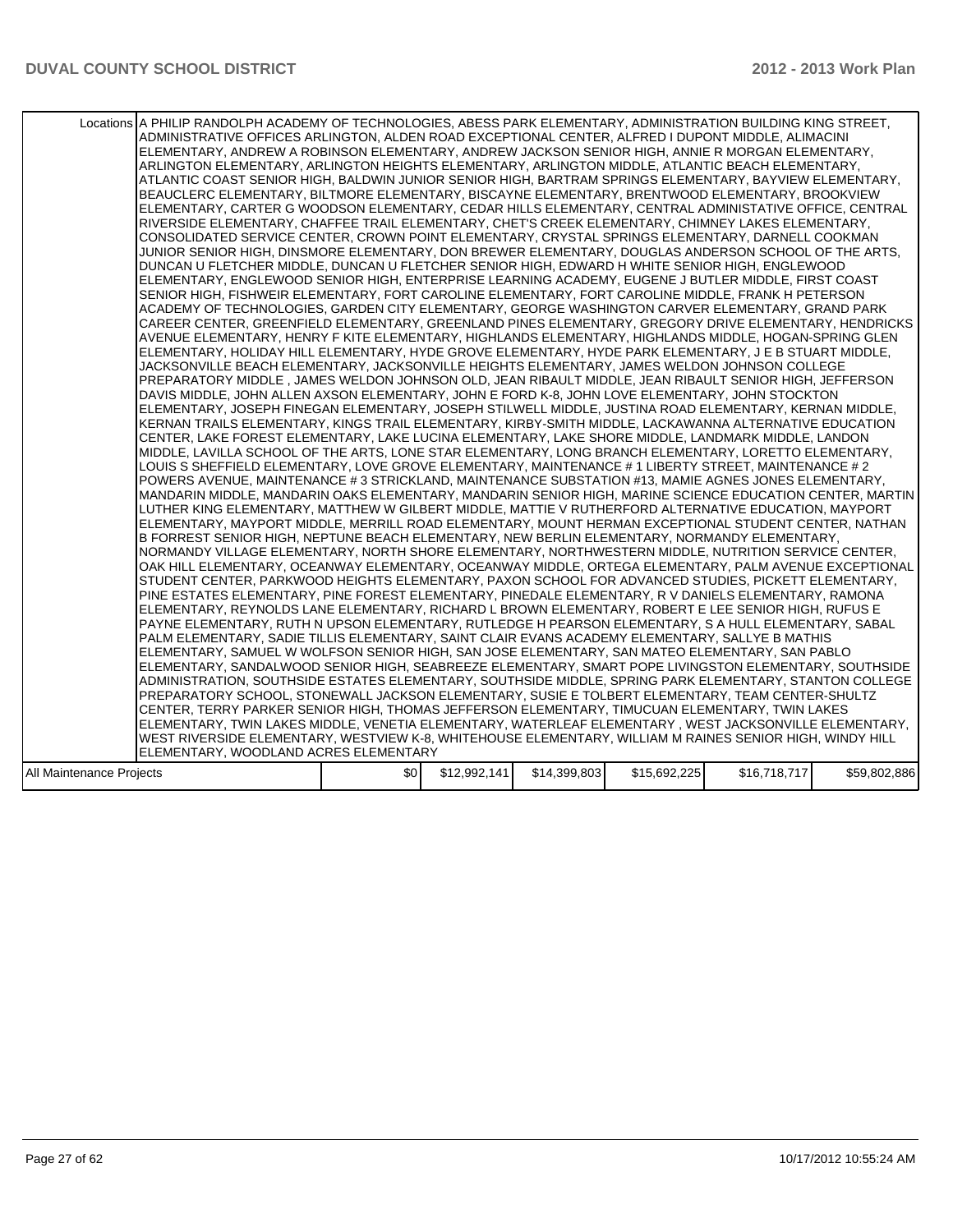| Total:                                                                                                                                                                                                     | \$16,060,700 | \$12,992,141 | \$14,399,803 | \$15,692,225 | \$16,718,717 | \$75,863,586 |
|------------------------------------------------------------------------------------------------------------------------------------------------------------------------------------------------------------|--------------|--------------|--------------|--------------|--------------|--------------|
| ELEMENTARY, WOODLAND ACRES ELEMENTARY                                                                                                                                                                      |              |              |              |              |              |              |
| WEST RIVERSIDE ELEMENTARY, WESTVIEW K-8, WHITEHOUSE ELEMENTARY, WILLIAM M RAINES SENIOR HIGH, WINDY HILL                                                                                                   |              |              |              |              |              |              |
| ELEMENTARY, TWIN LAKES MIDDLE, VENETIA ELEMENTARY, WATERLEAF ELEMENTARY, WEST JACKSONVILLE ELEMENTARY,                                                                                                     |              |              |              |              |              |              |
| CENTER, TERRY PARKER SENIOR HIGH, THOMAS JEFFERSON ELEMENTARY, TIMUCUAN ELEMENTARY, TWIN LAKES                                                                                                             |              |              |              |              |              |              |
| PREPARATORY SCHOOL, STONEWALL JACKSON ELEMENTARY, SUSIE E TOLBERT ELEMENTARY, TEAM CENTER-SHULTZ                                                                                                           |              |              |              |              |              |              |
| ADMINISTRATION, SOUTHSIDE ESTATES ELEMENTARY, SOUTHSIDE MIDDLE, SPRING PARK ELEMENTARY, STANTON COLLEGE                                                                                                    |              |              |              |              |              |              |
| ELEMENTARY, SANDALWOOD SENIOR HIGH, SEABREEZE ELEMENTARY, SMART POPE LIVINGSTON ELEMENTARY, SOUTHSIDE                                                                                                      |              |              |              |              |              |              |
| ELEMENTARY, SAMUEL W WOLFSON SENIOR HIGH, SAN JOSE ELEMENTARY, SAN MATEO ELEMENTARY, SAN PABLO                                                                                                             |              |              |              |              |              |              |
| PALM ELEMENTARY, SADIE TILLIS ELEMENTARY, SAINT CLAIR EVANS ACADEMY ELEMENTARY, SALLYE B MATHIS                                                                                                            |              |              |              |              |              |              |
| PAYNE ELEMENTARY, RUTH N UPSON ELEMENTARY, RUTLEDGE H PEARSON ELEMENTARY, S A HULL ELEMENTARY, SABAL                                                                                                       |              |              |              |              |              |              |
| ELEMENTARY, REYNOLDS LANE ELEMENTARY, RICHARD L BROWN ELEMENTARY, ROBERT E LEE SENIOR HIGH, RUFUS E                                                                                                        |              |              |              |              |              |              |
| PINE ESTATES ELEMENTARY, PINE FOREST ELEMENTARY, PINEDALE ELEMENTARY, R V DANIELS ELEMENTARY, RAMONA                                                                                                       |              |              |              |              |              |              |
| STUDENT CENTER, PARKWOOD HEIGHTS ELEMENTARY, PAXON SCHOOL FOR ADVANCED STUDIES, PICKETT ELEMENTARY,                                                                                                        |              |              |              |              |              |              |
| OAK HILL ELEMENTARY, OCEANWAY ELEMENTARY, OCEANWAY MIDDLE, ORTEGA ELEMENTARY, PALM AVENUE EXCEPTIONAL                                                                                                      |              |              |              |              |              |              |
| NORMANDY VILLAGE ELEMENTARY, NORTH SHORE ELEMENTARY, NORTHWESTERN MIDDLE, NUTRITION SERVICE CENTER,                                                                                                        |              |              |              |              |              |              |
| ELEMENTARY, MAYPORT MIDDLE, MERRILL ROAD ELEMENTARY, MOUNT HERMAN EXCEPTIONAL STUDENT CENTER, NATHAN<br>B FORREST SENIOR HIGH, NEPTUNE BEACH ELEMENTARY, NEW BERLIN ELEMENTARY, NORMANDY ELEMENTARY,       |              |              |              |              |              |              |
| LUTHER KING ELEMENTARY, MATTHEW W GILBERT MIDDLE, MATTIE V RUTHERFORD ALTERNATIVE EDUCATION, MAYPORT                                                                                                       |              |              |              |              |              |              |
| MANDARIN MIDDLE, MANDARIN OAKS ELEMENTARY, MANDARIN SENIOR HIGH, MARINE SCIENCE EDUCATION CENTER, MARTIN                                                                                                   |              |              |              |              |              |              |
| POWERS AVENUE, MAINTENANCE #3 STRICKLAND, MAINTENANCE SUBSTATION #13, MAMIE AGNES JONES ELEMENTARY,                                                                                                        |              |              |              |              |              |              |
| LOUIS S SHEFFIELD ELEMENTARY, LOVE GROVE ELEMENTARY, MAINTENANCE # 1 LIBERTY STREET, MAINTENANCE # 2                                                                                                       |              |              |              |              |              |              |
| MIDDLE, LAVILLA SCHOOL OF THE ARTS, LONE STAR ELEMENTARY, LONG BRANCH ELEMENTARY, LORETTO ELEMENTARY,                                                                                                      |              |              |              |              |              |              |
| CENTER, LAKE FOREST ELEMENTARY, LAKE LUCINA ELEMENTARY, LAKE SHORE MIDDLE, LANDMARK MIDDLE, LANDON                                                                                                         |              |              |              |              |              |              |
| KERNAN TRAILS ELEMENTARY, KINGS TRAIL ELEMENTARY, KIRBY-SMITH MIDDLE, LACKAWANNA ALTERNATIVE EDUCATION                                                                                                     |              |              |              |              |              |              |
| ELEMENTARY, JOSEPH FINEGAN ELEMENTARY, JOSEPH STILWELL MIDDLE, JUSTINA ROAD ELEMENTARY, KERNAN MIDDLE,                                                                                                     |              |              |              |              |              |              |
| DAVIS MIDDLE, JOHN ALLEN AXSON ELEMENTARY, JOHN E FORD K-8, JOHN LOVE ELEMENTARY, JOHN STOCKTON                                                                                                            |              |              |              |              |              |              |
| PREPARATORY MIDDLE, JAMES WELDON JOHNSON OLD, JEAN RIBAULT MIDDLE, JEAN RIBAULT SENIOR HIGH, JEFFERSON                                                                                                     |              |              |              |              |              |              |
| JACKSONVILLE BEACH ELEMENTARY, JACKSONVILLE HEIGHTS ELEMENTARY, JAMES WELDON JOHNSON COLLEGE                                                                                                               |              |              |              |              |              |              |
| ELEMENTARY, HOLIDAY HILL ELEMENTARY, HYDE GROVE ELEMENTARY, HYDE PARK ELEMENTARY, J E B STUART MIDDLE,                                                                                                     |              |              |              |              |              |              |
| AVENUE ELEMENTARY. HENRY F KITE ELEMENTARY. HIGHLANDS ELEMENTARY. HIGHLANDS MIDDLE. HOGAN-SPRING GLEN                                                                                                      |              |              |              |              |              |              |
| CAREER CENTER, GREENFIELD ELEMENTARY, GREENLAND PINES ELEMENTARY, GREGORY DRIVE ELEMENTARY, HENDRICKS                                                                                                      |              |              |              |              |              |              |
| ACADEMY OF TECHNOLOGIES, GARDEN CITY ELEMENTARY, GEORGE WASHINGTON CARVER ELEMENTARY, GRAND PARK                                                                                                           |              |              |              |              |              |              |
| SENIOR HIGH, FISHWEIR ELEMENTARY, FORT CAROLINE ELEMENTARY, FORT CAROLINE MIDDLE, FRANK H PETERSON                                                                                                         |              |              |              |              |              |              |
| ELEMENTARY, ENGLEWOOD SENIOR HIGH, ENTERPRISE LEARNING ACADEMY, EUGENE J BUTLER MIDDLE, FIRST COAST                                                                                                        |              |              |              |              |              |              |
| DUNCAN U FLETCHER MIDDLE, DUNCAN U FLETCHER SENIOR HIGH, EDWARD H WHITE SENIOR HIGH, ENGLEWOOD                                                                                                             |              |              |              |              |              |              |
| JUNIOR SENIOR HIGH, DINSMORE ELEMENTARY, DON BREWER ELEMENTARY, DOUGLAS ANDERSON SCHOOL OF THE ARTS,                                                                                                       |              |              |              |              |              |              |
| CONSOLIDATED SERVICE CENTER, CROWN POINT ELEMENTARY, CRYSTAL SPRINGS ELEMENTARY, DARNELL COOKMAN                                                                                                           |              |              |              |              |              |              |
| RIVERSIDE ELEMENTARY, CHAFFEE TRAIL ELEMENTARY, CHET'S CREEK ELEMENTARY, CHIMNEY LAKES ELEMENTARY,                                                                                                         |              |              |              |              |              |              |
| ELEMENTARY, CARTER G WOODSON ELEMENTARY, CEDAR HILLS ELEMENTARY, CENTRAL ADMINISTATIVE OFFICE, CENTRAL                                                                                                     |              |              |              |              |              |              |
| ATLANTIC COAST SENIOR HIGH, BALDWIN JUNIOR SENIOR HIGH, BARTRAM SPRINGS ELEMENTARY, BAYVIEW ELEMENTARY,<br>BEAUCLERC ELEMENTARY, BILTMORE ELEMENTARY, BISCAYNE ELEMENTARY, BRENTWOOD ELEMENTARY, BROOKVIEW |              |              |              |              |              |              |
| ARLINGTON ELEMENTARY, ARLINGTON HEIGHTS ELEMENTARY, ARLINGTON MIDDLE, ATLANTIC BEACH ELEMENTARY,                                                                                                           |              |              |              |              |              |              |
| ELEMENTARY, ANDREW A ROBINSON ELEMENTARY, ANDREW JACKSON SENIOR HIGH, ANNIE R MORGAN ELEMENTARY,                                                                                                           |              |              |              |              |              |              |
| ADMINISTRATIVE OFFICES ARLINGTON, ALDEN ROAD EXCEPTIONAL CENTER, ALFRED I DUPONT MIDDLE, ALIMACINI                                                                                                         |              |              |              |              |              |              |
| Locations A PHILIP RANDOLPH ACADEMY OF TECHNOLOGIES, ABESS PARK ELEMENTARY, ADMINISTRATION BUILDING KING STREET,                                                                                           |              |              |              |              |              |              |
|                                                                                                                                                                                                            |              |              |              |              |              |              |

#### **Local 1.50 Mill Expenditure For Maintenance, Repair and Renovation**

Anticipated expenditures expected from local funding sources over the years covered by the current work plan.

| Item                                      | $2012 - 2013$<br><b>Actual Budget</b> | $2013 - 2014$<br>Projected | $2014 - 2015$<br>Projected | $2015 - 2016$<br>Projected | 2016 - 2017<br>Projected | <b>Total</b>  |
|-------------------------------------------|---------------------------------------|----------------------------|----------------------------|----------------------------|--------------------------|---------------|
| Remaining Maint and Repair from 1.5 Mills | \$16,060,700                          | \$5,851,630                | \$5,643,602                | \$6,271,848                | \$8,318,717              | \$42,146,497  |
| Maintenance/Repair Salaries               | \$0                                   | \$0                        | \$0                        | \$0 <sub>1</sub>           | \$0 <sub>1</sub>         | \$0           |
| <b>School Bus Purchases</b>               | \$0                                   | \$0                        | \$0                        | \$0                        | \$0 <sub>1</sub>         | \$0           |
| <b>Other Vehicle Purchases</b>            | \$1,500,000                           | \$1,000,000                | \$1,000,000                | \$1,000,000                | \$1,000,000              | \$5,500,000   |
| Capital Outlay Equipment                  | \$2,980,000                           | \$2,980,000                | \$2,980,000                | \$3,043,000                | \$3,107,890              | \$15,090,890  |
| Rent/Lease Payments                       | \$0                                   | \$0                        | \$0                        | \$0                        | \$0 <sub>1</sub>         | \$0           |
| <b>ICOP Debt Service</b>                  | \$21,395,388                          | \$21,359,890               | \$21,316,005               | \$21,281,863               | \$21,239,103             | \$106,592,249 |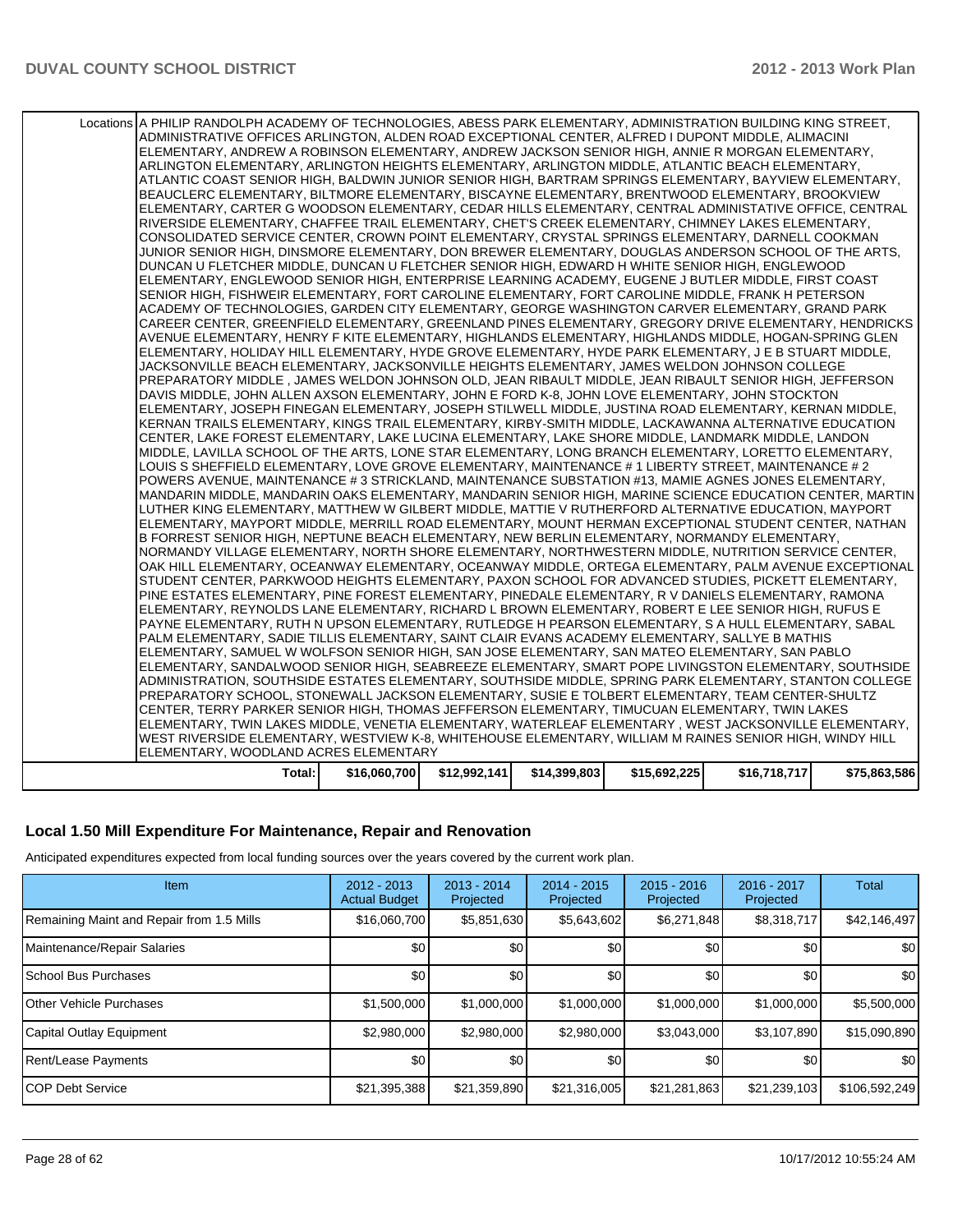| Rent/Lease Relocatables                                      | \$0          | \$0          | \$0          | \$0          | \$0          | \$0           |
|--------------------------------------------------------------|--------------|--------------|--------------|--------------|--------------|---------------|
| <b>Environmental Problems</b>                                | \$0          | \$0          | \$0          | \$0          | \$0          | \$0           |
| ls.1011.14 Debt Service                                      | \$0          | \$0          | \$0          | \$0          | \$0          | \$0           |
| Special Facilities Construction Account                      | \$0          | \$0          | \$0          | \$0          | \$0          | \$0           |
| Premiums for Property Casualty Insurance - 1011.71<br>(4a,b) | \$2,700,000  | \$2,700,000  | \$2,700,000  | \$2,700,000  | \$2,700,000  | \$13,500,000  |
| Qualified School Construction Bonds (QSCB)                   | \$0          | \$0          | \$0          | \$0          | \$0          | \$0           |
| Qualified Zone Academy Bonds (QZAB)                          | \$0          | \$0          | \$0          | \$0          | \$0          | \$0           |
| Overhead Transfer                                            | \$2,500,000  | \$2,500,000  | \$2,500,000  | \$2,500,000  | \$2,500,000  | \$12,500,000  |
| Transportation                                               | \$7,960,000  | \$8,340,000  | \$8,740,000  | \$9,155,000  | \$9,590,000  | \$43,785,000  |
| Minor Maintenance Transfer                                   | \$18,500,000 | \$18,500,000 | \$18,500,000 | \$18,500,000 | \$18,500,000 | \$92,500,000  |
| <b>Local Expenditure Totals:</b>                             | \$73,596,088 | \$63,231,520 | \$63,379,607 | \$64,451,711 | \$66,955,710 | \$331,614,636 |
| <b>Revenue</b>                                               |              |              |              |              |              |               |

#### **1.50 Mill Revenue Source**

Schedule of Estimated Capital Outlay Revenue from each currently approved source which is estimated to be available for expenditures on the projects included in the tentative district facilities work program. All amounts are NET after considering carryover balances, interest earned, new COP's, 1011.14 and 1011.15 loans, etc. Districts cannot use 1.5-Mill funds for salaries except for those explicitly associated with maintenance/repair projects. (1011.71 (5), F.S.)

| Item                                                                             | Fund | $2012 - 2013$<br><b>Actual Value</b> | $2013 - 2014$<br>Projected | $2014 - 2015$<br>Projected | $2015 - 2016$<br>Projected | 2016 - 2017<br>Projected | Total             |
|----------------------------------------------------------------------------------|------|--------------------------------------|----------------------------|----------------------------|----------------------------|--------------------------|-------------------|
| (1) Non-exempt property<br>assessed valuation                                    |      | \$52,727,461,228                     | \$52,198,294,759           | \$53,370,150,329           | \$55,044,709,069           | \$57,315,044,681         | \$270,655,660,066 |
| (2) The Millege projected for<br>discretionary capital outlay per<br>ls.1011.71  |      | 1.50                                 | 1.50 <b>I</b>              | 1.50                       | 1.50                       | 1.50                     |                   |
| (3) Full value of the 1.50-Mill<br>discretionary capital outlay per<br>s.1011.71 |      | \$88,582,135                         | \$87,693,135               | \$89,661,853               | \$92,475,111               | \$96,289,275             | \$454,701,509     |
| (4) Value of the portion of the 1.50<br>-Mill ACTUALLY levied                    | 370  | \$75,927,544                         | \$75,165,544               | \$76,853,016               | \$79,264,381               | \$82,533,664             | \$389,744,149     |
| $(5)$ Difference of lines $(3)$ and $(4)$                                        |      | \$12,654,591                         | \$12,527,591               | \$12,808,837               | \$13,210,730               | \$13,755,611             | \$64,957,360      |

#### **PECO Revenue Source**

The figure in the row designated "PECO Maintenance" will be subtracted from funds available for new construction because PECO maintenance dollars cannot be used for new construction.

| Item                          | Fund             | $2012 - 2013$<br><b>Actual Budget</b> | $2013 - 2014$<br>Projected | 2014 - 2015<br>Projected | $2015 - 2016$<br>Projected | $2016 - 2017$<br>Projected | Total        |
|-------------------------------|------------------|---------------------------------------|----------------------------|--------------------------|----------------------------|----------------------------|--------------|
| IPECO New Construction        | 340 <sup>l</sup> | \$0 I                                 | \$1,843,824                | \$1,331,926              | \$652.238                  | \$1,275,000                | \$5,102,988  |
| PECO Maintenance Expenditures |                  | \$0 <sub>l</sub>                      | \$7,140,511                | \$8,756,201              | \$9,420,377                | \$8,400,000                | \$33,717,089 |
|                               |                  | \$0 I                                 | \$8,984,335                | \$10,088,127             | \$10,072,615               | \$9.675,000                | \$38,820,077 |

#### **CO & DS Revenue Source**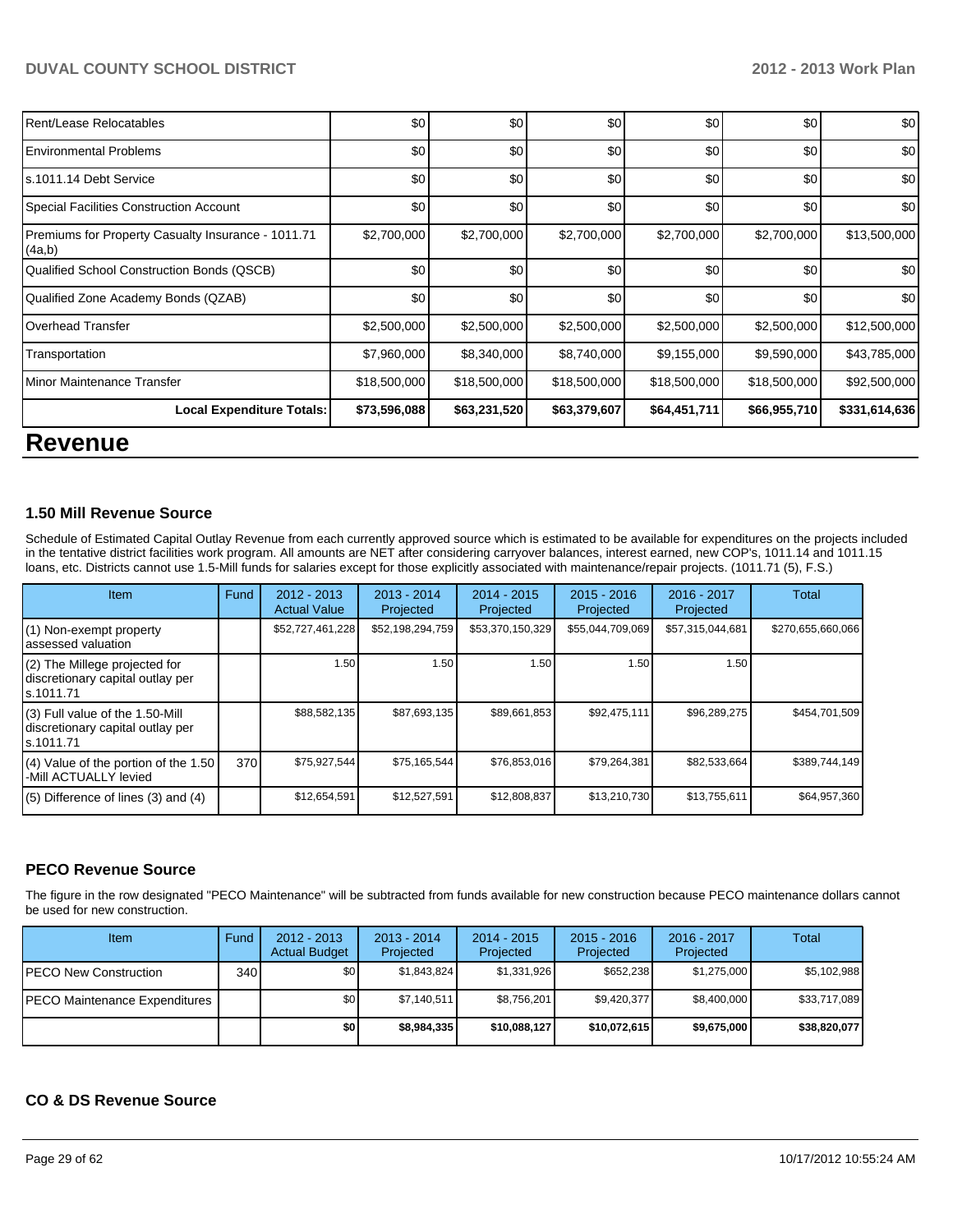Revenue from Capital Outlay and Debt Service funds.

| Item                                               | Fund | 2012 - 2013<br><b>Actual Budget</b> | $2013 - 2014$<br>Projected | $2014 - 2015$<br>Projected | $2015 - 2016$<br>Projected | $2016 - 2017$<br>Projected | Total       |
|----------------------------------------------------|------|-------------------------------------|----------------------------|----------------------------|----------------------------|----------------------------|-------------|
| ICO & DS Cash Flow-through<br><b>I</b> Distributed | 360  | \$625.816                           | \$625,816                  | \$625.816                  | \$625.816                  | \$625.816                  | \$3,129,080 |
| ICO & DS Interest on<br>Undistributed CO           | 360  | \$49,719                            | \$49,719                   | \$49.719                   | \$49,719                   | \$49,719                   | \$248,595   |
|                                                    |      | \$675,535                           | \$675,535                  | \$675.535                  | \$675,535                  | \$675,535                  | \$3,377,675 |

#### **Fair Share Revenue Source**

Nothing reported for this section. All legally binding commitments for proportionate fair-share mitigation for impacts on public school facilities must be included in the 5-year district work program.

**Sales Surtax Referendum**

Specific information about any referendum for a 1-cent or ½-cent surtax referendum during the previous year.

**Did the school district hold a surtax referendum during the past fiscal year 2011 - 2012?**

No

### **Additional Revenue Source**

Any additional revenue sources

| Item                                                                                                   | $2012 - 2013$<br><b>Actual Value</b> | $2013 - 2014$<br>Projected | $2014 - 2015$<br>Projected | $2015 - 2016$<br>Projected | 2016 - 2017<br>Projected | Total        |
|--------------------------------------------------------------------------------------------------------|--------------------------------------|----------------------------|----------------------------|----------------------------|--------------------------|--------------|
| Proceeds from a s.1011.14/15 F.S. Loans                                                                | \$0                                  | \$0                        | \$0                        | \$0                        | \$0                      | \$0          |
| District Bonds - Voted local bond<br>referendum proceeds per s.9, Art VII<br><b>State Constitution</b> | \$0                                  | \$0                        | \$0                        | \$0                        | \$0                      | \$0          |
| Proceeds from Special Act Bonds                                                                        | \$0                                  | \$0                        | \$0                        | \$0                        | \$0                      | \$0          |
| Estimated Revenue from CO & DS Bond<br>Sale                                                            | \$0                                  | \$0                        | \$0                        | \$0                        | \$0                      | \$0          |
| <b>Proceeds from Voted Capital</b><br>Improvements millage                                             | \$0                                  | \$0                        | \$0                        | \$0                        | \$0                      | \$0          |
| Other Revenue for Other Capital Projects                                                               | \$0                                  | \$0                        | \$0                        | \$0                        | \$0                      | \$0          |
| Proceeds from 1/2 cent sales surtax<br>authorized by school board                                      | \$0                                  | \$0                        | \$0                        | \$0                        | \$0                      | \$0          |
| Proceeds from local governmental<br>infrastructure sales surtax                                        | \$0                                  | \$0                        | \$0                        | \$0                        | \$0                      | \$0          |
| Proceeds from Certificates of<br>Participation (COP's) Sale                                            | \$0                                  | \$0                        | \$0                        | \$0                        | \$55,000,000             | \$55,000,000 |
| Classrooms First Bond proceeds amount<br>authorized in FY 1997-98                                      | \$0                                  | \$0                        | \$0                        | \$0                        | \$0                      | \$0          |
| <b>Classrooms for Kids</b>                                                                             | \$0                                  | \$0                        | \$0                        | \$0                        | \$0                      | \$0          |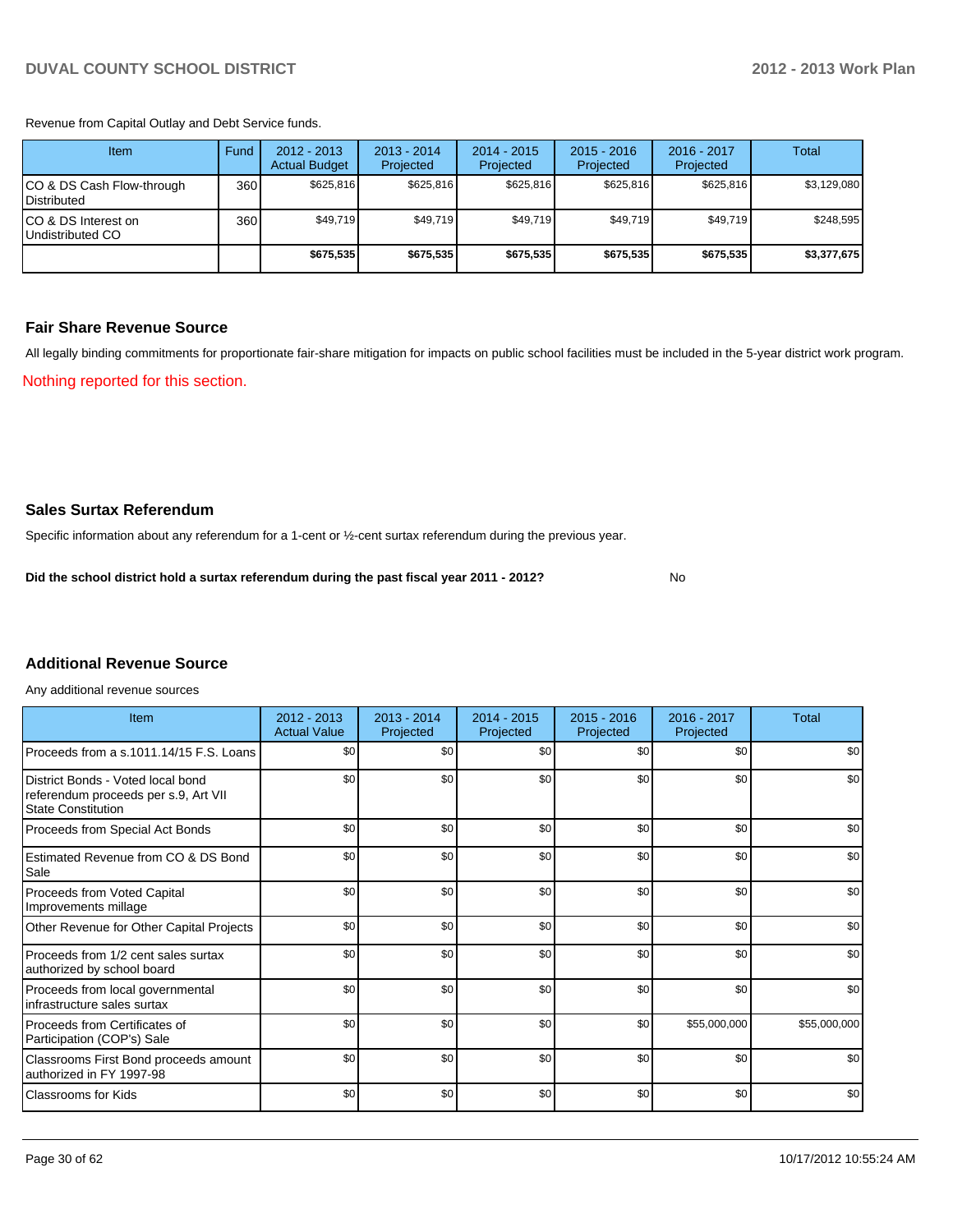| <b>District Equity Recognition</b>                                                                                        | \$0          | \$0         | \$0         | \$0         | \$0          | \$0          |
|---------------------------------------------------------------------------------------------------------------------------|--------------|-------------|-------------|-------------|--------------|--------------|
| <b>Federal Grants</b>                                                                                                     | \$0          | \$0         | \$0         | \$0         | \$0          | \$0          |
| Proportionate share mitigation (actual<br>cash revenue only, not in kind donations)                                       | \$0          | \$0         | \$0         | \$0         | \$0          | \$0          |
| Impact fees received                                                                                                      | \$0          | \$0         | \$0         | \$0         | \$0          | \$0          |
| Private donations                                                                                                         | \$0          | \$0         | \$0         | \$0         | \$0          | \$0          |
| Grants from local governments or not-for-<br>profit organizations                                                         | \$0          | \$0         | \$0         | \$0         | \$0          | \$0          |
| Interest, Including Profit On Investment                                                                                  | \$1,512,854  | \$1,548,410 | \$1,583,174 | \$1,632,846 | \$1,700,192  | \$7,977,476  |
| Revenue from Bonds pledging proceeds<br>from 1 cent or 1/2 cent Sales Surtax                                              | \$0          | \$0         | \$0         | \$0         | \$0          | \$0          |
| <b>Total Fund Balance Carried Forward</b>                                                                                 | \$13,500,000 | \$0         | \$0         | \$0         | \$0          | \$13,500,000 |
| General Capital Outlay Obligated Fund<br><b>Balance Carried Forward From Total</b><br><b>Fund Balance Carried Forward</b> | \$0          | \$0         | \$0         | \$0         | \$0          | \$0          |
| <b>Special Facilities Construction Account</b>                                                                            | \$0          | \$0         | \$0         | \$0         | \$0          | \$0          |
| One Cent - 1/2 Cent Sales Surtax Debt<br>Service From Total Fund Balance Carried<br>Forward                               | \$0          | \$0         | \$0         | \$0         | \$0          | \$0          |
| Capital Outlay Projects Funds Balance<br><b>Carried Forward From Total Fund</b><br><b>Balance Carried Forward</b>         | \$0          | \$0         | \$0         | \$0         | \$0          | \$0          |
| Gas Tax                                                                                                                   | \$180,000    | \$180,000   | \$180,000   | \$180,000   | \$180,000    | \$900,000    |
| <b>Subtotal</b>                                                                                                           | \$15,192,854 | \$1,728,410 | \$1,763,174 | \$1,812,846 | \$56,880,192 | \$77,377,476 |

# **Total Revenue Summary**

| <b>Item Name</b>                                                | $2012 - 2013$<br><b>Budget</b> | $2013 - 2014$<br>Projected | $2014 - 2015$<br>Projected | $2015 - 2016$<br>Projected | $2016 - 2017$<br>Projected | <b>Five Year Total</b> |
|-----------------------------------------------------------------|--------------------------------|----------------------------|----------------------------|----------------------------|----------------------------|------------------------|
| Local 1.5 Mill Discretionary Capital Outlay<br><b>I</b> Revenue | \$75,927,544                   | \$75,165,544               | \$76,853,016               | \$79,264,381               | \$82,533,664               | \$389,744,149          |
| IPECO and 1.5 Mill Maint and Other 1.5<br>Mill Expenditures     | (\$73,596,088)                 | ( \$63, 231, 520)          | (S63, 379, 607)            | (S64, 451, 711)            | (\$66,955,710)             | (\$331,614,636)        |
| IPECO Maintenance Revenue                                       | \$0                            | \$7.140.511                | \$8,756,201                | \$9,420,377                | \$8.400,000                | \$33,717,089           |
| Available 1.50 Mill for New l<br>l Construction                 | \$2,331,456                    | \$11,934,024               | \$13,473,409               | \$14,812,670               | \$15,577,954               | \$58,129,513           |

| <b>Item Name</b>                      | $2012 - 2013$<br><b>Budget</b> | $2013 - 2014$<br>Projected | 2014 - 2015<br>Projected | $2015 - 2016$<br>Projected | 2016 - 2017<br>Projected | <b>Five Year Total</b> |
|---------------------------------------|--------------------------------|----------------------------|--------------------------|----------------------------|--------------------------|------------------------|
| ICO & DS Revenue                      | \$675,535                      | \$675,535                  | \$675,535                | \$675,535                  | \$675,535                | \$3,377,675            |
| <b>IPECO New Construction Revenue</b> | \$0                            | \$1,843,824                | \$1,331,926              | \$652,238                  | \$1,275,000              | \$5,102,988            |
| <b>I</b> Other/Additional Revenue     | \$15,192,854                   | \$1,728,410                | \$1,763,174              | \$1,812,846                | \$56,880,192             | \$77,377,476           |
| <b>Total Additional Revenuel</b>      | \$15,868,389                   | \$4,247,769                | \$3,770,635              | \$3,140,619                | \$58,830,727             | \$85,858,139           |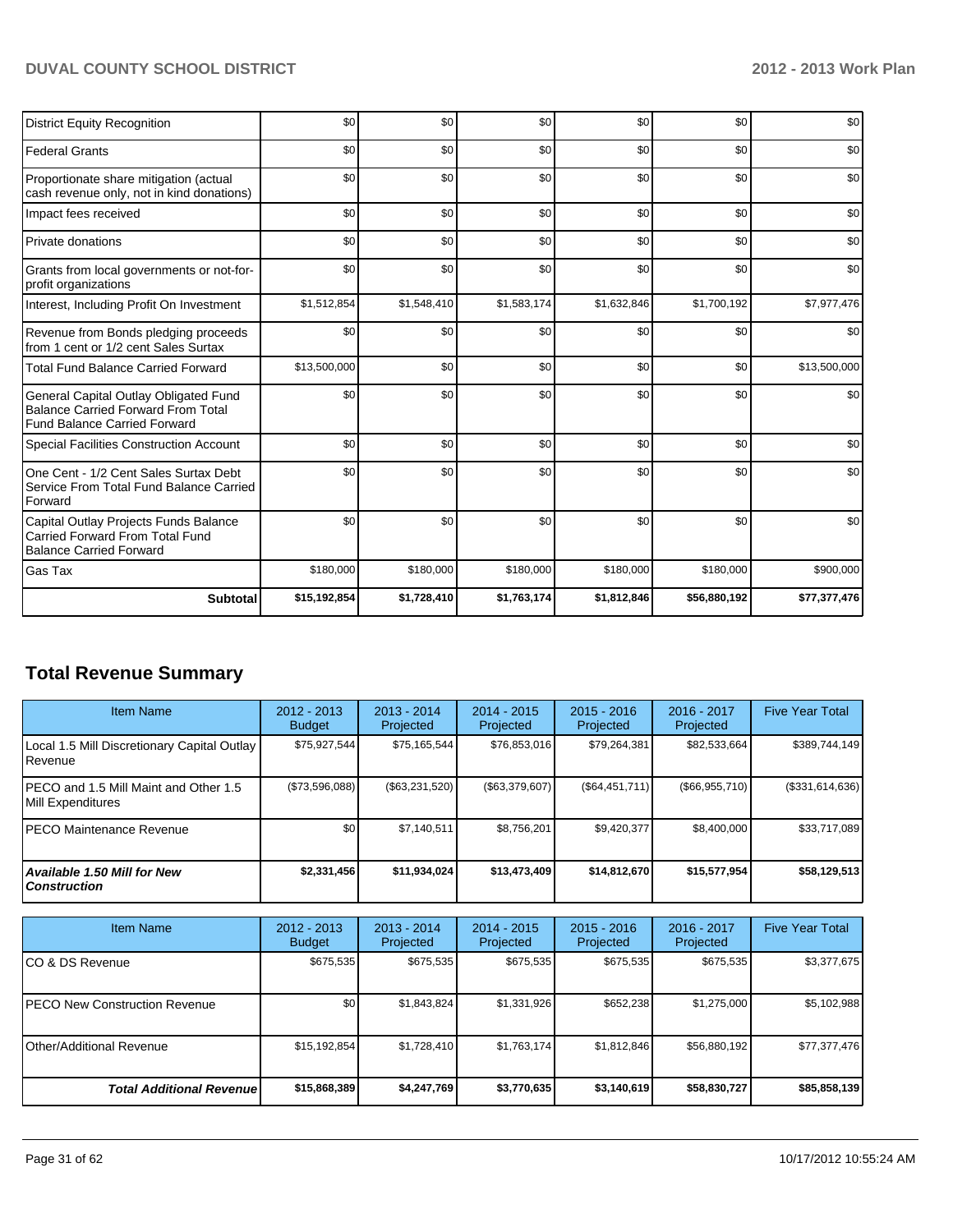| Total Available Revenue | $\frac{\$18,199,845\quad$16,181,793\quad$17,244,044\quad$17,953,289}$ |  |  |  | \$74.408.681 | \$143,987,652 |
|-------------------------|-----------------------------------------------------------------------|--|--|--|--------------|---------------|
|-------------------------|-----------------------------------------------------------------------|--|--|--|--------------|---------------|

# **Project Schedules**

#### **Capacity Project Schedules**

A schedule of capital outlay projects necessary to ensure the availability of satisfactory classrooms for the projected student enrollment in K-12 programs.

| <b>Project Description</b>                         | Location                  |                          | 2012 - 2013 | $2013 - 2014$ | 2014 - 2015    | $2015 - 2016$ | $2016 - 2017$ | <b>Total</b>     | Funded |
|----------------------------------------------------|---------------------------|--------------------------|-------------|---------------|----------------|---------------|---------------|------------------|--------|
| New K-8 @ AAA site                                 | Location not<br>specified | Planned<br>Cost:         | \$0         | \$0           | \$0            | \$0           | \$40,000,000  | \$40,000,000 Yes |        |
|                                                    | <b>Student Stations:</b>  |                          | 0           | 0             | 0              | 0             | 1,500         | 1,500            |        |
|                                                    |                           | <b>Total Classrooms:</b> | $\mathbf 0$ | 0             | $\overline{0}$ | 0             | 76            | 76               |        |
|                                                    |                           | Gross Sq Ft:             | 0           | 0             | 0              | 0             | 170,000       | 170,000          |        |
| New Classroom<br>addition @ Douglas<br>Anderson HS | Location not<br>specified | Planned<br>Cost:         | \$0         | \$0           | \$0            | \$0           | \$15,000,000  | \$15,000,000 Yes |        |
|                                                    |                           | <b>Student Stations:</b> | $\mathbf 0$ | 0             | 0              | 0             | 500           | 500              |        |
|                                                    |                           | <b>Total Classrooms:</b> | 0           | 0             | 0              | 0             | 20            | 20               |        |
|                                                    |                           | Gross Sq Ft:             | $\mathbf 0$ | 0             | 0              | 0             | 55,000        | 55,000           |        |
|                                                    |                           | <b>Planned Cost:</b>     | \$0         | \$0           | \$0            | \$0           | \$55,000,000  | \$55,000,000     |        |
|                                                    | <b>Student Stations:</b>  |                          | 0           | $\bf{0}$      | $\bf{0}$       | 0             | 2,000         | 2,000            |        |
|                                                    | <b>Total Classrooms:</b>  |                          | 0           | $\bf{0}$      | 0              | 0             | 96            | 96               |        |
|                                                    |                           | Gross Sq Ft:             | 0           | $\bf{0}$      | $\bf{0}$       | $\mathbf{0}$  | 225,000       | 225,000          |        |
|                                                    |                           |                          |             |               |                |               |               |                  |        |

#### **Other Project Schedules**

Major renovations, remodeling, and additions of capital outlay projects that do not add capacity to schools.

| <b>Project Description</b> | Location               | $2012 - 2013$<br><b>Actual Budget</b> | $2013 - 2014$<br>Projected | $2014 - 2015$<br>Projected | $2015 - 2016$<br>Projected | 2016 - 2017<br>Projected | Total            | Funded |
|----------------------------|------------------------|---------------------------------------|----------------------------|----------------------------|----------------------------|--------------------------|------------------|--------|
| Technology                 | Location not specified | \$15,774,845                          | \$13,612,969               | \$15,187,118               | \$16,576,051               | \$17,408,681             | \$78.559.664 Yes |        |
| Portables/Covered Walkways | Location not specified | \$125,000                             | \$100,000                  | \$100,000                  | \$100,000                  | \$100,000                | \$525,000 Yes    |        |
| <b>ADA Requirements</b>    | Location not specified | \$100,000                             | \$125,000                  | \$125,000                  | \$125,000                  | \$125,000                | \$600,000 Yes    |        |
| Douglas Anderson Design    | Location not specified | \$1,700,000                           | \$0                        | \$0                        | \$0                        | \$0 <sub>1</sub>         | \$1,700,000 Yes  |        |
| SAP/SIS Upgrades           | Location not specified | \$500,000                             | \$500,000                  | \$500,000                  | \$500,000                  | \$500,000                | \$2,500,000 Yes  |        |
| PECO Projects TBD          | Location not specified | \$0                                   | \$1,843,824                | \$1,331,926                | \$652,238                  | \$1,275,000              | \$5,102,988 Yes  |        |
|                            |                        | \$18,199,845                          | \$16,181,793               | \$17,244,044               | \$17,953,289               | \$19,408,681             | \$88,987,652     |        |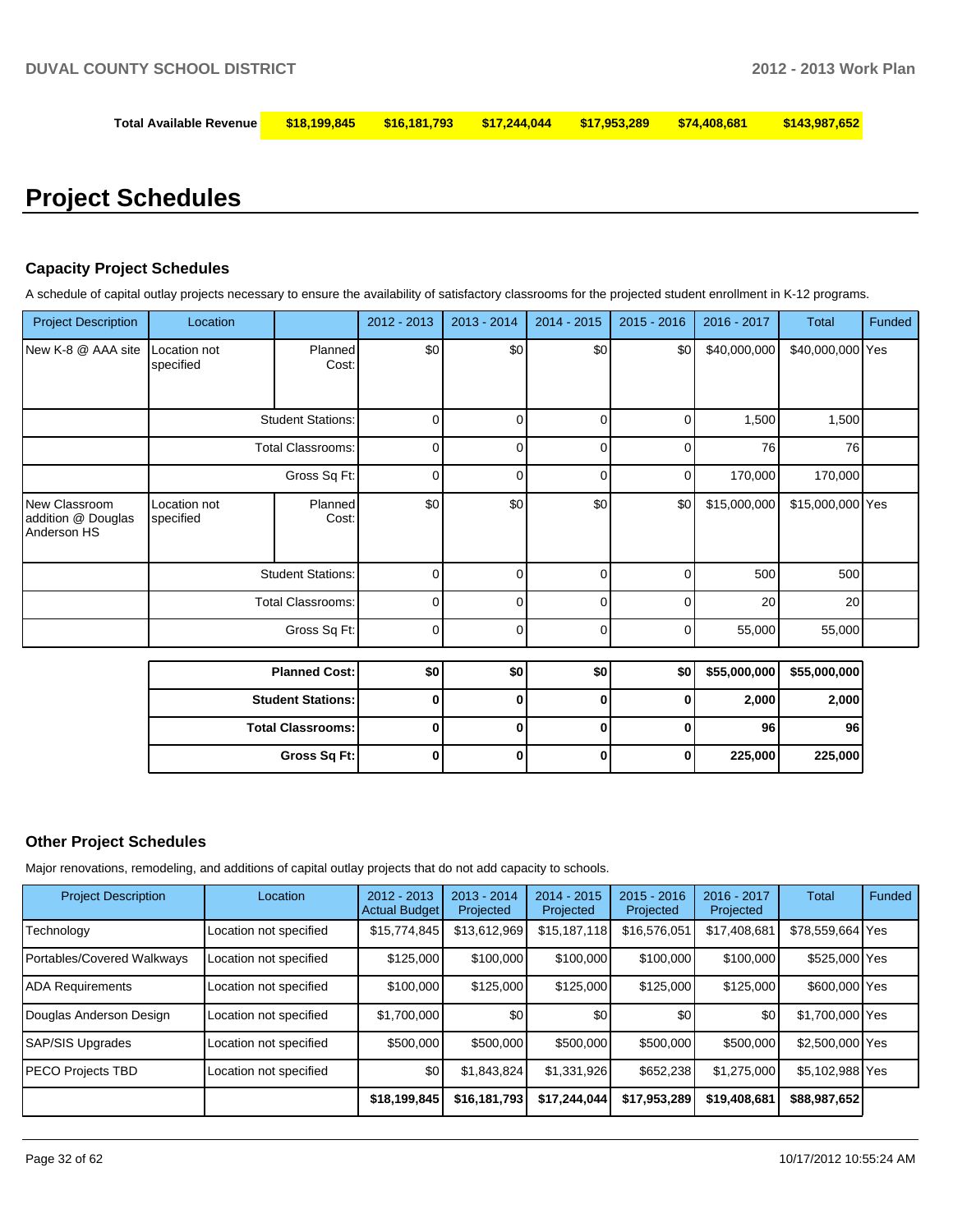# **Additional Project Schedules**

Any projects that are not identified in the last approved educational plant survey.

Nothing reported for this section.

#### **Non Funded Growth Management Project Schedules**

Schedule indicating which projects, due to planned development, that CANNOT be funded from current revenues projected over the next five years.

Nothing reported for this section.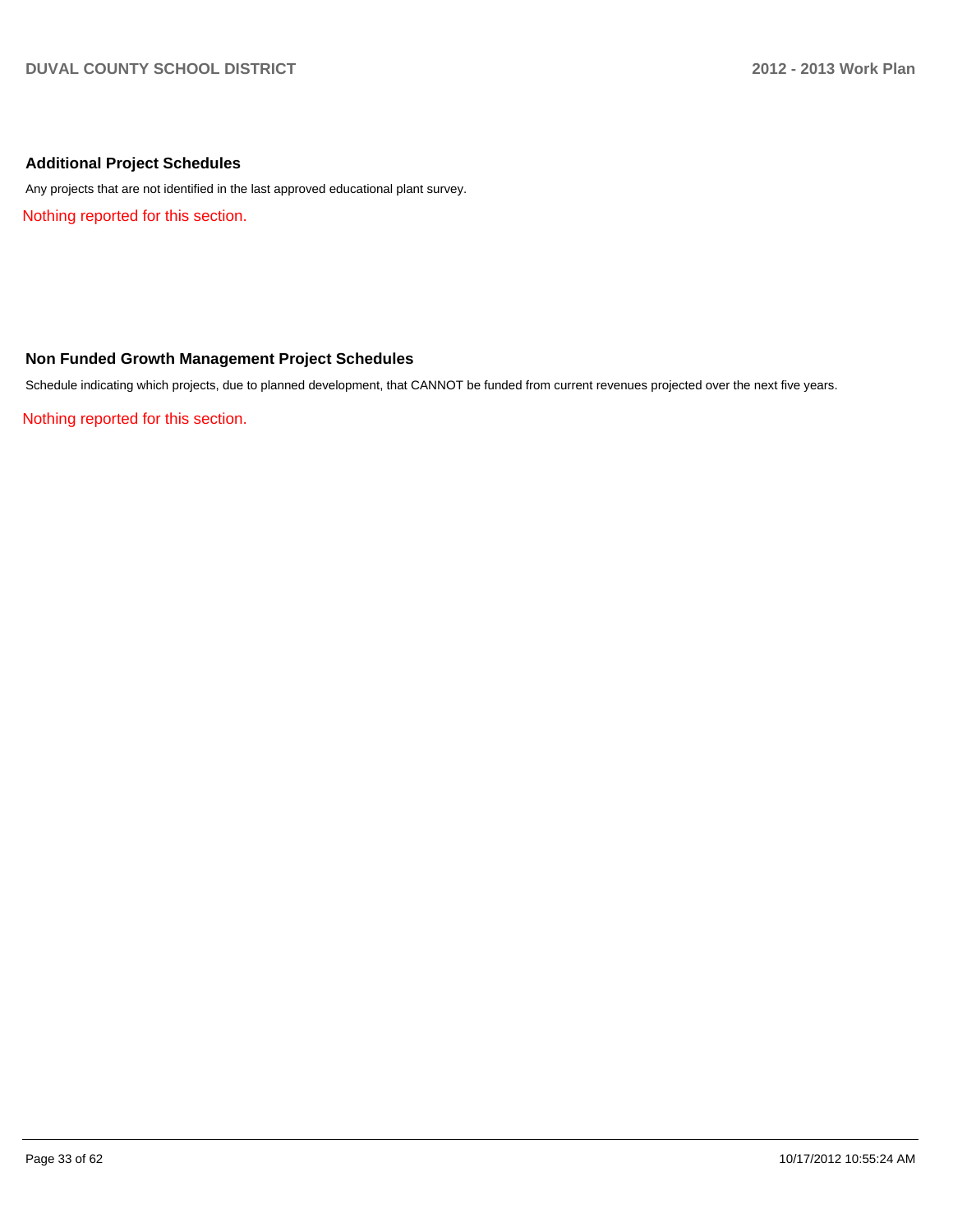# **Capacity Tracking**

| Location                                                                       | $2012 -$<br>2013 Satis.<br>Stu. Sta. | Actual<br>$2012 -$<br><b>2013 FISH</b><br>Capacity | Actual<br>$2011 -$<br>2012<br><b>COFTE</b> | # Class<br>Rooms | Actual<br>Average<br>$2012 -$<br>2013 Class<br><b>Size</b> | Actual<br>$2012 -$<br>2013<br><b>Utilization</b> | <b>New</b><br>Stu.<br>Capacity | <b>New</b><br>Rooms to<br>be<br>Added/Re<br>moved | Projected<br>$2016 -$<br>2017<br><b>COFTE</b> | Projected<br>$2016 -$<br>2017<br><b>Utilization</b> | Projected<br>$2016 -$<br>2017 Class<br><b>Size</b> |
|--------------------------------------------------------------------------------|--------------------------------------|----------------------------------------------------|--------------------------------------------|------------------|------------------------------------------------------------|--------------------------------------------------|--------------------------------|---------------------------------------------------|-----------------------------------------------|-----------------------------------------------------|----------------------------------------------------|
| <b>MATTIE V</b><br><b>RUTHERFORD</b><br><b>ALTERNATIVE</b><br><b>EDUCATION</b> | 421                                  | 421                                                | 104                                        | 19               | 5 <sup>1</sup>                                             | 25.00 %                                          | $\Omega$                       | $\Omega$                                          | 62                                            | 15.00 %                                             | 3                                                  |
| NORTHEAST<br><b>SPRINGFIELD</b><br><b>ELEMENTARY</b>                           | 368                                  | $\mathbf 0$                                        | 0                                          | 21               | 0                                                          | 0.00%                                            | $-368$                         | $-21$                                             | $\Omega$                                      | 0.00%                                               | $\mathbf 0$                                        |
| FAIRFIELD<br><b>ELEMENTARY</b>                                                 | $\mathbf{0}$                         | $\Omega$                                           | $\Omega$                                   | $\mathbf 0$      | $\Omega$                                                   | 0.00%                                            | $\Omega$                       | $\Omega$                                          | $\Omega$                                      | 0.00%                                               | $\mathbf 0$                                        |
| <b>WEST RIVERSIDE</b><br><b>ELEMENTARY</b>                                     | 420                                  | 420                                                | 341                                        | 22               | 15                                                         | 81.00 %                                          | $\Omega$                       | $\Omega$                                          | 295                                           | 70.00%                                              | 13                                                 |
| <b>GRAND PARK CAREER</b><br><b>CENTER</b>                                      | 570                                  | 570                                                | 176                                        | 24               | $\overline{7}$                                             | 31.00 %                                          | $\Omega$                       | $\Omega$                                          | 300                                           | 53.00 %                                             | 13                                                 |
| <b>BRENTWOOD</b><br><b>ELEMENTARY</b>                                          | 378                                  | 378                                                | 355                                        | 19               | 19                                                         | 94.00 %                                          | 0                              | $\Omega$                                          | 338                                           | 89.00 %                                             | 18                                                 |
| <b>ORTEGA ELEMENTARY</b>                                                       | 346                                  | 346                                                | 366                                        | 17               | 22                                                         | 106.00%                                          | 0                              | $\Omega$                                          | 328                                           | 95.00 %                                             | 19                                                 |
| <b>CENTRAL RIVERSIDE</b><br><b>ELEMENTARY</b>                                  | 426                                  | 426                                                | 342                                        | 23               | 15                                                         | 80.00 %                                          | 0                              | $\Omega$                                          | 321                                           | 75.00 %                                             | 14                                                 |
| <b>RUTH N UPSON</b><br><b>ELEMENTARY</b>                                       | 506                                  | 506                                                | 401                                        | 25               | 16                                                         | 79.00 %                                          | 0                              | $\Omega$                                          | 358                                           | 71.00%                                              | 14                                                 |
| <b>FISHWEIR</b><br><b>ELEMENTARY</b>                                           | 411                                  | 411                                                | 426                                        | 23               | 19                                                         | 104.00 %                                         | $\Omega$                       | $\Omega$                                          | 376                                           | 91.00%                                              | 16                                                 |
| ANNIE R MORGAN<br><b>ELEMENTARY</b>                                            | 479                                  | 479                                                | 368                                        | 25               | 15                                                         | 77.00 %                                          | $\overline{0}$                 | $\Omega$                                          | 328                                           | 68.00 %                                             | 13                                                 |
| <b>KIRBY-SMITH MIDDLE</b>                                                      | 907                                  | 816                                                | 893                                        | 42               | 21                                                         | 109.00%                                          | 0                              | $\Omega$                                          | 860                                           | 105.00%                                             | 20                                                 |
| <b>LORETTO ELEMENTARY</b>                                                      | 1,208                                | 1,208                                              | 1,167                                      | 63               | 19                                                         | 97.00 %                                          | 0                              | $\Omega$                                          | 1,118                                         | 93.00%                                              | 18                                                 |
| <b>LANDON MIDDLE</b>                                                           | 817                                  | 735                                                | 728                                        | 36               | 20                                                         | 99.00 %                                          | 0                              | $\Omega$                                          | 780                                           | 106.00%                                             | 22                                                 |
| <b>MARINE SCIENCE</b><br><b>EDUCATION CENTER</b>                               | 197                                  | 197                                                | 39                                         | 8                | 5                                                          | 20.00 %                                          | 0                              | $\Omega$                                          | 35                                            | 18.00%                                              | 4                                                  |
| <b>ROBERT E LEE SENIOR</b><br><b>HIGH</b>                                      | 2,049                                | 1,946                                              | 1,678                                      | 83               | 20                                                         | 86.00 %                                          | 0                              | $\Omega$                                          | 1,484                                         | 76.00%                                              | 18                                                 |
| ANDREW JACKSON<br><b>SENIOR HIGH</b>                                           | 1,508                                | 1,432                                              | 807                                        | 60               | 13                                                         | 56.00 %                                          | $\Omega$                       | $\Omega$                                          | 640                                           | 45.00 %                                             | 11                                                 |
| HENRY F KITE<br><b>ELEMENTARY</b>                                              | 355                                  | 355                                                | 340                                        | 19               | 18                                                         | 96.00 %                                          | $\overline{0}$                 | 0                                                 | 333                                           | 94.00%                                              | 18                                                 |
| <b>BALDWIN JUNIOR</b><br><b>SENIOR HIGH</b>                                    | 1,115                                | 1,003                                              | 1,126                                      | 48               | 23                                                         | 112.00 %                                         | $\overline{0}$                 | $\mathbf 0$                                       | 742                                           | 74.00%                                              | 15                                                 |
| <b>DINSMORE</b><br><b>ELEMENTARY</b>                                           | 683                                  | 683                                                | 554                                        | 33               | 17                                                         | 81.00%                                           | $\overline{0}$                 | $\Omega$                                          | 535                                           | 78.00 %                                             | 16                                                 |
| <b>ARLINGTON</b><br><b>ELEMENTARY</b>                                          | 331                                  | 331                                                | 244                                        | 17               | 14                                                         | 74.00 %                                          | $\overline{0}$                 | $\overline{0}$                                    | 222                                           | 67.00 %                                             | 13                                                 |
| THOMAS JEFFERSON<br>ELEMENTARY                                                 | 537                                  | 537                                                | 556                                        | 28               | 20                                                         | 104.00 %                                         | $\overline{0}$                 | $\overline{0}$                                    | 471                                           | 88.00 %                                             | 17                                                 |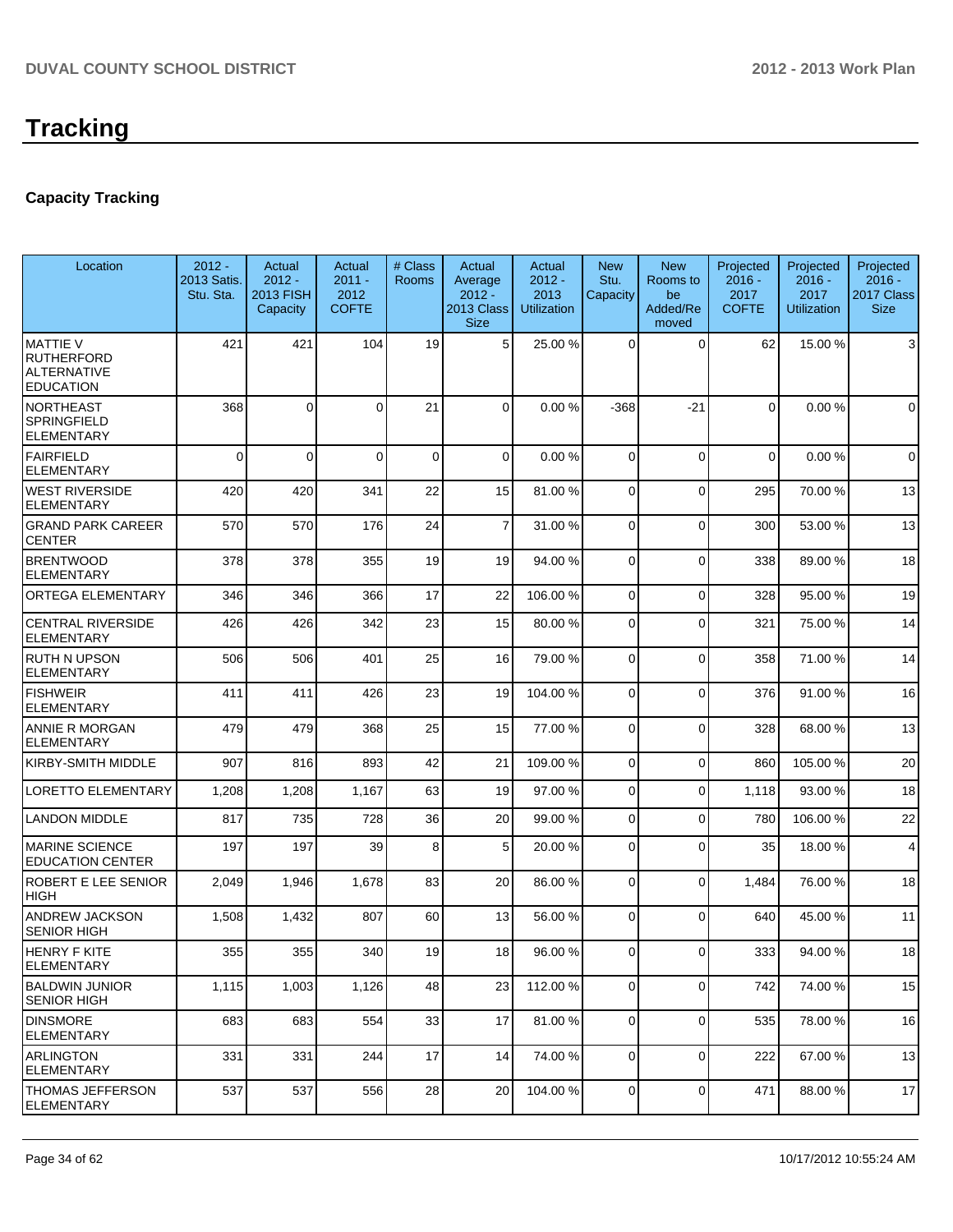| IWHITEHOUSE<br><b>ELEMENTARY</b>              | 508   | 508      | 442   | 26 | 17              | 87.00 %  | $\Omega$       | $\Omega$    | 438         | 86.00 %  | 17          |
|-----------------------------------------------|-------|----------|-------|----|-----------------|----------|----------------|-------------|-------------|----------|-------------|
| <b>WESCONNETT</b><br><b>ELEMENTARY</b>        | 310   | $\Omega$ | 0     | 16 | 0               | 0.00%    | $-310$         | -16         | $\mathbf 0$ | 0.00%    | $\mathbf 0$ |
| <b>GARDEN CITY</b><br><b>ELEMENTARY</b>       | 642   | 642      | 587   | 31 | 19              | 91.00 %  | $\Omega$       | $\Omega$    | 577         | 90.00 %  | 19          |
| <b>OCEANWAY MIDDLE</b>                        | 1,122 | 1,009    | 1,262 | 49 | 26              | 125.00 % | $\overline{0}$ | $\mathbf 0$ | 1,360       | 135.00 % | 28          |
| DUNCAN U FLETCHER<br><b>MIDDLE</b>            | 1,379 | 1,241    | 1,148 | 58 | 20 <sup>1</sup> | 92.00 %  | $\overline{0}$ | $\Omega$    | 1,082       | 87.00 %  | 19          |
| <b>HOGAN-SPRING GLEN</b><br><b>ELEMENTARY</b> | 504   | 504      | 355   | 26 | 14              | 70.00 %  | $\overline{0}$ | $\mathbf 0$ | 360         | 71.00%   | 14          |
| <b>ATLANTIC BEACH</b><br><b>ELEMENTARY</b>    | 623   | 623      | 478   | 31 | 15              | 77.00 %  | 0              | $\mathbf 0$ | 448         | 72.00 %  | 14          |
| ALFRED I DUPONT<br><b>MIDDLE</b>              | 1,273 | 1,145    | 847   | 57 | 15              | 74.00 %  | $\overline{0}$ | $\mathbf 0$ | 801         | 70.00%   | 14          |
| <b>VENETIA ELEMENTARY</b>                     | 468   | 468      | 421   | 24 | 18              | 90.00 %  | $\overline{0}$ | $\mathbf 0$ | 380         | 81.00%   | 16          |
| <b>LAKE SHORE MIDDLE</b>                      | 1,476 | 1,328    | 1,253 | 64 | 20              | 94.00 %  | $\overline{0}$ | $\mathbf 0$ | 1,185       | 89.00%   | 19          |
| INORTH SHORE<br><b>ELEMENTARY</b>             | 1,329 | 1,329    | 526   | 61 | $\vert$ 9       | 40.00 %  | $\overline{0}$ | $\Omega$    | 516         | 39.00 %  | 8           |
| <b>HENDRICKS AVENUE</b><br><b>ELEMENTARY</b>  | 659   | 659      | 702   | 35 | 20              | 107.00 % | 0              | $\mathbf 0$ | 685         | 104.00%  | 20          |
| <b>SPRING PARK</b><br>ELEMENTARY              | 504   | 504      | 307   | 26 | 12              | 61.00 %  | 0              | $\mathbf 0$ | 288         | 57.00 %  | 11          |
| <b>JOHN LOVE</b><br><b>ELEMENTARY</b>         | 294   | 294      | 158   | 15 | 11              | 54.00 %  | $\Omega$       | $\mathbf 0$ | 152         | 52.00 %  | 10          |
| <b>LAKE FOREST</b><br><b>ELEMENTARY</b>       | 529   | 529      | 453   | 28 | 16              | 86.00 %  | $\Omega$       | $\Omega$    | 444         | 84.00%   | 16          |
| <b>PAXON SCHOOL FOR</b><br>ADVANCED STUDIES   | 1,600 | 1,520    | 1,454 | 66 | 22              | 96.00 %  | $\Omega$       | $\mathbf 0$ | 1,280       | 84.00%   | 19          |
| <b>SOUTHSIDE ESTATES</b><br><b>ELEMENTARY</b> | 647   | 647      | 438   | 35 | 13              | 68.00 %  | $\Omega$       | $\mathbf 0$ | 409         | 63.00 %  | 12          |
| <b>HYDE PARK</b><br>ELEMENTARY                | 551   | 551      | 451   | 29 | 16              | 82.00 %  | $\Omega$       | $\mathbf 0$ | 400         | 73.00 %  | 14          |
| <b>BILTMORE</b><br><b>ELEMENTARY</b>          | 523   | 523      | 317   | 29 | 11              | 61.00 %  | $\Omega$       | $\mathbf 0$ | 271         | 52.00 %  | 9           |
| <b>RAMONA ELEMENTARY</b>                      | 509   | 509      | 412   | 26 | 16              | 81.00 %  | 0              | $\Omega$    | 386         | 76.00 %  | 15          |
| <b>SAN PABLO</b><br>ELEMENTARY                | 451   | 451      | 501   | 23 | 22              | 111.00 % | 0              | $\Omega$    | 472         | 105.00 % | 21          |
| <b>LOVE GROVE</b><br><b>ELEMENTARY</b>        | 606   | 606      | 454   | 33 | 14              | 75.00 %  | $\Omega$       | $\mathbf 0$ | 418         | 69.00%   | 13          |
| <b>SAN JOSE</b><br><b>ELEMENTARY</b>          | 850   | 850      | 776   | 43 | 18              | 91.00 %  | $\overline{0}$ | $\mathbf 0$ | 746         | 88.00 %  | 17          |
| <b>BAYVIEW ELEMENTARY</b>                     | 435   | 435      | 346   | 23 | 15              | 80.00 %  | $\overline{0}$ | $\mathbf 0$ | 312         | 72.00 %  | 14          |
| ILAKE LUCINA<br><b>ELEMENTARY</b>             | 505   | 505      | 341   | 26 | 13              | 67.00 %  | $\overline{0}$ | 0           | 338         | 67.00 %  | 13          |
| <b>TERRY PARKER</b><br>SENIOR HIGH            | 1,965 | 1,866    | 1,608 | 83 | 19              | 86.00 %  | 0              | $\mathbf 0$ | 1,326       | 71.00 %  | 16          |
| <b>ENGLEWOOD</b><br><b>ELEMENTARY</b>         | 444   | 444      | 435   | 22 | 20 <sub>2</sub> | 98.00 %  | $\Omega$       | $\mathbf 0$ | 398         | 90.00%   | 18          |
| <b>JOHN STOCKTON</b><br><b>ELEMENTARY</b>     | 516   | 516      | 546   | 26 | 21              | 106.00 % | $\overline{0}$ | $\mathbf 0$ | 515         | 100.00%  | 20          |
| <b>WOODLAND ACRES</b><br><b>ELEMENTARY</b>    | 820   | 820      | 603   | 45 | 13              | 74.00 %  | $\overline{0}$ | $\mathbf 0$ | 509         | 62.00 %  | 11          |
| <b>ENGLEWOOD SENIOR</b><br> HIGH              | 1,963 | 1,864    | 1,733 | 79 | 22              | 93.00 %  | $\overline{0}$ | $\mathbf 0$ | 1,510       | 81.00%   | 19          |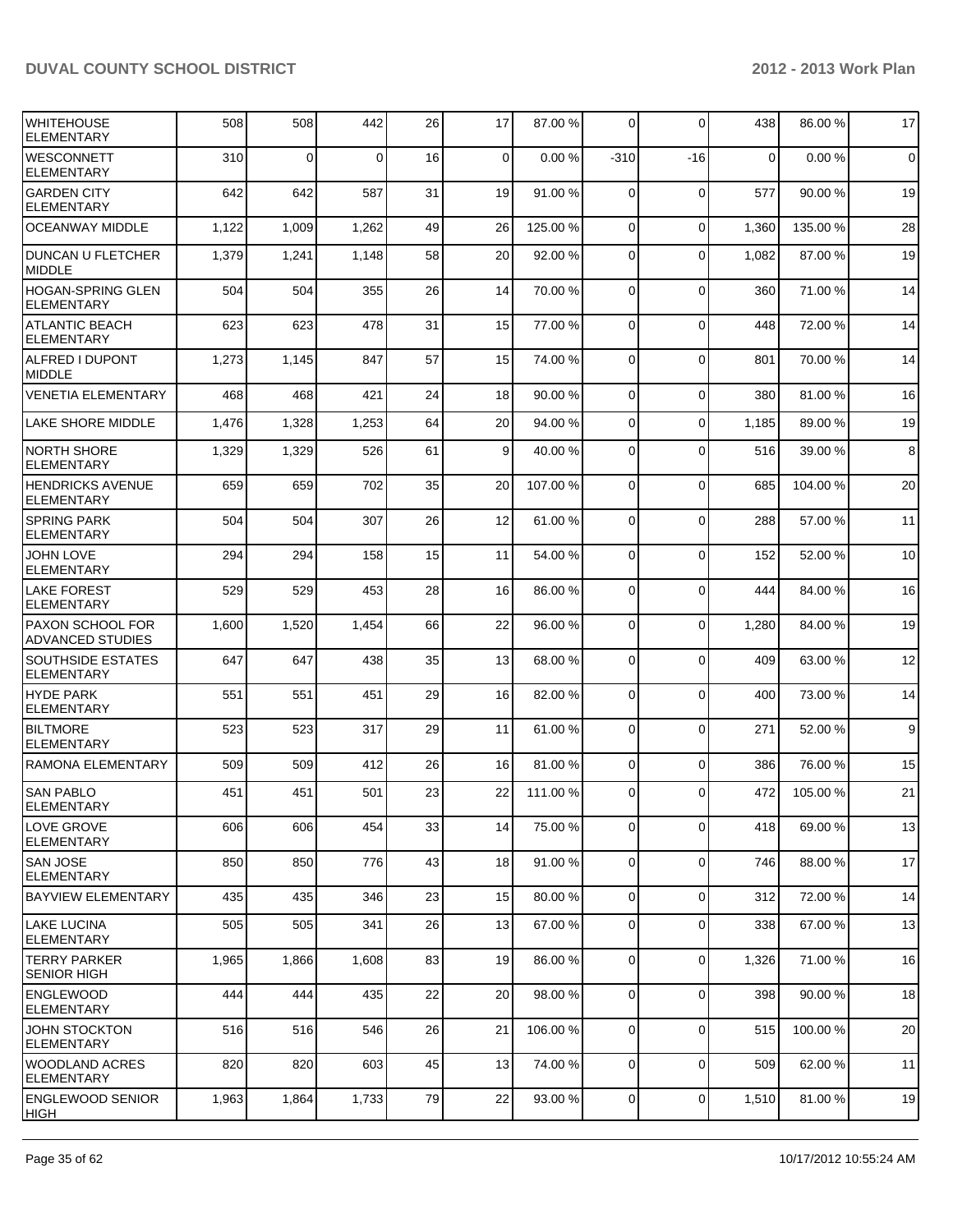| SALLYE B MATHIS<br><b>ELEMENTARY</b>                            | 606   | 606   | 380   | 31 | 12              | 63.00 %  | $\overline{0}$ | $\Omega$       | 358   | 59.00 %  | 12             |
|-----------------------------------------------------------------|-------|-------|-------|----|-----------------|----------|----------------|----------------|-------|----------|----------------|
| <b>JAMES WELDON</b><br>JOHNSON COLLEGE<br>PREPARATORY MIDDLE    | 1,064 | 957   | 1,078 | 52 | 21              | 113.00 % | $\Omega$       | $\mathbf{0}$   | 1,102 | 115.00 % | 21             |
| <b>PINEDALE</b><br><b>ELEMENTARY</b>                            | 828   | 828   | 335   | 45 | $\overline{7}$  | 40.00 %  | $\Omega$       | $\mathbf 0$    | 318   | 38.00 %  | $\overline{7}$ |
| <b>WINDY HILL</b><br><b>ELEMENTARY</b>                          | 652   | 652   | 535   | 34 | 16              | 82.00 %  | $\Omega$       | $\mathbf 0$    | 545   | 84.00 %  | 16             |
| <b>RUTLEDGE H PEARSON</b><br><b>ELEMENTARY</b>                  | 469   | 469   | 276   | 24 | 11              | 59.00 %  | $\Omega$       | $\overline{0}$ | 231   | 49.00 %  | 10             |
| JEAN RIBAULT SENIOR<br>HIGH                                     | 1,772 | 1,683 | 973   | 72 | 14              | 58.00 %  | $\Omega$       | $\mathbf{0}$   | 634   | 38.00 %  | 9              |
| <b>CEDAR HILLS</b><br><b>ELEMENTARY</b>                         | 559   | 559   | 405   | 29 | 14              | 72.00 %  | $\Omega$       | $\mathbf 0$    | 392   | 70.00%   | 14             |
| <b>TIMUCUAN</b><br><b>ELEMENTARY</b>                            | 705   | 705   | 622   | 36 | 17              | 88.00 %  | $\Omega$       | $\mathbf 0$    | 601   | 85.00 %  | 17             |
| <b>HIGHLANDS</b><br><b>ELEMENTARY</b>                           | 536   | 536   | 392   | 28 | 14              | 73.00 %  | $\Omega$       | $\mathbf{0}$   | 348   | 65.00 %  | 12             |
| <b>LONG BRANCH</b><br><b>ELEMENTARY</b>                         | 407   | 407   | 207   | 21 | 10 <sup>1</sup> | 51.00 %  | $\Omega$       | $\mathbf{0}$   | 169   | 42.00 %  | 8              |
| DOUGLAS ANDERSON<br>SCHOOL OF THE ARTS                          | 1,299 | 1,169 | 1,138 | 50 | 23              | 97.00 %  | 7              | 175            | 980   | 83.00 %  | $\overline{4}$ |
| <b>SADIE TILLIS</b><br><b>ELEMENTARY</b>                        | 493   | 493   | 535   | 26 | 21              | 109.00 % | $\Omega$       | $\mathbf 0$    | 505   | 102.00%  | 19             |
| <b>SAINT CLAIR EVANS</b><br><b>ACADEMY</b><br><b>ELEMENTARY</b> | 672   | 672   | 439   | 32 | 14              | 65.00 %  | $\Omega$       | $\mathbf{0}$   | 419   | 62.00%   | 13             |
| <b>SUSIE E TOLBERT</b><br><b>ELEMENTARY</b>                     | 548   | 548   | 366   | 26 | 14              | 67.00 %  | $\Omega$       | $\Omega$       | 346   | 63.00 %  | 13             |
| <b>WEST JACKSONVILLE</b><br><b>ELEMENTARY</b>                   | 495   | 495   | 228   | 25 | $\vert 9 \vert$ | 46.00 %  | $\overline{0}$ | $\mathbf{0}$   | 185   | 37.00 %  | $\overline{7}$ |
| JACKSONVILLE BEACH<br><b>ELEMENTARY</b>                         | 591   | 591   | 630   | 31 | 20              | 107.00 % | $\overline{0}$ | 0              | 604   | 102.00%  | 19             |
| DARNELL COOKMAN<br>JUNIOR SENIOR HIGH                           | 1,404 | 1,263 | 1,099 | 54 | 20 <sub>l</sub> | 87.00 %  | $\Omega$       | $\Omega$       | 1,150 | 91.00 %  | 21             |
| MATTHEW W GILBERT<br><b>MIDDLE</b>                              | 863   | 776   | 529   | 37 | 14              | 68.00 %  | $\Omega$       | 0              | 502   | 65.00 %  | 14             |
| <b>RICHARD L BROWN</b><br><b>ELEMENTARY</b>                     | 758   | 758   | 495   | 38 | 13              | 65.00 %  | $\overline{0}$ | $\Omega$       | 476   | 63.00 %  | 13             |
| SMART POPE<br>ILIVINGSTON<br>ELEMENTARY                         | 852   | 852   | 420   | 47 | 9               | 49.00 %  | 01             | $\overline{0}$ | 345   | 40.00 %  | $\overline{7}$ |
| <b>JAMES WELDON</b><br><b>JOHNSON OLD</b>                       | 905   | 814   | 42    | 39 | 1 <sup>1</sup>  | 5.00 %   | $\overline{0}$ | $\mathbf 0$    | 55    | 7.00 %   | 1              |
| <b>STANTON COLLEGE</b><br><b>PREPARATORY</b><br><b>SCHOOL</b>   | 1,724 | 1,637 | 1,572 | 64 | 25              | 96.00 %  | $\overline{0}$ | 0              | 1,416 | 86.00 %  | 22             |
| JOHN E FORD K-8                                                 | 757   | 681   | 697   | 40 | 17              | 102.00 % | $\overline{0}$ | $\mathbf 0$    | 680   | 100.00%  | 17             |
| NORTHWESTERN<br><b>MIDDLE</b>                                   | 865   | 778   | 540   | 39 | 14              | 69.00 %  | $\overline{0}$ | 0              | 540   | 69.00 %  | 14             |
| <b>GEORGE WASHINGTON</b><br><b>CARVER ELEMENTARY</b>            | 598   | 598   | 393   | 29 | 14              | 66.00 %  | $\overline{0}$ | 0              | 348   | 58.00 %  | 12             |
| <b>PINE FOREST</b><br><b>ELEMENTARY</b>                         | 491   | 491   | 505   | 25 | 20              | 103.00 % | $\overline{0}$ | 0              | 477   | 97.00 %  | 19             |
| R V DANIELS<br><b>ELEMENTARY</b>                                | 422   | 422   | 300   | 23 | 13              | 71.00 %  | $\overline{0}$ | 0              | 302   | 72.00 %  | 13             |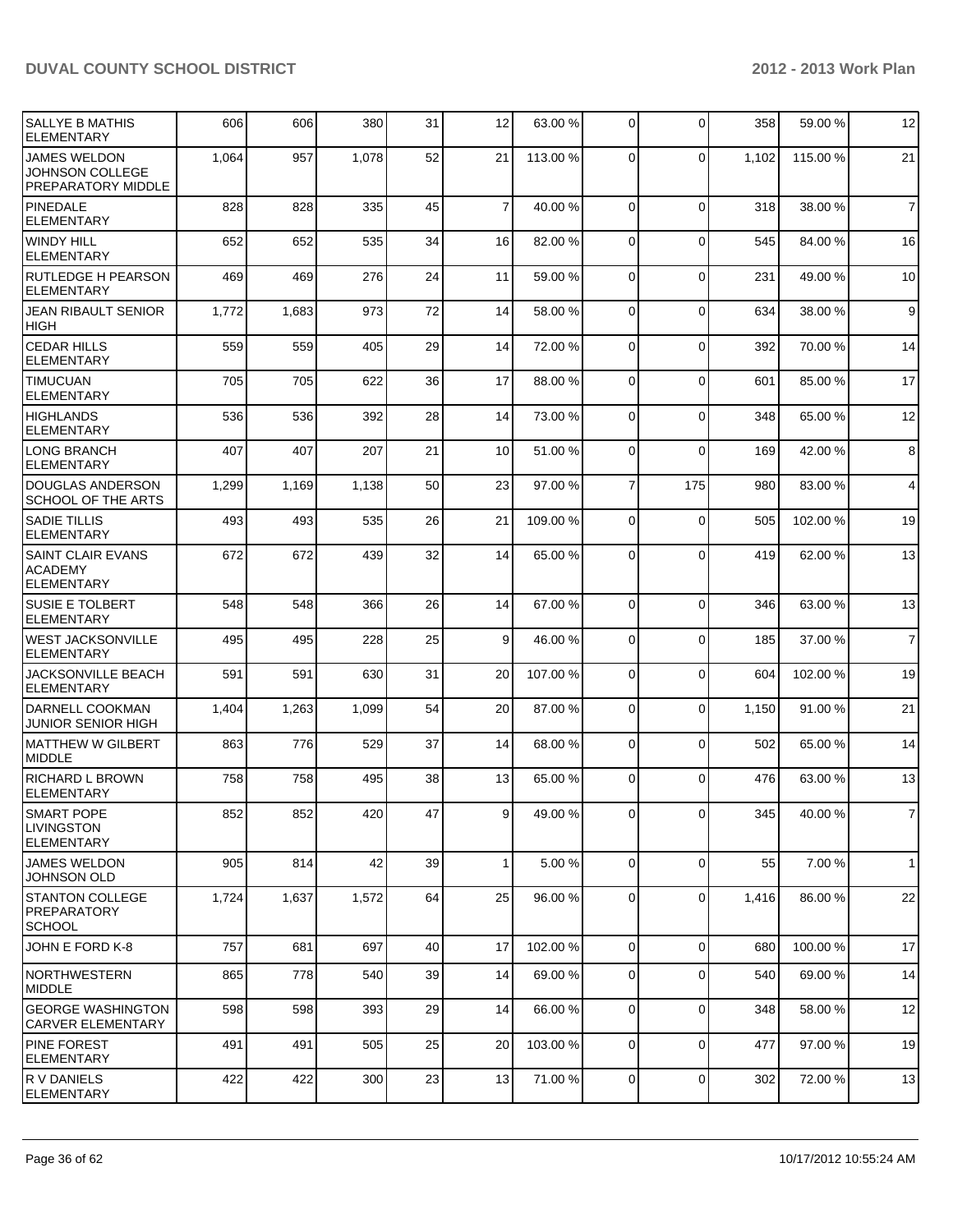| <b>RUFUS E PAYNE</b><br><b>ELEMENTARY</b>                          | 677   | 677   | 382      | 34 | 11              | 56.00 %  | $\overline{0}$ | $\Omega$    | 371         | 55.00 % | 11             |
|--------------------------------------------------------------------|-------|-------|----------|----|-----------------|----------|----------------|-------------|-------------|---------|----------------|
| <b>MOUNT HERMAN</b><br><b>EXCEPTIONAL</b><br><b>STUDENT CENTER</b> | 247   | 247   | 150      | 24 | 6 <sup>1</sup>  | 61.00 %  | $\Omega$       | $\Omega$    | 210         | 85.00 % | 9              |
| <b>WILLIAM M RAINES</b><br><b>SENIOR HIGH</b>                      | 1,938 | 1,841 | 948      | 79 | 12              | 51.00 %  | 0              | $\mathbf 0$ | 730         | 40.00 % | $\mathsf g$    |
| <b>CARTER G WOODSON</b><br>ELEMENTARY                              | 699   | 699   | 432      | 35 | 12              | 62.00 %  | $\Omega$       | $\mathbf 0$ | 402         | 58.00 % | 11             |
| <b>EUGENE J BUTLER</b><br><b>MIDDLE</b>                            | 1,419 | 1,277 | 687      | 65 | 11              | 54.00 %  | $\Omega$       | $\mathbf 0$ | 652         | 51.00 % | 10             |
| <b>S A HULL ELEMENTARY</b>                                         | 433   | 433   | 273      | 22 | 12              | 63.00 %  | $\Omega$       | $\mathbf 0$ | 262         | 61.00%  | 12             |
| <b>PALM AVENUE</b><br><b>EXCEPTIONAL</b><br><b>STUDENT CENTER</b>  | 209   | 209   | 139      | 18 | 8 <sup>1</sup>  | 67.00 %  | $\Omega$       | $\Omega$    | 112         | 54.00%  | 6              |
| <b>REYNOLDS LANE</b><br><b>ELEMENTARY</b>                          | 518   | 518   | 310      | 27 | 11              | 60.00 %  | $\Omega$       | $\mathbf 0$ | 289         | 56.00 % | 11             |
| <b>KINGS TRAIL</b><br><b>ELEMENTARY</b>                            | 571   | 571   | 461      | 29 | 16              | 81.00%   | $\Omega$       | $\Omega$    | 434         | 76.00 % | 15             |
| <b>NORMANDY</b><br><b>ELEMENTARY</b>                               | 287   | 0     | $\Omega$ | 15 | $\Omega$        | 0.00%    | $-287$         | $-15$       | $\mathbf 0$ | 0.00%   | $\overline{0}$ |
| PICKETT ELEMENTARY                                                 | 341   | 341   | 230      | 18 | 13              | 67.00 %  | $\Omega$       | $\mathbf 0$ | 219         | 64.00%  | 12             |
| <b>BROOKVIEW</b><br><b>ELEMENTARY</b>                              | 711   | 711   | 734      | 37 | 20              | 103.00 % | $\Omega$       | $\mathbf 0$ | 683         | 96.00 % | 18             |
| <b>J E B STUART MIDDLE</b>                                         | 1,121 | 1,008 | 881      | 49 | 18              | 87.00 %  | $\overline{0}$ | $\mathbf 0$ | 882         | 88.00 % | 18             |
| <b>PARKWOOD HEIGHTS</b><br><b>ELEMENTARY</b>                       | 539   | 539   | 417      | 27 | 15              | 77.00 %  | $\overline{0}$ | $\mathbf 0$ | 382         | 71.00 % | 14             |
| <b>HOLIDAY HILL</b><br><b>ELEMENTARY</b>                           | 660   | 660   | 645      | 37 | 17              | 98.00 %  | $\Omega$       | $\mathbf 0$ | 602         | 91.00 % | 16             |
| OAK HILL ELEMENTARY                                                | 758   | 758   | 562      | 39 | 14              | 74.00 %  | 0              | $\Omega$    | 536         | 71.00 % | 14             |
| <b>SOUTHSIDE MIDDLE</b>                                            | 1,332 | 1,198 | 910      | 58 | 16              | 76.00 %  | 0              | $\mathbf 0$ | $\Omega$    | 0.00%   | $\overline{0}$ |
| JEAN RIBAULT MIDDLE                                                | 1,312 | 1,180 | 601      | 56 | 11              | 51.00 %  | 0              | $\mathbf 0$ | 625         | 53.00 % | 11             |
| <b>ARLINGTON MIDDLE</b>                                            | 1,088 | 979   | 820      | 51 | 16              | 84.00 %  | 0              | $\Omega$    | 775         | 79.00 % | 15             |
| HYDE GROVE<br><b>ELEMENTARY</b>                                    | 690   | 690   | 385      | 35 | 11              | 56.00 %  | $\Omega$       | $\Omega$    | 366         | 53.00 % | 10             |
| <b>JUSTINA ROAD</b><br><b>ELEMENTARY</b>                           | 489   | 489   | 246      | 24 | 10 <sup>1</sup> | 50.00 %  | $\Omega$       | $\Omega$    | 222         | 45.00 % | $\overline{9}$ |
| JEFFERSON DAVIS<br><b>MIDDLE</b>                                   | 1,667 | 1,500 | 1,177    | 71 | 17              | 78.00 %  | $\overline{0}$ | $\mathbf 0$ | 1,129       | 75.00 % | 16             |
| <b>SAN MATEO</b><br><b>ELEMENTARY</b>                              | 667   | 667   | 743      | 33 | 23              | 111.00 % | $\overline{0}$ | $\mathbf 0$ | 716         | 107.00% | 22             |
| <b>JOSEPH STILWELL</b><br>MIDDLE                                   | 1,471 | 1,323 | 1,141    | 65 | 18              | 86.00 %  | $\overline{0}$ | $\mathbf 0$ | 1,090       | 82.00%  | 17             |
| MARTIN LUTHER KING<br><b>ELEMENTARY</b>                            | 703   | 703   | 432      | 37 | 12              | 61.00 %  | $\Omega$       | $\mathbf 0$ | 372         | 53.00 % | 10             |
| NORMANDY VILLAGE<br><b>ELEMENTARY</b>                              | 658   | 658   | 447      | 34 | 13              | 68.00 %  | $\overline{0}$ | $\mathbf 0$ | 436         | 66.00 % | 13             |
| <b>GREENFIELD</b><br><b>ELEMENTARY</b>                             | 592   | 592   | 517      | 30 | 17              | 87.00 %  | $\overline{0}$ | $\mathbf 0$ | 489         | 83.00 % | 16             |
| DUNCAN U FLETCHER<br><b>SENIOR HIGH</b>                            | 2,159 | 2,051 | 2,200    | 89 | 25              | 107.00 % | $\overline{0}$ | $\mathbf 0$ | 1,637       | 80.00 % | 18             |
| SAMUEL W WOLFSON<br><b>SENIOR HIGH</b>                             | 1,829 | 1,737 | 1,461    | 73 | 20              | 84.00 %  | $\overline{0}$ | $\mathbf 0$ | 1,327       | 76.00 % | 18             |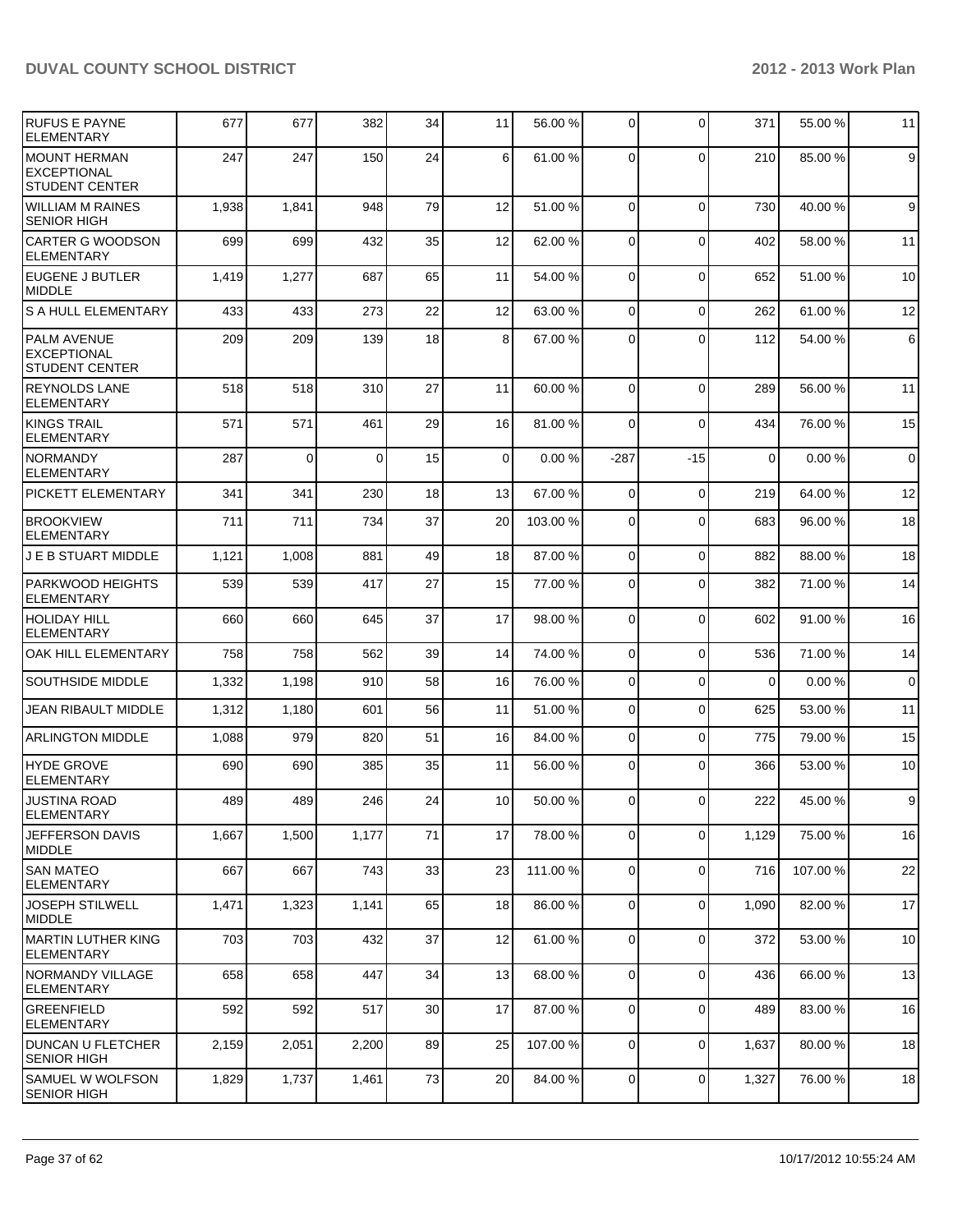| <b>SEABREEZE</b><br><b>ELEMENTARY</b>             | 588   | 588   | 646   | 30  | 22              | 110.00%  | $\overline{0}$ | $\Omega$       | 598   | 102.00% | 20 |
|---------------------------------------------------|-------|-------|-------|-----|-----------------|----------|----------------|----------------|-------|---------|----|
| <b>CRYSTAL SPRINGS</b><br>ELEMENTARY              | 1,225 | 1,225 | 1,089 | 62  | 18              | 89.00 %  | $\Omega$       | 0              | 1,118 | 91.00%  | 18 |
| <b>MAYPORT</b><br><b>ELEMENTARY</b>               | 808   | 808   | 400   | 40  | 10 <sup>1</sup> | 49.00 %  | $\Omega$       | $\mathbf 0$    | 388   | 48.00%  | 10 |
| <b>IMERRILL ROAD</b><br>ELEMENTARY                | 851   | 851   | 650   | 45  | 14              | 76.00 %  | $\overline{0}$ | 0              | 606   | 71.00 % | 13 |
| <b>IJACKSONVILLE</b><br><b>HEIGHTS ELEMENTARY</b> | 916   | 916   | 848   | 48  | 18              | 93.00 %  | $\overline{0}$ | $\mathbf 0$    | 818   | 89.00%  | 17 |
| <b>BEAUCLERC</b><br>ELEMENTARY                    | 1,140 | 1,140 | 1,199 | 59  | 20              | 105.00 % | $\Omega$       | $\mathbf 0$    | 1,106 | 97.00 % | 19 |
| <b>CHIMNEY LAKES</b><br>ELEMENTARY                | 1,030 | 1,030 | 1,168 | 56  | 21              | 113.00 % | $\overline{0}$ | 0              | 1,021 | 99.00 % | 18 |
| LONE STAR<br><b>ELEMENTARY</b>                    | 713   | 713   | 694   | 36  | 19              | 97.00 %  | $\overline{0}$ | 0              | 653   | 92.00 % | 18 |
| <b>STONEWALL JACKSON</b><br><b>ELEMENTARY</b>     | 342   | 342   | 291   | 17  | 17              | 85.00 %  | $\mathbf 0$    | $\mathbf 0$    | 231   | 68.00%  | 14 |
| <b>FORT CAROLINE</b><br>ELEMENTARY                | 752   | 752   | 576   | 38  | 15              | 77.00 %  | $\Omega$       | 0              | 528   | 70.00%  | 14 |
| MAMIE AGNES JONES<br>ELEMENTARY                   | 455   | 455   | 407   | 25  | 16              | 89.00 %  | $\Omega$       | 0              | 352   | 77.00 % | 14 |
| SANDALWOOD SENIOR<br><b>HIGH</b>                  | 2,895 | 2,750 | 3,004 | 121 | 25              | 109.00 % | $\Omega$       | 0              | 2,044 | 74.00%  | 17 |
| <b>FORT CAROLINE</b><br>MIDDLE                    | 1,199 | 1,079 | 752   | 53  | 14              | 70.00 %  | $\mathbf 0$    | $\mathbf 0$    | 731   | 68.00 % | 14 |
| <b>SABAL PALM</b><br>ELEMENTARY                   | 1,154 | 1,154 | 1,043 | 62  | 17              | 90.00 %  | $\Omega$       | 0              | 960   | 83.00 % | 15 |
| IARLINGTON HEIGHTS<br>ELEMENTARY                  | 535   | 535   | 461   | 28  | 16              | 86.00 %  | $\Omega$       | $\overline{0}$ | 412   | 77.00 % | 15 |
| NATHAN B FORREST<br><b>SENIOR HIGH</b>            | 1,905 | 1,809 | 1,165 | 81  | 14              | 64.00 %  | $\Omega$       | 0              | 1,537 | 85.00 % | 19 |
| LOUIS S SHEFFIELD<br>ELEMENTARY                   | 942   | 942   | 837   | 45  | 19              | 89.00 %  | $\Omega$       | $\mathbf 0$    | 872   | 93.00 % | 19 |
| <b>GREGORY DRIVE</b><br><b>ELEMENTARY</b>         | 852   | 852   | 745   | 42  | 18              | 87.00 %  | $\Omega$       | $\mathbf 0$    | 668   | 78.00 % | 16 |
| <b>HIGHLANDS MIDDLE</b>                           | 1,389 | 1,250 | 855   | 61  | 14              | 68.00 %  | $\overline{0}$ | $\mathbf 0$    | 821   | 66.00 % | 13 |
| <b>CROWN POINT</b><br>ELEMENTARY                  | 1,104 | 1,104 | 1,063 | 57  | 19              | 96.00 %  | $\Omega$       | $\Omega$       | 1,042 | 94.00 % | 18 |
| <b>INEPTUNE BEACH</b><br>ELEMENTARY               | 1,033 | 1,033 | 891   | 54  | 17 <sup>1</sup> | 86.00 %  | 0              | 0              | 861   | 83.00 % | 16 |
| JOSEPH FINEGAN<br>ELEMENTARY                      | 658   | 658   | 454   | 32  | 14              | 69.00 %  | $\overline{0}$ | 0              | 420   | 64.00 % | 13 |
| EDWARD H WHITE<br><b>SENIOR HIGH</b>              | 2,367 | 2,248 | 1,790 | 97  | 18              | 80.00 %  | $\overline{0}$ | $\mathbf 0$    | 1,520 | 68.00%  | 16 |
| <b>GREENLAND PINES</b><br><b>IELEMENTARY</b>      | 957   | 957   | 903   | 52  | 17              | 94.00 %  | $\overline{0}$ | 0              | 904   | 94.00%  | 17 |
| <b>PINE ESTATES</b><br><b>ELEMENTARY</b>          | 364   | 364   | 283   | 18  | 16              | 78.00 %  | $\overline{0}$ | 0              | 301   | 83.00 % | 17 |
| ALDEN ROAD<br>EXCEPTIONAL CENTER                  | 198   | 198   | 178   | 19  | 9 <sub>l</sub>  | 90.00 %  | $\overline{0}$ | 0              | 183   | 92.00 % | 10 |
| MAYPORT MIDDLE                                    | 1,116 | 1,004 | 826   | 50  | 17              | 82.00 %  | $\overline{0}$ | 0              | 792   | 79.00 % | 16 |
| LANDMARK MIDDLE                                   | 1,851 | 1,665 | 1,354 | 80  | 17              | 81.00 %  | $\overline{0}$ | $\mathbf 0$    | 1,238 | 74.00 % | 15 |
| ALIMACINI<br>ELEMENTARY                           | 942   | 942   | 864   | 52  | 17              | 92.00 %  | 0              | $\mathbf 0$    | 828   | 88.00 % | 16 |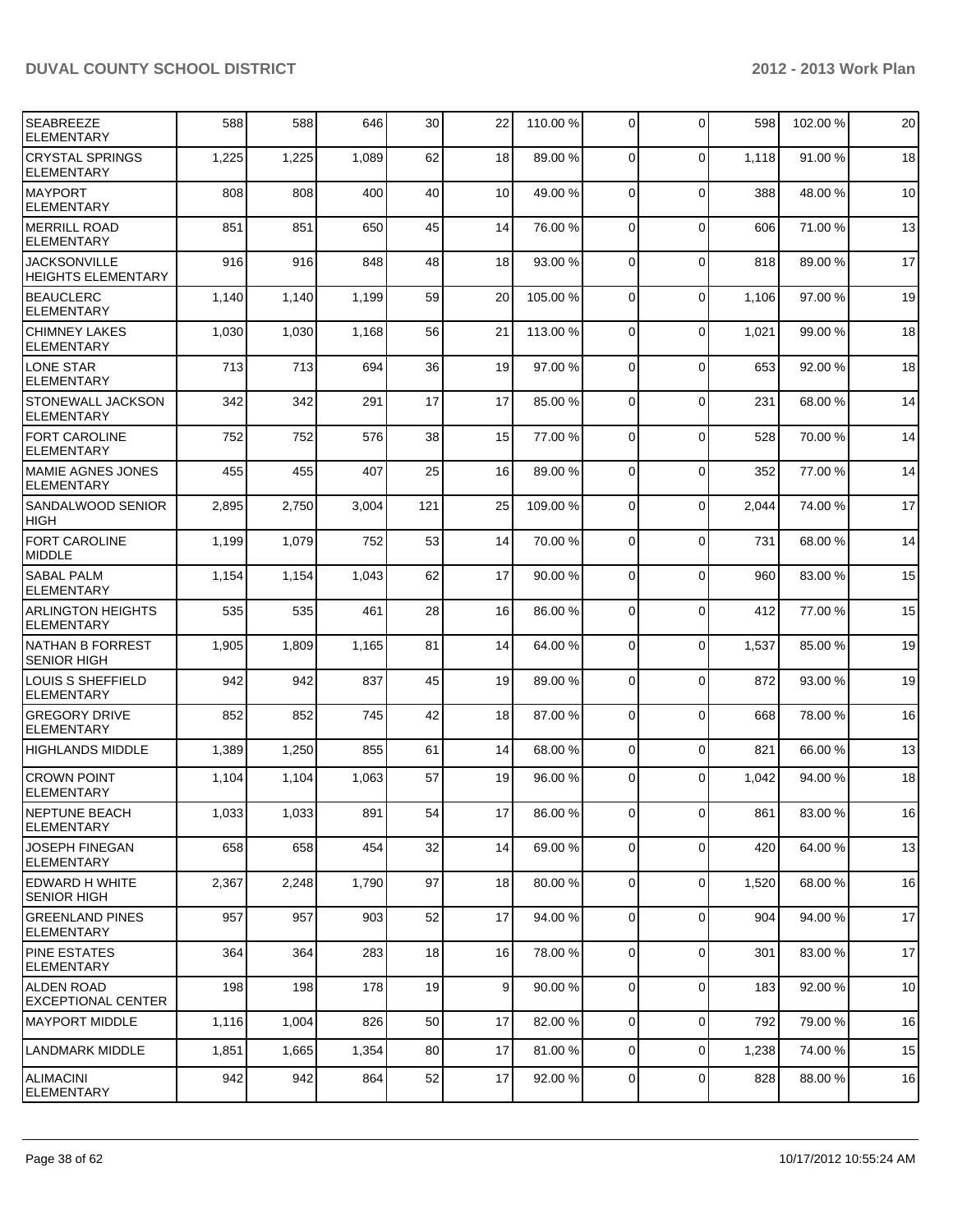| IMANDARIN OAKS<br><b>ELEMENTARY</b>                                 | 1,072   | 1,072   | 1,121   | 57    | 20 | 105.00 % | $\overline{0}$ | $\Omega$    | 1,119   | 104.00 % | 20 |
|---------------------------------------------------------------------|---------|---------|---------|-------|----|----------|----------------|-------------|---------|----------|----|
| <b>MANDARIN MIDDLE</b>                                              | 1,795   | 1,615   | 1,499   | 76    | 20 | 93.00 %  | $\Omega$       | $\mathbf 0$ | 1,465   | 91.00%   | 19 |
| <b>MANDARIN SENIOR</b><br><b>HIGH</b>                               | 2,636   | 2,504   | 2,759   | 106   | 26 | 110.00%  | $\Omega$       | $\Omega$    | 2,170   | 87.00 %  | 20 |
| ANDREW A ROBINSON<br><b>ELEMENTARY</b>                              | 990     | 990     | 716     | 52    | 14 | 72.00 %  | $\overline{0}$ | $\Omega$    | 665     | 67.00%   | 13 |
| <b>FIRST COAST SENIOR</b><br><b>HIGH</b>                            | 2,279   | 2,165   | 2,094   | 94    | 22 | 97.00 %  | 0              | $\mathbf 0$ | 1,880   | 87.00 %  | 20 |
| <b>FRANK H PETERSON</b><br><b>ACADEMY OF</b><br><b>TECHNOLOGIES</b> | 1,377   | 1,239   | 1,102   | 63    | 17 | 89.00 %  | $\Omega$       | $\Omega$    | 970     | 78.00 %  | 15 |
| A PHILIP RANDOLPH<br><b>ACADEMY OF</b><br><b>TECHNOLOGIES</b>       | 1,347   | 1,212   | 650     | 61    | 11 | 54.00 %  | $\Omega$       | $\Omega$    | 630     | 52.00 %  | 10 |
| <b>ABESS PARK</b><br><b>ELEMENTARY</b>                              | 830     | 830     | 738     | 44    | 17 | 89.00 %  | $\Omega$       | $\Omega$    | 602     | 73.00 %  | 14 |
| <b>CHET'S CREEK</b><br><b>ELEMENTARY</b>                            | 1,026   | 1,026   | 1,241   | 54    | 23 | 121.00%  | 0              | $\mathbf 0$ | 1,238   | 121.00%  | 23 |
| <b>TWIN LAKES</b><br><b>ELEMENTARY</b>                              | 1,058   | 1,058   | 1,176   | 54    | 22 | 111.00 % | $\Omega$       | $\Omega$    | 1,132   | 107.00 % | 21 |
| <b>ENTERPRISE LEARNING</b><br><b>ACADEMY</b>                        | 896     | 896     | 768     | 47    | 16 | 86.00 %  | $\overline{0}$ | $\mathbf 0$ | 742     | 83.00 %  | 16 |
| <b>TWIN LAKES MIDDLE</b>                                            | 1,625   | 1,462   | 1,487   | 67    | 22 | 102.00 % | $\Omega$       | $\Omega$    | 1,428   | 98.00%   | 21 |
| <b>LAVILLA SCHOOL OF</b><br>THE ARTS                                | 850     | 765     | 1,090   | 37    | 29 | 142.00 % | $\Omega$       | $\Omega$    | 1,070   | 140.00%  | 29 |
| <b>KERNAN TRAILS</b><br><b>ELEMENTARY</b>                           | 663     | 663     | 617     | 35    | 18 | 93.00 %  | $\Omega$       | $\mathbf 0$ | 671     | 101.00%  | 19 |
| <b>KERNAN MIDDLE</b>                                                | 1,279   | 1,151   | 1,286   | 56    | 23 | 112.00 % | $\Omega$       | $\mathbf 0$ | 1,260   | 109.00%  | 23 |
| <b>DON BREWER</b><br><b>ELEMENTARY</b>                              | 673     | 673     | 502     | 36    | 14 | 75.00 %  | $\Omega$       | $\Omega$    | 480     | 71.00%   | 13 |
| <b>OCEANWAY</b><br><b>ELEMENTARY</b>                                | 680     | 680     | 611     | 36    | 17 | 90.00 %  | $\Omega$       | $\mathbf 0$ | 630     | 93.00 %  | 18 |
| <b>BISCAYNE</b><br><b>ELEMENTARY</b>                                | 667     | 667     | 605     | 35    | 17 | 91.00 %  | $\Omega$       | $\Omega$    | 562     | 84.00%   | 16 |
| JOHN ALLEN AXSON<br><b>ELEMENTARY</b>                               | 570     | 570     | 443     | 29    | 15 | 78.00 %  | $\Omega$       | $\Omega$    | 430     | 75.00 %  | 15 |
| <b>NEW BERLIN</b><br>ELEMENTARY                                     | 1,252   | 1,252   | 1,025   | 63    | 16 | 82.00 %  | $\Omega$       | $\Omega$    | 1,010   | 81.00%   | 16 |
| <b>CHAFFEE TRAIL</b><br><b>ELEMENTARY</b>                           | 808     | 808     | 752     | 43    | 17 | 93.00 %  | $\overline{0}$ | $\mathbf 0$ | 732     | 91.00 %  | 17 |
| WESTVIEW K-8                                                        | 1,665   | 1,498   | 1,187   | 78    | 15 | 79.00 %  | $\overline{0}$ | $\mathbf 0$ | 1,122   | 75.00 %  | 14 |
| <b>BARTRAM SPRINGS</b><br><b>ELEMENTARY</b>                         | 862     | 862     | 754     | 46    | 16 | 87.00 %  | $\overline{0}$ | $\mathbf 0$ | 740     | 86.00%   | 16 |
| ATLANTIC COAST<br><b>SENIOR HIGH</b>                                | 2,572   | 2,443   | 2,009   | 72    | 28 | 82.00 %  | $\overline{0}$ | $\mathbf 0$ | 2,030   | 83.00 %  | 28 |
| <b>WATERLEAF</b><br><b>ELEMENTARY</b>                               | 873     | 862     | 550     | 52    | 11 | 64.00 %  | $\Omega$       | $\mathbf 0$ | 490     | 57.00 %  | 9  |
|                                                                     | 145,783 | 139,113 | 116,040 | 6,851 | 17 | 83.41 %  | $-958$         | 123         | 106,731 | 77.25 %  | 15 |

The COFTE Projected Total (106,731) for 2016 - 2017 must match the Official Forecasted COFTE Total (106,731 ) for 2016 - 2017 before this section can be completed. In the event that the COFTE Projected Total does not match the Official forecasted COFTE, then the Balanced Projected COFTE Table should be used to balance COFTE.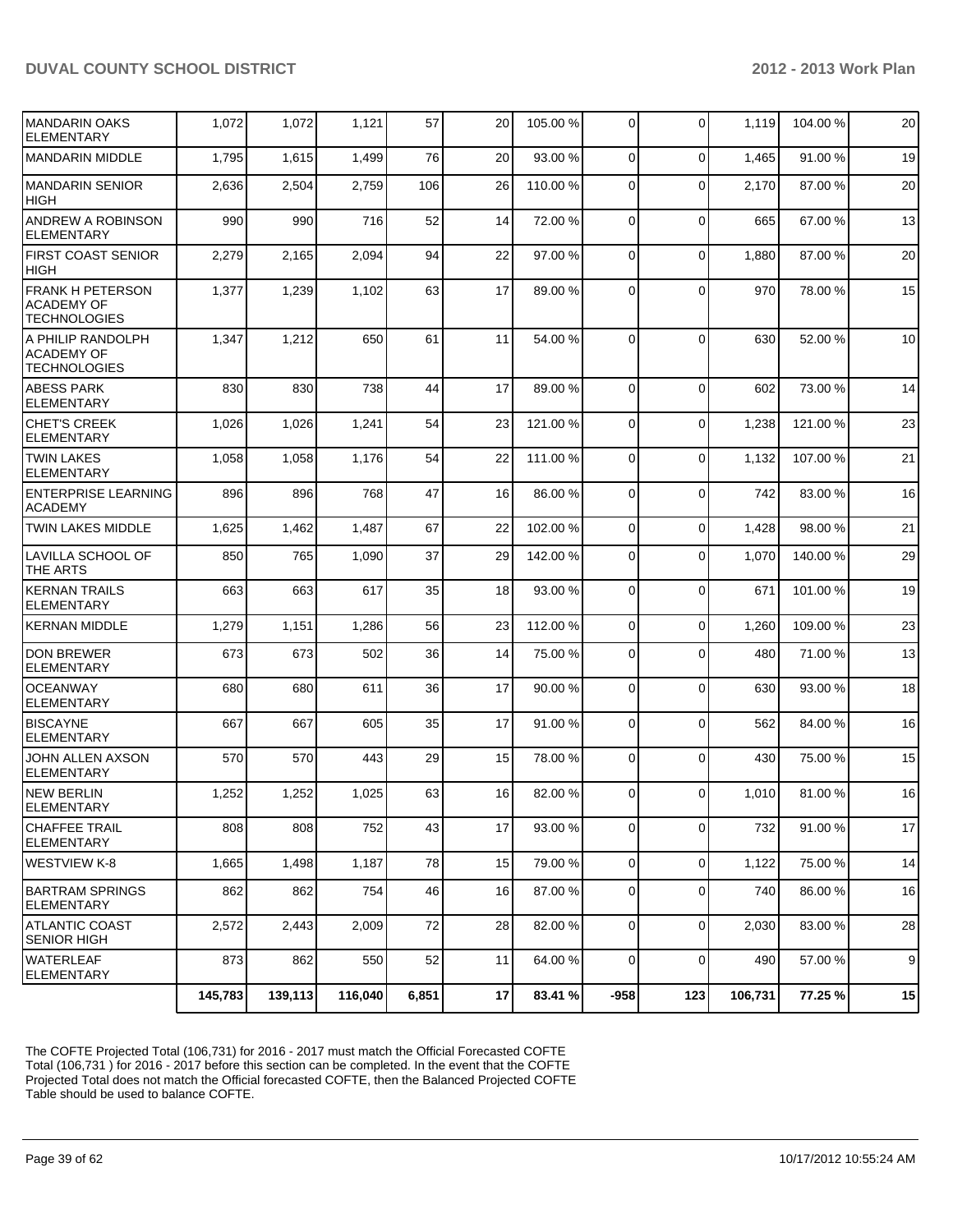| Projected COFTE for 2016 - 2017 |         |  |  |  |  |  |
|---------------------------------|---------|--|--|--|--|--|
| Elementary (PK-3)               | 39,018  |  |  |  |  |  |
| Middle (4-8)                    | 39,619  |  |  |  |  |  |
| High (9-12)                     | 28,094  |  |  |  |  |  |
|                                 | 106,731 |  |  |  |  |  |

| <b>Grade Level Type</b> | <b>Balanced Projected</b><br>COFTE for 2016 - 2017 |
|-------------------------|----------------------------------------------------|
| Elementary (PK-3)       |                                                    |
| Middle (4-8)            |                                                    |
| High (9-12)             |                                                    |
|                         | 106,731                                            |

#### **Relocatable Replacement**

Number of relocatable classrooms clearly identified and scheduled for replacement in the school board adopted financially feasible 5-year district work program.

| Location                        | $-201.7$<br>$2012 -$ | $\sqrt{2014}$<br>2013 | $2014 - 2015$ | $2015 - 2016$ | 2016 - 2017 | 5 Total<br>Year 5 |
|---------------------------------|----------------------|-----------------------|---------------|---------------|-------------|-------------------|
| Total Relocatable Replacements: |                      |                       |               |               |             | 0                 |

#### **Charter Schools Tracking**

Information regarding the use of charter schools.

| Location-Type                                     | # Relocatable<br>units or<br>permanent<br>classrooms | Owner      | <b>Year Started or</b><br>Scheduled | <b>Student</b><br><b>Stations</b> | <b>Students</b><br>Enrolled | Years in<br>Contract | <b>Total Charter</b><br><b>Students</b><br>projected for<br>2016 - 2017 |
|---------------------------------------------------|------------------------------------------------------|------------|-------------------------------------|-----------------------------------|-----------------------------|----------------------|-------------------------------------------------------------------------|
| SOS Academy Middle School                         |                                                      | 22 PRIVATE | 1997                                | 330                               | 198                         | 16                   | 500                                                                     |
| Wayman Academy of the Arts<br>Elem.               |                                                      | 22 PRIVATE | 2000                                | 350                               | 240                         | 13                   | 500                                                                     |
| School of Intergrated Academics<br>and Technology |                                                      | 8 PRIVATE  | 2004                                | 275                               | 126                         | 9                    | 275                                                                     |
| Pathways                                          |                                                      | 8 STATE    | 2006                                | 290                               | 140                         | 7                    | 290                                                                     |
| <b>River City Science Academy</b>                 |                                                      | 32 PRIVATE | 2007                                | 580                               | 695                         | 5                    | 800                                                                     |
| Global Outreach                                   |                                                      | 15 PRIVATE | 2009                                | 440                               | 408                         | 4                    | 440                                                                     |
| <b>Tiger Academy</b>                              |                                                      | 16 PRIVATE | 2009                                | 188                               | 215                         | 4                    | 364                                                                     |
| Somerset Academy-Eagle                            |                                                      | 18 PRIVATE | 2010                                | 350                               | 300                         | 3                    | 580                                                                     |
| Somerset Academy-Middle                           |                                                      | 6 PRIVATE  | 2010                                | 150                               | 133                         | 3                    | 528                                                                     |
| Lone Star High                                    |                                                      | 6 PRIVATE  | 2010                                | 350                               | 146                         | 3                    | 350                                                                     |
| <b>River City Science</b>                         |                                                      | 18 PRIVATE | 2010                                | 324                               | 314                         | 3                    | 580                                                                     |
| <b>KIPP Impact Middle</b>                         |                                                      | 12 PRIVATE | 2010                                | 184                               | 235                         | 3                    | 346                                                                     |
| Duval Charter at Arlington                        |                                                      | 28 PRIVATE | 2010                                | 560                               | 736                         | 3                    | 1,504                                                                   |
| Duval Charter High At<br>Baymeadows               |                                                      | 4 PRIVATE  | 2011                                | 100                               | 175                         | $\overline{2}$       | 1,800                                                                   |
| Duval Charter At Baymeadows K-<br>8               |                                                      | 28 PRIVATE | 2011                                | 560                               | 1,167                       | $\overline{2}$       | 1,504                                                                   |
| <b>Waverly Academy</b>                            |                                                      | 8 PRIVATE  | 2011                                | 220                               | 146                         | $\overline{2}$       | 330                                                                     |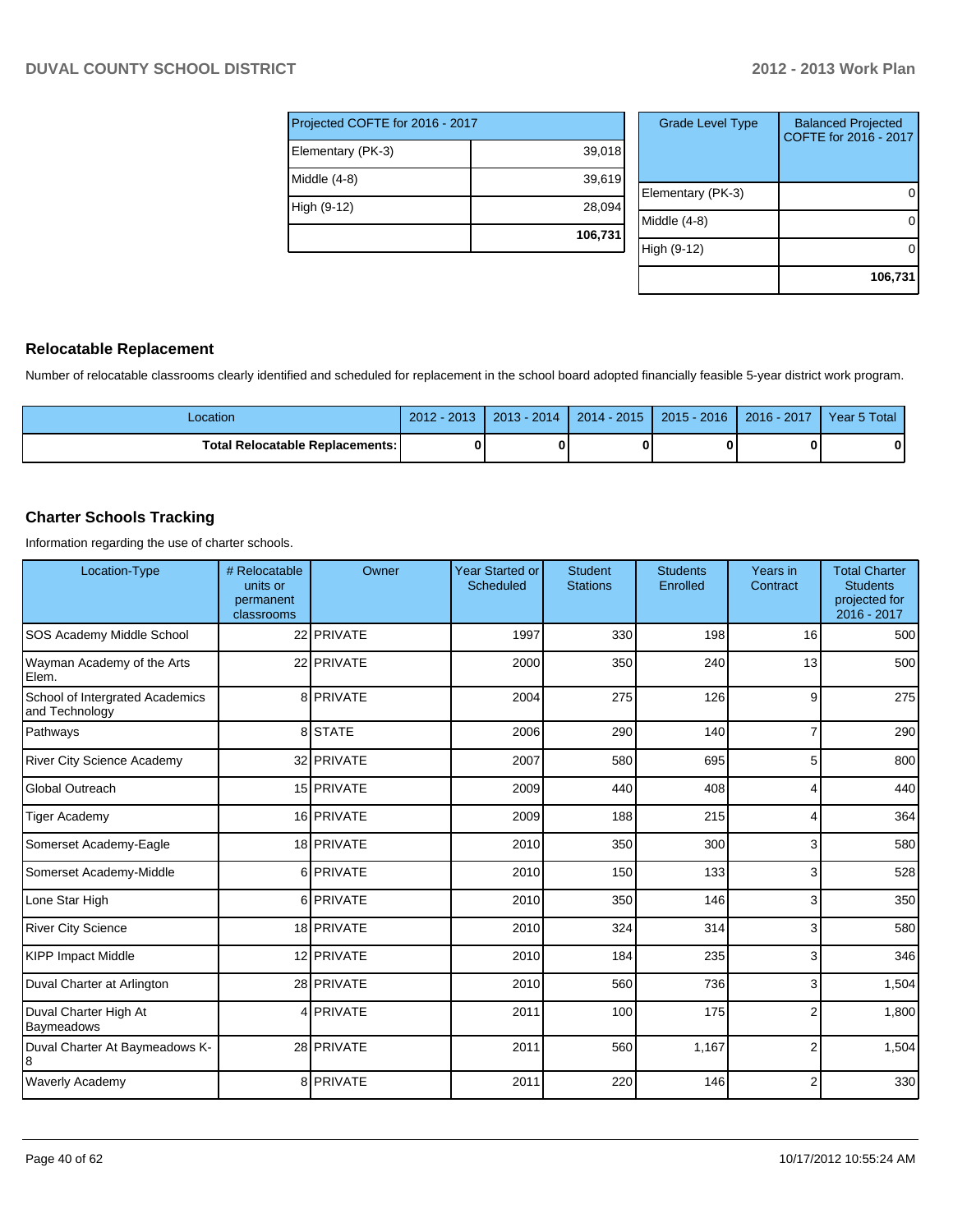| Murray Hill High School  |     | 8 PRIVATE        | 2011 | 350             | 236              | 350    |
|--------------------------|-----|------------------|------|-----------------|------------------|--------|
| Seacoast Charter Academy |     | 14 PRIVATE       | 2011 | 304             | 230              | 304    |
| Somerset Eagle High      |     | 4 PRIVATE        | 2012 | <b>501</b>      | <b>26</b>        | 800    |
| Mycro School             |     | 5 STATE          | 2012 | 125             | 21               | 275    |
| Kipp Voice               |     | 4 <b>PRIVATE</b> | 2012 | 92 <sub>1</sub> | 100 <sup>1</sup> | 500    |
|                          | 286 |                  |      | 6,172           | 5,987            | 12,920 |

#### **Special Purpose Classrooms Tracking**

The number of classrooms that will be used for certain special purposes in the current year, by facility and type of classroom, that the district will, 1), not use for educational purposes, and 2), the co-teaching classrooms that are not open plan classrooms and will be used for educational purposes.

| School                                           | <b>School Type</b>                   | # of Elementary<br>K-3 Classrooms | # of Middle 4-8<br>Classrooms        | # of High 9-12<br>Classrooms        | # of ESE<br><b>Classrooms</b> | # of Combo<br>Classrooms        | <b>Total</b><br>Classrooms        |
|--------------------------------------------------|--------------------------------------|-----------------------------------|--------------------------------------|-------------------------------------|-------------------------------|---------------------------------|-----------------------------------|
|                                                  | <b>Total Educational Classrooms:</b> | 0                                 | $\bf{0}$                             | $\bf{0}$                            | $\mathbf{0}$                  | $\bf{0}$                        | $\mathbf{0}$                      |
| School                                           | <b>School Type</b>                   | # of Elementary<br>K-3 Classrooms | # of Middle 4-8<br><b>Classrooms</b> | # of High 9-12<br><b>Classrooms</b> | # of ESE<br><b>Classrooms</b> | # of Combo<br><b>Classrooms</b> | <b>Total</b><br><b>Classrooms</b> |
| <b>BISCAYNE ELEMENTARY</b>                       | Co-Teaching                          | 3                                 | $\Omega$                             | $\Omega$                            | $\Omega$                      | 0                               | $\overline{3}$                    |
| <b>WHITEHOUSE ELEMENTARY</b>                     | Co-Teaching                          | 6                                 | $\Omega$                             | $\Omega$                            | 0                             | $\Omega$                        | 6                                 |
| <b>TWIN LAKES MIDDLE</b>                         | Co-Teaching                          | $\Omega$                          | $\overline{7}$                       | $\Omega$                            | $\Omega$                      | $\Omega$                        | $\overline{7}$                    |
| LAVILLA SCHOOL OF THE ARTS                       | Co-Teaching                          | $\Omega$                          | 10                                   | $\Omega$                            | $\Omega$                      | $\overline{0}$                  | 10                                |
| <b>CHET'S CREEK ELEMENTARY</b>                   | Co-Teaching                          | 19                                |                                      | $\Omega$                            | $\Omega$                      | 0                               | 20                                |
| <b>TWIN LAKES ELEMENTARY</b>                     | Co-Teaching                          |                                   |                                      | n                                   | $\Omega$                      | $\Omega$                        | 3                                 |
| <b>ENTERPRISE LEARNING</b><br><b>ACADEMY</b>     | Co-Teaching                          | 3                                 | 0                                    | C                                   | $\Omega$                      | $\Omega$                        | 3 <sup>1</sup>                    |
| ANDREW A ROBINSON<br><b>ELEMENTARY</b>           | Co-Teaching                          | 0                                 | $\Omega$                             |                                     | $\Omega$                      | $\Omega$                        | 1                                 |
| FIRST COAST SENIOR HIGH                          | Co-Teaching                          | $\Omega$                          | $\Omega$                             | 3                                   | $\Omega$                      | $\Omega$                        | 3                                 |
| FRANK H PETERSON ACADEMY<br>OF TECHNOLOGIES      | Co-Teaching                          | 0                                 | $\Omega$                             |                                     | $\Omega$                      | $\Omega$                        | 1                                 |
| A PHILIP RANDOLPH ACADEMY<br>OF TECHNOLOGIES     | Co-Teaching                          | 0                                 | 0                                    |                                     | $\Omega$                      | $\Omega$                        | 1                                 |
| <b>JACKSONVILLE HEIGHTS</b><br><b>ELEMENTARY</b> | Co-Teaching                          |                                   | 0                                    | $\Omega$                            | $\Omega$                      | $\Omega$                        | 1                                 |
| <b>BEAUCLERC ELEMENTARY</b>                      | Co-Teaching                          |                                   | 4                                    | $\Omega$                            | $\Omega$                      | $\Omega$                        | 5                                 |
| <b>CHIMNEY LAKES ELEMENTARY</b>                  | Co-Teaching                          | 6                                 | 2                                    | C                                   | 0                             | $\Omega$                        | 8                                 |
| <b>MANDARIN MIDDLE</b>                           | Co-Teaching                          | 0                                 |                                      | $\Omega$                            | $\Omega$                      | $\Omega$                        | 1                                 |
| SEABREEZE ELEMENTARY                             | Co-Teaching                          | 6                                 |                                      | $\Omega$                            | $\Omega$                      | $\overline{0}$                  | 7                                 |
| <b>CRYSTAL SPRINGS</b><br><b>ELEMENTARY</b>      | Co-Teaching                          |                                   | 0                                    | $\Omega$                            | $\Omega$                      | $\Omega$                        |                                   |
| <b>MAYPORT ELEMENTARY</b>                        | Co-Teaching                          |                                   | $\mathbf 0$                          | 0                                   | $\Omega$                      | 0                               |                                   |
| JEFFERSON DAVIS MIDDLE                           | Co-Teaching                          | 0                                 | 3                                    | $\Omega$                            | $\Omega$                      | $\overline{0}$                  | 3                                 |
| <b>SAN MATEO ELEMENTARY</b>                      | Co-Teaching                          | 8                                 |                                      | $\Omega$                            | $\Omega$                      | $\Omega$                        | 9                                 |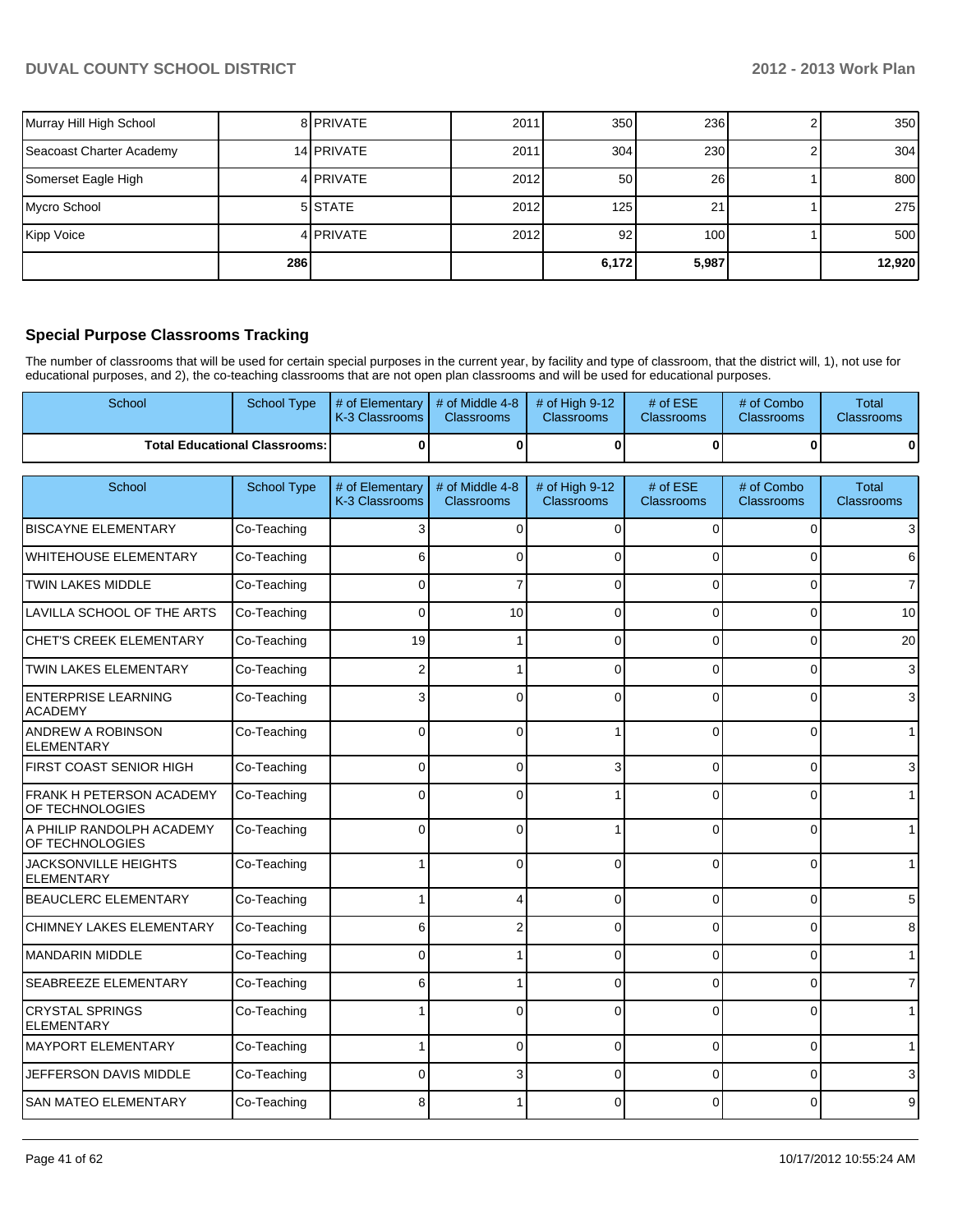| JOSEPH STILWELL MIDDLE                       | Co-Teaching | 0        | 14       | $\Omega$       | $\Omega$       | 0              | 14             |
|----------------------------------------------|-------------|----------|----------|----------------|----------------|----------------|----------------|
| HOLIDAY HILL ELEMENTARY                      | Co-Teaching | 9        | 0        | 0              | 0              | 0              | 9              |
| OAK HILL ELEMENTARY                          | Co-Teaching |          | 0        | $\Omega$       | $\Omega$       | 0              | $\overline{2}$ |
| <b>ARLINGTON MIDDLE</b>                      | Co-Teaching | 0        | 2        | $\Omega$       | $\Omega$       | 0              | $\overline{2}$ |
| JACKSONVILLE BEACH<br><b>ELEMENTARY</b>      | Co-Teaching |          | 0        | C              | $\Omega$       | 0              | 3              |
| DARNELL COOKMAN JUNIOR<br><b>SENIOR HIGH</b> | Co-Teaching | 0        |          | $\Omega$       | $\Omega$       | $\Omega$       | 1              |
| J E B STUART MIDDLE                          | Co-Teaching | 0        | 1        | $\Omega$       | $\Omega$       | 0              | $\mathbf{1}$   |
| PARKWOOD HEIGHTS<br><b>ELEMENTARY</b>        | Co-Teaching | 3        | 0        | $\Omega$       | $\Omega$       | 0              | 3              |
| <b>HIGHLANDS ELEMENTARY</b>                  | Co-Teaching |          | 0        | $\Omega$       | $\Omega$       | 0              | $\mathbf{1}$   |
| DOUGLAS ANDERSON SCHOOL<br>OF THE ARTS       | Co-Teaching | 0        | 0        |                | 0              | 0              | $\overline{2}$ |
| SADIE TILLIS ELEMENTARY                      | Co-Teaching | 4        | 0        | $\Omega$       | $\Omega$       | $\mathbf 0$    | 4              |
| WINDY HILL ELEMENTARY                        | Co-Teaching |          | 0        | $\Omega$       | $\Omega$       | 0              | $\mathbf{1}$   |
| RUTLEDGE H PEARSON<br><b>ELEMENTARY</b>      | Co-Teaching |          | 0        | $\Omega$       | $\Omega$       | 0              | $\mathbf{1}$   |
| JOHN STOCKTON ELEMENTARY                     | Co-Teaching | 5        | 1        | 0              | 0              | $\mathbf 0$    | 6              |
| ARLINGTON ELEMENTARY                         | Co-Teaching |          | 0        | $\Omega$       | $\Omega$       | 0              | 2              |
| THOMAS JEFFERSON<br><b>ELEMENTARY</b>        | Co-Teaching |          | 0        | $\Omega$       | $\Omega$       | 0              | $\mathbf{1}$   |
| JOHN ALLEN AXSON<br><b>ELEMENTARY</b>        | Co-Teaching | 14       | 1        | $\Omega$       | $\Omega$       | 0              | 15             |
| LAKE LUCINA ELEMENTARY                       | Co-Teaching |          | 0        | $\Omega$       | $\Omega$       | $\Omega$       | $\mathbf{1}$   |
| ANNIE R MORGAN ELEMENTARY                    | Co-Teaching | 0        | 2        | $\Omega$       | $\Omega$       | $\Omega$       | $\overline{2}$ |
| <b>LORETTO ELEMENTARY</b>                    | Co-Teaching |          | 0        | $\Omega$       | $\Omega$       | $\Omega$       | $\mathbf{1}$   |
| <b>GRAND PARK CAREER CENTER</b>              | Co-Teaching | 0        | 0        |                | 0              | 0              | $\mathbf{1}$   |
| ORTEGA ELEMENTARY                            | Co-Teaching | 3        |          | C              | $\Omega$       | $\Omega$       | 4              |
| <b>NEW BERLIN ELEMENTARY</b>                 | Co-Teaching | 3        | 0        |                | $\Omega$       | 0              | 3              |
| CHAFFEE TRAIL ELEMENTARY                     | Co-Teaching | 6        | οI       | $\overline{0}$ | $\overline{0}$ | $\overline{0}$ | 6              |
| <b>KERNAN MIDDLE</b>                         | Co-Teaching | 0        | 2        | 0              | 0              | 0              | $\overline{2}$ |
| DON BREWER ELEMENTARY                        | Co-Teaching | 0        | 2        | $\Omega$       | $\Omega$       | 0              | $2 \mid$       |
| <b>GREENLAND PINES</b><br><b>ELEMENTARY</b>  | Co-Teaching | 2        | 0        | $\Omega$       | 0              | 0              | $\mathbf{2}$   |
| PINE ESTATES ELEMENTARY                      | Co-Teaching |          | $\Omega$ | $\Omega$       | $\Omega$       | 0              | 1              |
| <b>MAYPORT MIDDLE</b>                        | Co-Teaching | $\Omega$ | 2        | $\Omega$       | $\Omega$       | 0              | $\overline{2}$ |
| <b>HIGHLANDS MIDDLE</b>                      | Co-Teaching | 0        |          | $\Omega$       | $\Omega$       | 0              | 1 <sup>1</sup> |
| <b>CROWN POINT ELEMENTARY</b>                | Co-Teaching | 5        | 1        | $\mathbf 0$    | $\Omega$       | 0              | 6              |
| SANDALWOOD SENIOR HIGH                       | Co-Teaching | $\Omega$ | 0        | $\overline{2}$ | $\Omega$       | 0              | $\overline{2}$ |
| SABAL PALM ELEMENTARY                        | Co-Teaching |          | 0        | $\Omega$       | $\Omega$       | 0              | 1 <sup>1</sup> |
| LOUIS S SHEFFIELD ELEMENTAR                  | Co-Teaching | 9        | $6 \mid$ | $\mathbf 0$    | $\overline{0}$ | 0              | 15             |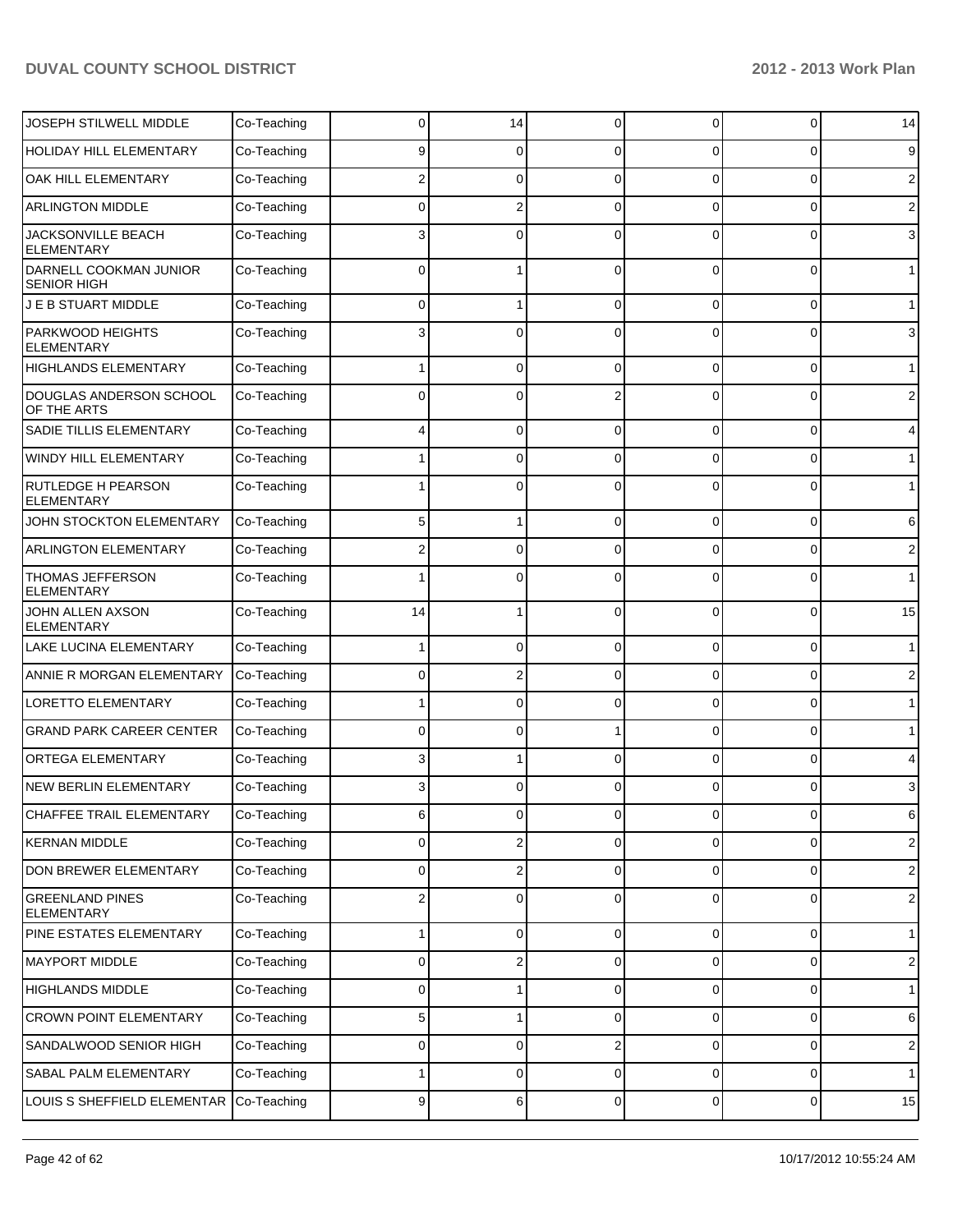|                                                    | <b>Total Co-Teaching Classrooms:</b> | 160 | 74 | 13       | 0        | 0 | 247            |
|----------------------------------------------------|--------------------------------------|-----|----|----------|----------|---|----------------|
| <b>BARTRAM SPRINGS</b><br><b>ELEMENTARY</b>        | Co-Teaching                          | 2   | 0  | $\Omega$ | 0        | 0 | $\overline{2}$ |
| WESTVIEW K-8                                       | Co-Teaching                          |     | ∩  | 0        | 0        | 0 | 4              |
| ALFRED I DUPONT MIDDLE                             | Co-Teaching                          |     |    |          | 0        | 0 | $\mathbf{1}$   |
| JOHN LOVE ELEMENTARY                               | Co-Teaching                          |     | n  | ∩        | $\Omega$ | 0 | $\mathbf{1}$   |
| <b>HENDRICKS AVENUE</b><br><b>ELEMENTARY</b>       | Co-Teaching                          | 2   |    | $\Omega$ | $\Omega$ | 0 | 3              |
| <b>LAKE SHORE MIDDLE</b>                           | Co-Teaching                          | 0   |    | $\Omega$ | 0        | 0 | $\overline{2}$ |
| <b>VENETIA ELEMENTARY</b>                          | Co-Teaching                          |     | 0  | $\Omega$ | $\Omega$ | 0 | $\mathbf{1}$   |
| <b>SOUTHSIDE ESTATES</b><br><b>ELEMENTARY</b>      | Co-Teaching                          |     | U  | $\Omega$ | $\Omega$ | 0 | $\mathbf{1}$   |
| <b>PAXON SCHOOL FOR ADVANCED</b><br><b>STUDIES</b> | Co-Teaching                          | 0   | 0  |          | $\Omega$ | 0 | $\mathbf{1}$   |
| <b>SAN JOSE ELEMENTARY</b>                         | Co-Teaching                          |     |    | r        | 0        | 0 | 5              |
| <b>SAN PABLO ELEMENTARY</b>                        | Co-Teaching                          | 5   |    |          | 0        | 0 | 5              |
| JOHN E FORD K-8                                    | Co-Teaching                          | 0   |    | ∩        | $\Omega$ | 0 | $\mathbf 1$    |
| <b>STANTON COLLEGE</b><br>PREPARATORY SCHOOL       | Co-Teaching                          | 0   | 0  |          | $\Omega$ | 0 | $\mathbf 1$    |
| PINE FOREST ELEMENTARY                             | Co-Teaching                          | 3   | 0  | 0        | 0        | 0 | 3              |
| KINGS TRAIL ELEMENTARY                             | Co-Teaching                          |     | 0  | $\Omega$ | $\Omega$ | 0 | $\mathbf{1}$   |
| <b>BROOKVIEW ELEMENTARY</b>                        | Co-Teaching                          |     | U  | O        | U        | 0 | $\mathbf{1}$   |

#### **Infrastructure Tracking**

**Necessary offsite infrastructure requirements resulting from expansions or new schools. This section should include infrastructure information related to capacity project schedules and other project schedules (Section 4).**

Offsite infrastructure requirements vary from site to site based on the scope of work utilizaton of land, site requirements and accessibility. Zoning verification is reviewed along with concurrency applications and an environmental condition assessment is completed. Site drainage, stormwater requirements and impact to adjacent properties and pedestain access is also reviewed. All of these factors can affect offsite infrastuucture requirements. In most cases, water and sewer lines, electrical power lines, telephone service and traffic lanes are extended. In some cases, new roads and/or de-accelaration lanes are built.

**Proposed location of planned facilities, whether those locations are consistent with the comprehensive plans of all affected local governments, and recommendations for infrastructure and other improvements to land adjacent to existing facilities. Provisions of 1013.33(12), (13) and (14) and 1013.36 must be addressed for new facilities planned within the 1st three years of the plan (Section 5).**

Not Specified

**Consistent with Comp Plan?** No

## **Net New Classrooms**

The number of classrooms, by grade level and type of construction, that were added during the last fiscal year.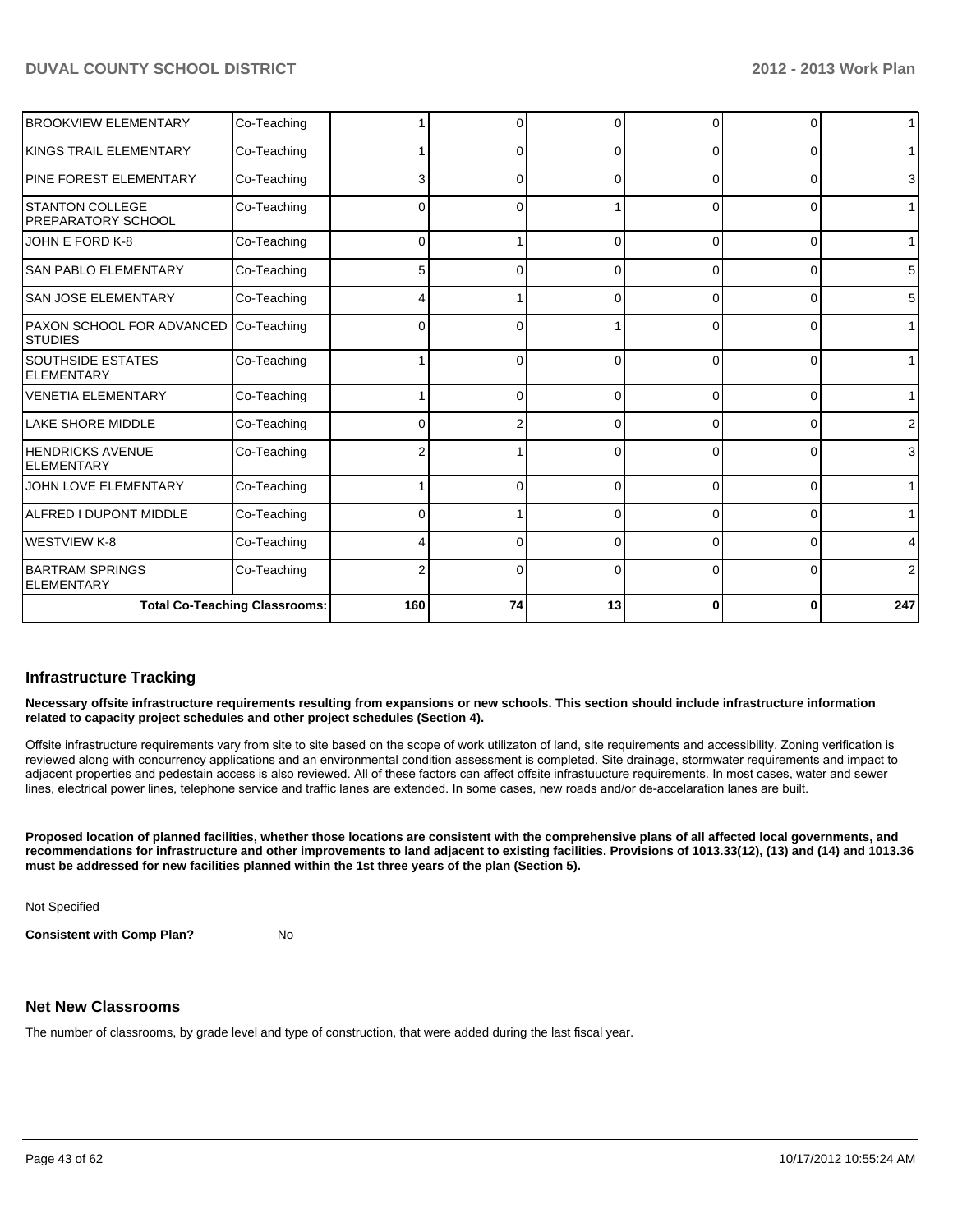| List the net new classrooms added in the 2011 - 2012 fiscal year.                                                                                       |                              |                            |                                |                        | List the net new classrooms to be added in the 2012 - 2013 fiscal<br>Ivear. |                                                                        |                                |                        |
|---------------------------------------------------------------------------------------------------------------------------------------------------------|------------------------------|----------------------------|--------------------------------|------------------------|-----------------------------------------------------------------------------|------------------------------------------------------------------------|--------------------------------|------------------------|
| "Classrooms" is defined as capacity carrying classrooms that are added to increase<br>capacity to enable the district to meet the Class Size Amendment. |                              |                            |                                |                        |                                                                             | Totals for fiscal year 2012 - 2013 should match totals in Section 15A. |                                |                        |
| Location                                                                                                                                                | $2011 - 2012$ #<br>Permanent | $2011 - 2012$ #<br>Modular | $2011 - 2012$ #<br>Relocatable | $2011 - 2012$<br>Total | $2012 - 2013$ #<br>Permanent                                                | $2012 - 2013 \#$<br>Modular                                            | $2012 - 2013$ #<br>Relocatable | $2012 - 2013$<br>Total |
| Elementary (PK-3)                                                                                                                                       |                              |                            |                                |                        |                                                                             |                                                                        |                                |                        |
| Middle (4-8)                                                                                                                                            |                              |                            |                                |                        |                                                                             |                                                                        |                                |                        |
| High (9-12)                                                                                                                                             |                              |                            |                                |                        |                                                                             |                                                                        |                                |                        |
|                                                                                                                                                         |                              |                            |                                |                        |                                                                             |                                                                        |                                |                        |

#### **Relocatable Student Stations**

Number of students that will be educated in relocatable units, by school, in the current year, and the projected number of students for each of the years in the workplan.

| <b>Site</b>                                          | 2012 - 2013     | 2013 - 2014  | 2014 - 2015 | 2015 - 2016 | 2016 - 2017  | 5 Year Average |
|------------------------------------------------------|-----------------|--------------|-------------|-------------|--------------|----------------|
| <b>BISCAYNE ELEMENTARY</b>                           | $\Omega$        | $\Omega$     | $\Omega$    | $\Omega$    | $\Omega$     | $\overline{0}$ |
| MATTIE V RUTHERFORD ALTERNATIVE<br><b>EDUCATION</b>  | 69              | 69           | 69          | 69          | 69           | 69             |
| lwhitehouse elementary                               | 90 <sub>1</sub> | 90           | 90          | 90          | 90           | 90             |
| <b>WESCONNETT ELEMENTARY</b>                         | 0               | $\Omega$     | 0           | $\Omega$    | 0            | $\mathbf 0$    |
| <b>TWIN LAKES MIDDLE</b>                             | 0               | $\Omega$     | 0           | $\Omega$    | $\Omega$     | $\overline{0}$ |
| LAVILLA SCHOOL OF THE ARTS                           | $\Omega$        | $\Omega$     | $\Omega$    | $\Omega$    | $\mathbf{0}$ | $\overline{0}$ |
| ABESS PARK ELEMENTARY                                | U               | $\Omega$     | $\Omega$    | $\Omega$    | $\Omega$     | $\Omega$       |
| ICHET'S CREEK ELEMENTARY                             | 196             | 196          | 196         | 196         | 196          | 196            |
| <b>ITWIN LAKES ELEMENTARY</b>                        | 220             | 220          | 220         | 220         | 220          | 220            |
| <b>ENTERPRISE LEARNING ACADEMY</b>                   | 66              | 66           | 66          | 66          | 66           | 66             |
| ANDREW A ROBINSON ELEMENTARY                         | $\Omega$        | $\Omega$     | $\Omega$    | $\Omega$    | $\Omega$     | $\Omega$       |
| IFIRST COAST SENIOR HIGH                             | 125             | 125          | 125         | 125         | 125          | 125            |
| IFRANK H PETERSON ACADEMY OF<br><b>ITECHNOLOGIES</b> | 0               | $\Omega$     | $\Omega$    | $\Omega$    | 0            | $\overline{0}$ |
| A PHILIP RANDOLPH ACADEMY OF<br><b>TECHNOLOGIES</b>  | $\Omega$        | $\Omega$     | $\Omega$    | $\Omega$    | $\Omega$     | $\Omega$       |
| IMERRILL ROAD ELEMENTARY                             | $\Omega$        | $\Omega$     | $\Omega$    | $\Omega$    | $\Omega$     | $\Omega$       |
| IJACKSONVILLE HEIGHTS ELEMENTARY                     | 126             | 126          | 126         | 126         | 126          | 126            |
| BEAUCLERC ELEMENTARY                                 | 139             | 139          | 139         | 139         | 139          | 139            |
| İCHIMNEY LAKES ELEMENTARY                            | 84              | 84           | 84          | 84          | 84           | 84             |
| MANDARIN MIDDLE                                      | 0               | $\mathbf{0}$ | $\Omega$    | $\Omega$    | 0            | $\Omega$       |
| IMANDARIN SENIOR HIGH                                | 475             | 475          | 475         | 475         | 475          | 475            |
| GREENFIELD ELEMENTARY                                | 84              | 84           | 84          | 84          | 84           | 84             |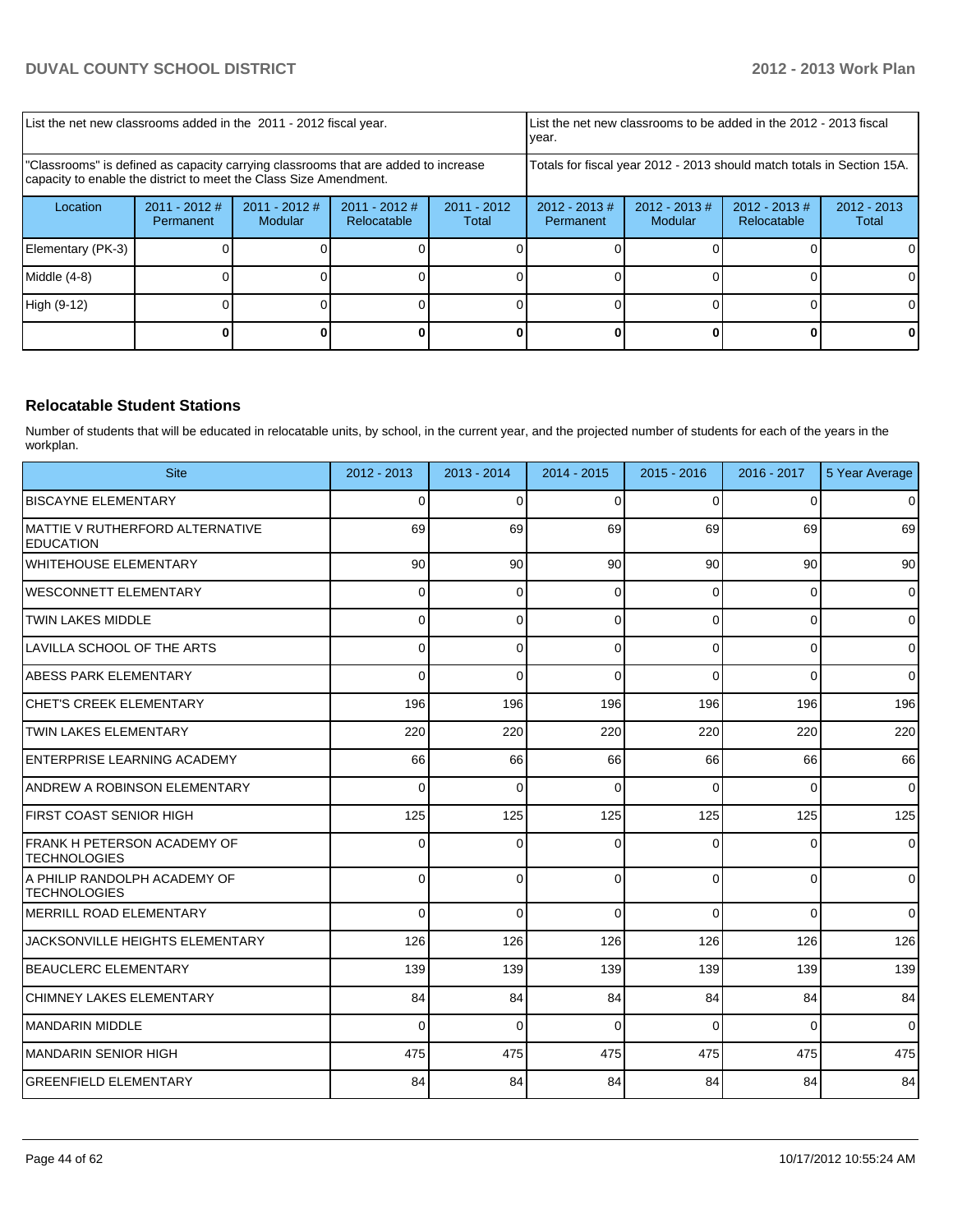| DUNCAN U FLETCHER SENIOR HIGH                      | 225      | 225            | 225            | 225            | 225            | 225            |
|----------------------------------------------------|----------|----------------|----------------|----------------|----------------|----------------|
| SAMUEL W WOLFSON SENIOR HIGH                       | 415      | 415            | 415            | 415            | 415            | 415            |
| <b>SEABREEZE ELEMENTARY</b>                        | 108      | 108            | 108            | 108            | 108            | 108            |
| <b>CRYSTAL SPRINGS ELEMENTARY</b>                  | 72       | 72             | 72             | 72             | 72             | 72             |
| <b>MAYPORT ELEMENTARY</b>                          | $\Omega$ | $\Omega$       | $\Omega$       | $\Omega$       | $\Omega$       | $\overline{0}$ |
| <b>JUSTINA ROAD ELEMENTARY</b>                     | 18       | 18             | 18             | 18             | 18             | 18             |
| JEFFERSON DAVIS MIDDLE                             | 69       | 69             | 69             | 69             | 69             | 69             |
| <b>SAN MATEO ELEMENTARY</b>                        | 212      | 212            | 212            | 212            | 212            | 212            |
| <b>JOSEPH STILWELL MIDDLE</b>                      | 252      | 252            | 252            | 252            | 252            | 252            |
| <b>MARTIN LUTHER KING ELEMENTARY</b>               | 36       | 36             | 36             | 36             | 36             | 36             |
| NORMANDY VILLAGE ELEMENTARY                        | 51       | 51             | 51             | 51             | 51             | 51             |
| <b>HOLIDAY HILL ELEMENTARY</b>                     | 98       | 98             | 98             | 98             | 98             | 98             |
| <b>OAK HILL ELEMENTARY</b>                         | 0        | $\Omega$       | $\Omega$       | $\Omega$       | $\Omega$       | $\Omega$       |
| <b>SOUTHSIDE MIDDLE</b>                            | 201      | 201            | 201            | 201            | 201            | 201            |
| JEAN RIBAULT MIDDLE                                | 0        | $\Omega$       | $\Omega$       | $\Omega$       | $\Omega$       | $\overline{0}$ |
| <b>ARLINGTON MIDDLE</b>                            | $\Omega$ | $\Omega$       | $\Omega$       | $\Omega$       | $\Omega$       | $\Omega$       |
| HYDE GROVE ELEMENTARY                              | 216      | 216            | 216            | 216            | 216            | 216            |
| <b>SUSIE E TOLBERT ELEMENTARY</b>                  | 0        | $\Omega$       | $\Omega$       | $\Omega$       | $\overline{0}$ | $\overline{0}$ |
| <b>WEST JACKSONVILLE ELEMENTARY</b>                | 0        | $\Omega$       | $\Omega$       | $\Omega$       | $\Omega$       | $\Omega$       |
| JACKSONVILLE BEACH ELEMENTARY                      | $\Omega$ | $\Omega$       | $\Omega$       | $\Omega$       | $\Omega$       | $\Omega$       |
| DARNELL COOKMAN JUNIOR SENIOR HIGH                 | 164      | 164            | 164            | 164            | 164            | 164            |
| <b>J E B STUART MIDDLE</b>                         | 0        | $\Omega$       | $\Omega$       | $\Omega$       | $\Omega$       | $\overline{0}$ |
| PARKWOOD HEIGHTS ELEMENTARY                        | 66       | 66             | 66             | 66             | 66             | 66             |
| <b>TIMUCUAN ELEMENTARY</b>                         | 127      | 127            | 127            | 127            | 127            | 127            |
| HIGHLANDS ELEMENTARY                               | 0        | $\Omega$       | $\Omega$       | 0              | $\Omega$       | $\overline{0}$ |
| LONG BRANCH ELEMENTARY                             | 0        | $\overline{0}$ | $\overline{0}$ | $\overline{0}$ | $\overline{0}$ | $\overline{0}$ |
| DOUGLAS ANDERSON SCHOOL OF THE ARTS                | 325      | 325            | 325            | 325            | 325            | 325            |
| <b>SADIE TILLIS ELEMENTARY</b>                     | 0        | 0              | $\Omega$       | $\Omega$       | $\overline{0}$ | $\overline{0}$ |
| <b>SAINT CLAIR EVANS ACADEMY ELEMENTARY</b>        | 110      | 110            | 110            | 110            | 110            | 110            |
| JAMES WELDON JOHNSON COLLEGE<br>PREPARATORY MIDDLE | 0        | $\Omega$       | $\Omega$       | $\Omega$       | $\Omega$       | $\overline{0}$ |
| PINEDALE ELEMENTARY                                | 0        | 0              | $\Omega$       | $\Omega$       | $\overline{0}$ | $\overline{0}$ |
| WINDY HILL ELEMENTARY                              | 136      | 136            | 136            | 136            | 136            | 136            |
| RUTLEDGE H PEARSON ELEMENTARY                      | 0        | 0              | $\mathbf 0$    | $\Omega$       | $\overline{0}$ | $\overline{0}$ |
| JEAN RIBAULT SENIOR HIGH                           | 25       | 25             | 25             | 25             | 25             | 25             |
| <b>CEDAR HILLS ELEMENTARY</b>                      | 0        | 0              | 0              | $\overline{0}$ | $\overline{0}$ | $\mathbf 0$    |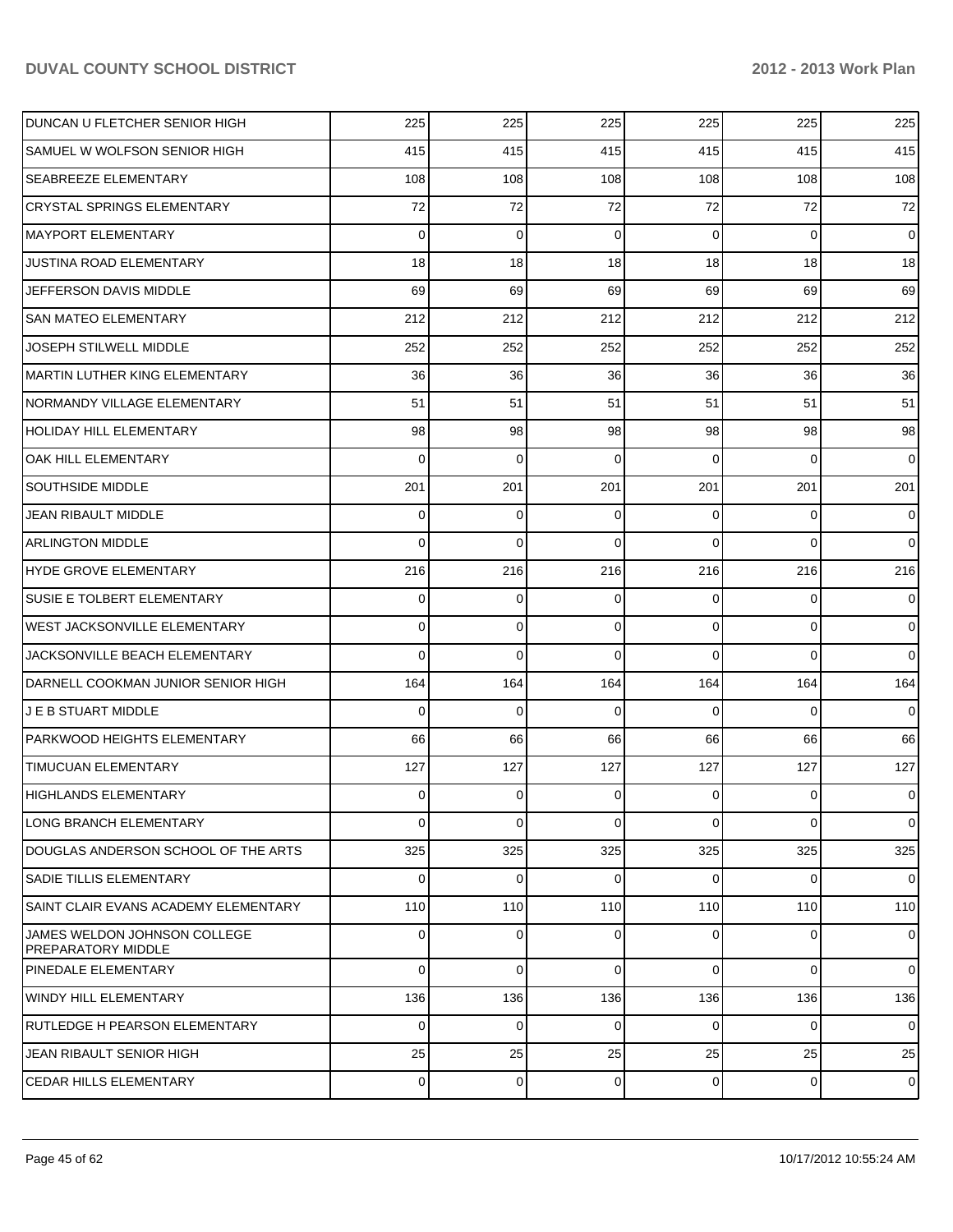| <b>TERRY PARKER SENIOR HIGH</b>   | 245            | 245            | 245            | 245             | 245            | 245            |
|-----------------------------------|----------------|----------------|----------------|-----------------|----------------|----------------|
| <b>ENGLEWOOD ELEMENTARY</b>       | $\Omega$       | $\Omega$       | $\Omega$       | $\Omega$        | $\Omega$       | $\overline{0}$ |
| JOHN STOCKTON ELEMENTARY          | 90             | 90             | 90             | 90 <sub>1</sub> | 90             | 90             |
| <b>WOODLAND ACRES ELEMENTARY</b>  | $\Omega$       | $\Omega$       | $\Omega$       | $\Omega$        | $\Omega$       | $\overline{0}$ |
| <b>ENGLEWOOD SENIOR HIGH</b>      | 25             | 25             | 25             | 25              | 25             | 25             |
| SALLYE B MATHIS ELEMENTARY        | $\Omega$       | $\Omega$       | $\Omega$       | $\Omega$        | $\Omega$       | $\overline{0}$ |
| <b>DINSMORE ELEMENTARY</b>        | 0              | $\Omega$       | $\Omega$       | $\Omega$        | $\Omega$       | $\overline{0}$ |
| <b>ARLINGTON ELEMENTARY</b>       | $\Omega$       | $\Omega$       | $\Omega$       | $\Omega$        | $\Omega$       | $\overline{0}$ |
| THOMAS JEFFERSON ELEMENTARY       | 87             | 87             | 87             | 87              | 87             | 87             |
| JOHN ALLEN AXSON ELEMENTARY       | $\Omega$       | $\Omega$       | $\Omega$       | $\Omega$        | $\Omega$       | $\overline{0}$ |
| BAYVIEW ELEMENTARY                | $\Omega$       | $\Omega$       | $\Omega$       | $\Omega$        | $\Omega$       | $\Omega$       |
| LAKE LUCINA ELEMENTARY            | 58             | 58             | 58             | 58              | 58             | 58             |
| <b>LANDON MIDDLE</b>              | $\Omega$       | $\Omega$       | $\Omega$       | $\Omega$        | $\Omega$       | $\overline{0}$ |
| MARINE SCIENCE EDUCATION CENTER   | $\Omega$       | $\Omega$       | $\Omega$       | $\Omega$        | $\Omega$       | $\Omega$       |
| ROBERT E LEE SENIOR HIGH          | 225            | 225            | 225            | 225             | 225            | 225            |
| <b>ANDREW JACKSON SENIOR HIGH</b> | 150            | 150            | 150            | 150             | 150            | 150            |
| HENRY F KITE ELEMENTARY           | 18             | 18             | 18             | 18              | 18             | 18             |
| BALDWIN JUNIOR SENIOR HIGH        | 138            | 138            | 138            | 138             | 138            | 138            |
| <b>FISHWEIR ELEMENTARY</b>        | 18             | 18             | 18             | 18              | 18             | 18             |
| ANNIE R MORGAN ELEMENTARY         | 36             | 36             | 36             | 36 <sup>1</sup> | 36             | 36             |
| KIRBY-SMITH MIDDLE                | $\Omega$       | $\Omega$       | $\Omega$       | $\Omega$        | $\Omega$       | $\Omega$       |
| <b>LORETTO ELEMENTARY</b>         | 254            | 254            | 254            | 254             | 254            | 254            |
| <b>GRAND PARK CAREER CENTER</b>   | 300            | 300            | 300            | 300             | 300            | 300            |
| <b>BRENTWOOD ELEMENTARY</b>       | $\Omega$       | $\Omega$       | $\Omega$       | $\Omega$        | $\Omega$       | $\Omega$       |
| <b>ORTEGA ELEMENTARY</b>          | 120            | 120            | 120            | 120             | 120            | 120            |
| CENTRAL RIVERSIDE ELEMENTARY      | $\overline{0}$ | $\overline{0}$ | $\overline{0}$ | $\overline{0}$  | $\overline{0}$ | $\overline{0}$ |
| RUTH N UPSON ELEMENTARY           | 0              | $\Omega$       | 0              | $\Omega$        | $\Omega$       | $\overline{0}$ |
| NEW BERLIN ELEMENTARY             | 156            | 156            | 156            | 156             | 156            | 156            |
| <b>CHAFFEE TRAIL ELEMENTARY</b>   | $\Omega$       | 0              | $\Omega$       | $\Omega$        | $\Omega$       | $\overline{0}$ |
| <b>WEST RIVERSIDE ELEMENTARY</b>  | 0              | $\Omega$       | 0              | $\Omega$        | $\Omega$       | $\overline{0}$ |
| MANDARIN OAKS ELEMENTARY          | 0              | $\Omega$       | $\Omega$       | $\Omega$        | $\Omega$       | $\overline{0}$ |
| KERNAN TRAILS ELEMENTARY          | 18             | 18             | 18             | 18 <sup>1</sup> | 18             | 18             |
| KERNAN MIDDLE                     | $\Omega$       | 0              | $\Omega$       | $\Omega$        | $\Omega$       | $\overline{0}$ |
| DON BREWER ELEMENTARY             | 0              | $\Omega$       | 0              | $\Omega$        | $\overline{0}$ | $\overline{0}$ |
| <b>OCEANWAY ELEMENTARY</b>        | 0              | 0              | 0              | $\Omega$        | $\overline{0}$ | $\overline{0}$ |
| <b>GREENLAND PINES ELEMENTARY</b> | $\Omega$       | 0              | 0              | $\overline{0}$  | $\mathbf 0$    | $\overline{0}$ |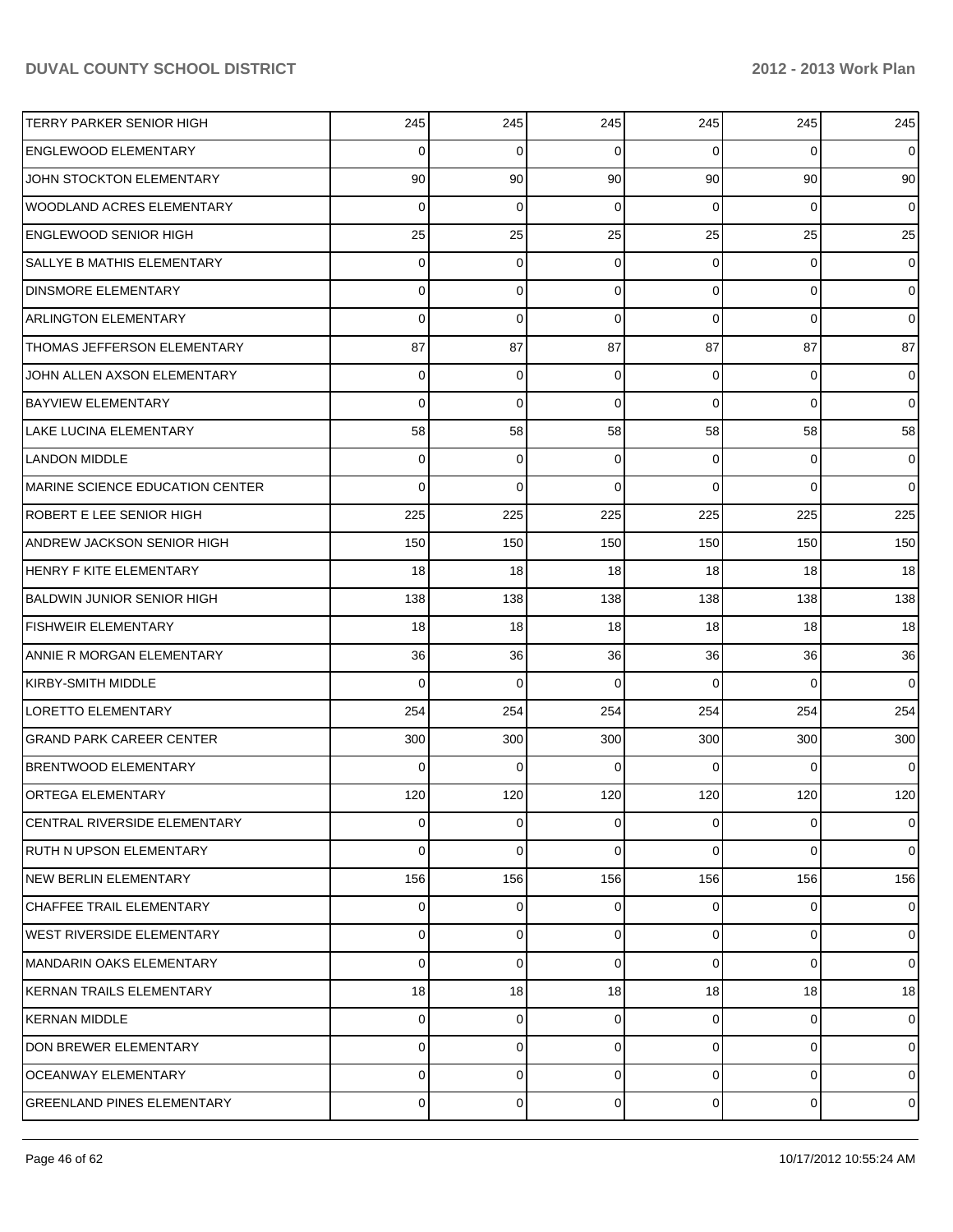| PINE ESTATES ELEMENTARY                           | 50             | 50          | 50  | 50              | 50        | 50             |
|---------------------------------------------------|----------------|-------------|-----|-----------------|-----------|----------------|
| ALDEN ROAD EXCEPTIONAL CENTER                     | 30             | 30          | 30  | 30 <sup>°</sup> | 30        | 30             |
| <b>MAYPORT MIDDLE</b>                             | 0              | 0           | 0   | $\Omega$        | 0         | $\overline{0}$ |
| <b>LANDMARK MIDDLE</b>                            | 0              | 0           | 0   | $\Omega$        | 0         | $\overline{0}$ |
| <b>ALIMACINI ELEMENTARY</b>                       | 0              | 0           | 0   | $\Omega$        | 0         | $\mathbf 0$    |
| <b>GREGORY DRIVE ELEMENTARY</b>                   | 46             | 46          | 46  | 46              | 46        | 46             |
| <b>HIGHLANDS MIDDLE</b>                           | 154            | 154         | 154 | 154             | 154       | 154            |
| <b>CROWN POINT ELEMENTARY</b>                     | 36             | 36          | 36  | 36              | 36        | 36             |
| NEPTUNE BEACH ELEMENTARY                          | 0              | 0           | 0   | $\Omega$        | 0         | 0              |
| JOSEPH FINEGAN ELEMENTARY                         | 0              | $\mathbf 0$ | 0   | $\Omega$        | 0         | $\overline{0}$ |
| EDWARD H WHITE SENIOR HIGH                        | 210            | 210         | 210 | 210             | 210       | 210            |
| SANDALWOOD SENIOR HIGH                            | 425            | 425         | 425 | 425             | 425       | 425            |
| <b>FORT CAROLINE MIDDLE</b>                       | 228            | 228         | 228 | 228             | 228       | 228            |
| <b>SABAL PALM ELEMENTARY</b>                      | 36             | 36          | 36  | 36              | 36        | 36             |
| <b>ARLINGTON HEIGHTS ELEMENTARY</b>               | 98             | 98          | 98  | 98              | 98        | 98             |
| NATHAN B FORREST SENIOR HIGH                      | 375            | 375         | 375 | 375             | 375       | 375            |
| <b>LOUIS S SHEFFIELD ELEMENTARY</b>               | 348            | 348         | 348 | 348             | 348       | 348            |
| <b>PICKETT ELEMENTARY</b>                         | 0              | $\mathbf 0$ | 0   | $\Omega$        | $\Omega$  | $\mathbf 0$    |
| <b>BROOKVIEW ELEMENTARY</b>                       | 118            | 118         | 118 | 118             | 118       | 118            |
| LONE STAR ELEMENTARY                              | 98             | 98          | 98  | 98              | 98        | 98             |
| STONEWALL JACKSON ELEMENTARY                      | 0              | 0           | 0   | $\Omega$        | $\Omega$  | $\mathbf 0$    |
| <b>FORT CAROLINE ELEMENTARY</b>                   | 206            | 206         | 206 | 206             | 206       | 206            |
| MAMIE AGNES JONES ELEMENTARY                      | 0              | 0           | 0   | $\Omega$        | 0         | 0              |
| EUGENE J BUTLER MIDDLE                            | 0              | 0           | 0   | $\Omega$        | 0         | $\overline{0}$ |
| <b>S A HULL ELEMENTARY</b>                        | 0              | 0           | 0   | 0               | 0         | 0              |
| PALM AVENUE EXCEPTIONAL STUDENT CENTER            | 59             | 59          | 59  | 59              | 59        | 59             |
| <b>REYNOLDS LANE ELEMENTARY</b>                   | 0              | 0           | 0   | $\overline{0}$  | 0         | $\overline{0}$ |
| KINGS TRAIL ELEMENTARY                            | 72             | 72          | 72  | 72              | 72        | 72             |
| <b>PINE FOREST ELEMENTARY</b>                     | 22             | 22          | 22  | 22              | 22        | 22             |
| R V DANIELS ELEMENTARY                            | 0              | 0           | 0   | $\overline{0}$  | 0         | $\overline{0}$ |
| <b>RUFUS E PAYNE ELEMENTARY</b>                   | 0              | 0           | 0   | $\Omega$        | 0         | $\overline{0}$ |
| MOUNT HERMAN EXCEPTIONAL STUDENT<br><b>CENTER</b> | 0              | 0           | 0   | 0               | 0         | $\overline{0}$ |
| <b>WILLIAM M RAINES SENIOR HIGH</b>               | 25             | 25          | 25  | 25              | 25        | 25             |
| <b>CARTER G WOODSON ELEMENTARY</b>                | 81             | 81          | 81  | 81              | 81        | 81             |
| JAMES WELDON JOHNSON OLD                          | $\overline{0}$ | $\mathbf 0$ | 0   | $\overline{0}$  | $\pmb{0}$ | $\overline{0}$ |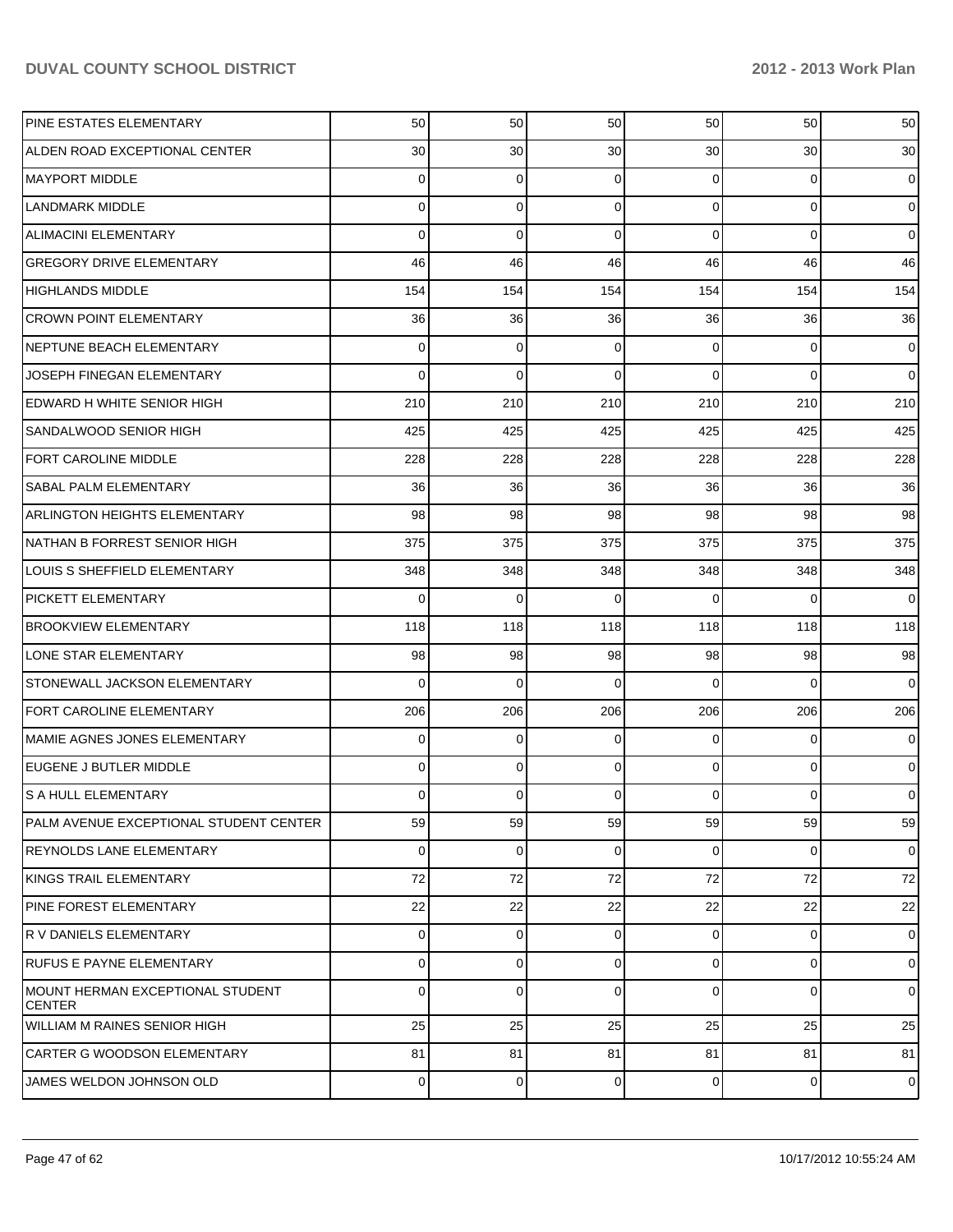| STANTON COLLEGE PREPARATORY SCHOOL         | 198            | 198         | 198         | 198            | 198            | 198            |
|--------------------------------------------|----------------|-------------|-------------|----------------|----------------|----------------|
| JOHN E FORD K-8                            | 0              | 0           | 0           | $\overline{0}$ | 0              | $\overline{0}$ |
| NORTHWESTERN MIDDLE                        | 0              | $\mathbf 0$ | $\Omega$    | $\Omega$       | $\overline{0}$ | $\overline{0}$ |
| <b>GEORGE WASHINGTON CARVER ELEMENTARY</b> | 0              | $\mathbf 0$ | $\Omega$    | $\Omega$       | $\Omega$       | $\overline{0}$ |
| <b>SAN PABLO ELEMENTARY</b>                | 18             | 18          | 18          | 18             | 18             | 18             |
| LOVE GROVE ELEMENTARY                      | 0              | 0           | 0           | $\Omega$       | $\Omega$       | $\overline{0}$ |
| <b>SAN JOSE ELEMENTARY</b>                 | 212            | 212         | 212         | 212            | 212            | 212            |
| MATTHEW W GILBERT MIDDLE                   | 0              | 0           | 0           | $\Omega$       | $\Omega$       | $\overline{0}$ |
| RICHARD L BROWN ELEMENTARY                 | 36             | 36          | 36          | 36             | 36             | 36             |
| SMART POPE LIVINGSTON ELEMENTARY           | 0              | 0           | 0           | $\overline{0}$ | 0              | $\overline{0}$ |
| <b>LAKE FOREST ELEMENTARY</b>              | 0              | $\mathbf 0$ | $\Omega$    | $\Omega$       | $\Omega$       | $\overline{0}$ |
| <b>PAXON SCHOOL FOR ADVANCED STUDIES</b>   | 75             | 75          | 75          | 75             | 75             | 75             |
| <b>SOUTHSIDE ESTATES ELEMENTARY</b>        | 0              | 0           | 0           | $\Omega$       | $\Omega$       | $\overline{0}$ |
| HYDE PARK ELEMENTARY                       | 10             | 10          | 10          | 10             | 10             | 10             |
| BILTMORE ELEMENTARY                        | 98             | 98          | 98          | 98             | 98             | 98             |
| RAMONA ELEMENTARY                          | 36             | 36          | 36          | 36             | 36             | 36             |
| VENETIA ELEMENTARY                         | 36             | 36          | 36          | 36             | 36             | 36             |
| LAKE SHORE MIDDLE                          | 365            | 365         | 365         | 365            | 365            | 365            |
| <b>NORTH SHORE ELEMENTARY</b>              | 0              | 0           | 0           | $\Omega$       | $\Omega$       | $\overline{0}$ |
| HENDRICKS AVENUE ELEMENTARY                | 153            | 153         | 153         | 153            | 153            | 153            |
| <b>SPRING PARK ELEMENTARY</b>              | 0              | $\mathbf 0$ | 0           | $\Omega$       | $\Omega$       | $\overline{0}$ |
| JOHN LOVE ELEMENTARY                       | 0              | $\Omega$    | $\Omega$    | $\Omega$       | $\Omega$       | $\overline{0}$ |
| <b>GARDEN CITY ELEMENTARY</b>              | 164            | 164         | 164         | 164            | 164            | 164            |
| <b>OCEANWAY MIDDLE</b>                     | 0              | 0           | 0           | $\Omega$       | $\Omega$       | $\overline{0}$ |
| DUNCAN U FLETCHER MIDDLE                   | 0              | 0           | 0           | $\overline{0}$ | $\mathbf{0}$   | $\overline{0}$ |
| <b>HOGAN-SPRING GLEN ELEMENTARY</b>        | 54             | 54          | 54          | 54             | 54             | 54             |
| <b>ATLANTIC BEACH ELEMENTARY</b>           | 40             | 40          | 40          | 40             | 40             | 40             |
| ALFRED I DUPONT MIDDLE                     | 37             | 37          | 37          | 37             | 37             | 37             |
| NORTHEAST SPRINGFIELD ELEMENTARY           | 0              | 0           | 0           | $\overline{0}$ | 0              | $\overline{0}$ |
| <b>FAIRFIELD ELEMENTARY</b>                | 0              | 0           | 0           | $\Omega$       | 0              | $\overline{0}$ |
| <b>NORMANDY ELEMENTARY</b>                 | 0              | $\mathbf 0$ | 0           | $\overline{0}$ | $\mathbf 0$    | $\overline{0}$ |
| WESTVIEW K-8                               | 0              | 0           | 0           | $\Omega$       | 0              | $\overline{0}$ |
| <b>BARTRAM SPRINGS ELEMENTARY</b>          | 0              | 0           | 0           | $\overline{0}$ | $\mathbf 0$    | $\overline{0}$ |
| ATLANTIC COAST SENIOR HIGH                 | 0              | 0           | 0           | $\overline{0}$ | $\mathbf 0$    | $\overline{0}$ |
| <b>WATERLEAF ELEMENTARY</b>                | $\overline{0}$ | $\mathbf 0$ | $\mathbf 0$ | $\overline{0}$ | $\mathbf 0$    | $\overline{0}$ |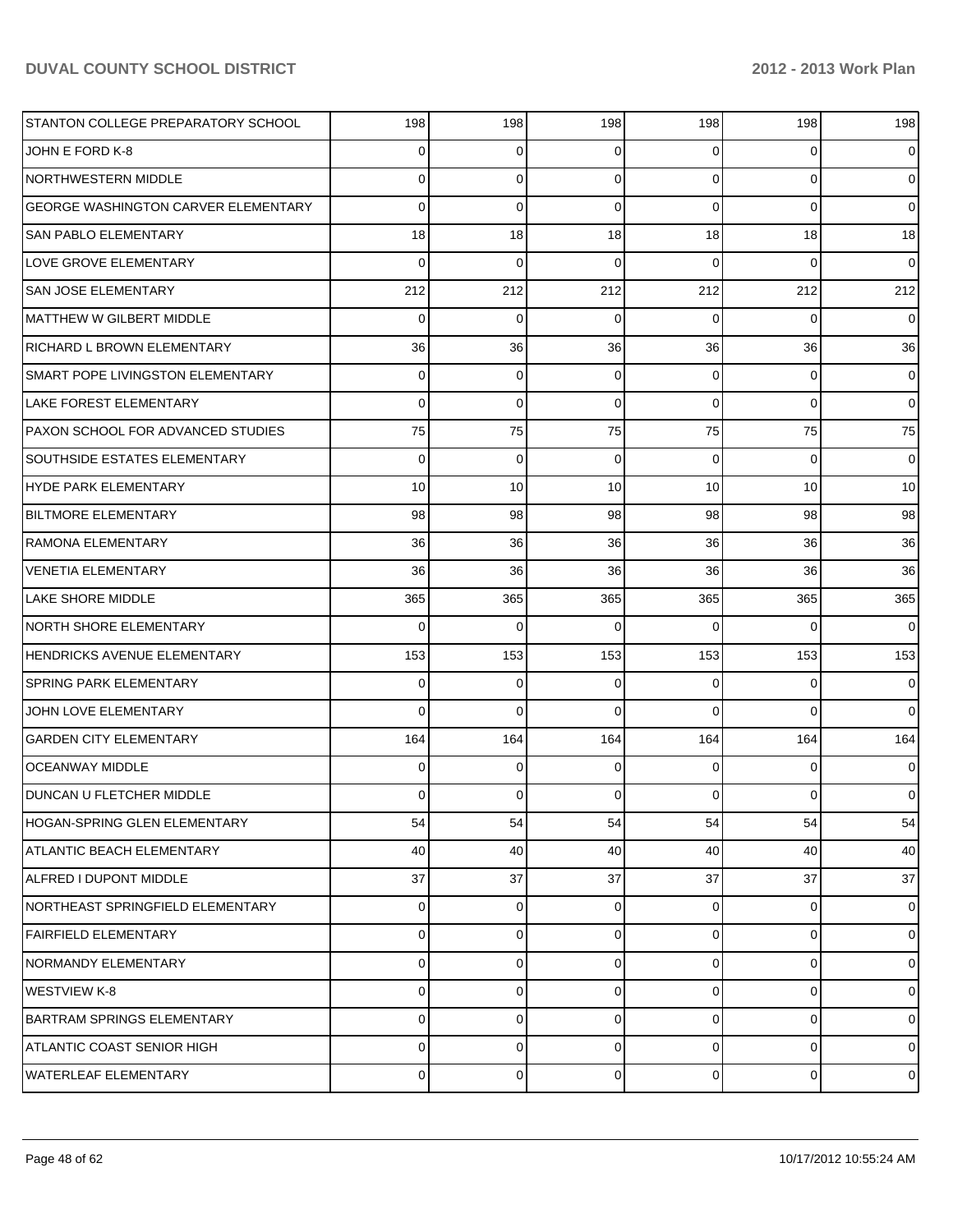| Totals for DUVAL COUNTY SCHOOL DISTRICT           |         |          |         |         |         |         |
|---------------------------------------------------|---------|----------|---------|---------|---------|---------|
| Total students in relocatables by year.           | 10,787  | 10,787   | 10,787  | 10,787  | 10.787  | 10.787  |
| Total number of COFTE students projected by year. | 114.367 | 112.6721 | 110,779 | 108,664 | 106.731 | 110,643 |
| Percent in relocatables by year.                  | 9%      | 10%      | 10%     | $10\%$  | 10%     | 10%     |

# **Leased Facilities Tracking**

Exising leased facilities and plans for the acquisition of leased facilities, including the number of classrooms and student stations, as reported in the educational plant survey, that are planned in that location at the end of the five year workplan.

| Location                                  | # of Leased<br>Classrooms 2012 -<br>2013 | <b>FISH Student</b><br><b>Stations</b> | Owner | # of Leased<br>Classrooms 2016 -<br>2017 | <b>FISH Student</b><br><b>Stations</b> |
|-------------------------------------------|------------------------------------------|----------------------------------------|-------|------------------------------------------|----------------------------------------|
| MATTIE V RUTHERFORD ALTERNATIVE EDUCATION | $\Omega$                                 | $\Omega$                               |       | $\mathbf 0$                              |                                        |
| NORTHEAST SPRINGFIELD ELEMENTARY          | $\overline{0}$                           | $\Omega$                               |       | $\Omega$                                 |                                        |
| <b>FAIRFIELD ELEMENTARY</b>               | $\Omega$                                 | $\Omega$                               |       | $\mathbf 0$                              |                                        |
| <b>WEST RIVERSIDE ELEMENTARY</b>          | $\overline{0}$                           | $\Omega$                               |       | $\Omega$                                 |                                        |
| <b>GRAND PARK CAREER CENTER</b>           | 0                                        | $\Omega$                               |       | $\mathbf 0$                              |                                        |
| <b>BRENTWOOD ELEMENTARY</b>               | $\overline{0}$                           | $\Omega$                               |       | $\mathbf 0$                              |                                        |
| <b>ORTEGA ELEMENTARY</b>                  | 0                                        | $\mathbf 0$                            |       | $\mathbf 0$                              |                                        |
| CENTRAL RIVERSIDE ELEMENTARY              | $\Omega$                                 | $\Omega$                               |       | $\Omega$                                 |                                        |
| <b>RUTH N UPSON ELEMENTARY</b>            | $\Omega$                                 | $\Omega$                               |       | $\Omega$                                 |                                        |
| <b>FISHWEIR ELEMENTARY</b>                | 0                                        | $\Omega$                               |       | $\mathbf 0$                              |                                        |
| ANNIE R MORGAN ELEMENTARY                 | $\Omega$                                 | $\Omega$                               |       | $\Omega$                                 |                                        |
| <b>KIRBY-SMITH MIDDLE</b>                 | 0                                        | $\mathbf 0$                            |       | $\mathbf 0$                              |                                        |
| <b>LORETTO ELEMENTARY</b>                 | $\overline{0}$                           | $\Omega$                               |       | $\mathbf 0$                              |                                        |
| <b>LANDON MIDDLE</b>                      | $\Omega$                                 | $\Omega$                               |       | $\Omega$                                 |                                        |
| MARINE SCIENCE EDUCATION CENTER           | $\Omega$                                 | $\Omega$                               |       | $\mathbf 0$                              |                                        |
| ROBERT E LEE SENIOR HIGH                  | $\mathbf 0$                              | $\Omega$                               |       | $\mathbf 0$                              |                                        |
| ANDREW JACKSON SENIOR HIGH                | $\Omega$                                 | $\Omega$                               |       | $\Omega$                                 |                                        |
| <b>HENRY F KITE ELEMENTARY</b>            | $\Omega$                                 | $\Omega$                               |       | $\mathbf 0$                              |                                        |
| <b>BALDWIN JUNIOR SENIOR HIGH</b>         | $\mathbf 0$                              | $\Omega$                               |       | $\mathbf 0$                              |                                        |
| <b>DINSMORE ELEMENTARY</b>                | $\Omega$                                 | $\overline{0}$                         |       | $\Omega$                                 |                                        |
| <b>ARLINGTON ELEMENTARY</b>               | 0                                        | $\mathbf 0$                            |       | $\mathbf 0$                              |                                        |
| THOMAS JEFFERSON ELEMENTARY               | $\mathbf 0$                              | $\Omega$                               |       | $\mathbf 0$                              |                                        |
| WHITEHOUSE ELEMENTARY                     | $\Omega$                                 | $\overline{0}$                         |       | $\Omega$                                 |                                        |
| <b>WESCONNETT ELEMENTARY</b>              | 0                                        | 0                                      |       | $\mathbf 0$                              |                                        |
| <b>GARDEN CITY ELEMENTARY</b>             | $\Omega$                                 | $\Omega$                               |       | $\Omega$                                 |                                        |
| <b>OCEANWAY MIDDLE</b>                    | $\Omega$                                 | $\Omega$                               |       | $\Omega$                                 |                                        |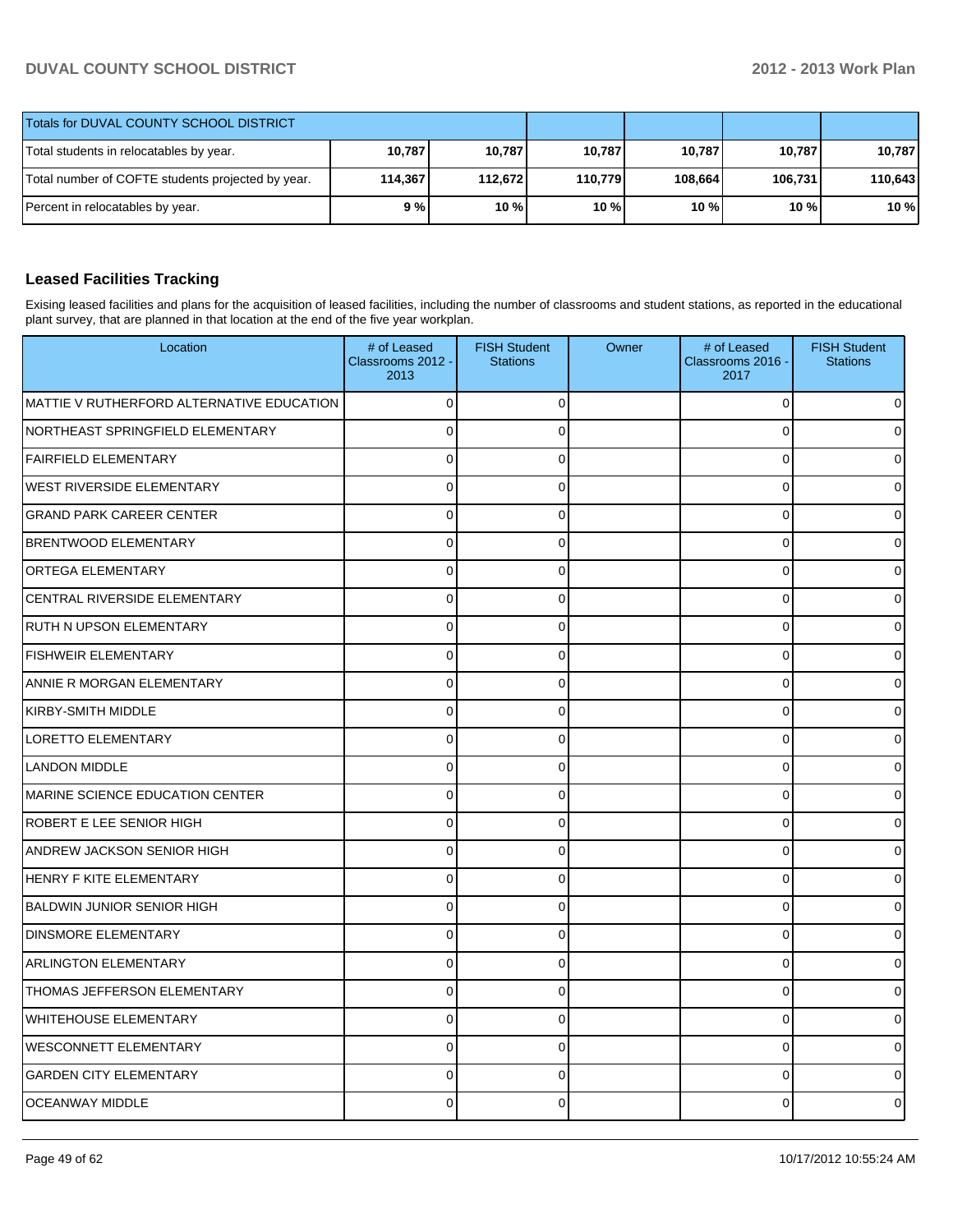| DUNCAN U FLETCHER MIDDLE                           | 0        |   | $\overline{0}$ | n              |
|----------------------------------------------------|----------|---|----------------|----------------|
| <b>HOGAN-SPRING GLEN ELEMENTARY</b>                | 0        |   | 0              |                |
| ATLANTIC BEACH ELEMENTARY                          | 0        |   | 0              |                |
| ALFRED I DUPONT MIDDLE                             | 0        |   | 0              |                |
| <b>VENETIA ELEMENTARY</b>                          | 0        |   | 0              |                |
| LAKE SHORE MIDDLE                                  | 0        |   | 0              |                |
| NORTH SHORE ELEMENTARY                             | 0        |   | 0              |                |
| HENDRICKS AVENUE ELEMENTARY                        | 0        |   | 0              |                |
| <b>SPRING PARK ELEMENTARY</b>                      | 0        |   | 0              |                |
| JOHN LOVE ELEMENTARY                               | 0        |   | 0              |                |
| LAKE FOREST ELEMENTARY                             | 0        |   | 0              |                |
| PAXON SCHOOL FOR ADVANCED STUDIES                  | 0        |   | 0              |                |
| <b>SOUTHSIDE ESTATES ELEMENTARY</b>                | 0        |   | 0              |                |
| HYDE PARK ELEMENTARY                               | 0        |   | 0              |                |
| <b>BILTMORE ELEMENTARY</b>                         | 0        |   | 0              |                |
| RAMONA ELEMENTARY                                  | 0        |   | 0              |                |
| SAN PABLO ELEMENTARY                               | 0        |   | 0              |                |
| LOVE GROVE ELEMENTARY                              | 0        |   | 0              |                |
| <b>SAN JOSE ELEMENTARY</b>                         | 0        |   | 0              |                |
| <b>BAYVIEW ELEMENTARY</b>                          | 0        |   | 0              |                |
| LAKE LUCINA ELEMENTARY                             | 0        |   | 0              |                |
| TERRY PARKER SENIOR HIGH                           | 0        |   | 0              |                |
| <b>ENGLEWOOD ELEMENTARY</b>                        | 0        |   | 0              |                |
| JOHN STOCKTON ELEMENTARY                           | 0        |   | 0              |                |
| WOODLAND ACRES ELEMENTARY                          | 0        |   | 0              |                |
| <b>ENGLEWOOD SENIOR HIGH</b>                       | 0        |   | 0              | 0              |
| SALLYE B MATHIS ELEMENTARY                         | $\Omega$ |   | 0              | 0              |
| JAMES WELDON JOHNSON COLLEGE<br>PREPARATORY MIDDLE | $\Omega$ |   | 0              | 0              |
| PINEDALE ELEMENTARY                                | $\Omega$ | 0 | $\overline{0}$ | $\Omega$       |
| WINDY HILL ELEMENTARY                              | $\Omega$ | 0 | $\overline{0}$ | 0              |
| <b>RUTLEDGE H PEARSON ELEMENTARY</b>               | $\Omega$ | 0 | 0              | $\Omega$       |
| JEAN RIBAULT SENIOR HIGH                           | $\Omega$ | 0 | $\overline{0}$ | 0              |
| CEDAR HILLS ELEMENTARY                             | $\Omega$ | 0 | $\overline{0}$ | $\Omega$       |
| TIMUCUAN ELEMENTARY                                | $\Omega$ | 0 | 0              | 0              |
| <b>HIGHLANDS ELEMENTARY</b>                        | 0        | 0 | $\overline{0}$ | $\overline{0}$ |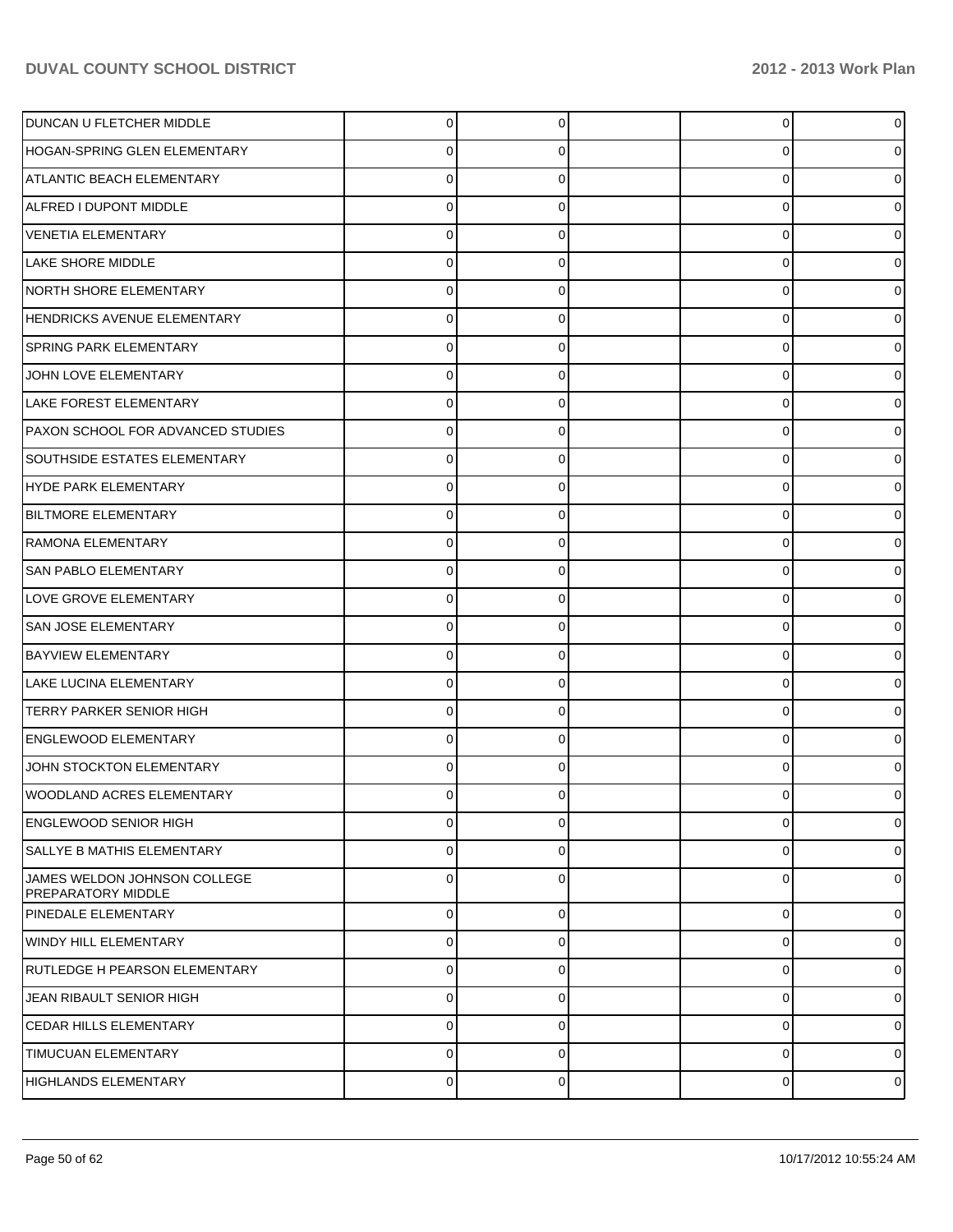| LONG BRANCH ELEMENTARY                     | 0           |          | 0 | $\overline{0}$ |
|--------------------------------------------|-------------|----------|---|----------------|
| DOUGLAS ANDERSON SCHOOL OF THE ARTS        | 0           |          | 0 | 0              |
| <b>SADIE TILLIS ELEMENTARY</b>             | 0           |          | 0 | 0              |
| SAINT CLAIR EVANS ACADEMY ELEMENTARY       | 0           | 0        | 0 | 01             |
| SUSIE E TOLBERT ELEMENTARY                 | 0           |          | 0 | 0              |
| <b>WEST JACKSONVILLE ELEMENTARY</b>        | 0           | 0        | 0 | 01             |
| JACKSONVILLE BEACH ELEMENTARY              | 0           |          | 0 | 0              |
| DARNELL COOKMAN JUNIOR SENIOR HIGH         | 0           | 0        | 0 | 0              |
| MATTHEW W GILBERT MIDDLE                   | 0           |          | 0 | 0              |
| RICHARD L BROWN ELEMENTARY                 | 0           | 0        | 0 | 0              |
| SMART POPE LIVINGSTON ELEMENTARY           | 0           |          | 0 | 0              |
| JAMES WELDON JOHNSON OLD                   | 0           | 0        | 0 | 0              |
| STANTON COLLEGE PREPARATORY SCHOOL         | 0           |          | 0 | 0              |
| JOHN E FORD K-8                            | 0           | 0        | 0 | 0              |
| NORTHWESTERN MIDDLE                        | 0           |          | 0 | 0              |
| <b>GEORGE WASHINGTON CARVER ELEMENTARY</b> | 0           | 0        | 0 | 01             |
| PINE FOREST ELEMENTARY                     | 0           |          | 0 | 01             |
| R V DANIELS ELEMENTARY                     | 0           | 0        | 0 | 01             |
| <b>RUFUS E PAYNE ELEMENTARY</b>            | 0           |          | 0 | 0              |
| MOUNT HERMAN EXCEPTIONAL STUDENT CENTER    | $\Omega$    | 0        | 0 | 01             |
| <b>WILLIAM M RAINES SENIOR HIGH</b>        | 0           |          | 0 | 0              |
| CARTER G WOODSON ELEMENTARY                | $\Omega$    | 0        | 0 | 0              |
| EUGENE J BUTLER MIDDLE                     | 0           |          | 0 | 0              |
| S A HULL ELEMENTARY                        | 0           |          | 0 | 0              |
| PALM AVENUE EXCEPTIONAL STUDENT CENTER     | 0           | 0        | U | 0              |
| <b>REYNOLDS LANE ELEMENTARY</b>            | 0           | 0        | 0 | $\overline{0}$ |
| KINGS TRAIL ELEMENTARY                     | 0           | 0        | 0 | 0              |
| NORMANDY ELEMENTARY                        | 0           | 0        | 0 | 0              |
| PICKETT ELEMENTARY                         | 0           | 0        | 0 | 0              |
| <b>BROOKVIEW ELEMENTARY</b>                | 0           | 0        | 0 | 0              |
| J E B STUART MIDDLE                        | 0           | 0        | 0 | 0              |
| PARKWOOD HEIGHTS ELEMENTARY                | 0           | 0        | 0 | 0              |
| <b>HOLIDAY HILL ELEMENTARY</b>             | $\mathbf 0$ | 0        | 0 | 0              |
| <b>OAK HILL ELEMENTARY</b>                 | 0           | $\Omega$ | 0 | $\overline{0}$ |
| SOUTHSIDE MIDDLE                           | $\mathbf 0$ | 0        | 0 | $\overline{0}$ |
| JEAN RIBAULT MIDDLE                        | 0           | 0        | 0 | $\circ$        |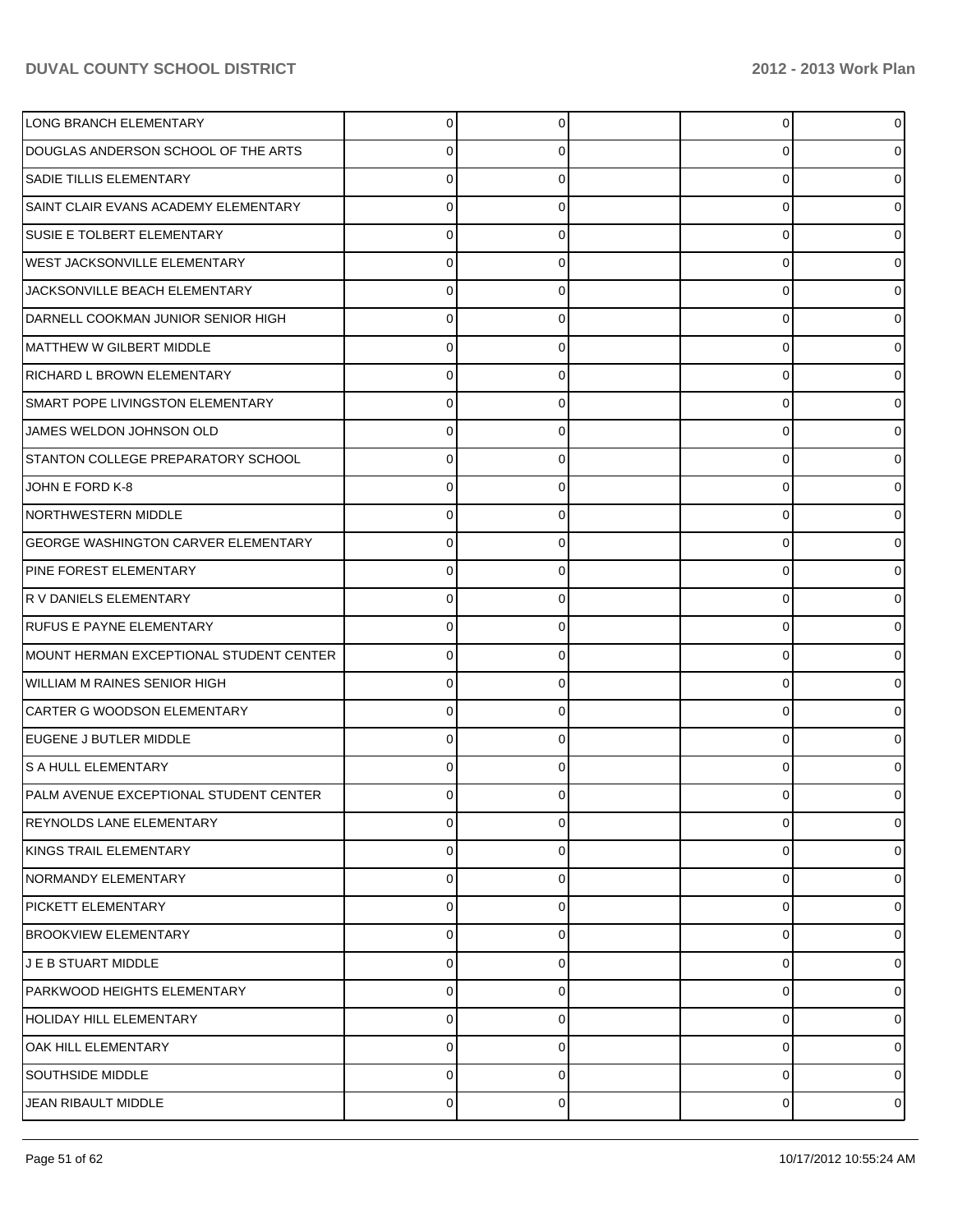| <b>ARLINGTON MIDDLE</b>           | $\Omega$  | 0        | 0 | $\overline{0}$ |
|-----------------------------------|-----------|----------|---|----------------|
| <b>HYDE GROVE ELEMENTARY</b>      | 0         |          | 0 | 0              |
| JUSTINA ROAD ELEMENTARY           | 0         |          | 0 | 0              |
| JEFFERSON DAVIS MIDDLE            | 0         | 0        | 0 | 0              |
| <b>SAN MATEO ELEMENTARY</b>       | 0         |          | 0 | 0              |
| JOSEPH STILWELL MIDDLE            | 0         | 0        | 0 | 0              |
| MARTIN LUTHER KING ELEMENTARY     | 0         |          | 0 | 0              |
| NORMANDY VILLAGE ELEMENTARY       | 0         | 0        | 0 | 0              |
| <b>GREENFIELD ELEMENTARY</b>      | 0         |          | 0 | 0              |
| DUNCAN U FLETCHER SENIOR HIGH     | 0         | 0        | 0 | 0              |
| SAMUEL W WOLFSON SENIOR HIGH      | 0         |          | 0 | 0              |
| <b>SEABREEZE ELEMENTARY</b>       | 0         | 0        | 0 | 0              |
| <b>CRYSTAL SPRINGS ELEMENTARY</b> | 0         |          | Ω | 0              |
| MAYPORT ELEMENTARY                | 0         | 0        | 0 | 0              |
| MERRILL ROAD ELEMENTARY           | 0         |          | 0 | 0              |
| JACKSONVILLE HEIGHTS ELEMENTARY   | $\Omega$  | 0        | 0 | 0              |
| <b>BEAUCLERC ELEMENTARY</b>       | 0         |          | 0 | 0              |
| CHIMNEY LAKES ELEMENTARY          | 0         | 0        | 0 | 0              |
| LONE STAR ELEMENTARY              | 0         |          | 0 | 0              |
| STONEWALL JACKSON ELEMENTARY      | $\Omega$  | 0        | 0 | 0              |
| FORT CAROLINE ELEMENTARY          | 0         |          | 0 | 0              |
| MAMIE AGNES JONES ELEMENTARY      | $\Omega$  | 0        | 0 | 0              |
| SANDALWOOD SENIOR HIGH            | 0         |          | 0 | 0              |
| FORT CAROLINE MIDDLE              | 0         | 0        | 0 | 0              |
| SABAL PALM ELEMENTARY             | 0         | 0        | U | 0              |
| ARLINGTON HEIGHTS ELEMENTARY      | 0         | $\Omega$ | 0 | $\overline{0}$ |
| NATHAN B FORREST SENIOR HIGH      | 0         | 0        | 0 | 01             |
| LOUIS S SHEFFIELD ELEMENTARY      | 0         | 0        | 0 | 01             |
| <b>GREGORY DRIVE ELEMENTARY</b>   | 0         | 0        | 0 | 0              |
| <b>HIGHLANDS MIDDLE</b>           | 0         | 0        | 0 | 01             |
| <b>CROWN POINT ELEMENTARY</b>     | 0         | 0        | 0 | 0              |
| NEPTUNE BEACH ELEMENTARY          | 0         | 0        | 0 | 01             |
| JOSEPH FINEGAN ELEMENTARY         | 0         | 0        | 0 | 01             |
| EDWARD H WHITE SENIOR HIGH        | 0         | 0        | 0 | 0              |
| <b>GREENLAND PINES ELEMENTARY</b> | 0         | 0        | 0 | 0              |
| PINE ESTATES ELEMENTARY           | $\pmb{0}$ | 0        | 0 | $\circ$        |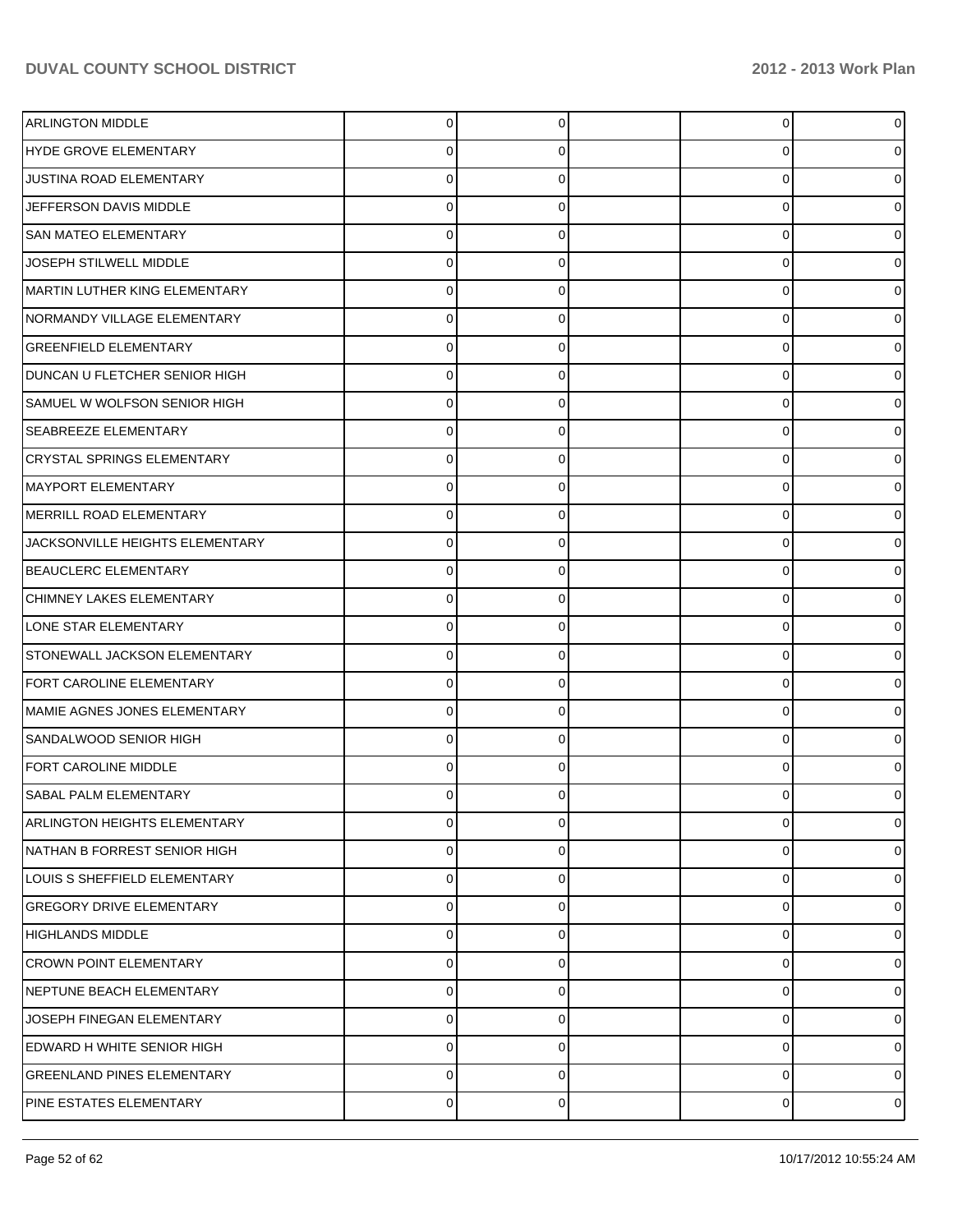| ALDEN ROAD EXCEPTIONAL CENTER             | $\Omega$       | 0           | 0        | 0              |
|-------------------------------------------|----------------|-------------|----------|----------------|
| MAYPORT MIDDLE                            | 0              | 0           | 0        | 0              |
| LANDMARK MIDDLE                           | $\Omega$       | 0           | 0        | 0              |
| <b>ALIMACINI ELEMENTARY</b>               | $\Omega$       | 0           | 0        | 0              |
| MANDARIN OAKS ELEMENTARY                  | $\Omega$       | 0           | 0        |                |
| MANDARIN MIDDLE                           | $\Omega$       | 0           | 0        | 0              |
| MANDARIN SENIOR HIGH                      | $\Omega$       | O           | 0        |                |
| <b>ANDREW A ROBINSON ELEMENTARY</b>       | $\Omega$       | 0           | 0        | 0              |
| FIRST COAST SENIOR HIGH                   | $\Omega$       | 0           | 0        |                |
| FRANK H PETERSON ACADEMY OF TECHNOLOGIES  | $\Omega$       | 0           | 0        | 0              |
| A PHILIP RANDOLPH ACADEMY OF TECHNOLOGIES | $\Omega$       |             | 0        |                |
| <b>ABESS PARK ELEMENTARY</b>              | $\Omega$       | 0           | 0        | 0              |
| <b>CHET'S CREEK ELEMENTARY</b>            | $\Omega$       |             | 0        |                |
| <b>TWIN LAKES ELEMENTARY</b>              | $\Omega$       | 0           | 0        | 0              |
| ENTERPRISE LEARNING ACADEMY               | $\Omega$       | O           | 0        |                |
| <b>TWIN LAKES MIDDLE</b>                  | $\Omega$       | 0           | 0        | 0              |
| LAVILLA SCHOOL OF THE ARTS                | 0              |             | 0        |                |
| KERNAN TRAILS ELEMENTARY                  | $\Omega$       | 0           | 0        | 0              |
| KERNAN MIDDLE                             | $\Omega$       |             | 0        |                |
| DON BREWER ELEMENTARY                     | $\Omega$       | 0           | 0        | 0              |
| <b>OCEANWAY ELEMENTARY</b>                | 0              |             | 0        |                |
| <b>BISCAYNE ELEMENTARY</b>                | $\Omega$       | 0           | 0        | 0              |
| JOHN ALLEN AXSON ELEMENTARY               | 0              |             | 0        |                |
| NEW BERLIN ELEMENTARY                     | $\Omega$       | 0           | 0        |                |
| CHAFFEE TRAIL ELEMENTARY                  | ∩              |             | O        |                |
| <b>WESTVIEW K-8</b>                       | $\overline{0}$ | 0           | 0        | $\overline{0}$ |
| <b>BARTRAM SPRINGS ELEMENTARY</b>         | $\pmb{0}$      | $\mathbf 0$ | 0        | $\overline{0}$ |
| ATLANTIC COAST SENIOR HIGH                | $\pmb{0}$      | 0           | 0        | $\overline{0}$ |
| <b>WATERLEAF ELEMENTARY</b>               | $\pmb{0}$      | 0           | 0        | $\overline{0}$ |
|                                           | $\bf{0}$       | 0           | $\bf{0}$ | $\mathbf{0}$   |

## **Failed Standard Relocatable Tracking**

Relocatable units currently reported by school, from FISH, and the number of relocatable units identified as 'Failed Standards'.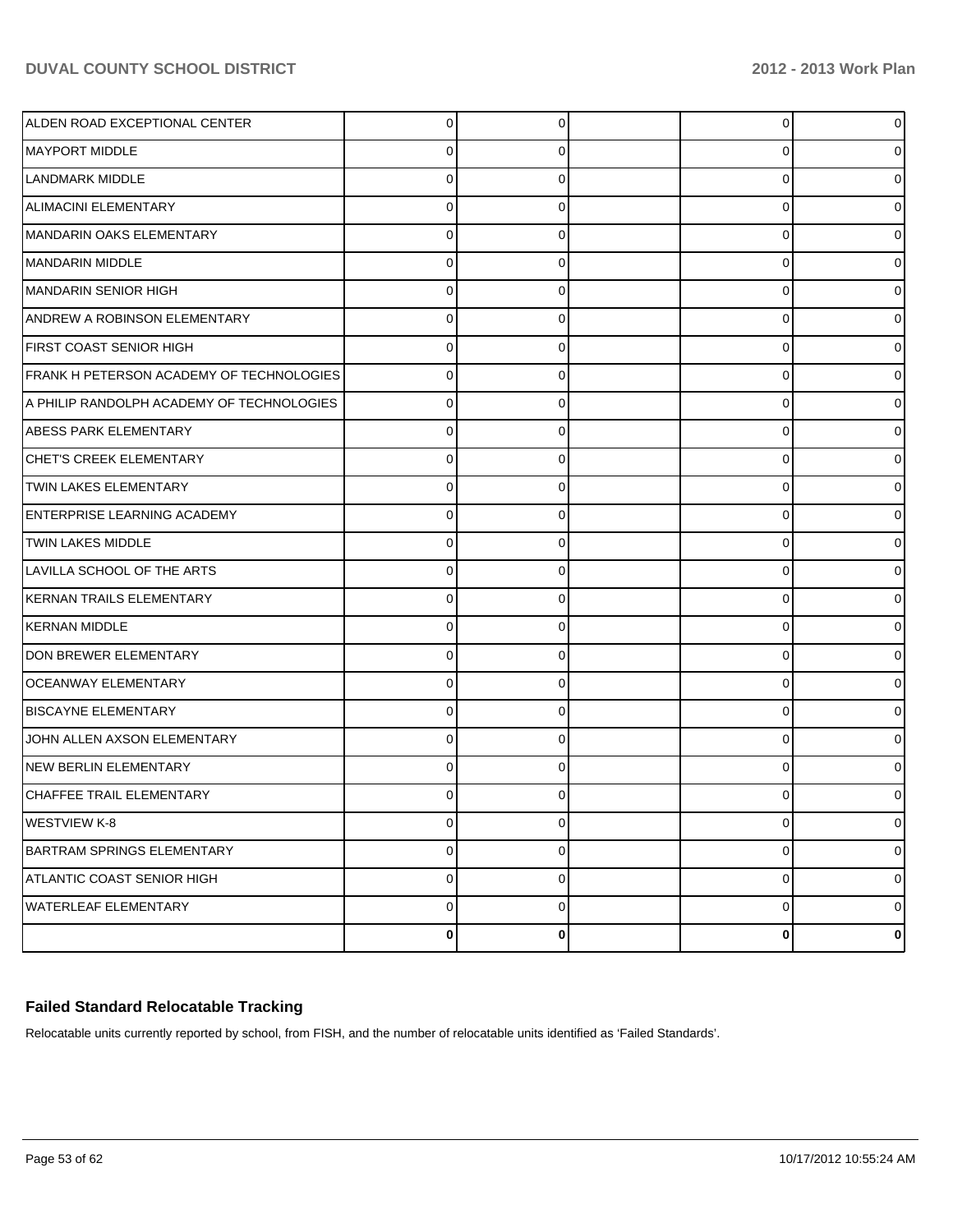Nothing reported for this section.

# **Planning**

#### **Class Size Reduction Planning**

**Plans approved by the school board that reduce the need for permanent student stations such as acceptable school capacity levels, redistricting, busing, year-round schools, charter schools, magnet schools, public-private partnerships, multitrack scheduling, grade level organization, block scheduling, or other alternatives.**

The Duval County School Board is exploring several possible solutions for the deduction of permanent student stations.

1. Magnet Schools: The magnet program began in 1991 and offers approximately 84 programs with over 22,000 enrolled students at various schools. Dedicated Magnet Schools in underutilized areas help reduce the need for permanent student stations in the over utilized areas.

2. Charter Schools: The District reviews new charter applications annually to help reduce the need for the District to provide permanent capacity.

3. Boundary Changes: the District considers boundary changes to reduce overcrowding and utilize available seats in other locations on a regular basis. Consideration is given to this option every year following the offical 20 day enrollment count.

4. Portable Relocation: The District reviews the current location of portables in relation to the school utilization. Satisfactory portables are moved from under utilized to over utilized schools.

5. A Community Engegement process called ACE (Academic and Community Excellence) to involve stakeholders to help the District form long range facilities plans to include consolidations, boundary changes and facility conditions to balance enrollment throughout the District.

#### **School Closure Planning**

**Plans for the closure of any school, including plans for disposition of the facility or usage of facility space, and anticipated revenues.**

There are no plans for school closure at this time. Please refer to the Class Size Reduction Planning above for closure planning. There is a School Board Policy in place for the disposition of any closed facilities.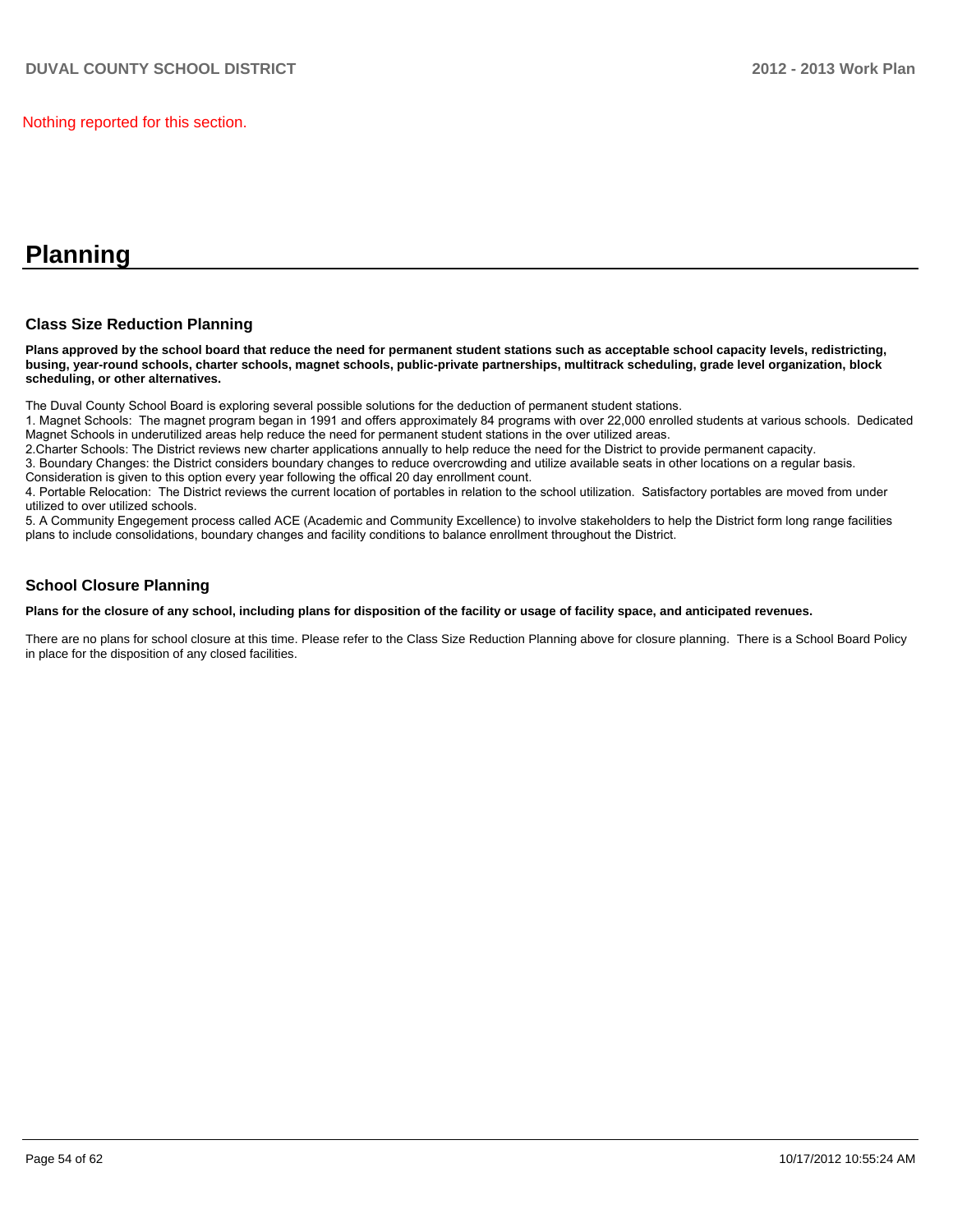# Five Year Survey - Ten Year Capacity **10/17/2012** DUVAL COUNTY SCHOOL DISTRICT

**Schedule of capital outlay projects projected to ensure the availability of satisfactory student stations for the projected student enrollment in K - 12 programs for the future 5 years beyond the 5-year district facilities work program.**

| Project                                                    | Location, Community, Quadrant or other general<br>location | <b>Projected Cost</b> |
|------------------------------------------------------------|------------------------------------------------------------|-----------------------|
| Technology                                                 | Districtwide                                               | \$164,059,305         |
| <b>Gender Equity</b>                                       | Districtwide                                               | \$2,875,000           |
| <b>ADA Requirements</b>                                    | Districtwide                                               | \$2,875,000           |
| Relocatables                                               | Districtwide                                               | \$20,995,907          |
| Minor Captial Improvements                                 | Districtwide                                               | \$10,551,250          |
| High School Auditorium Upgrade                             | Districtwide                                               | \$5,750,000           |
| Playgrounds                                                | Districtwide                                               | \$1,150,000           |
| <b>ESE Imporvements</b>                                    | Districtwide                                               | \$5,750,000           |
| <b>Food Service Equipment</b>                              | Districtwide                                               | \$4,312,500           |
| <b>Storm Water</b>                                         | Districtwide                                               | \$1,150,000           |
| Captial Improvements at Current Schools and<br>New Schools | Districtwide                                               | \$161,000,000         |
|                                                            |                                                            | \$380,468,962         |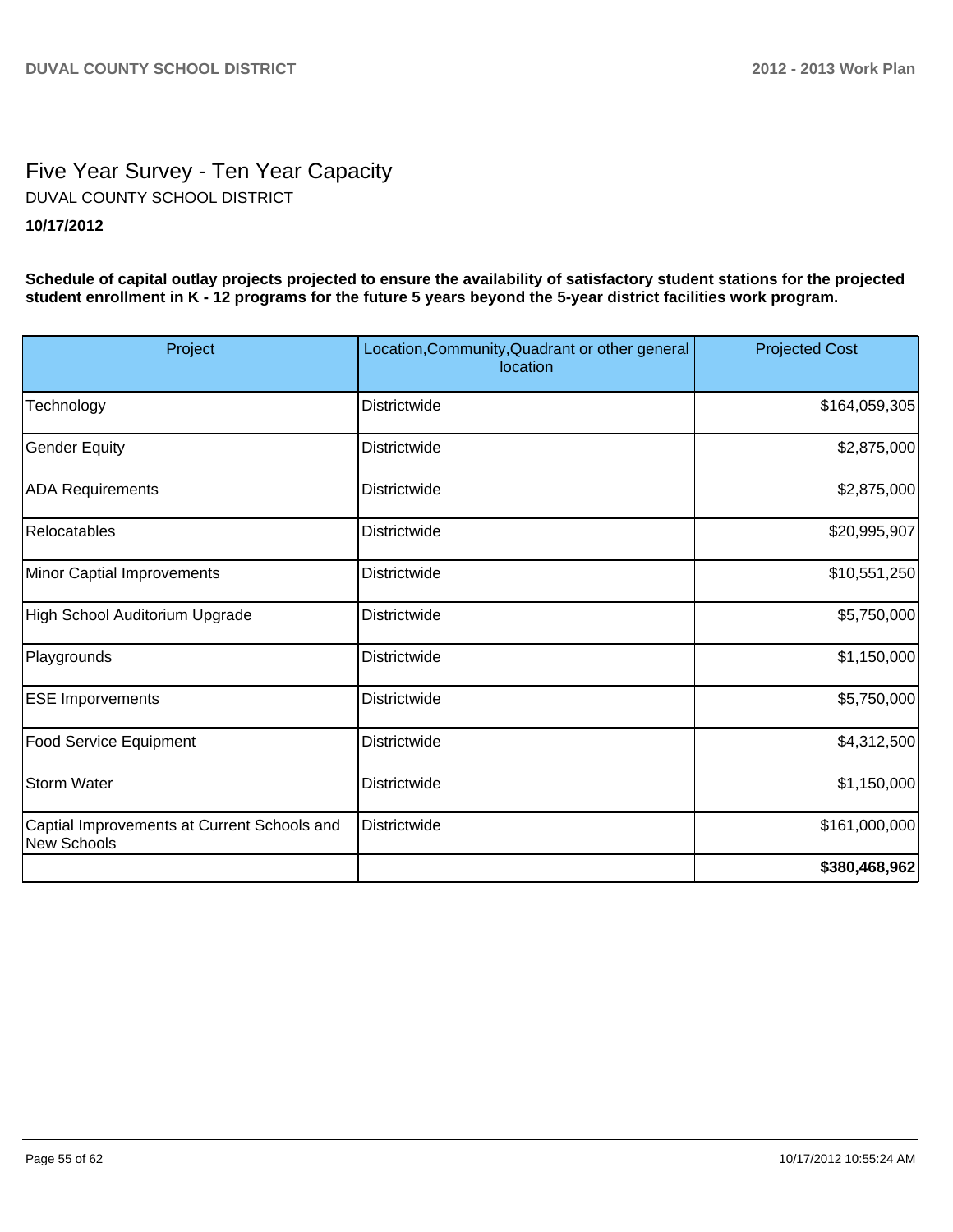# Five Year Survey - Ten Year Infrastructure **10/17/2012** DUVAL COUNTY SCHOOL DISTRICT

### **Proposed Location of Planned New, Remodeled, or New Additions to Facilities in 6 thru 10 out years (Section 28).**

One New Elementary School in the Northwest Area (837 Stu.Sta). Additon to New Berlin Elementary to accommodate rapid growith in the Northeast Area (400 Stu.Sta.). Rebuild Robert E Lee High School in the Southwest Area (1600 Stu.Sta.).

#### **Plans for closure of any school, including plans for disposition of the facility or usage of facility space, and anticipated revenues in the 6 thru 10 out years (Section 29).**

The District will consider the closure of any facilities that are beyond useful life and where repair cost exceed replacement value and the facility is under utilized.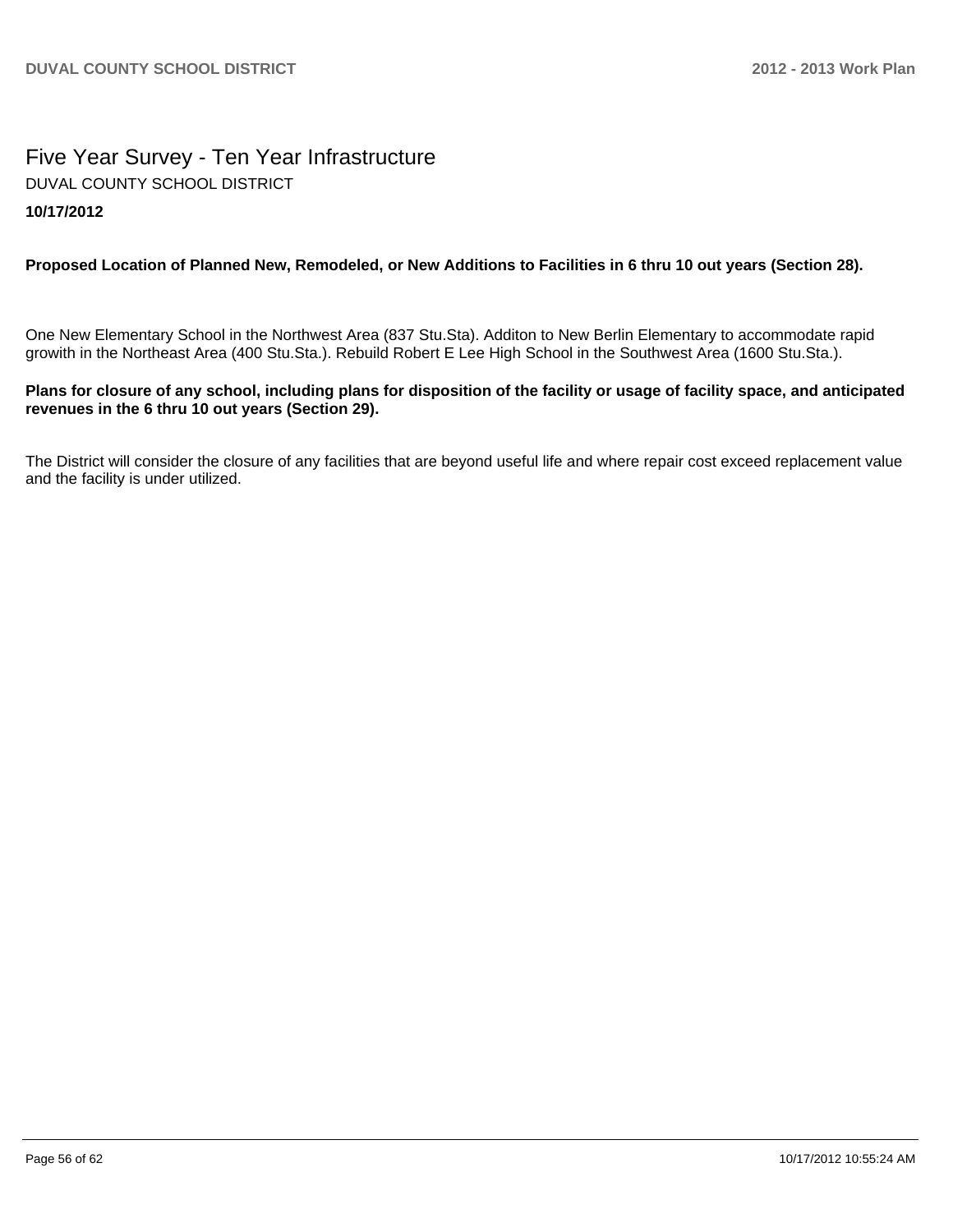# Five Year Survey - Ten Year Maintenance **10/17/2012** DUVAL COUNTY SCHOOL DISTRICT

**District projects and locations regarding the projected need for major renovation, repair, and maintenance projects within the district in years 6 - 10 beyond the projects plans detailed in the five years covered by the work plan.**

| Project                    | <b>Projected Cost</b> |
|----------------------------|-----------------------|
| Mechanical                 | \$37,576,250          |
| Thermal Protection-Roofing | \$28,750,000          |
| Electrical                 | \$10,393,125          |
| Finishes                   | \$24,581,250          |
| General Maintenance        | \$20,412,500          |
| Site                       | \$12,563,750          |
| Doors & Windows            | \$12,017,500          |
| Miscellaneous              | \$6,900,000           |
| Specialties                | \$661,250             |
| Equipment                  | \$24,236,250          |
| Relocatable Maintenance    | \$1,150,000           |
| Furnishings                | \$5,750,000           |
| Professional Services      | \$4,887,500           |
|                            | \$189,879,375         |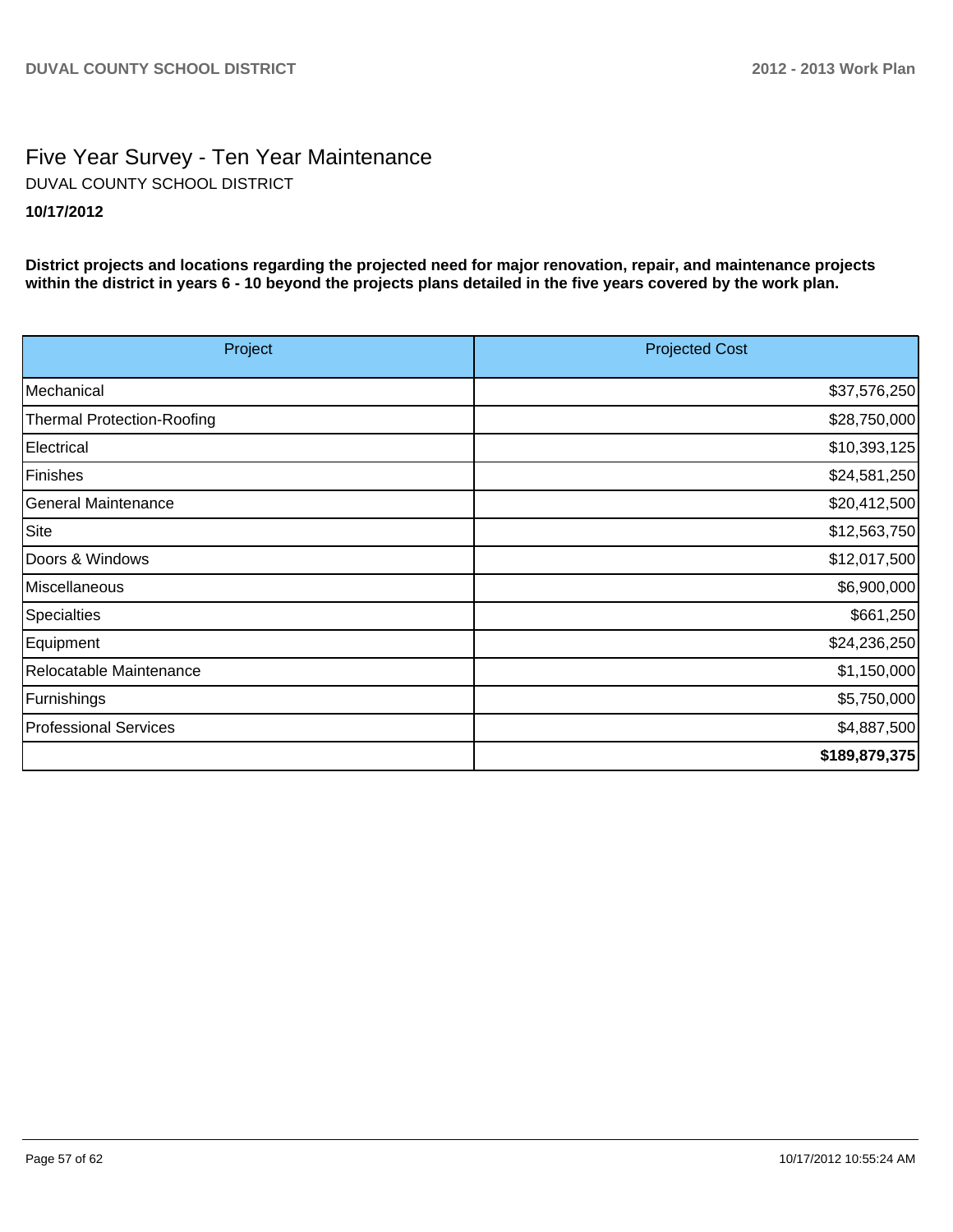# Five Year Survey - Ten Year Utilization **10/17/2012** DUVAL COUNTY SCHOOL DISTRICT

**Schedule of planned capital outlay projects identifying the standard grade groupings, capacities, and planned utilization rates of future educational facilities of the district for both permanent and relocatable facilities.**

| <b>Grade Level</b><br>Projections      | <b>FISH Student</b><br><b>Stations</b> | <b>Actual FISH</b><br>Capacity | Actual<br><b>COFTE</b> | Actual<br><b>Utilization</b> | <b>Actual new</b><br><b>Student</b><br>Capacity to be<br>added/remove<br>a. | Projected<br><b>COFTE</b> | Projected<br><b>Utilization</b> |
|----------------------------------------|----------------------------------------|--------------------------------|------------------------|------------------------------|-----------------------------------------------------------------------------|---------------------------|---------------------------------|
| Elementary -<br><b>District Totals</b> | 68,789                                 | 68,789                         | 59,596.06              | 86.64 %                      | 2,654                                                                       | 69,063                    | 96.67 %                         |
| Middle - District<br>Totals            | 32,358                                 | 29,125                         | 25,519.55              | 87.62 %                      | 1,003                                                                       | 25,662                    | 85.18 %                         |
| High - District<br>Totals              | 35,695                                 | 33,618                         | 33,538.69              | 99.76 %                      | 2,200                                                                       | 27,275                    | 76.15 %                         |
| Other - ESE, etc                       | 5,240                                  | 1,877                          | 939.23                 | 50.04 %                      | 1,500                                                                       | 2,113                     | 62.57 %                         |
|                                        | 142,082                                | 133,409                        | 119,593.53             | 89.64 %                      | 7,357                                                                       | 124,113                   | 88.17 %                         |

**Combination schools are included with the middle schools for student stations, capacity, COFTE and utilization purposes because these facilities all have a 90% utilization factor. Use this space to explain or define the grade groupings for combination schools.**

No comments to report.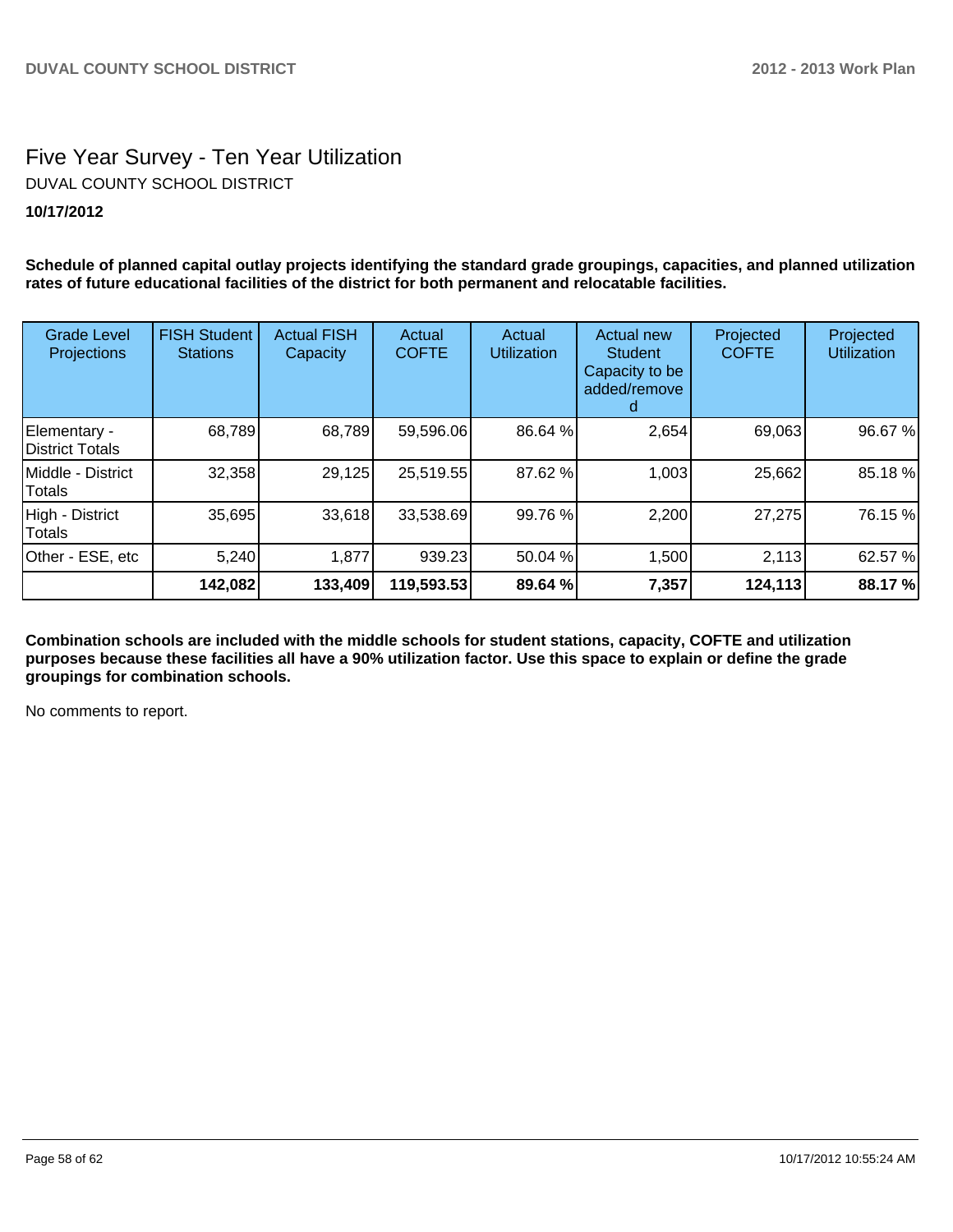# Five Year Survey - Twenty Year Capacity **10/17/2012** DUVAL COUNTY SCHOOL DISTRICT

**Schedule of capital outlay projects projected to ensure the availability of satisfactory student stations for the projected student enrollment in K - 12 programs for the future 11 - 20 years beyond the 5-year district facilities work program.**

| Project                                                    | Location, Community, Quadrant or other<br>general location | <b>Projected Cost</b> |  |
|------------------------------------------------------------|------------------------------------------------------------|-----------------------|--|
| Technology                                                 | <b>Districtwide</b>                                        | \$387,435,750         |  |
| Captial Improvements at Current Schools and New<br>Schools | Districtwide                                               | \$380,211,021         |  |
| Gender Equity                                              | <b>Districtwide</b>                                        | \$6,789,483           |  |
| <b>ADA Requirements</b>                                    | Districtwide                                               | \$6,789,483           |  |
| Relocatables                                               | <b>Districtwide</b>                                        | \$49,583,075          |  |
| Minor Captial Improvements                                 | <b>Districtwide</b>                                        | \$24,917,401          |  |
| High School Auditorium Upgrades                            | Districtwide                                               | \$13,578,965          |  |
| Playgrounds                                                | <b>Districtwide</b>                                        | \$2,715,793           |  |
| <b>ESE Improvements</b>                                    | <b>Districtwide</b>                                        | \$13,578,965          |  |
| <b>Food Service Equipments</b>                             | Districtwide                                               | \$10,184,224]         |  |
| Storm Water                                                | <b>Districtwide</b>                                        | \$2,715,793           |  |
|                                                            |                                                            | \$898,499,953         |  |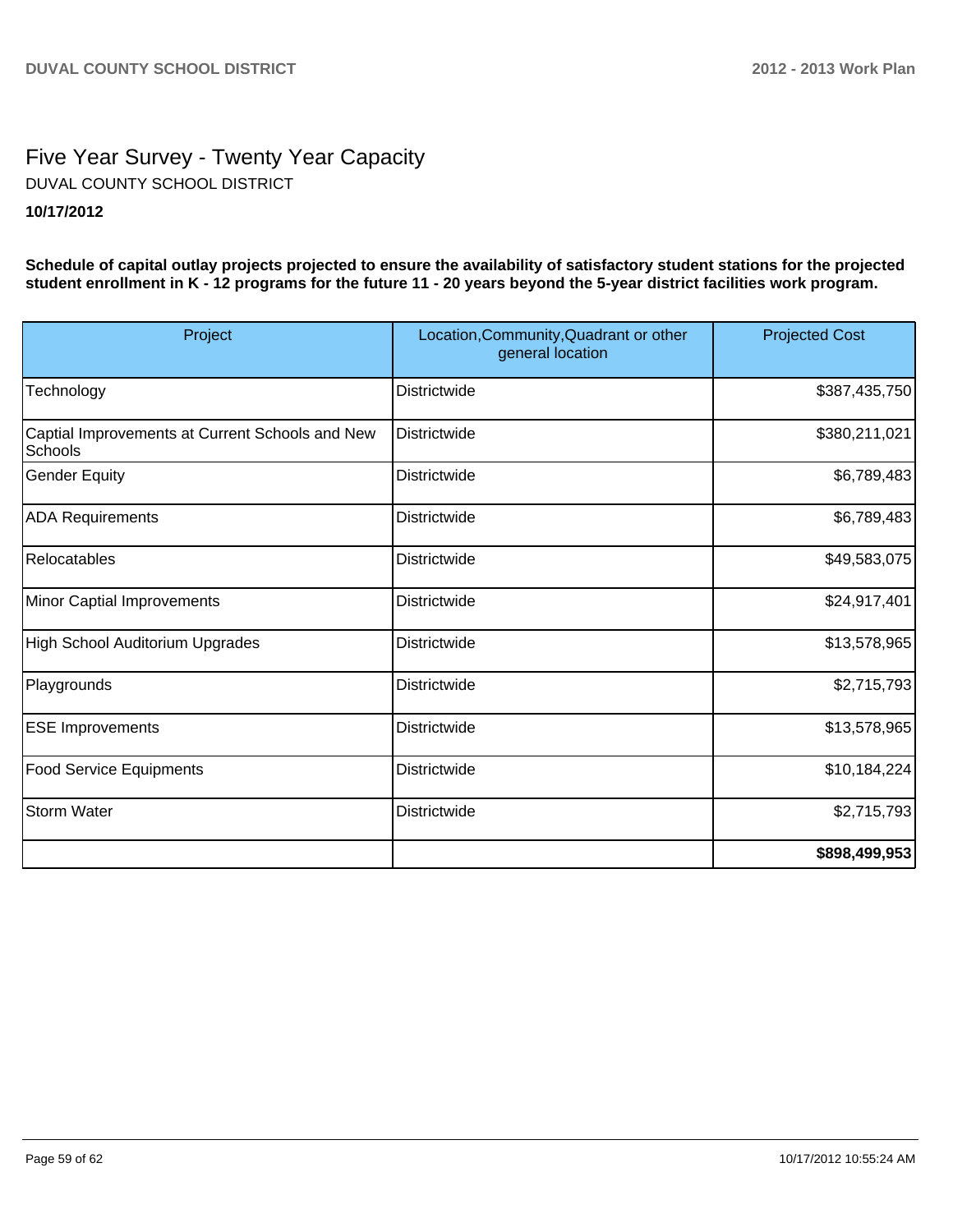# Five Year Survey - Twenty Year Infrastructure **10/17/2012** DUVAL COUNTY SCHOOL DISTRICT

**Proposed Location of Planned New, Remodeled, or New Additions to Facilities in the 11 through 20 out years (Section 28).**

Replacement schools will be considered for aging schools based on repair cost exceeding replacement value with considerations given to growth areas and utilization.

#### **Plans for closure of any school, including plans for disposition of the facility or usage of facility space, and anticipated revenues in the 11 through 20 out years (Section 29).**

The District will consider the closure of schools that are beyond useful life and where repair cost exceed replacement value and are under utilized.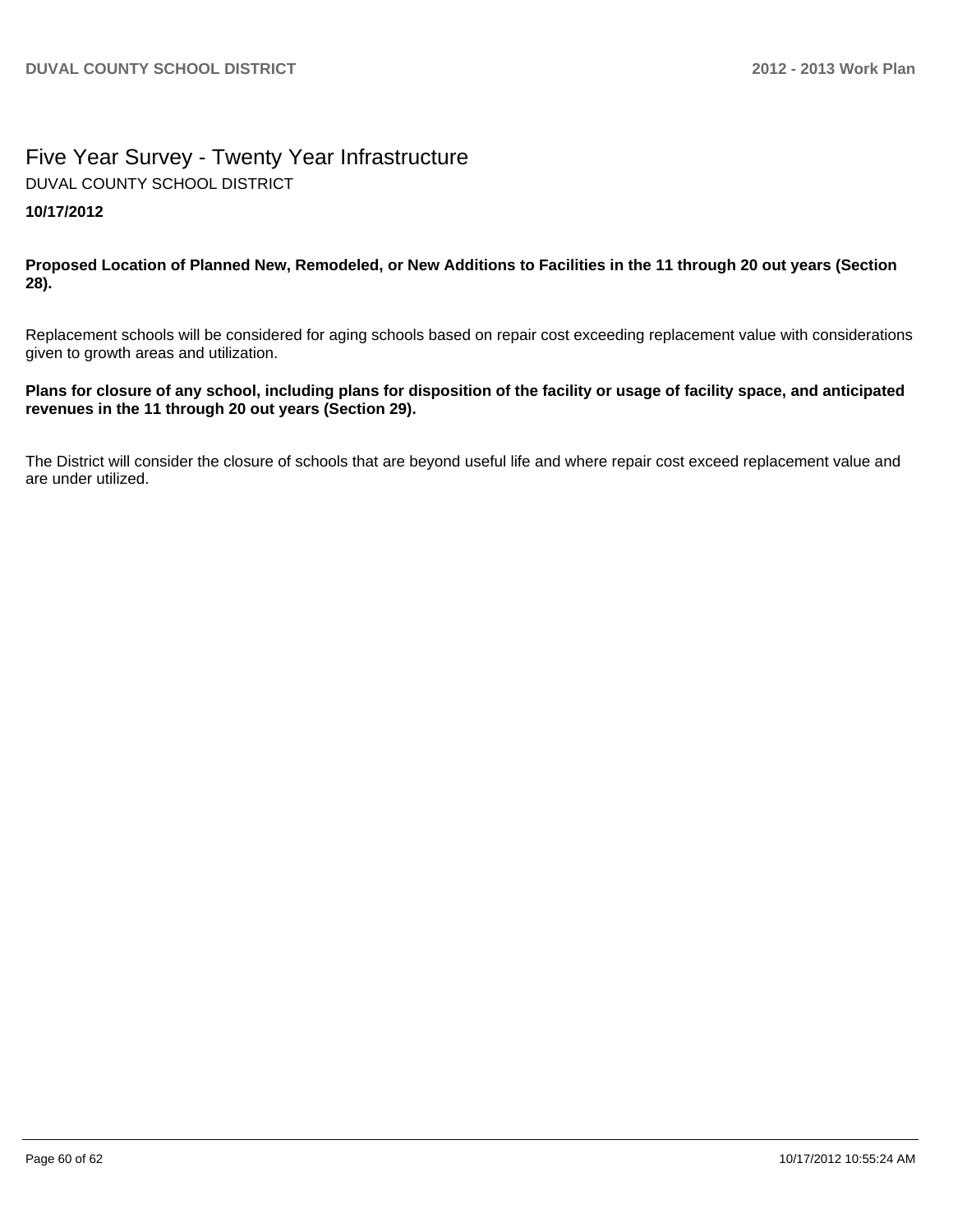# Five Year Survey - Twenty Year Maintenance **10/17/2012** DUVAL COUNTY SCHOOL DISTRICT

**District projects and locations regarding the projected need for major renovation, repair, and maintenance projects within the district in years 11 - 20 beyond the projects plans detailed in the five years covered by the work plan.**

| Project                           | <b>Projected Cost</b> |  |
|-----------------------------------|-----------------------|--|
|                                   |                       |  |
| Mechanical                        | \$88,738,537          |  |
| <b>Thermal Protection-Roofing</b> | \$67,894,825          |  |
| Electrical                        | \$24,543,979          |  |
| Finishes                          | \$58,050,076          |  |
| General maintenance               | \$48,205,326          |  |
| Site                              | \$29,670,039          |  |
| Doors & Windows                   | \$28,380,037          |  |
| Miscellaneous                     | \$16,294,758          |  |
| Specialities                      | \$1,561,581           |  |
| Equipment                         | \$57,235,338          |  |
| Relocatable Maintenance           | \$2,715,793           |  |
| <b>Professional Services</b>      | \$11,542,120          |  |
| Furnishings                       | \$13,578,965          |  |
|                                   | \$448,411,374         |  |